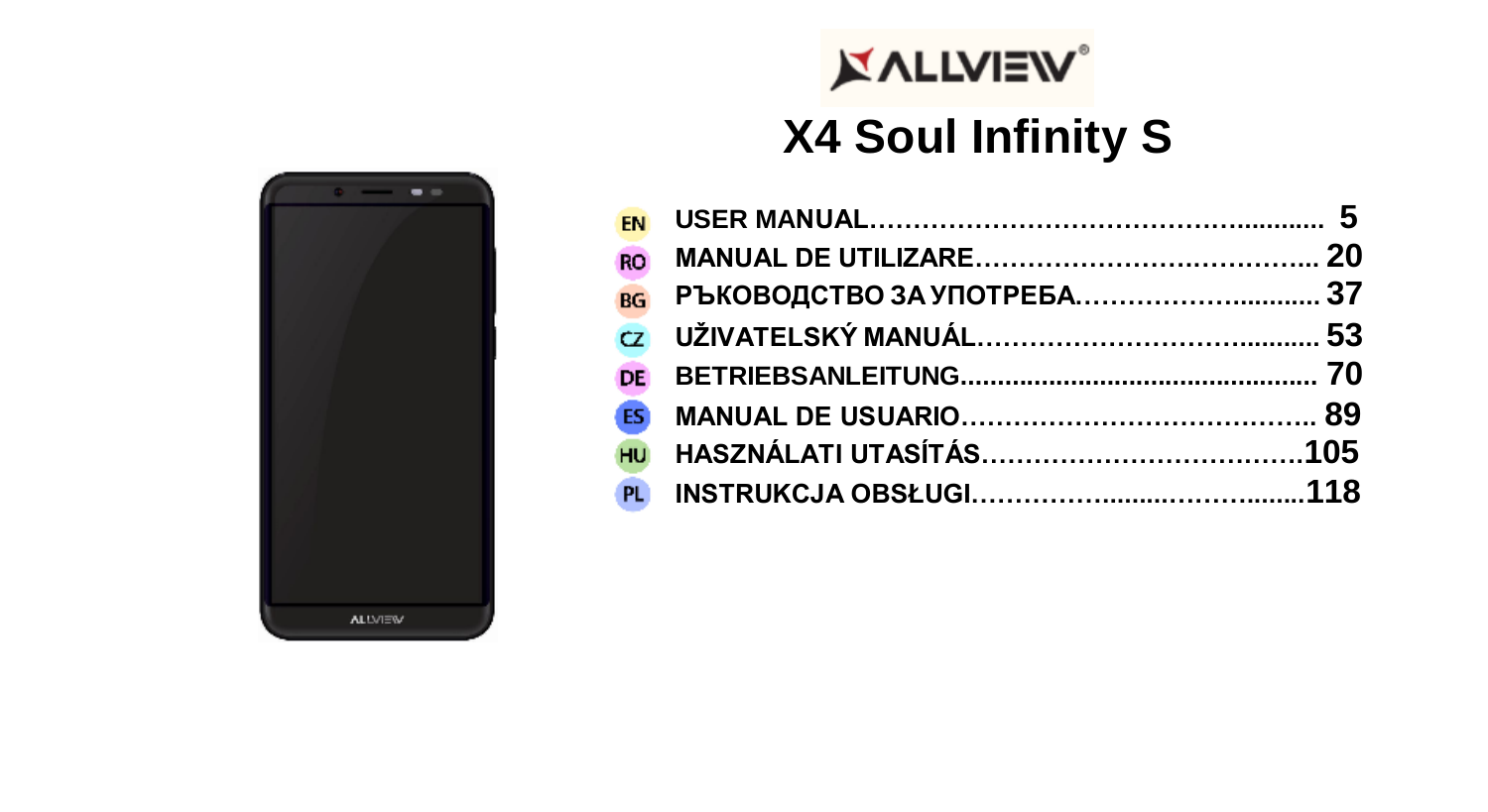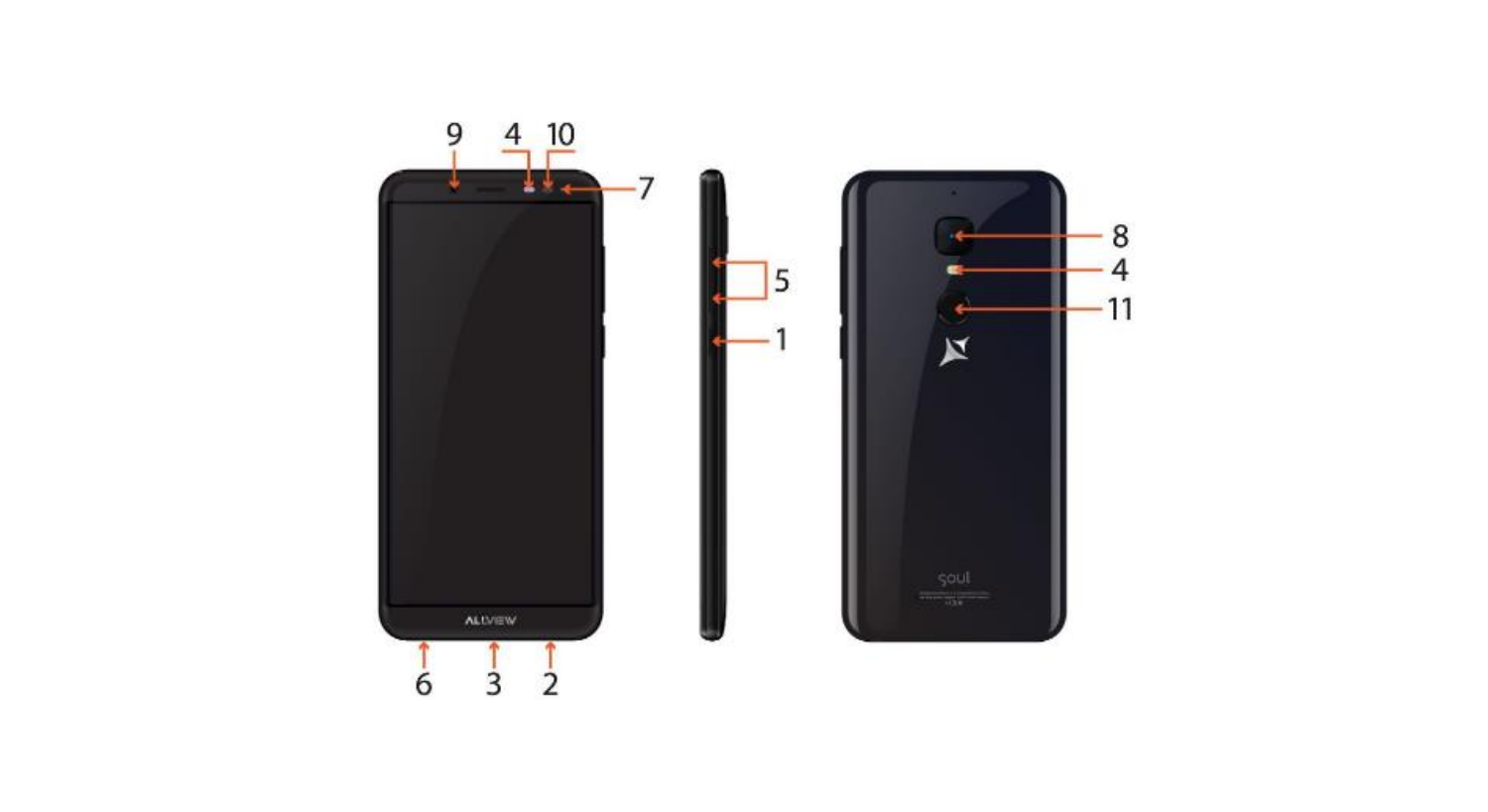|                  | EN                            |                | RO                                    |                | BG                                 |    | CZ                            |
|------------------|-------------------------------|----------------|---------------------------------------|----------------|------------------------------------|----|-------------------------------|
|                  | Power button                  | 1              | Buton pornire                         |                | Бутонът за<br>захранване           |    | ON/OFF Tlačítko               |
| $\overline{2}$   | Speaker                       | $\overline{2}$ | Difuzor                               | $\overline{2}$ | говорител                          | 2  | Reproduktor                   |
| 3                | USB type C                    | 3              | Mufă USB tip C                        | 3              | USB C                              | 3  | USB <sub>C</sub>              |
| $\overline{4}$   | Flash                         | 4              | Flash                                 | 4              | флаш                               | 4  | <b>Blesk</b>                  |
| 5                | Volume buttons                | 5              | Butoane volum                         | 5              | сила на звука                      | 5  | Tlačítka hlasitosti           |
| 6                | Earphones jack                | 6              | Mufă căsti                            | 6              | слушалки жак                       | 6  | Sluchátka jack                |
| 7                | Notification Led              | 7              | Led notificare                        |                | Уведомление<br>LED                 | 7  | Oznamovací indikátor          |
| 8                | Main camera                   | 8              | Cameră principală                     | 8              | Назад камера                       | 8  | Zadní fotoaparát              |
| 9                | Front camera                  | 9              | Cameră frontală                       | 9              | Предна<br>камера                   | 9  | Přední fotoaparát             |
| 10 <sup>10</sup> | Proximity sensor<br>and light | 10             | Senzor de<br>proximitate si<br>lumină | 10             | Сензор за<br>близост И<br>светлина | 10 | Senzor přiblížení a<br>světlo |
| 11               | Fingerprint                   | 11             | Amprentă                              | 11             | ПОЪСТОВИ<br>отпечатъци             | 11 | Otisk prstu                   |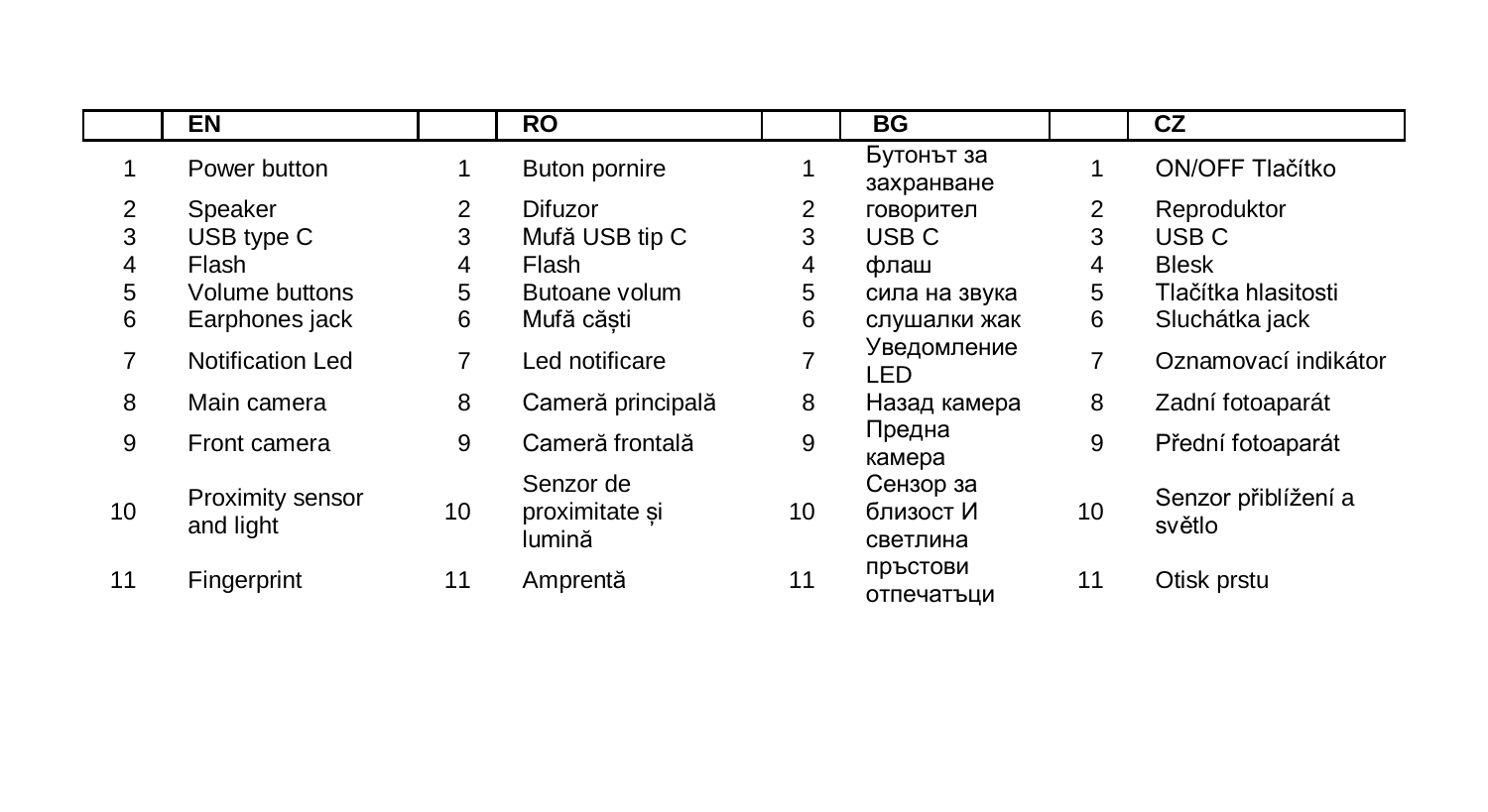|                | DE                            |                | ES                            |    | HU                                |                | PL                               |
|----------------|-------------------------------|----------------|-------------------------------|----|-----------------------------------|----------------|----------------------------------|
| 1              | Power-Taste                   | 1              | Botón de encendido            |    | Bekapcsoló<br>gomb                |                | Przycisk zasilania               |
| $\overline{c}$ | Lautsprecher                  | $\overline{2}$ | Altavoz                       | 2  | Hangszóró                         | $\mathfrak{p}$ | Głośnik                          |
| 3              | USB C                         | 3              | USB <sub>C</sub>              | 3  | USB C                             | 3              | USB <sub>C</sub>                 |
| 4              | <b>Blitz</b>                  | 4              | Flash                         | 4  | Vaku                              | 4              | Błyskać                          |
| 5              | Lautstärketasten              | 5              | Volumen                       | 5  | Hangerő<br>aombok                 | 5              | Przyciski głośności              |
| 6              | Kopfhörerbuchse               | 6              | Enchufe auriculares           | 6  | Fülhallgató<br>jack               | 6              | Słuchawki jack                   |
| 7              | Benachrichtigungs-<br>LED.    | 7              | LED de notificación           | 7  | Táiékoztató<br>LED                | 7              | Powiadomienie LED                |
| 8              | Zurück Kamera                 | 8              | Cámara trasera                | 8  | Hátulsó<br>kamera                 | 8              | Tvlna kamera                     |
| 9              | Zweite Kamera                 | 9              | Cámara frontal                | 9  | Flülső kamera                     | 9              | Aparat z przodu                  |
| 10             | Proximity-Sensor<br>Und Licht | 10             | Sensor de<br>proximidad Y luz | 10 | Közelség<br>érzékelő És<br>könnyű | 10             | Czujnik zbliżeniowy I<br>światło |
| 11             | Fingerabdruck                 | 11             | Huella dactilar               | 11 | <b>Uillenvomat</b>                | 11             | Odcisk palca                     |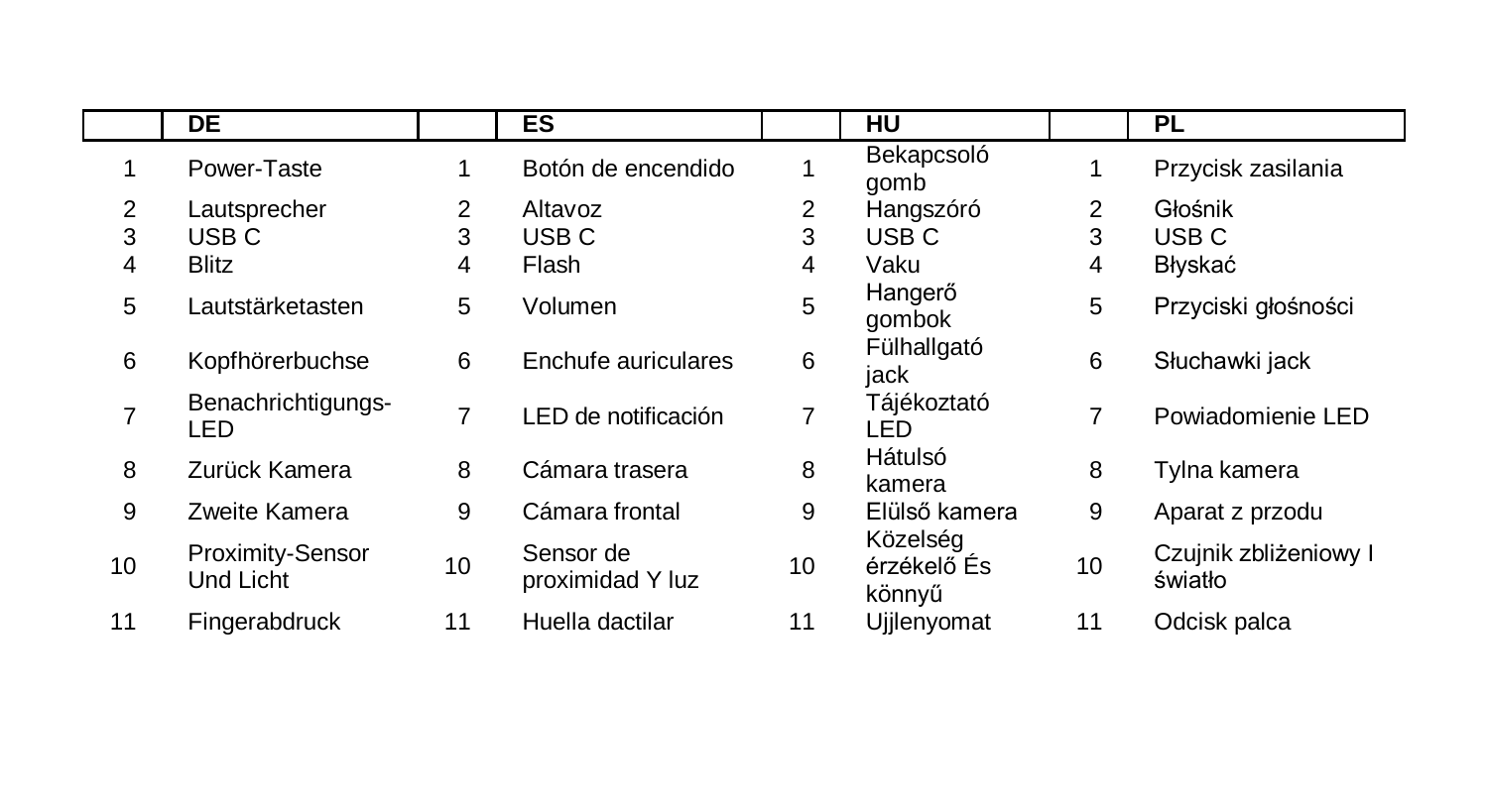### **Notices for the use of phone**

CAUTION! Please read carefully this instructions and follow them, in the case of dangerous situations. Driving safety: It is recommended not to use the phone while driving. If you use it however, turn on the Handsfree mode.

Turn off your phone while in an aircraft.

Interference caused by mobile phones affects aviation safety, and thus is illegal to use it on the plane. Please make sure that your mobile phone is turned off when you are on the plane.

In hospital: When using the phone in a hospital must submit to the relevant rules specified by the hospital. Any interference caused by wireless devices may affect the performance of the phone.

Approved service: Only approved repair shops can repair mobile phones. If you open the phone and try to fix it yourself you will void the warranty of the product.

Accesories and batteries: Only accesories and batteries approved by the producer can be used.

Emergency calls: Make sure the phone is turned on and enabled if you wish to make an emergency call, press the call key and confirm the location, explain what happened and do not close the call. The battery and charging the battery: It is recommended to fully charge before first use of the device.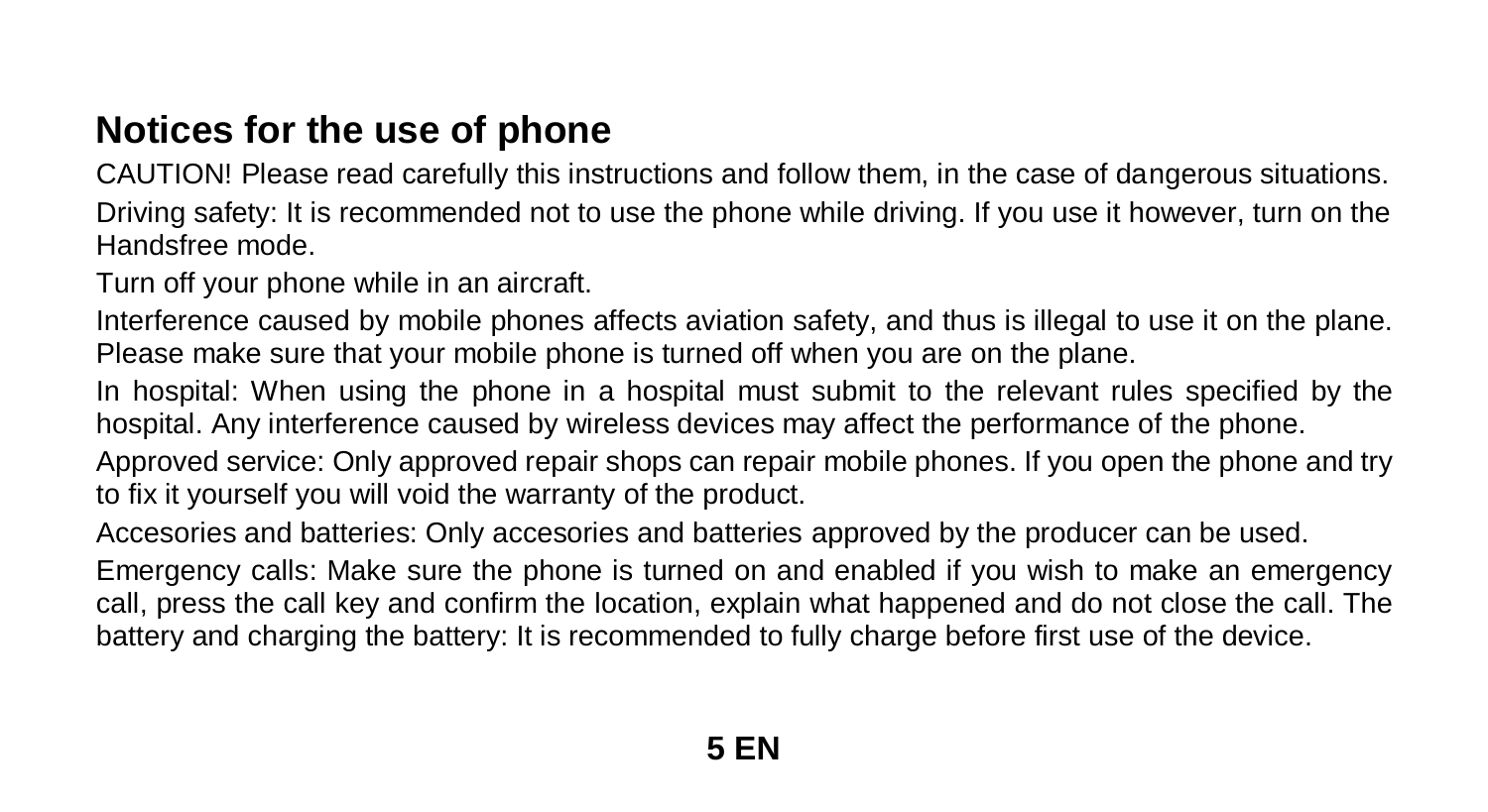The battery is not removable. Do not puncture or damage the battery in any way. Do not expose / keep / store close to heat sources / in sunlight. Risk of explosion.

Do not expose the battery/product to temperatures above 40° C. Do not dispose the battery/product in fire or drop anywhere. Return defective batteries/products in special centers or to the supplier center.

Warning: We take no responsibility for situations where the phone is used other than as provided in the manual. Our company reserves the right to make changes in the content of the manual without making this public. These changes will be posted on the company website to the product it amends.

The contents of this manual may be different from that in the product. In this last case will be considered.

To avoid the problems that might occur with the service shops approved by Visual Fan Ltd. (because Visual Fan reserves the right to stop the collaboration with any service shop which was previously approved and mentioned in the waranty card on the date on which the product batch was sold on the market), before taking a product to the service shop, please check the updated list of approved service shps on Allview website at the section: "Support&Service – Approved service".

For more product details visit www.allviewmobile.com. Do not cover the antenna with your hand or other objects Failure to comply resulting in connectivity issues and rapid discharge of the battery.

All applications provided by third parties and installed in this device, may be modified and/or stopped at any moment. Visual Fan Ltd will not be responsible in any way for modifications of the services or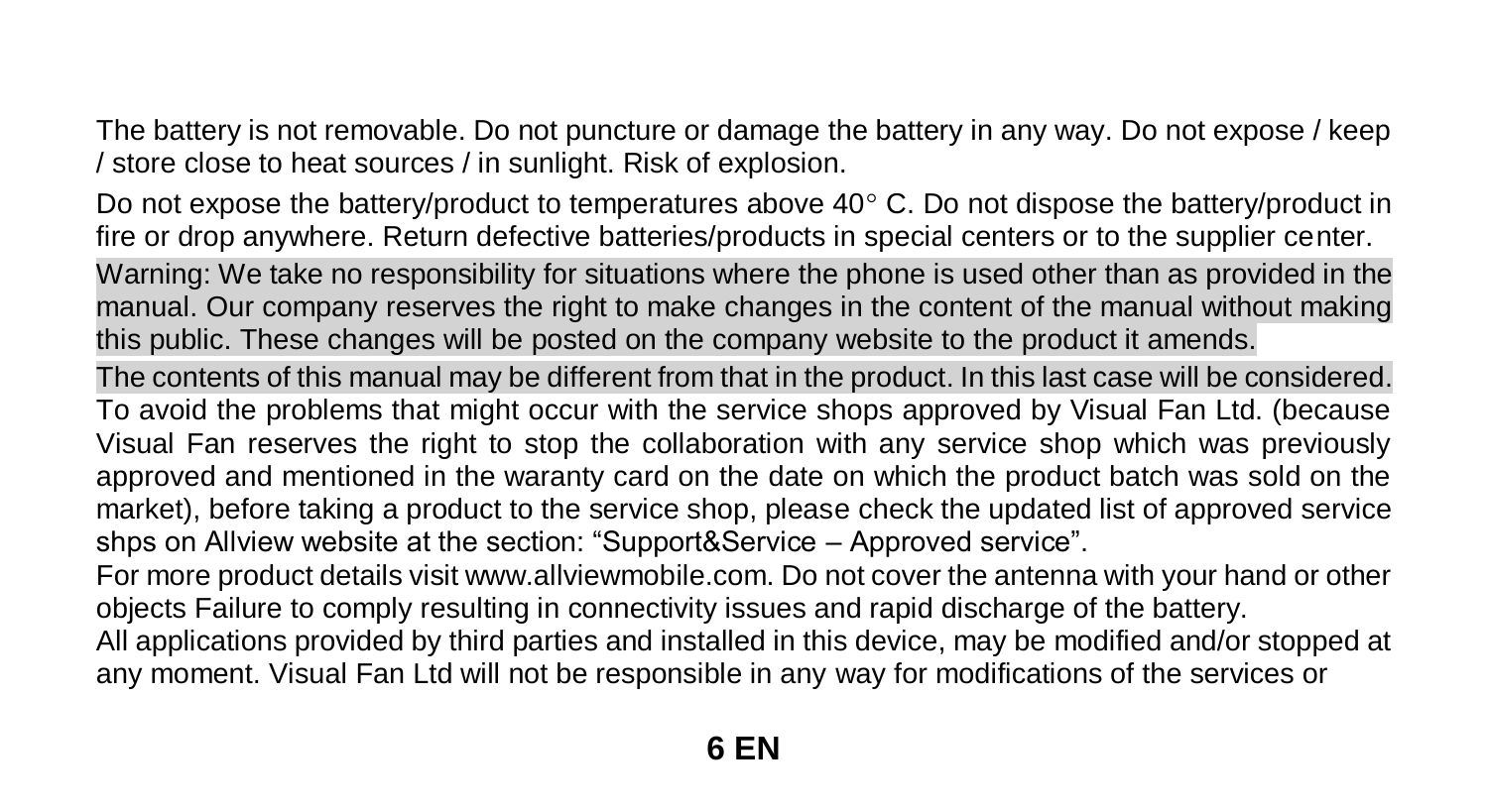content of these applications. Any request or question regarding third party applications may be addressed to owners of these applications.

Due to the used enclosure material, the product shall only be connected to a USB

Interface of version 2.0 or higher. The connection to so called power USB is prohibited.

The adapter shall be installed near the equipment and shall be easily accessible.

Do not use the mobile phone in the environment at too high or too low temperature.

never expose the mobile phone under strong sunshine or too wet environment.

The maximum operating ambient temperature of the equipment is 40℃

CAUTION RISK OF EXPLOSION IF BATTERY IS REPLACED BY AN INCORRECT TYPE. DISPOSE OF USED BATTERIES ACCORDING TO THE INSTRUCTIONS

This device has been tested and meets applicable limits for Radio Frequency (RF) exposure. Specific Absorption Rate (SAR) refers to the rate at which the body absorbs RF energy. SAR limits are 1.6 Watts per kilogram (over a volume containing a mass of 1 gram of tissue) in countries that follow the United States FCC limit and 2.0 W/kg (averaged over 10 grams of tissue) in countries that follow the Council of the European Union limit. Tests for SAR are conducted using standard operating positions with the device transmitting at its highest certified power level in all tested frequency bands. To reduce exposure to RF energy, use a hands-free accessory or other similar option to keep this device away from your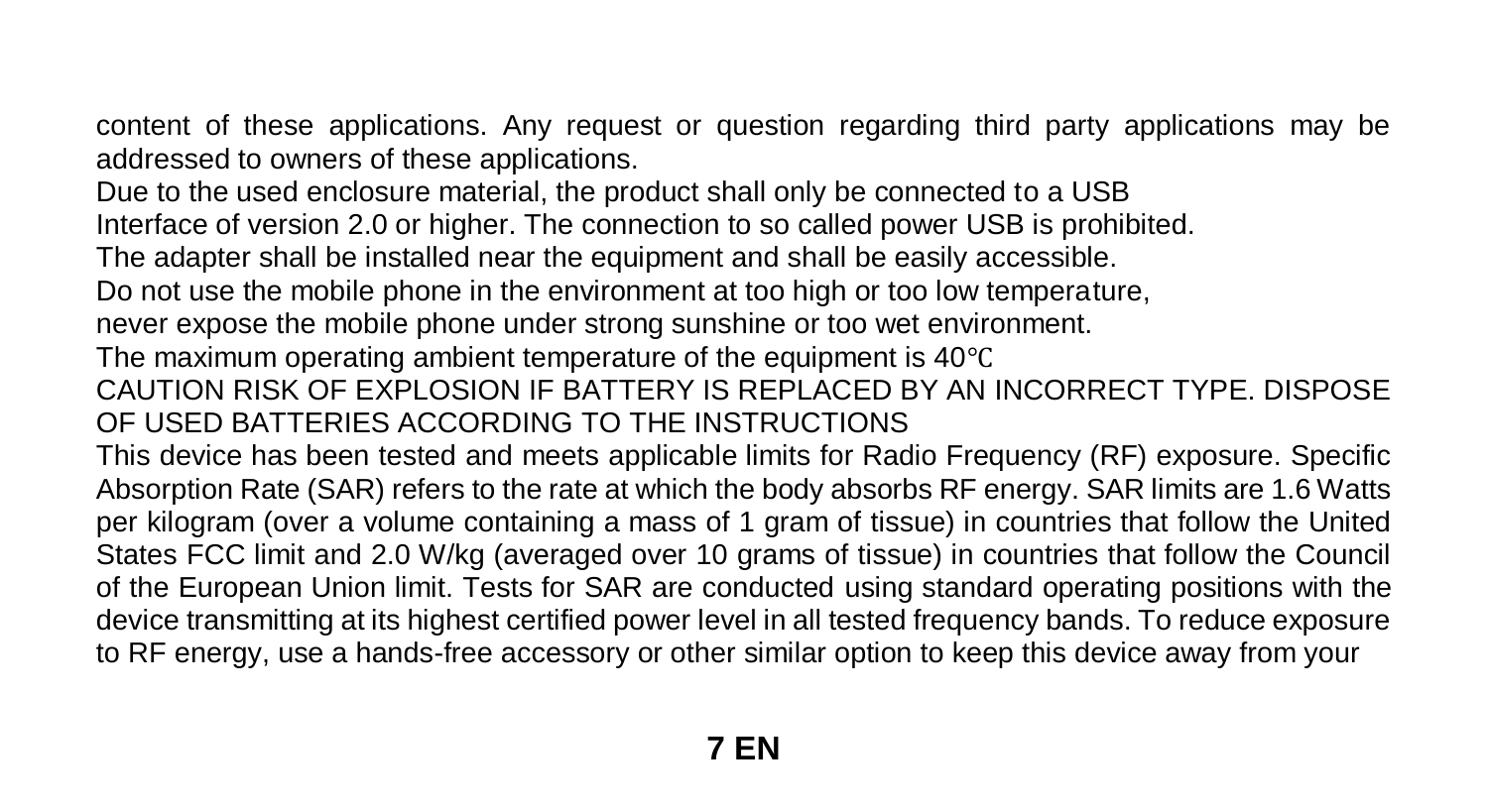head and body. Carry this device at least 5 mm away from your body to ensure exposure levels remain at or below the as-tested levels. Choose the belt clips, holsters, or other similar body-worn accessories which do not contain metallic components to support operation in this manner. Cases with metal parts may change the RF performance of the device, including its compliance with RF exposure guidelines, in a manner that has not been tested or certified, and use such accessories should be avoided.

For your safety, it is recommended that, during charging, you don't keep the device near your body, and that you place it on an inflammable stand. We recommend that, during nighttime, you put the phone away from you at a minimal distance of 1 meter.

#### **Device power on/off and standby**

After inserting the SIM card, memory card and battery (optional), start the phone by holding down the Power button for 3 seconds. To power off, press and hold the same button and confirm. If you press the Power button you will set phone in standby mode, to return shortly press the same button.

### **Unlocking, idle screen and applications menu**

To unlock the screen when resuming from standby, slide your finger from the bottom to the top of the screen. The main screen will be displayed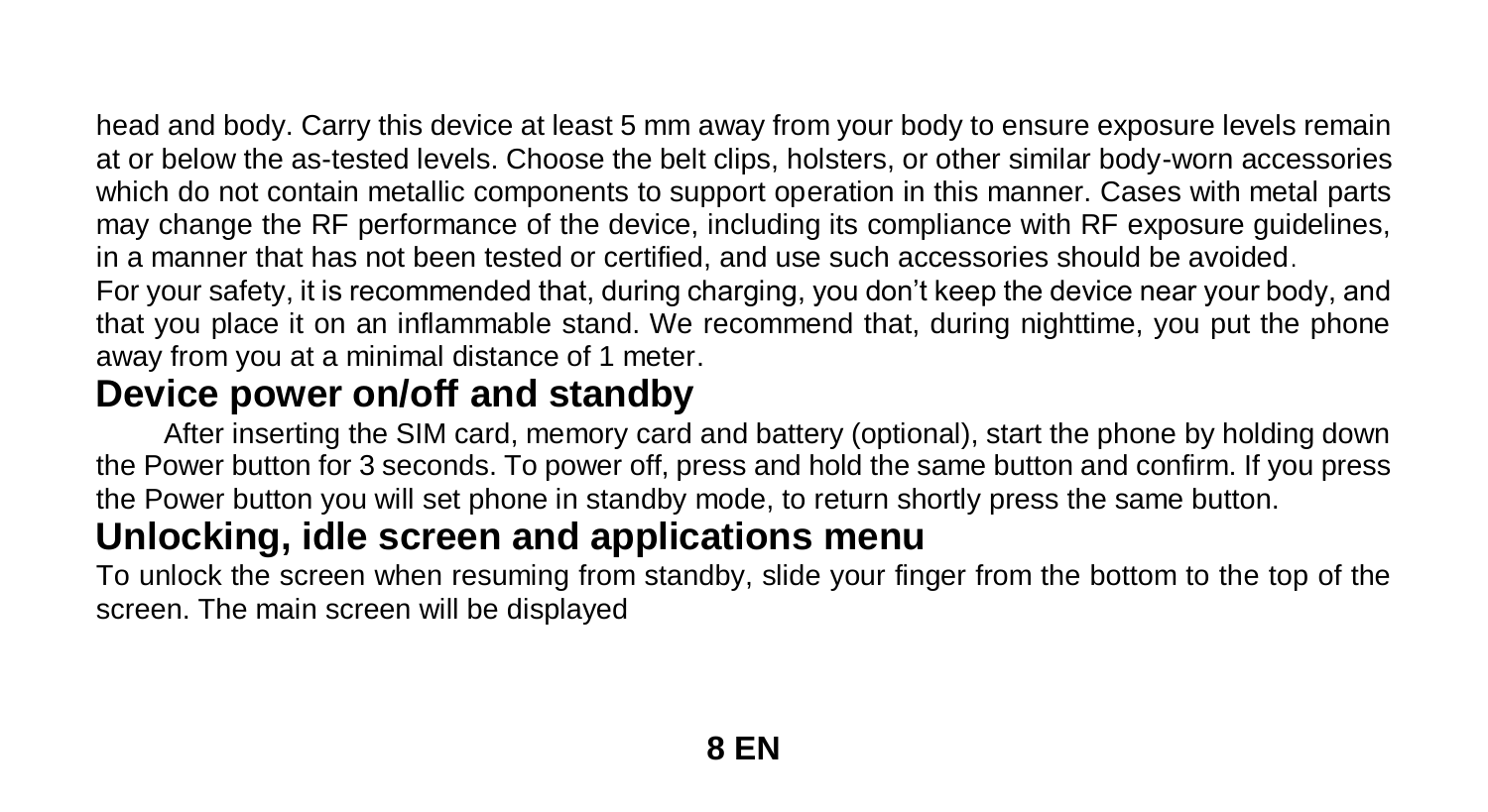Home screen pages can be customized with shortcuts and widgets. At the top of the screen is placed the notification bar that contains information about the mobile network signal, WiFi, Bluetooth, battery level, time and events.

To display the applications menu, touch the Menu icon from the bottom of the main screen. Slide the screen UP to scroll main menu. Touch the desired application icon to access it. Use the Back button to return to the main screen.

# **Dialing**

To call a number, from the main screen open the dialer, dial the number and press the call key.

To answer a call drag the icon to the right, and to reject the call drag the icon to the left.

You can call numbers directly from Call log, touch the dial symbol from the right side of the desired number.

# **Messaging**

To create and send an SMS, proceed as follows:

- Open the applications menu;
- Open the *Messaging* application;
- From the bottom-right side of the screen touch *Compose new message* symbol;
- Write the message;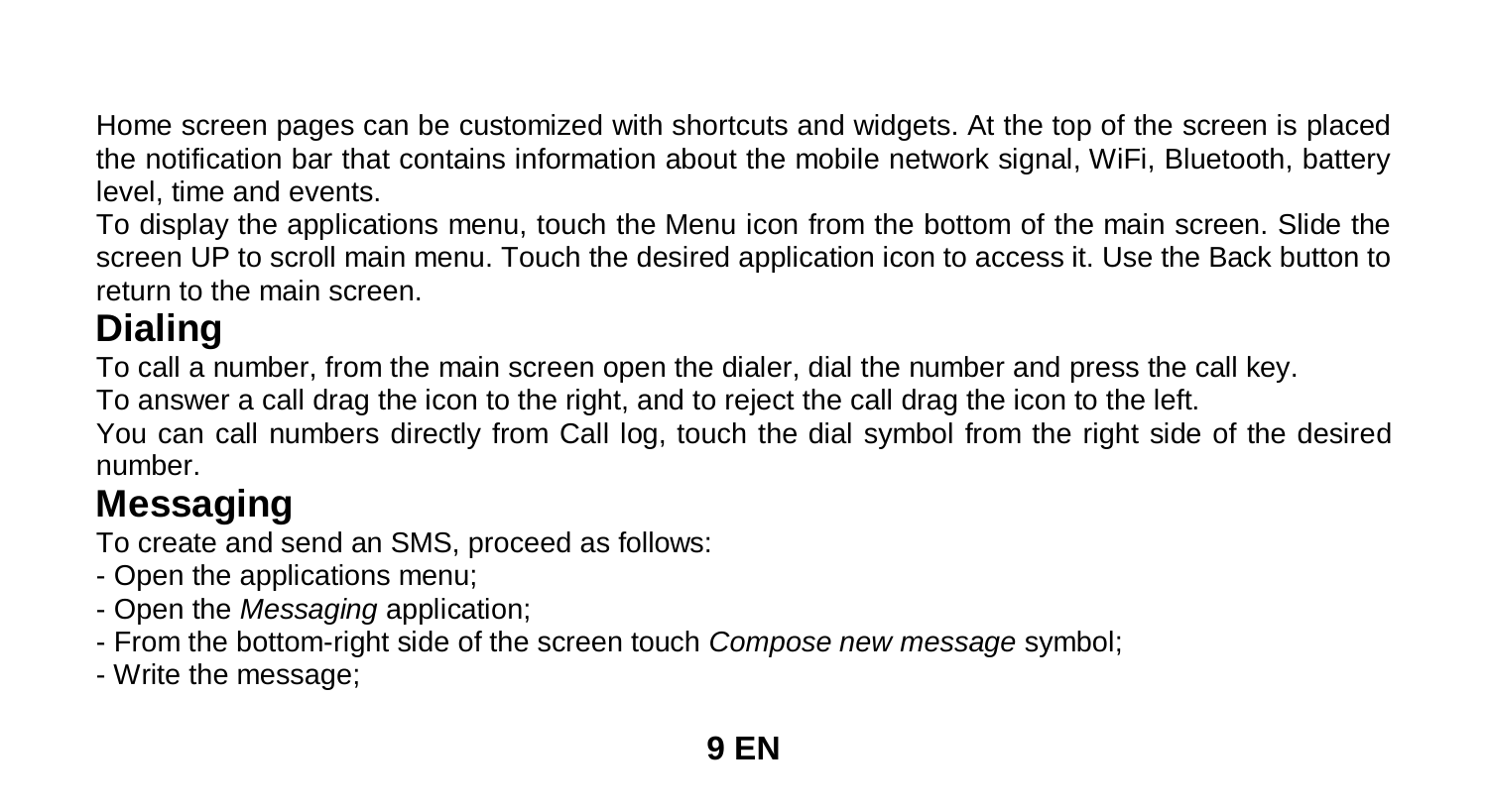Note: You create an MMS by touching the *"+"* symbol and adding media content: images, sound or movies.

- In the top text box add the number or the name of the recipient;
- Tap the *arrow ->* symbol from the right side of the text box to send the message.

# **Contacts**

Access the Contacts from menu applications.

# **Add new contact:**

- Open *Contacts* from main menu;
- Tap the + symbol from the bottom-right side of the screen;
- Select the memory where you will store: account or phone entry;
- Enter contact information;
	- Finally, tap Save.

# **Add new contact from call log:**

- From the applications menu, open the *Dialer*;
- Tap the phone number you want to save;
- Tap *New contact* button;
- Select the memory where you will store: account or phone entry;

### **10 EN**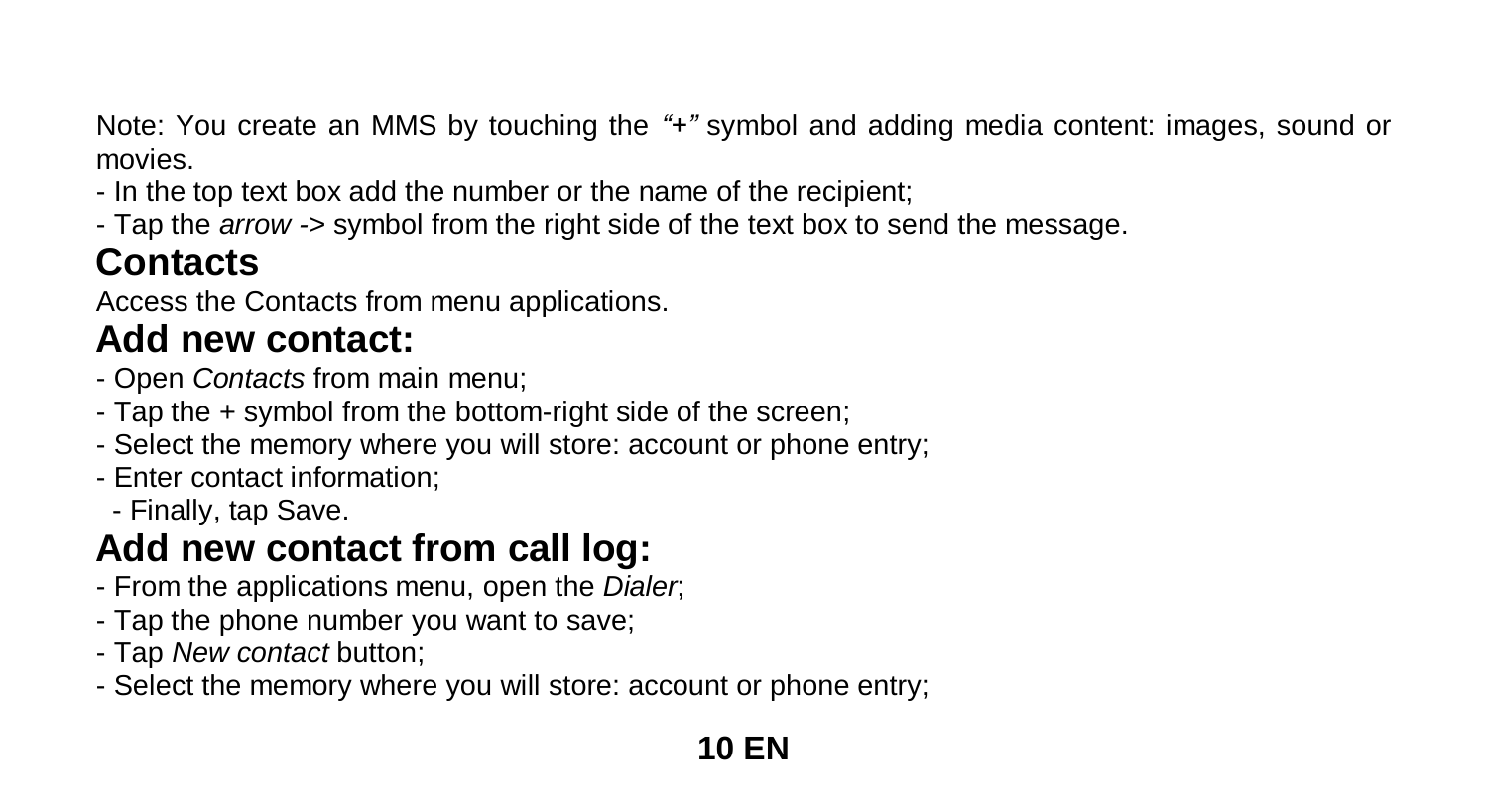- Enter contact information;
- Finally, tap Save.

### **Import/export contacts**

You can import or export contacts between memories and accounts available, as follows:

- Open *Contacts*;
- Press the *Options* button and select *Import / Export*;
- Choose memory from which to copy contacts;
- Choose in which memory to copy the contacts;
- Select contacts to copy;
- Press the Copy button;

# **Synchronize contacts with an account**

**Note:** If you don't have an account, you can create one which is also necessary for the Google Play.

You can synchronize the contacts of an account by following the next steps:

- Open the applications menu -> Settings -> Applications -> ACCOUNTS;

- Touch the desired account; if you don't have allready set, you can add a new one by touching the button *Add new account*;

- Tick the option *Sync contact*;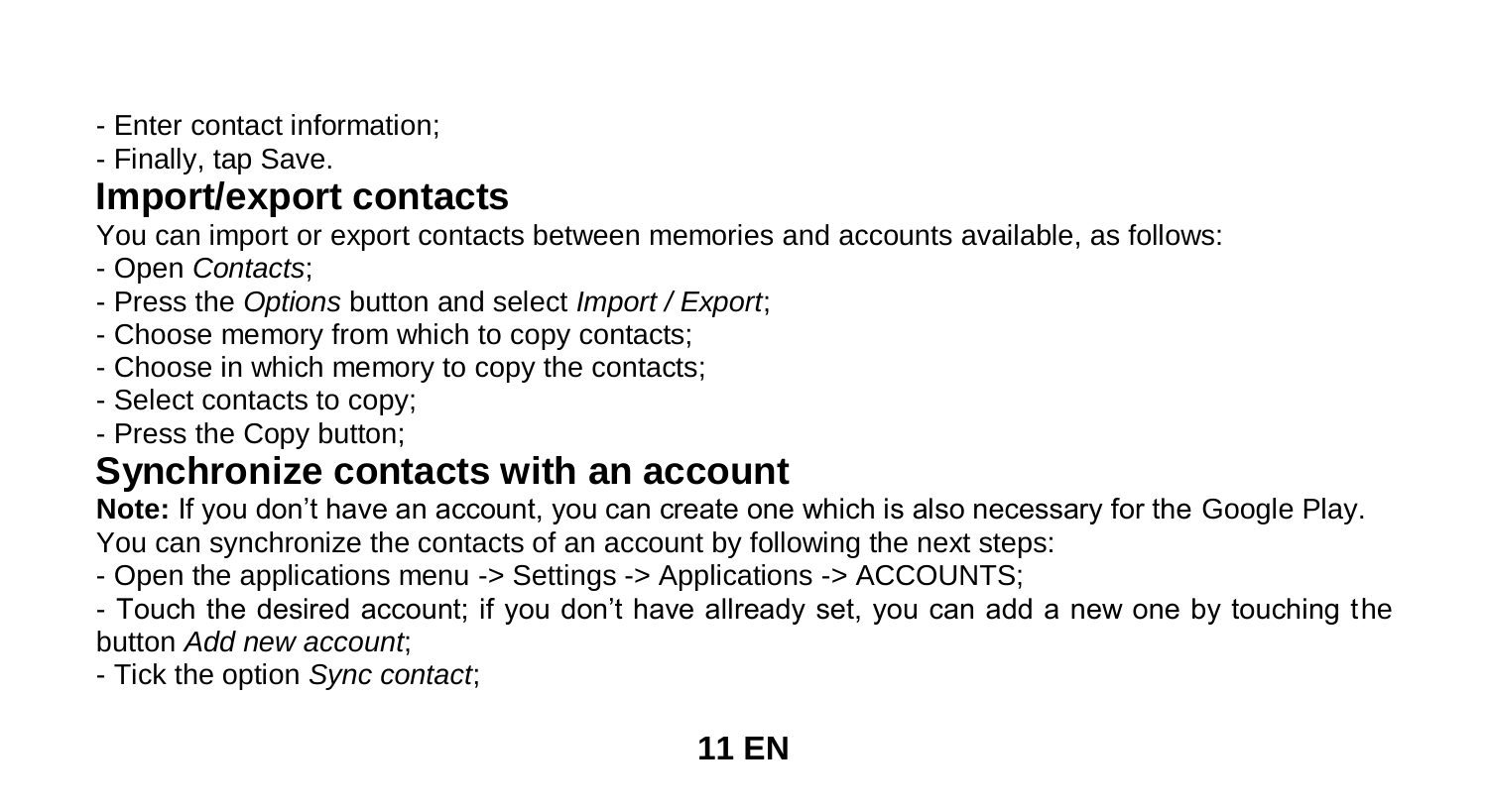# **Customize contacts with photo**

**Note:** The contacts from SIM card cannot be customized with photo. To add a photo to one contacts follow the steps:

- Open *Contacts*;
- Touch the desired contact name;
- On the top-right of the screen touch the contact editing symbol;
- In the left corner of the screen touch the symbol to add image;
- Select the input method of image: photo shoot or from gallery.

# **Google Play**

Google Play provides a multitude of applications from various categories: games, business, communication, shopping, travel, entertainment, books, education, finance, photography, tools, media, social, sports, news.

The first time you open Google Play, you will be prompted to authenticate. If you already have a Google™ account, enter the data. If not, click the Create button to create a new account and follow the steps on the screen.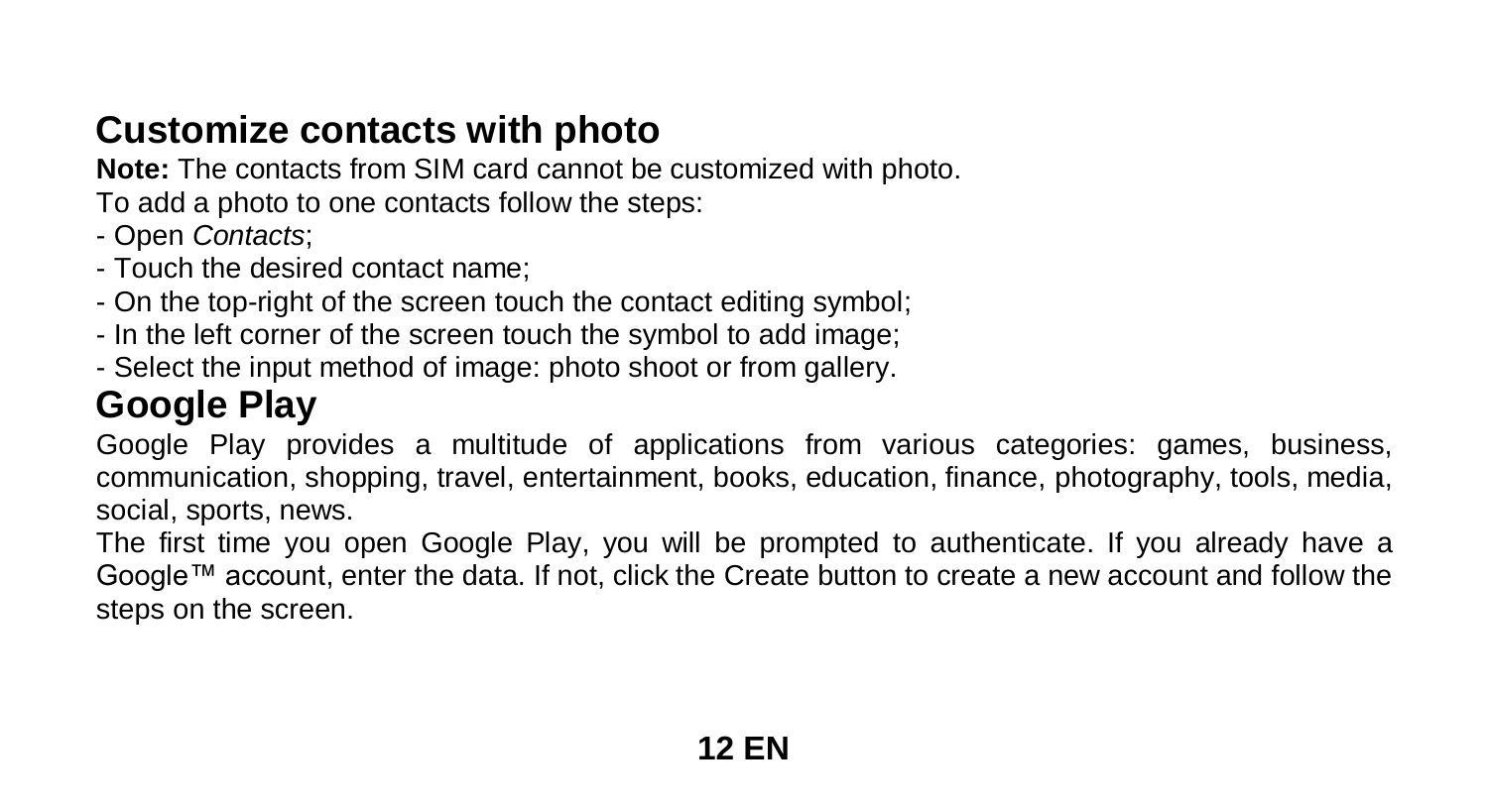# **Settings**

Your service provider may default some device settings, so you may not be able to change these settings.

**WLAN** Touch Wi-Fi switch to activate. Open Wi-Fi to search for available networks automatically. Networks without password can be used directly, for others you need to enter the password first.

#### **Bluetooth**

Touch Bluetooth switch to activate. Touch Bluetooth to enter the device searching screen. You can modify settings by pressing the Menu button.

### **Data usage**

Here you can activate or deactivate the data connection and see a chart of data usage status. You can also set the data mobile limit for each SIM.

### **More**

Airplane mode Virtual Private Networks (VPN) Settings. Tethering & portable hotspot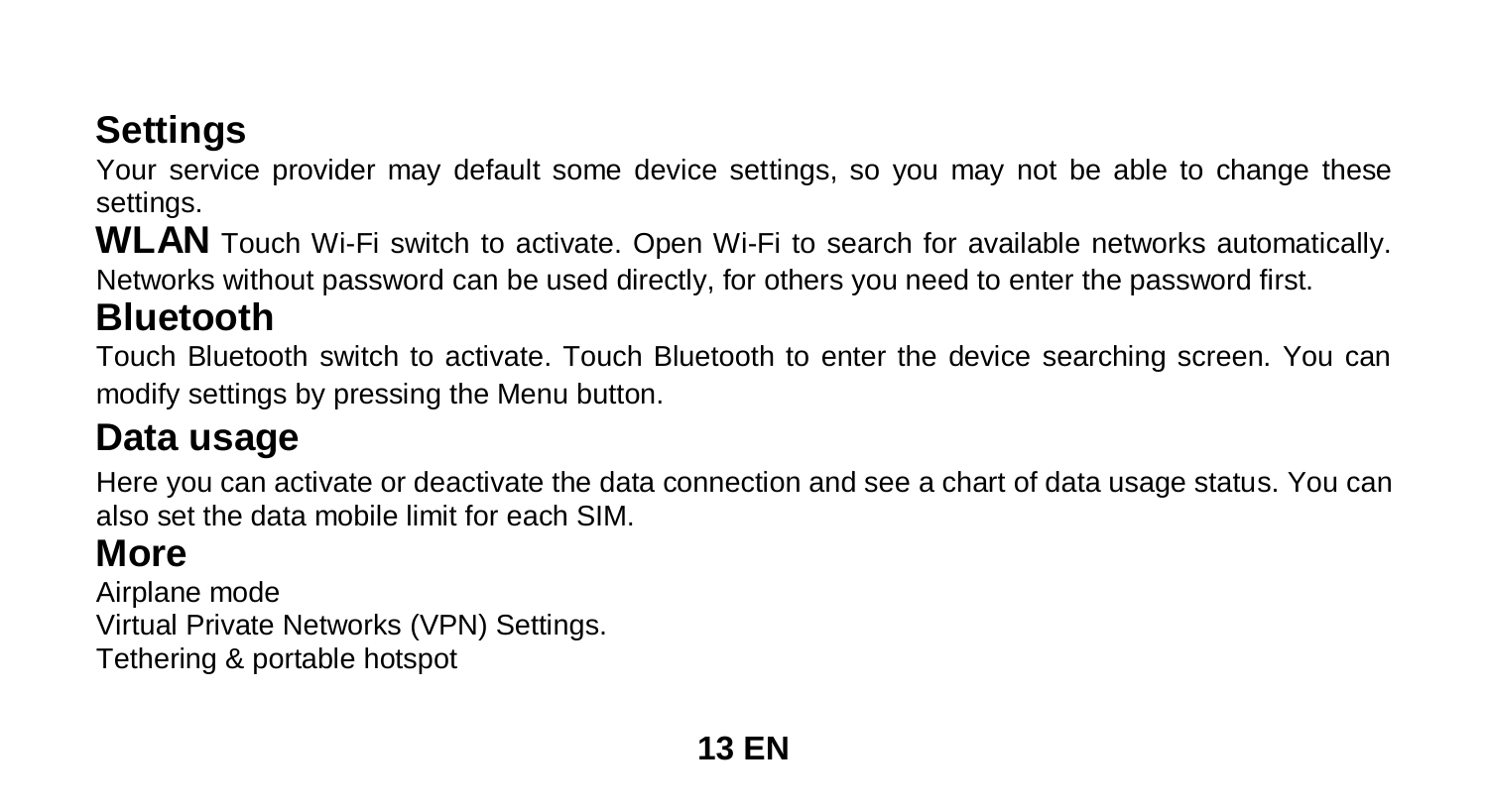#### Mobile network **Sounds**

This option allows you to set audio tones for incoming calls, e-mail alerts and SMS notifications.

Settings include: Vibration, Volume, Tone Audio, Reviews

Select General / Silent / Meeting / Outdoor profile by touching the right side circle.

# **Power Saving**

You can choose one of the three power schemes:

-Closed

-Normal: calling and messaging are available; data connection remains the same state

-Super-long standby: calling and messaging services remains in the same state.

# **Display**

a. Brightness: adjust the brightnessb. Wallpaper: change the wallpaper picture for idle screen, lock screen and main menu

c. Auto rotating screen: rotate phone to change direction

d. Sleep: adjust the delay before the screen automatically locks

e. Font size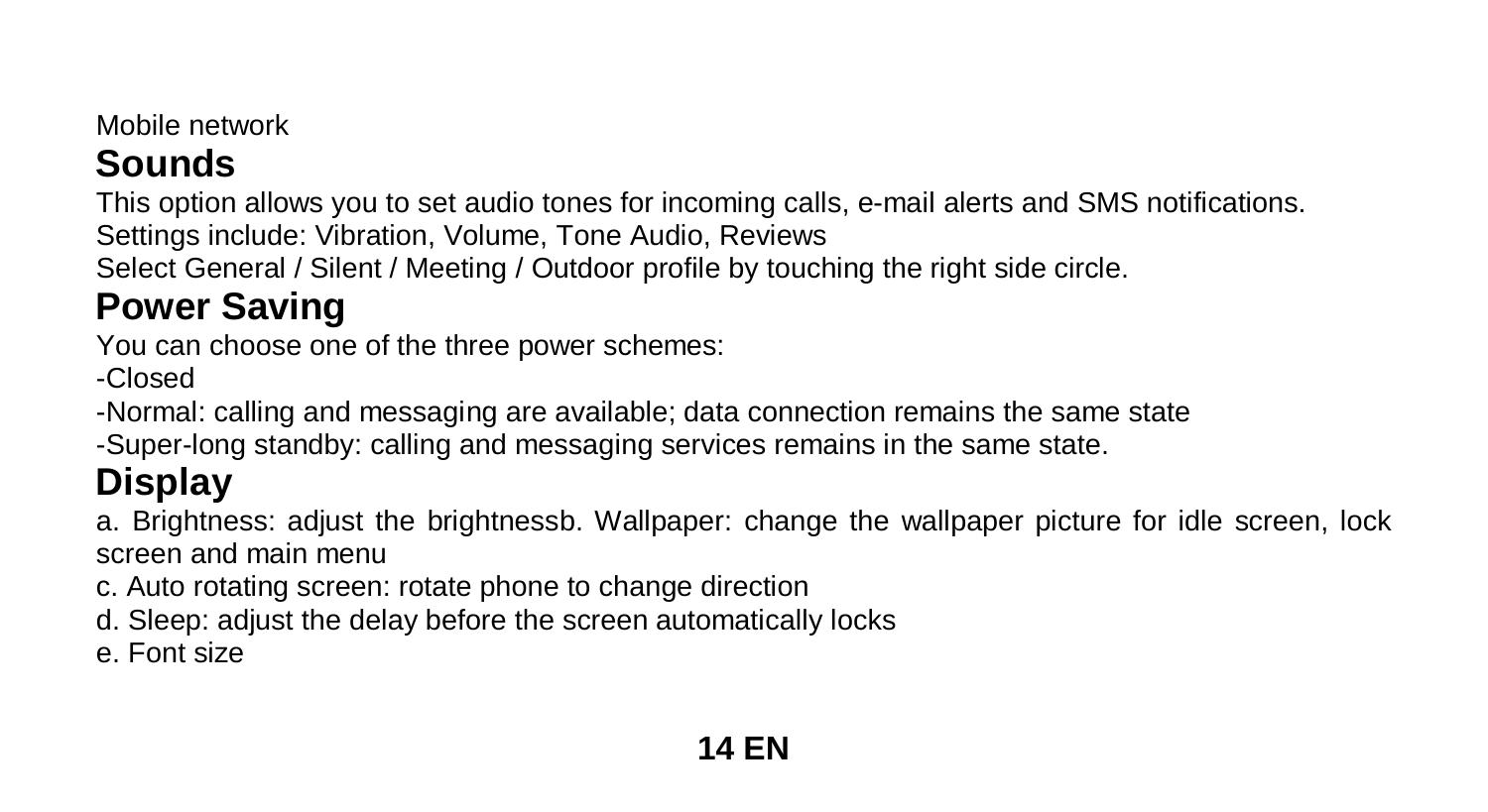# **Battery**

Displays information about the charging status and usage of the battery.

### **Applications**

Shows the list of the installed and downloaded applications, which of them are installed on SD CARD.

# **Location**

Access to my location: enable applications to use your location information.

GPS satellites: switch on/off the GPS receiver.

Google Location Service: let applications to use the WiFi or mobile network connection to get localization.

# **Security**

1) Set up screen locks: you can choose slide, pattern, PIN or password to unlock the screen.

2) Set up SIM card lock: enter 4-8 numbers PIN to set the lock of SIM. If you enter 10 times wrong PUK code, the SIM card will be permanently locked.

- 3) Password visible: password visible when enter it
- 4) Select device administration: add or delete device manager.

5) Unknown sources: install apps from unknown sources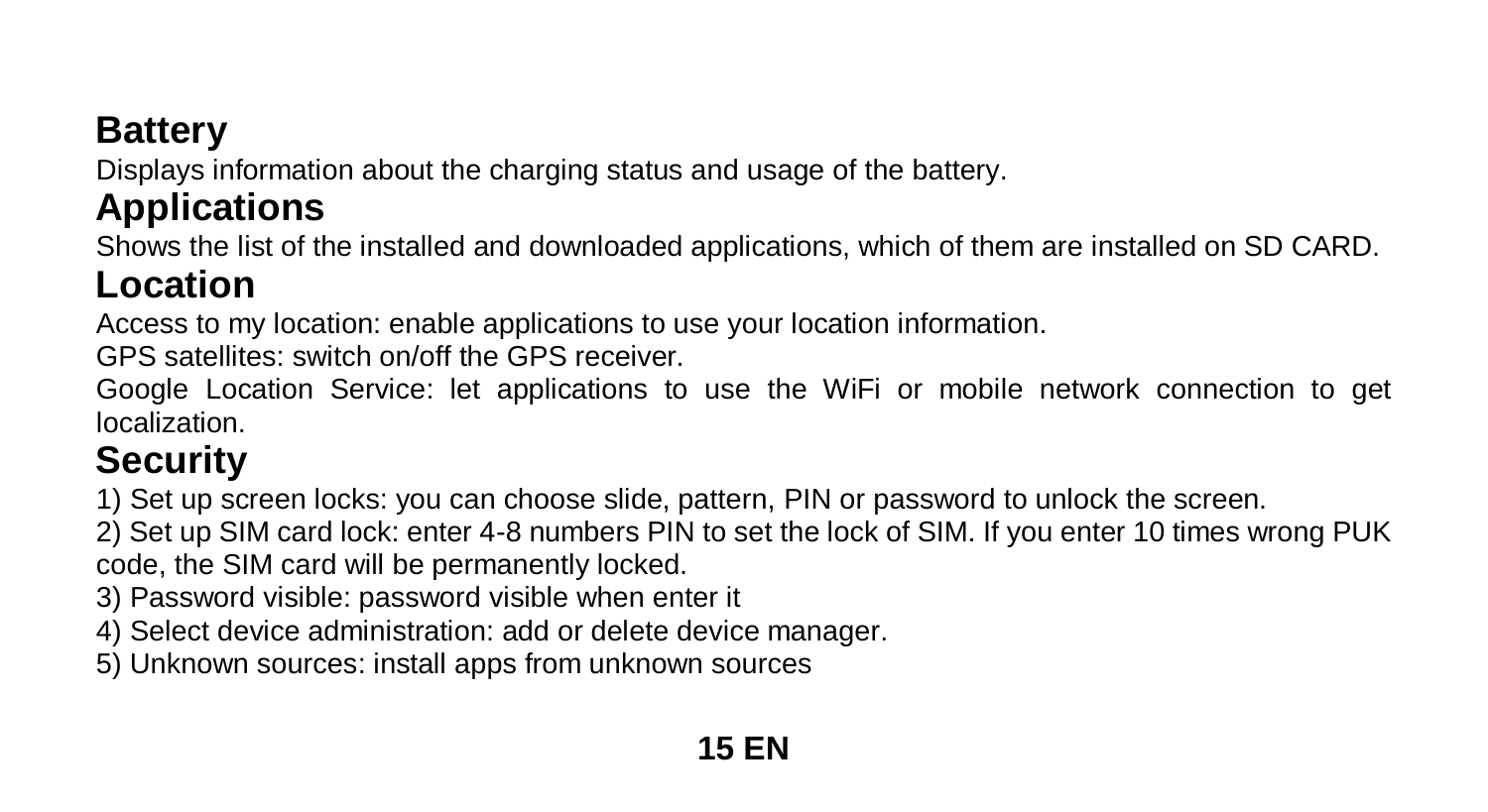6) Trusted credentials: show the trusted credentials

7) Install from SD card: install the encrypted certificate from SD card.

# **Languages and input**

1) Selecting Language: includes all the languages on the phone

2) Spell checker

3) Personal Dictionary: add words to custom dictionary or delete.

4) Input method

5) Text to speech settings

6) Pointer speed

# **Reset to factory settings**

Backup my data: backup my settings and data of other applications.

Factory data reset: clear all data stored on the phone.

# **Accounts**

Add, manage and change synchronization options for the used accounts.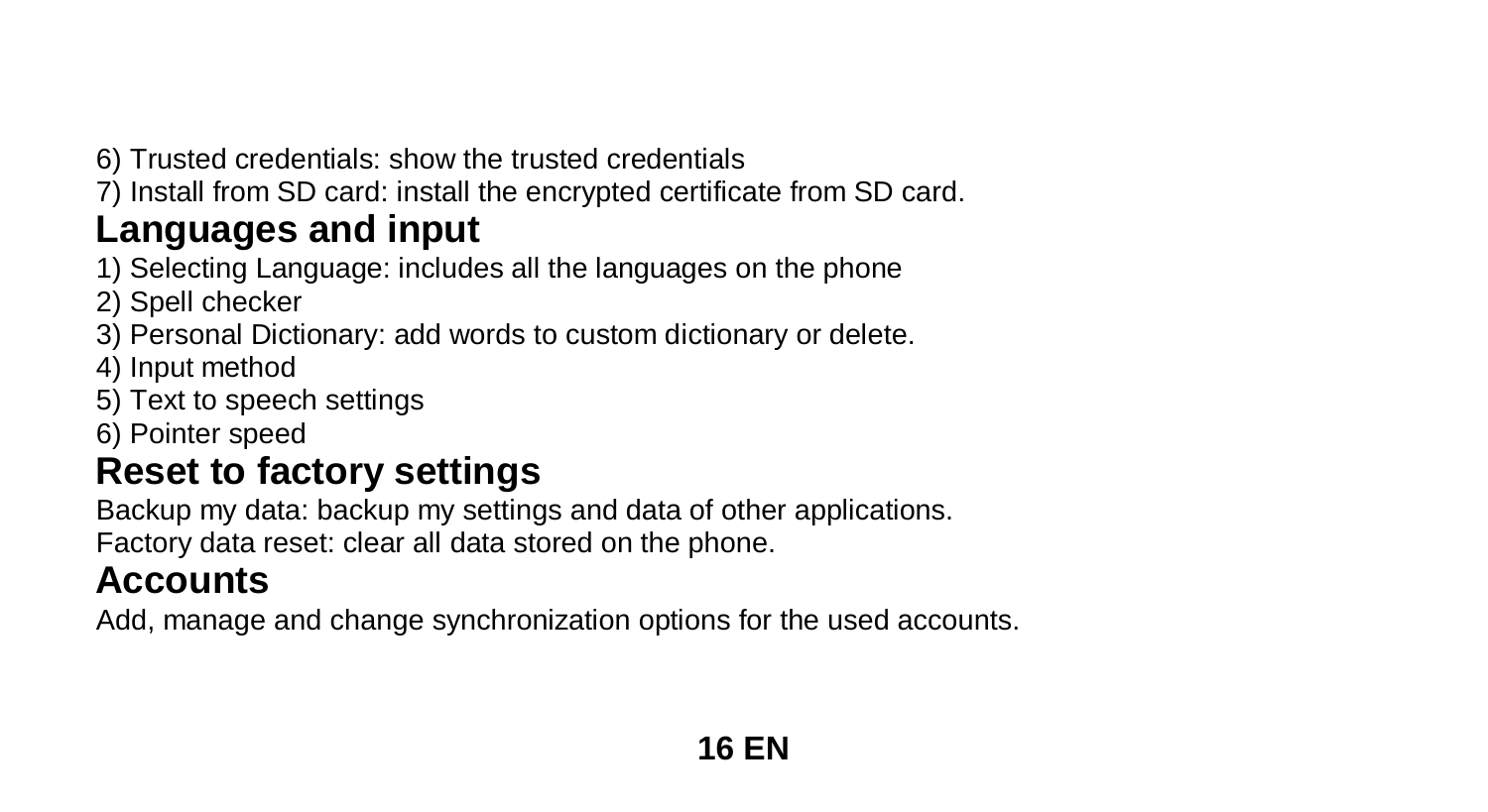# **Date and Time**

1) Automatic date & time: use date and time provided by network or by GPS

2) Automatic time zone: check to use network-provided time zone

3) Set Date / Set time: touch to set date / time.

4) Selecting time zone Select Time Zone according to where you are.

4) Use 24 hour time format: ON/OFF

# **Schedule power on/off**

You can set time of boot or off the phone.

### **Accessibility**

1. Power button end call

2. Touch and hold delay

### **About phone**

You can check the information about: phone status, legal informations, software version.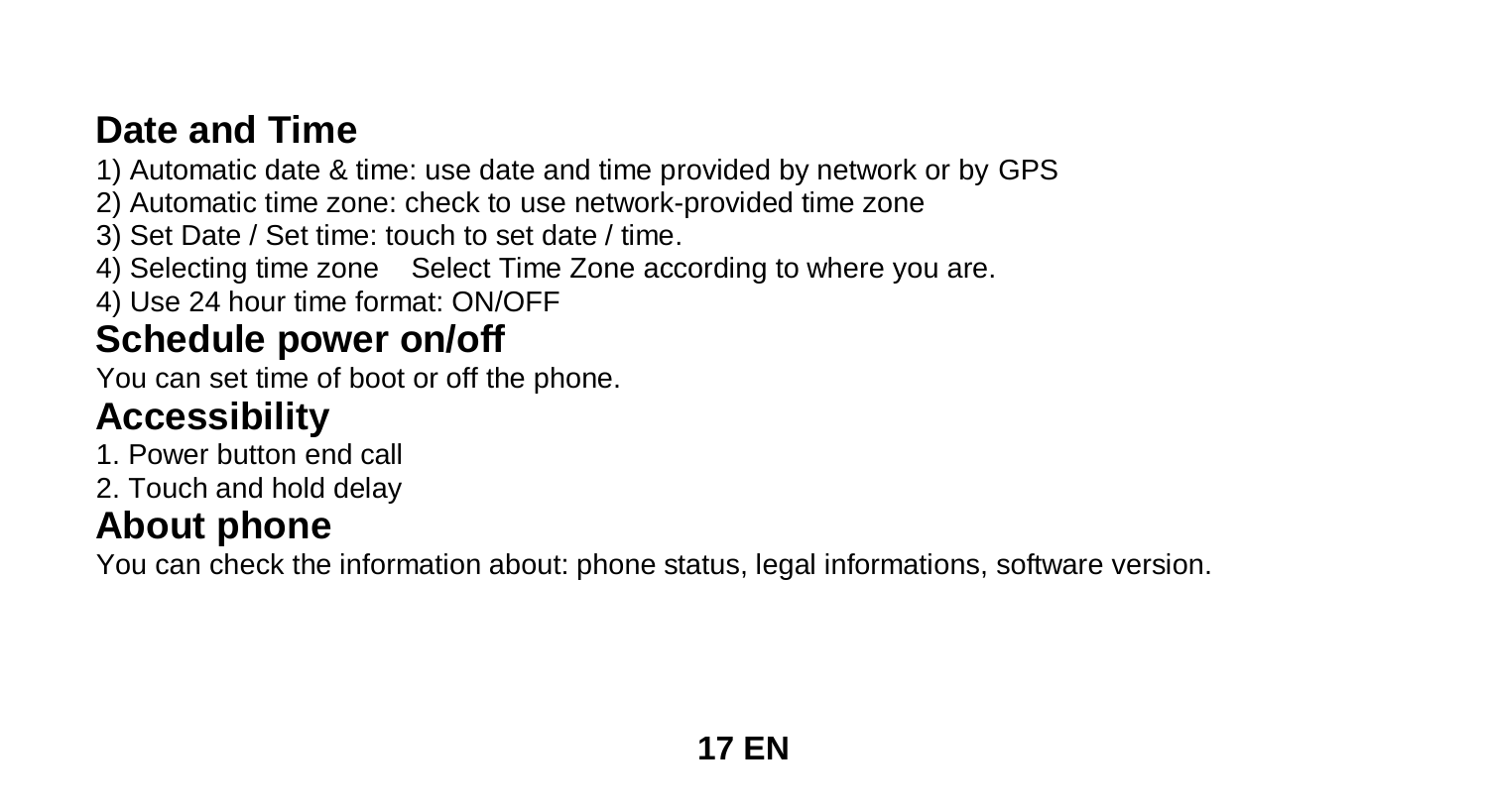# **Măsuri de siguranță**

**IMPORTANT!** Vă rugăm să citiți cu atenție aceste instrucțiuni și urmați-le implicit, în caz de situații periculoase Siguranță în conducere: Este recomandat să nu folosiți telefonul mobil în timp ce conduceți.

Dacă trebuie să-l folosiți, întotdeauna folosiți sistemul de "Mâini libere" când conduceți.

Închideți telefonul mobil când sunteți în avion

Interferențele cauzate de telefoanele mobile afectează siguranță aviației și, astfel, este ilegal să-l folosiți în avion. Vă rugăm asigurați-va că telefonul mobil este oprit atunci când sunteți în avion.

Închideți telefonul mobil în zona de operații de sablare.

În spital: Atunci când folosiți telefonul într-un spital, trebuie să va supuneți normelor relevante specificate de către spital. Orice interferentă cauzată de echipamentele wireless poate afecta performanțele telefonului.

Service-uri aprobate: Numai service-urile aprobate pot repara telefoanele mobile. Dacă desfaceți telefonul și încercați să-l reparați singuri veți pierde garanția produsului.Accesorii și baterii: Numai accesoriile și bateriile aprobate de producător pot fi folosite.

Apeluri de urgentă: Asigurați-vă că telefonul este pornit și activat dacă doriți să efectuați un Apel de Urgentă la 112, apăsați tasta de apel și confirmați locația, explicați ce s-a întâmplat și nu închideți convorbirea.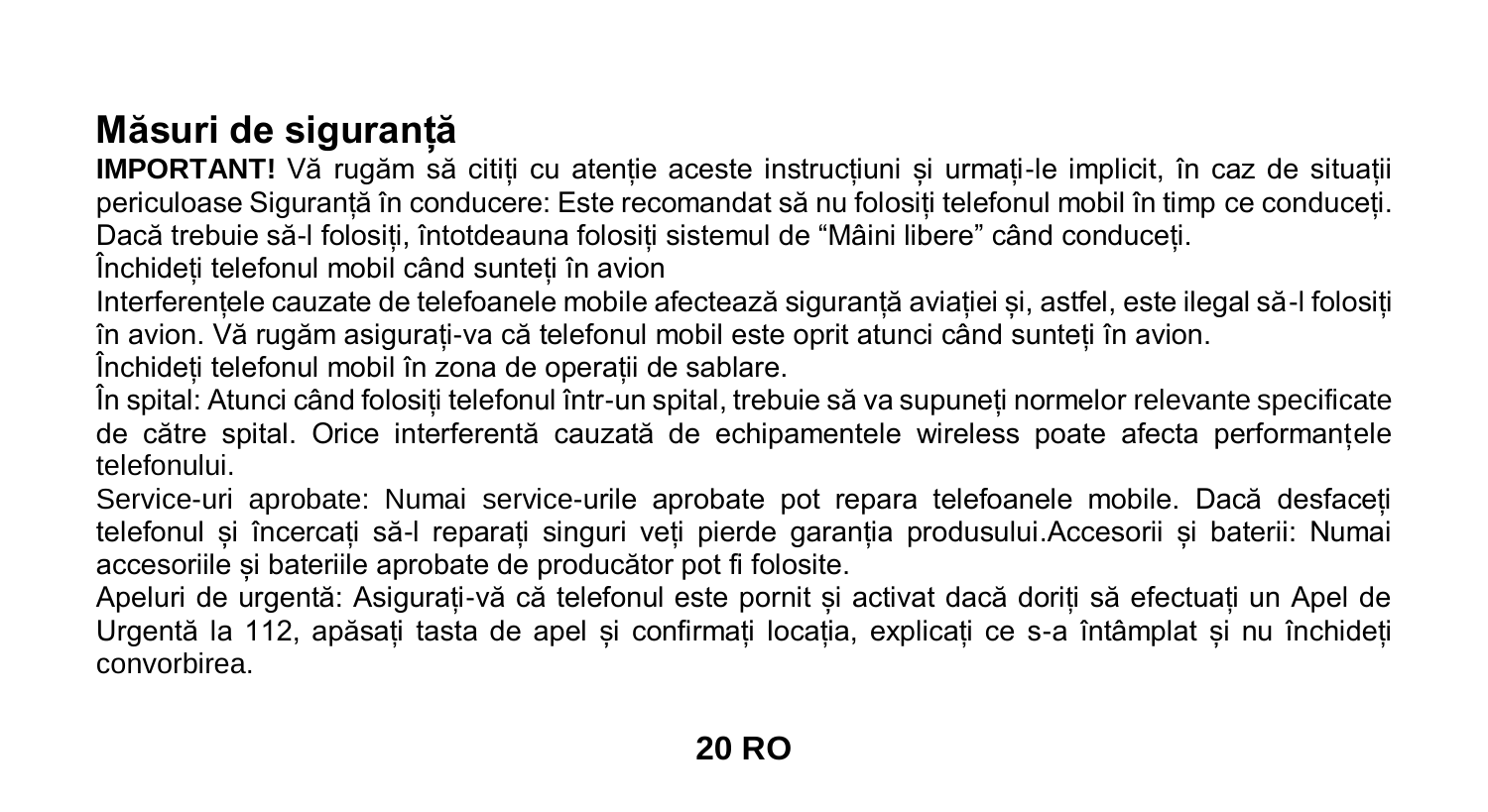Bateria și încărcarea bateriei: Se recomandă încărcarea completă a bateriei înainte de prima utilizare a dispozitivului. Nu expuneți bateria la temperaturi mai mari de +40ºC. Nu aruncați bateria în foc sau la întâmplare. Returnați bateriile defecte la furnizor sau la centrele speciale pentru colectarea bateriilor defecte.

Atenție: Nu ne asumăm responsabilitatea pentru situațiile în care telefonul este folosit în alt mod decât cel prevăzut în manual. Compania noastră își rezervă dreptul de a aduce modificări în conținutul manualului fără a face public acest lucru. Aceste modificări vor fi afișate pe siteul companiei la produsul la care se aduc modificări.Conținutul acestui manual poate fi diferit de cel existent în produs. În acest caz ultimul va fi luat în considerare. Pentru a evită probleme care pot să apară cu service-uri care nu mai sunt agreate de S.C. Visual Fan S.R.L. (deoarece S.C. Visual Fan S.R.L. își rezervă dreptul de a încetă colaborarea cu orice service colaborator agreat, existent pe certificatul de garanție la data punerii în vânzare pe piață a lotului de produse), înainte de a duce un produs în service vă rugăm să consultați lista actualizată a service-urilor agreate existentă pe site-ul Allview la secțiunea "Suport&Service - Service autorizat". Pentru mai multe detalii despre produs accesați www.allviewmobile.com. Nu acoperiți antena cu mâna sau alte obiecte, nerespectarea acestei indicații ducând la probleme de conectivitate și descărcarea rapidă a bateriei.

Aplicațiile care însoțesc produsul, și sunt furnizate de terțe părți, pot fi oprite sau întrerupte în orice moment. S.C. Visual Fan S.R.L. se dezice în mod explicit de orice responsabilitate sau răspundere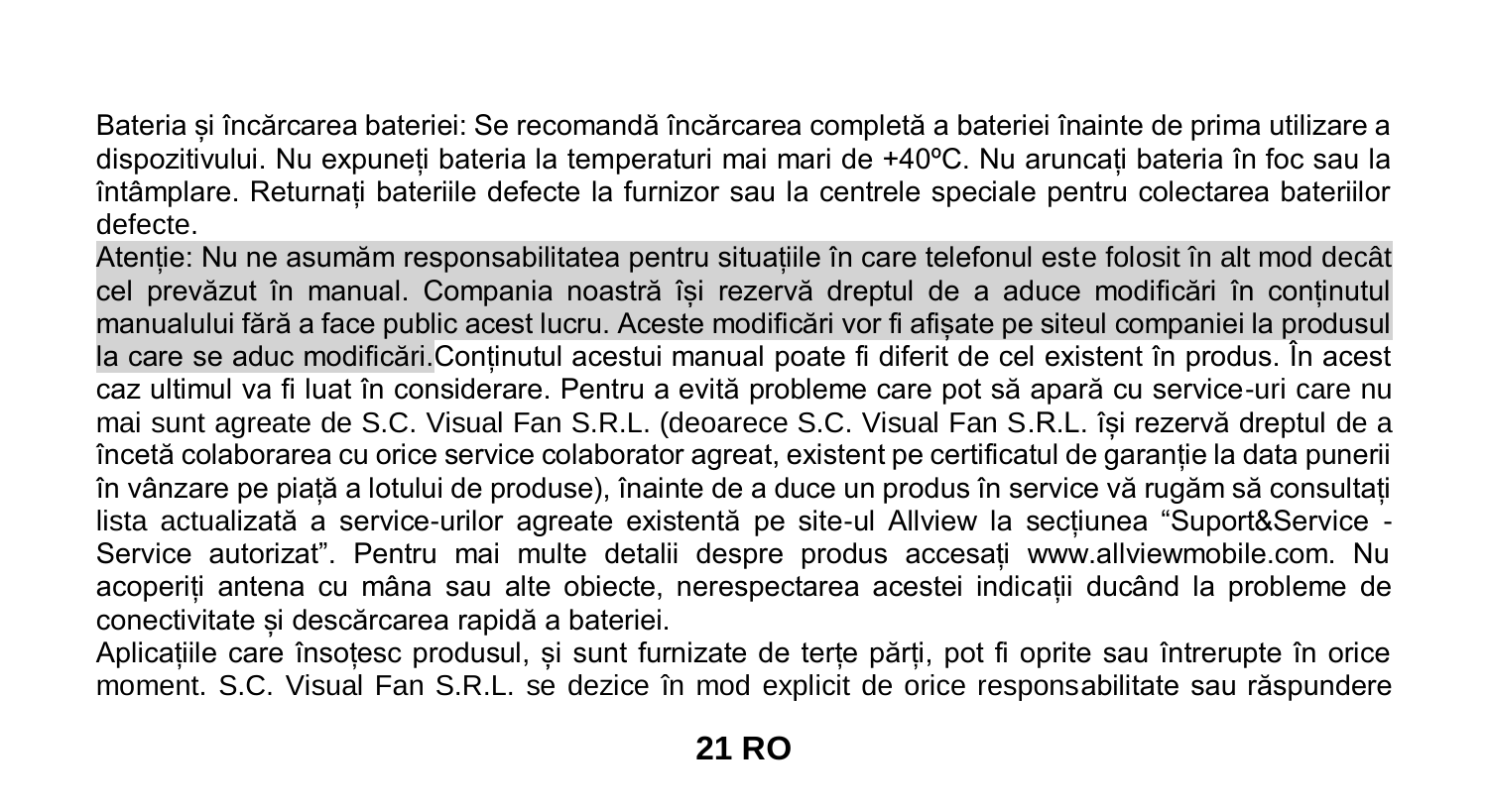privind modificarea, oprirea ori suspendarea serviciilor / conținutului puse la dispoziție de către terțe părți prin intermediul acestui dispozitiv. Întrebările sau alte solicitări legate de acest conținut ori servicii se vor adresa direct furnizorilor proprietari ai acestora.

Datorita materialului utilizat, produsul trebuie să fie conectat numai la un USB cu versiunea 2.0 sau mai mare. Alimentarea la oricare alt tip de USB este interzisă.

Nu utilizați telefonul mobil într-un mediu cu temperatură prea mare sau prea mică.

Nu expuneți niciodată telefonul mobil la lumină solară directă sau într-un mediu cu umiditate ridicată.

Temperatura ambientală maximă de funcționare a echipamentului este de 40 ℃

ATENȚIE RISC DE EXPLOZIE DACĂ BATERIA ESTE ÎNLOCUITĂ CU UN TIP INCORECT. ELIMINAȚI BATERIILE UZATE ÎN CONFORMITATE CU INSTRUCTIUNILE !

Acest dispozitiv a fost testat și îndeplinește limitele aplicabile pentru radiofrecvență (RF). Rata specifică de absorbție (SAR) se referă la rata la care organismul absoarbe energia RF. Limitele SAR sunt de 1,6 w/kg (peste un volum ce conține o masă de 1 gram de țesut) în țările care urmează limita Statele Unite ale Americii FCC și 2,0 W / kg (în medie pe 10 grame de țesut), în țările în care urmează Consiliul cu privire limită a Uniunii Europene. Testele pentru SAR sunt efectuate folosind poziții de operare standard, cu dispozitivul transmițând la cel mai înalt nivel de putere, în toate benzile de frecvență testate. Pentru a reduce expunerea la energie RF, utilizați un accesoriu pentru mâini libere sau altă opțiune similară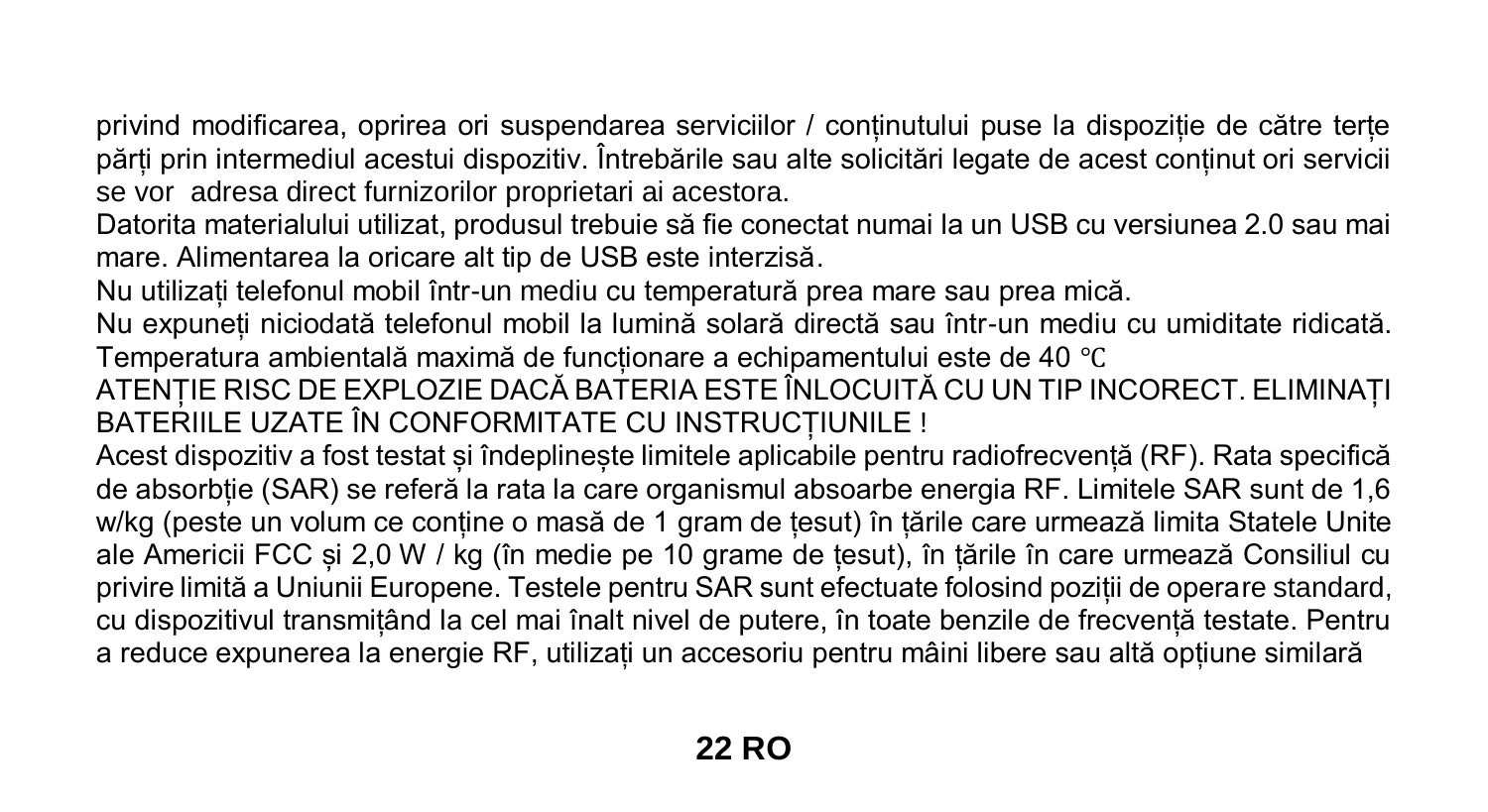pentru a menține dispozitivul la distanță de cap și corp. Transportați acest dispozitiv de cel puțin 5 mm distanța de corp pentru a menține nivelul de expunere la sau sub nivelurile testate.

Optați pentru accesorii ce nu conțin parți metalice pentru a nu sprijini funcționarea in acest mod. Cazurile cu piese metalice pot modifică performanța RF a dispozitivului, inclusiv conformitatea acestuia cu liniile directoare de expunere la RF, într-un mod care nu a fost testat sau certificate, si trebuie evitata utilizarea unor astfel de accesorii.

Pentru siguranța dvs. este recomandat ca în timpul încărcării să nu țineți dispozitivul în apropierea corpului si să îl plasați pe un suport neinflamabil. Va recomandăm că pe timpul nopții să puneți telefonul la o distantă de minim 1 metru de dvs"

#### **Pornire / oprire si standby dispozitiv**

După introducerea cartelelor SIM, a cardului de memorie și a bateriei (opțional), porniți telefonul ținând apăsat butonul Pornire pentru 3 secunde. Pentru oprire, apăsați lung același buton și confirmați. Dacă apăsați scurt butonul Pornire veți introduce telefonul în modul standby, iar pentru a reveni apăsați din nou, scurt, același buton.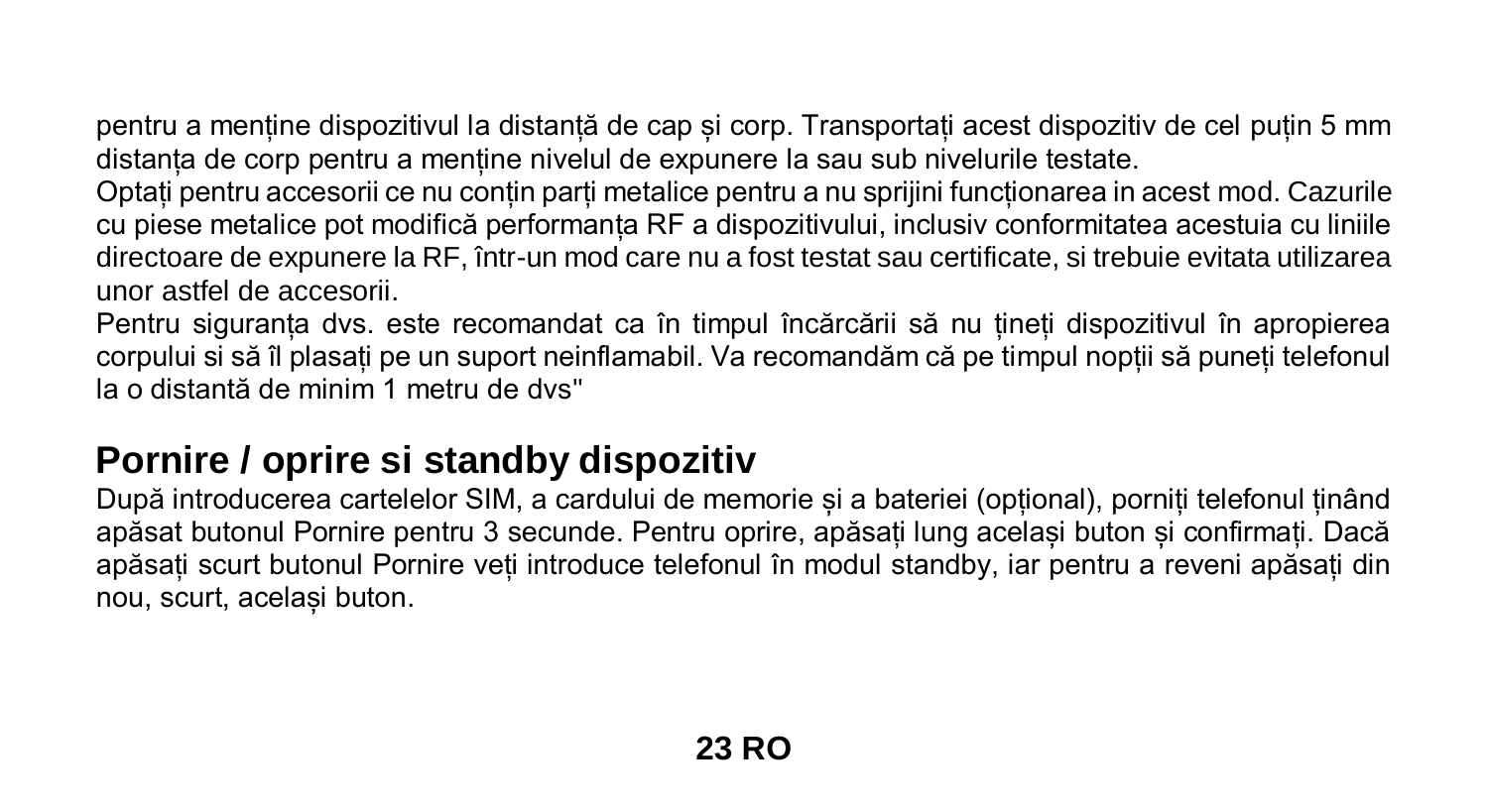### **Deblocare, ecran principal, meniu de aplicații**

Pentru a debloca ecranul la revenirea din standby, glisați cu degetul din partea de jos către partea de sus a ecranului. Se va afișă ecranul principal.

Paginile ecranului principal pot fi personalizate cu scurtături și widget-uri. În partea superioară a ecranului se găsește bara de notificări care conține informații despre nivelul semnalului rețelelor mobile, WiFi, Bluetooth, nivelul bateriei, ceas și evenimente.

Pentru afișarea meniului de aplicații, atingeți simbolul meniu din ecranul principal. Glisați pentru derularea paginilor meniului principal. Atingeți iconiță corespunzătoare pentru accesarea aplicației dorite. Folosiți butonul Înapoi pentru a reveni în ecranul principal.

#### **Apelare**

Pentru apelarea unui număr, din ecranul principal, accesați aplicația de apelare, formați numărul de telefon și apăsați tasta de apelare. Puteți apela numere direct din Jurnalul de apeluri, atingeți butonul de apelare din partea dreaptă a numărului dorit.Pentru a răspunde unui apel glisați simbolul central către partea dreaptă, iar pentru a respinge apelul glisați către partea stângă.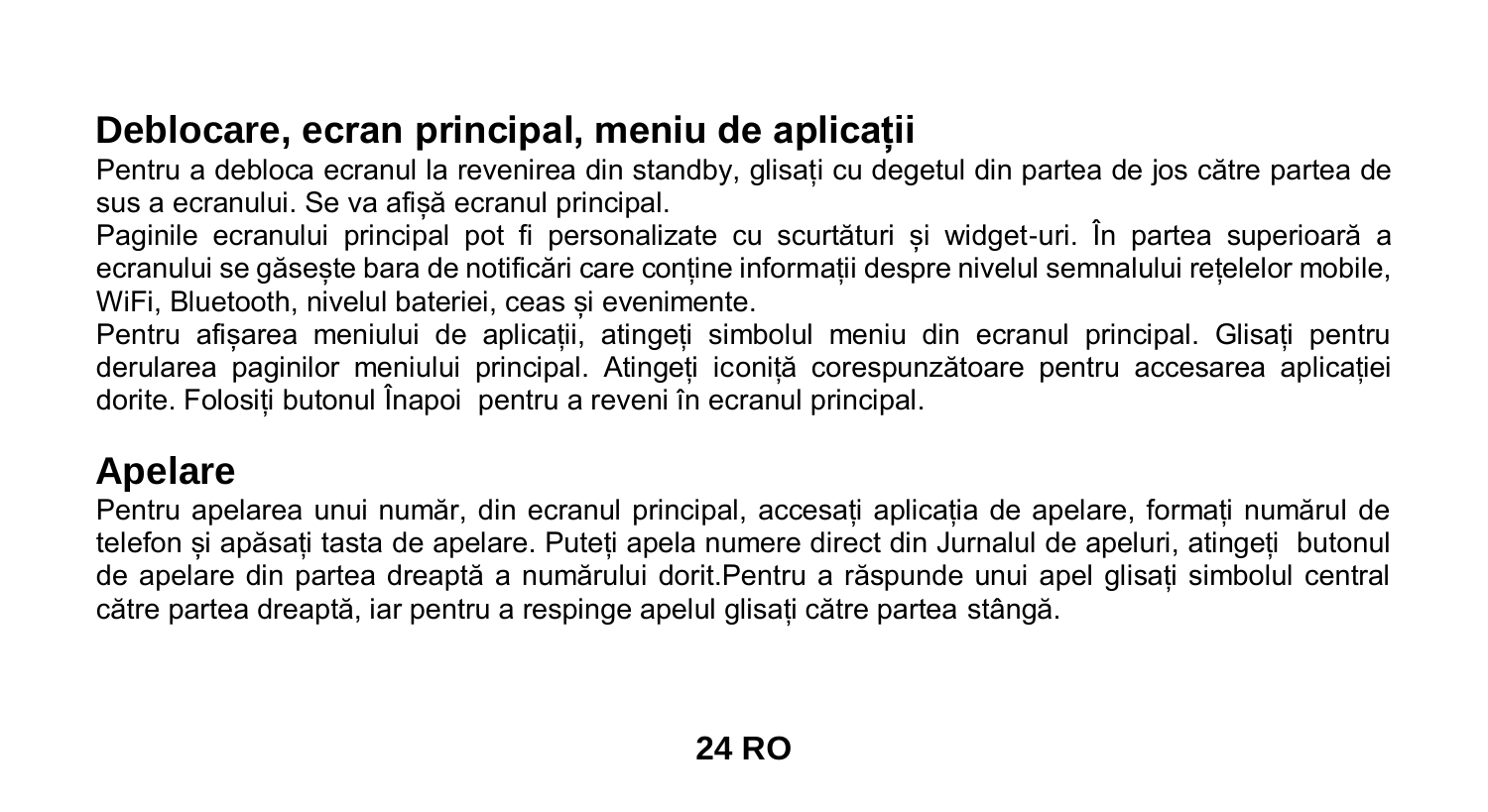### **Mesaje**

Pentru a crea și trimite un mesaj **SMS**, procedati astfel:

- Accesați meniul de aplicații;
- Accesați aplicația *Mesagerie*;
- Din partea dreaptă-jos a ecranului apasați butonul de mesaj nou;
- Introduceți textul mesajului;

Nota: Puteți transforma mesajul in **MMS** apasând simbolul *"+"* și introducând continut media: imagini, sunete sau filme.

- In câmpul superior tastați numărul de telefon sau numele destinatarului;

- - Apăsați simbolul săgeată -> din partea dreaptă a câmpului de text pentru a trimite mesajul.

### **Contacte**

Accesați aplicația *Contacte* din meniul de aplicații.

### **Adăugare contact nou:**

- Accesați aplicația *Contacte* din meniul de aplicații;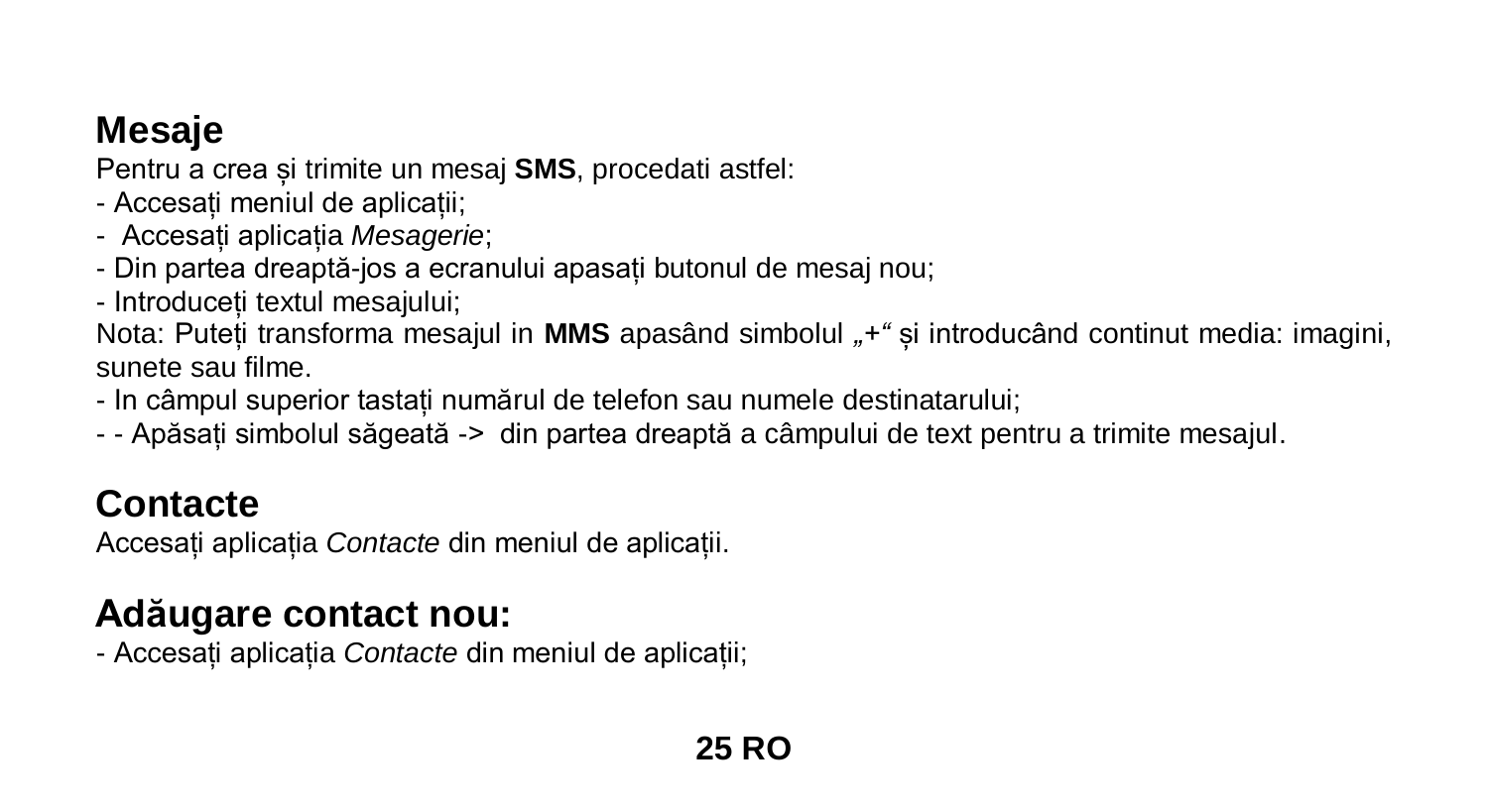- Atingeți simbolul de adăugare + din partea dreaptă-jos a ecranului;- Alegeți memoria sau contul unde se va stoca intrarea;

- Introduceți datele contactului;
- La final, atingeți butonul Salvare.

# **Adăugare contact din jurnalul de apeluri:**

- Din meniul de aplicații accesați aplicația Telefon;
- Atingeți numărul de telefonul care doriți să îl salvați;
- Atingeți butonul Contact nou;
- Alegeți memoria sau contul unde se va stoca intrarea;
- Introduceți datele contactului;
- La final, atingeți butonul Salvare.

### **Import/export contacte**

Puteți importa sau exporta contacte între memoriile sau conturile disponibile, astfel:

- Accesați Contacte;
- Apăsați butonul Opțiuni și selectați Importați/Exportat*i*;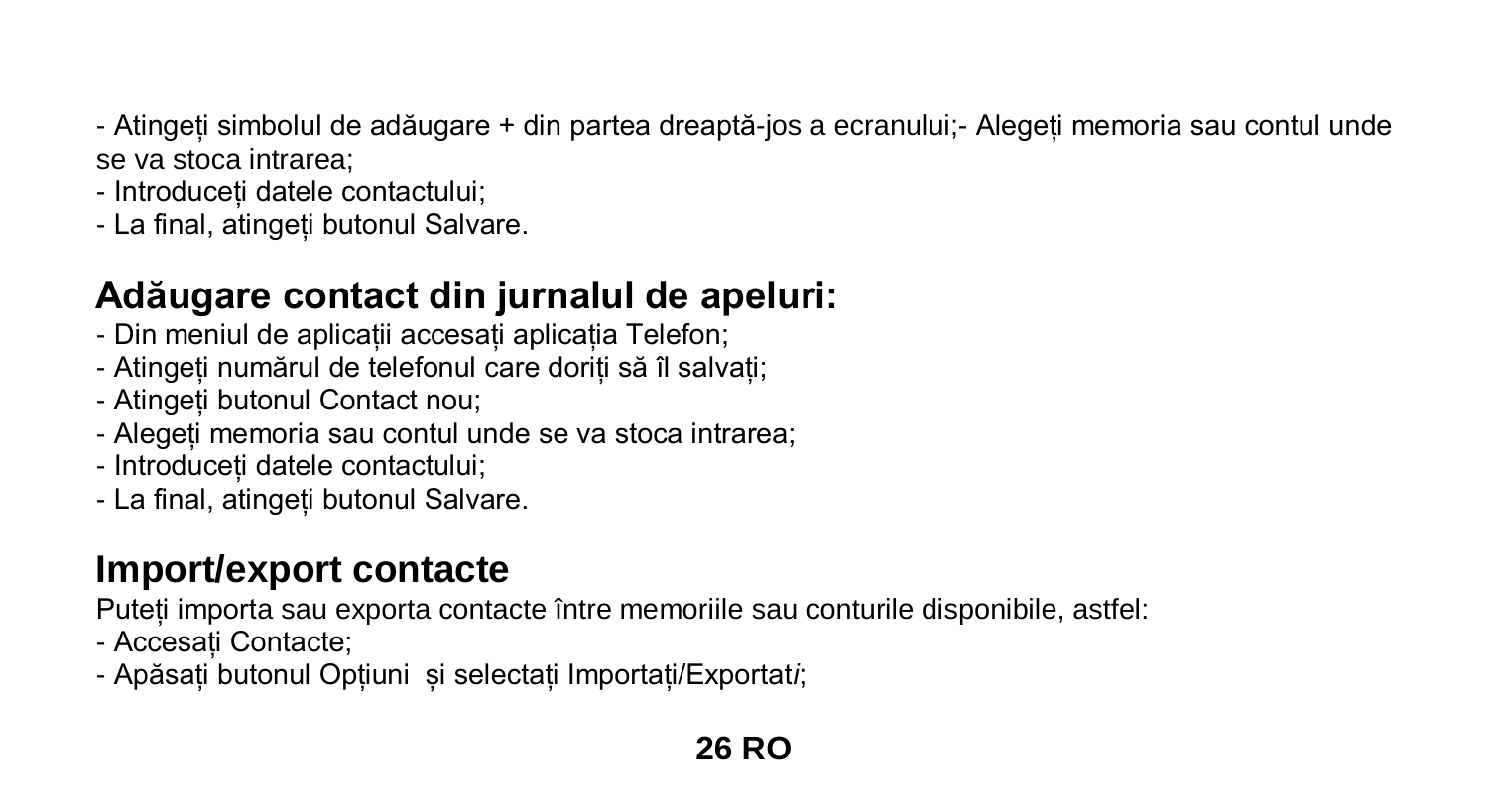- Alegeți memoria din care se vor copia contacte;
- Alegeți memoria în care copiați contactele;
- Alegeți contactele de copiat;
- Apăsați butonul Copiere;

### **Sincronizare contacte cu un cont**

Notă: Dacă nu aveți deja un cont creat, puteți crea un cont de utilizator Google™ necesar accesării Google Play.

Puteți sincroniza contactele unui cont, astfel:

- Accesați meniul de aplicații -> Setări -> CONTURI;

- Atingeți contul dorit; dacă nu aveți un cont deja introdus, puteți introduce datele unui nou cont apăsând butonul Adăugați un cont;.

- Bifați opțiunea Agendă*.*

### **Personalizare contacte cu imagine proprie**

**Nota:** Contactelor de pe memoria SIM nu li se pot asocia sonerie sau imagine proprie. Pentru a asocia o imagine procedați astfel: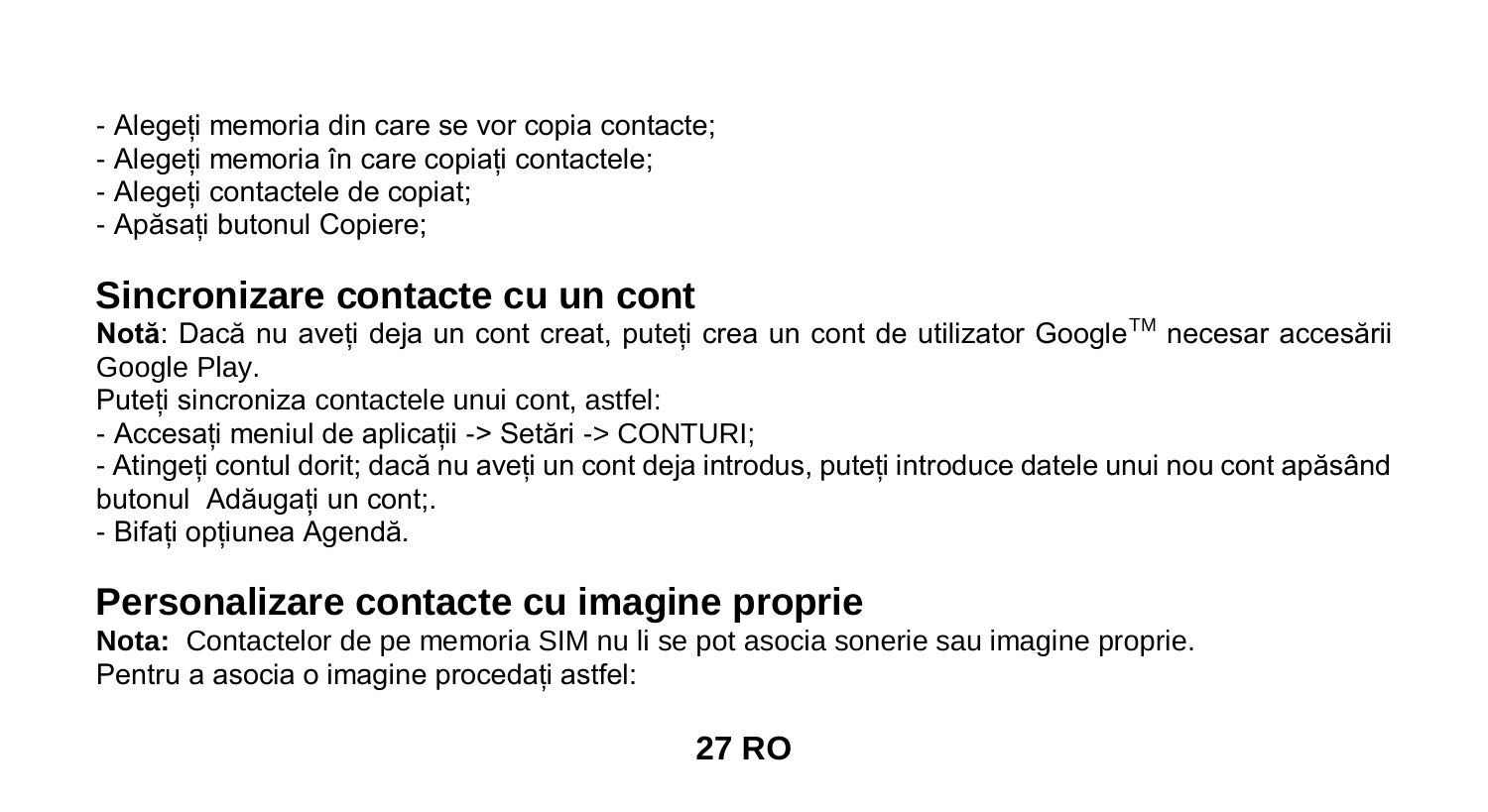- Deschideți Contacte;
- Atingeți numele contactului dorit;
- Din subsolul ecranului atingeți simbolul de editare contact;
- Atingeți simbolul contactului;
- Fotografiați sau alegeți o imagine din galerie pentru a fi asociată contactului.

# **Google Play**

Google Play va pune la dispoziție o multitudine de aplicații din cele mai diverse categorii: jocuri, afaceri, comunicare, cumpărături, călătorii, divertisment, cărți, educație, finanțe, fotografie, instrumente, media, social, sport, știri s.a.

La prima accesare a Google Play vi se solicita autentificarea. Dacă aveți deja un cont Google, introduceți datele. Daca nu, apăsați butonul Nou pentru a crea un cont nou si urmați pașii afișați pe ecran.

### **Setări**

Furnizorul de servicii poate activa implicit unele setări ale dispozitivului, astfel încât este posibil să nu puteti schimba aceste setări.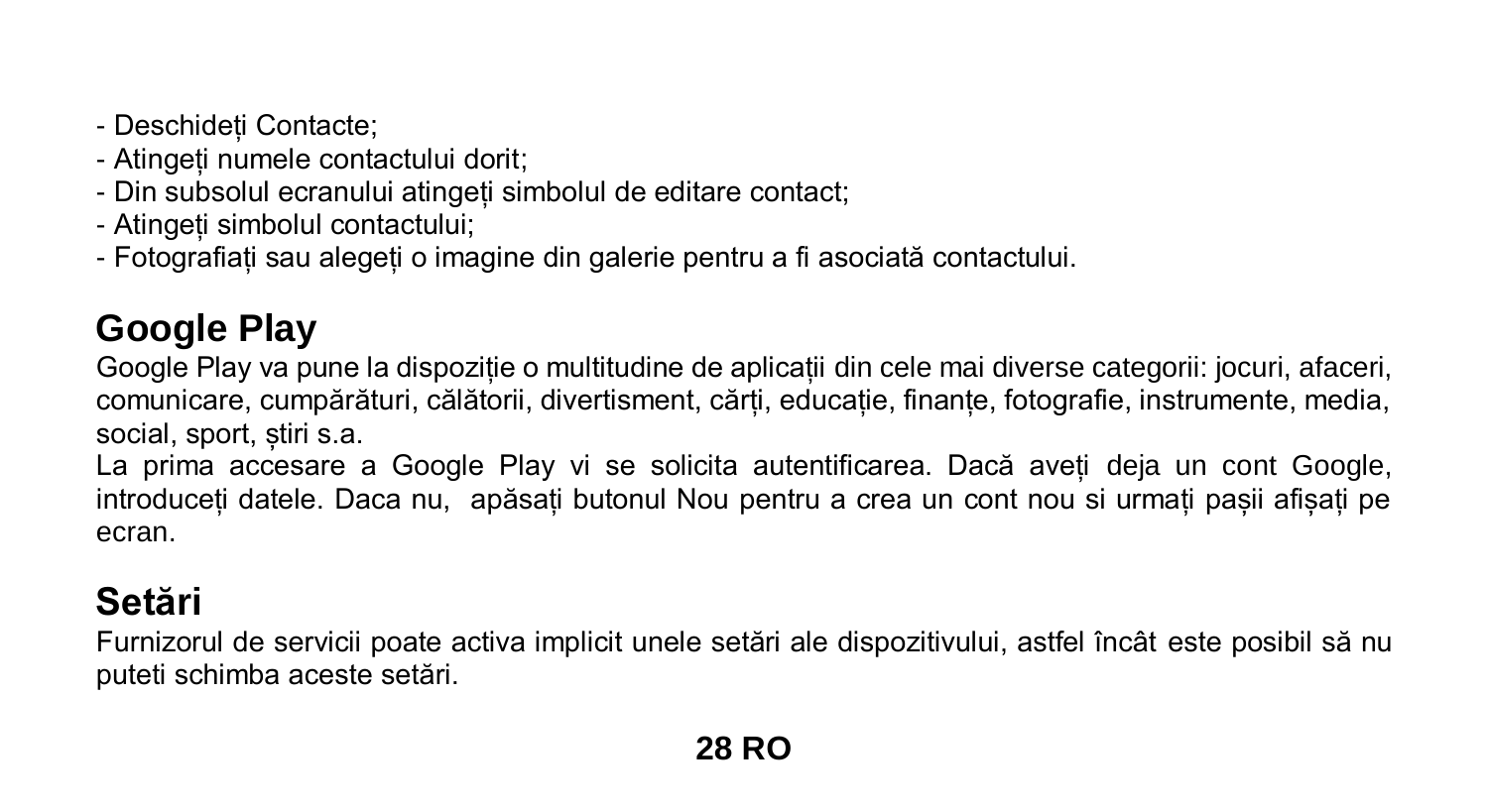### **Wi-Fi**

Setări WiFi: tastați pentru a accesa funcția.

Deschideti WiFi, se pot căuta rețelele disponibile în mod automat, rețelele fără parolă pot fi folosite direct, pentru. rețelele cu parolă este neceasară introducerea parolei.

#### **Bluetooth**

Dispozitivele disponibile se vor afisa automat. Pentru a vă conecta cu un dispozitiv, atingeți numele respectiv și introduceți parola de verificare.

### **Rata de utilizare a datelor**

Aici puteți activa sau dezactiva traficul de date de pe telefon. Deasemeni puteți vizualiza un grafic de stare al utilizării conexiunii de date și configura o limită de trafic.

### **Mai multe**

Mod avion Setări VPN (Virtual private network)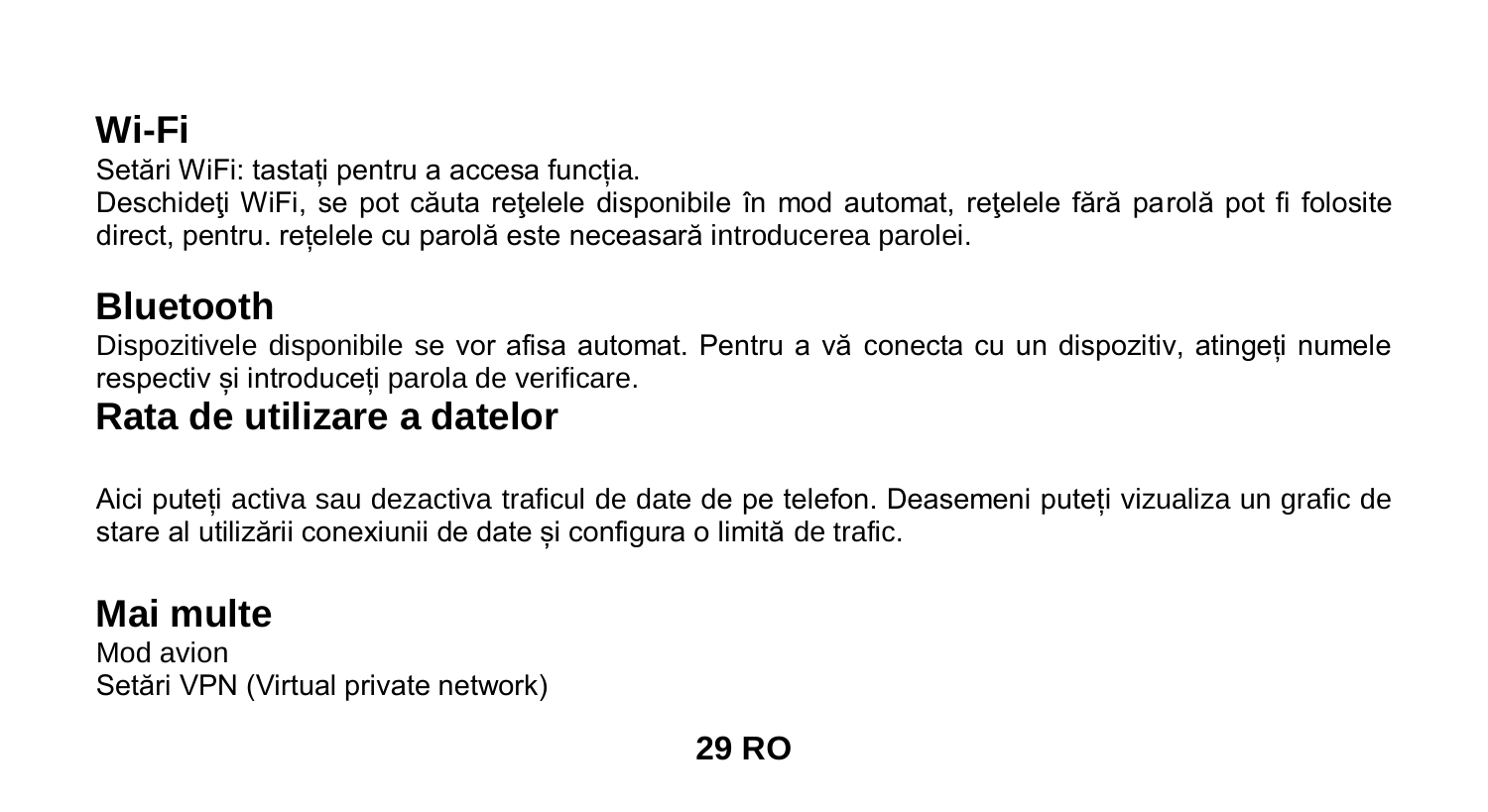Setări hotspot portabil: puteți utiliza telefonul pentru a crea un punct de acces wireless. Retele mobile Puncte de access: vizualizați și modificați punctele de acces. Operatori rețea.

# **Profiluri**

Aceasta opțiune va permite să setați tonurile audio pentru apeluri de intrare, alertă e-amil și sms, notificări.

Setările includ: Vibrații, Volum, Tonuri audio, Notificări

Selectați General / Silențios / Întâlnire / Afară. Atingeți punctul din dreapta pentru a selecta.

# **Economisire energie**

Puteți alege unul dintre cele trei profiluri de economisire energie: -Oprit

-Normal: apelare și mesagerie activate; conexiunea de date își păstrează starea;

-Stand-by prelungit: serviciile de apelare, sms își păstrează starea.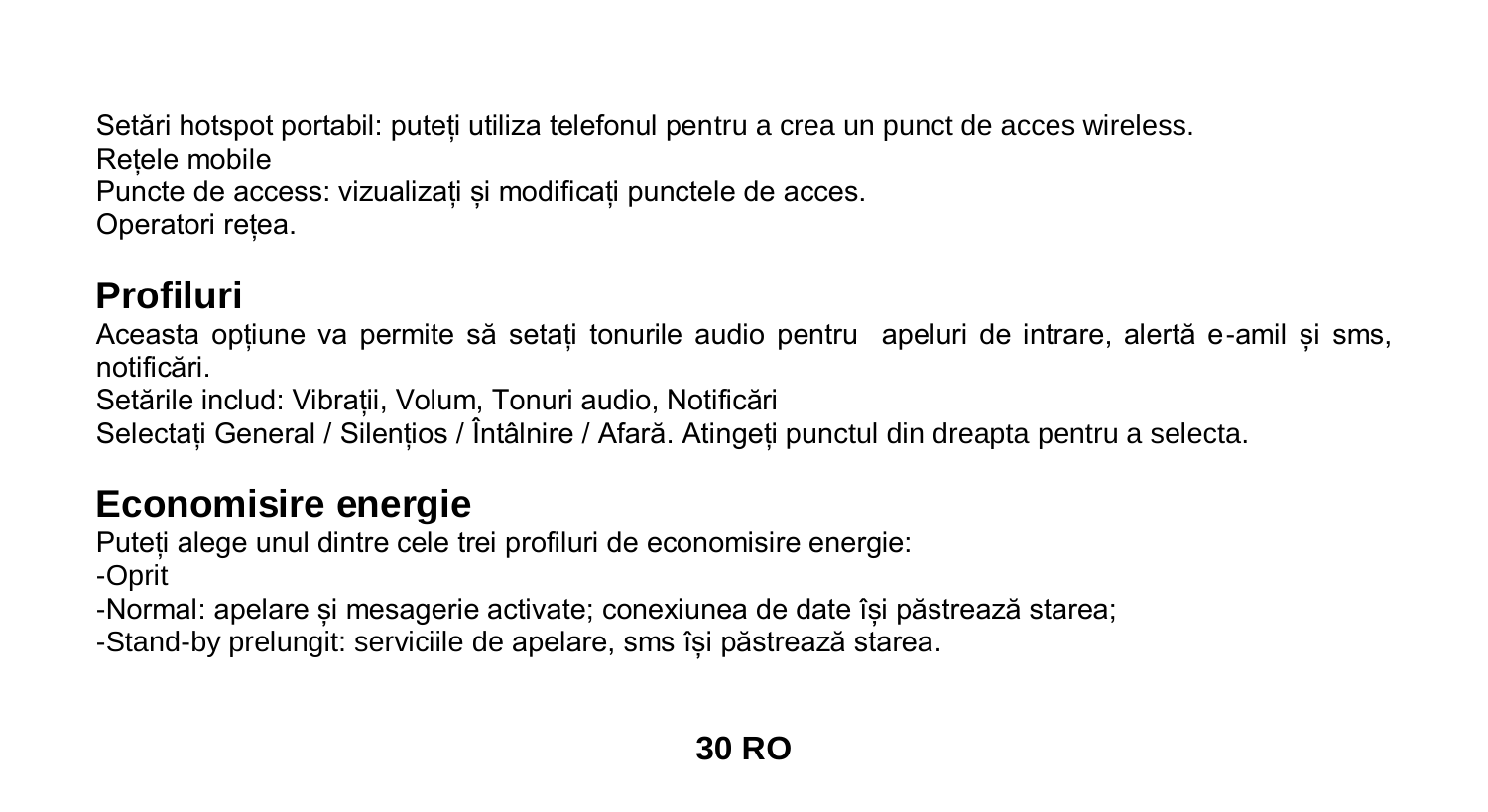# **Afișare**

a. Luminozitate: ajustare luminozitate;

b. Imagine de fundal: puteți alege imagini de fundal pentru ecranul principal, pentru ecranul de deblocare și pentru meniu;

c. Auto rotire ecran: rotiți telefonul pentru a schimba orientarea imaginii;

d. Inactivitate: timp așteptare până la intrarea în modul stand-by;

e. Dimensiune font.

# **Acumulator**

Afișare informații despre starea de încărcare a bateriei și despre utilizarea acesteia.

# **Aplicații**

Gestionare aplicații: Gestionare și stergere aplicații instalate.

# **Servicii de localizare**

Acces la locație: permite aplicațiilor să utilizeze informații despre locație.

Sateliți GPS: activare/dezactivare utilizare sateliți GPS

Google Location Service: permiteți trimiterea datelor anonime de localizare. Permiteți utilizarea datelor din resurse ca rețele WiFi sau mobile pentru a determina locația aproximativă.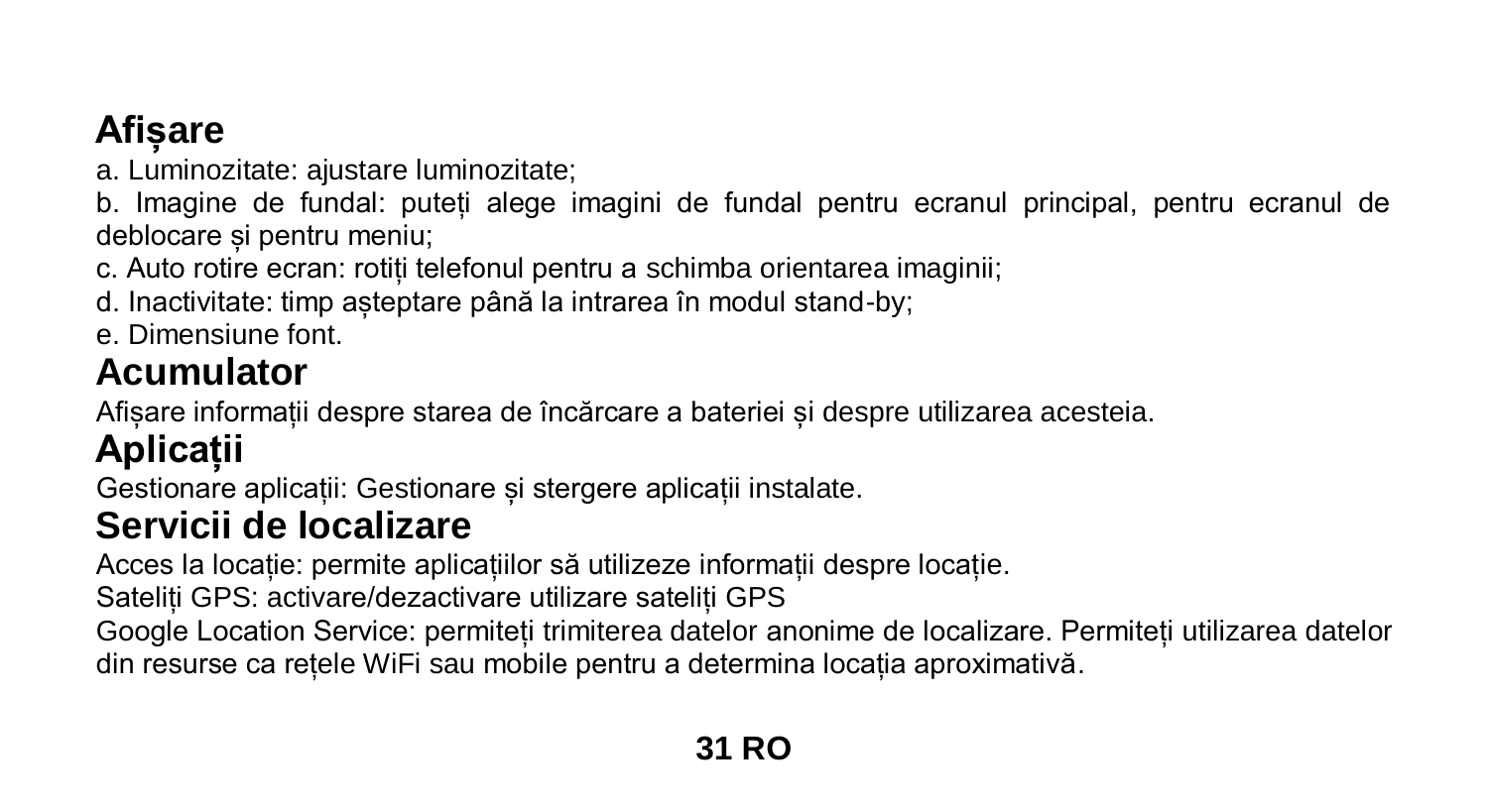# **Securitate**

Blocarea ecranului. Puteți alege una din metodele: Fără, Glisare, Model, PIN, Parolă.

Info proprietar: afisați date prestabilite în ecranul de blocare.

Activați blocarea cardului SIM.

Parole vizibile: afișare parole în timp ce introduceți.

Administratori dispozitiv.

Surse necunoscute: bifați pentru a permite instalarea aplicațiilor din surse necunoscute.

Acreditari de încredere.

Instalați de pe cardul SIM.

### **Limba şi metoda de introducere**

- 1. Selectare Limbă: Include toate limbile de pe telefon
- 2. Verificator ortografic
- 3. Dicționar personalizat
- 4. Metoda de introducere: selectați modelul de tastatură dorit
- 5. Setări individuale tastaturi
- 6. Setări căutare vocală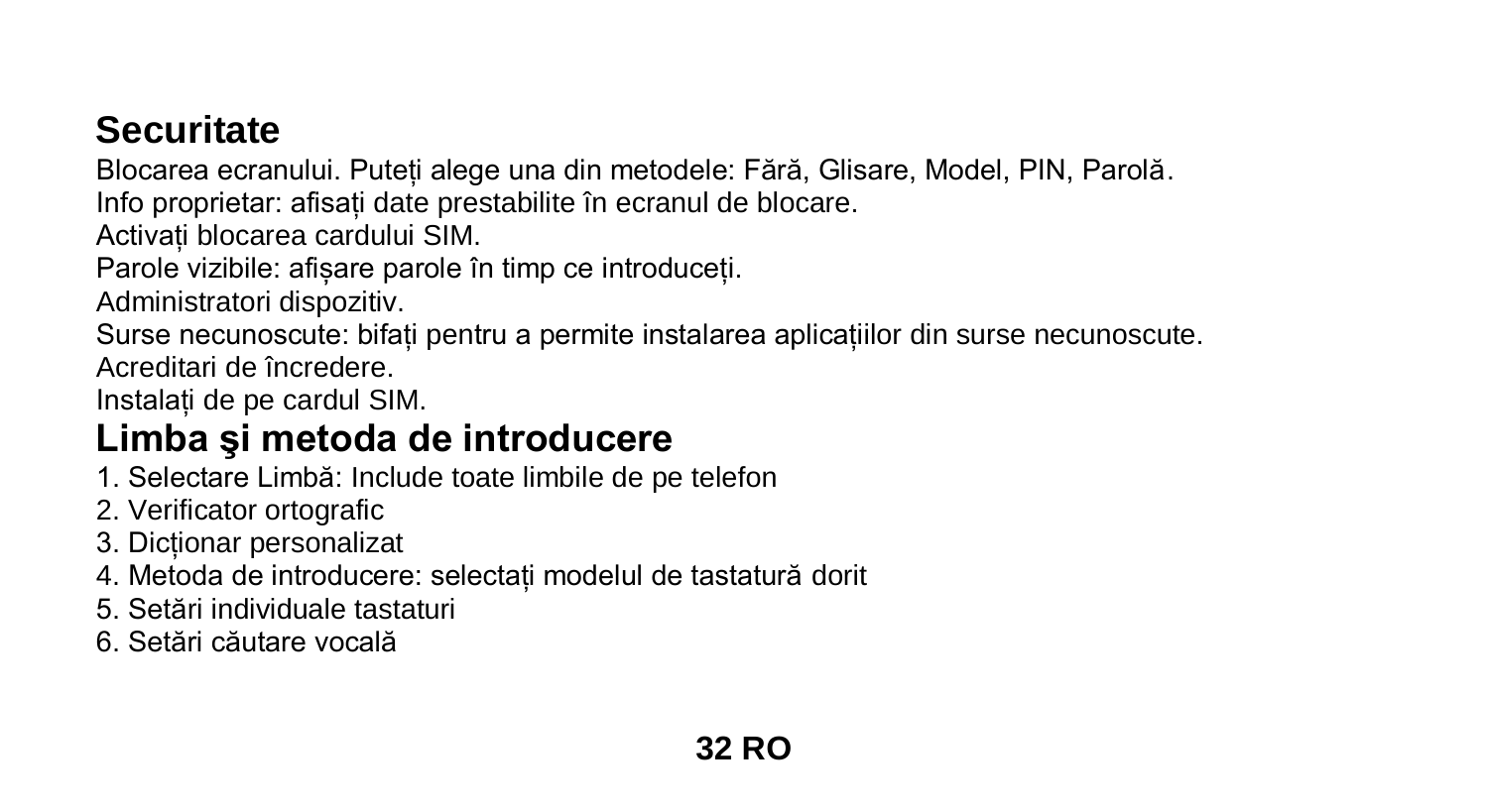# **Copie de rezervă și reset**

Puteți crea o copie de rezervă a datelor sau puteți efectua o resetare a telefonului la setările de fabrică.

### **Conturi**

Gestionare conturi și setări de sincronizare.

# **Data si ora**

1. Automat: utilizaţi data şi ora oferite de reţea sau de modulul GPS.

- 2. Fus orar automat: bifați pentru a configura automat fusul orar.
- 3. Setare dată: glisați ziua/luna/anul pentru a seta data.
- 4. Setare ora: glisați ora/minutul/Am/Pm pentru a seta ora.
- 5. Selectare fus orar: electaţi fusul orar în funcţie de locatia în care vă aflaţi. Pentru Romania, selectati "GMT+02:00".

6. Folositi formatul 24 ore: pornit/oprit.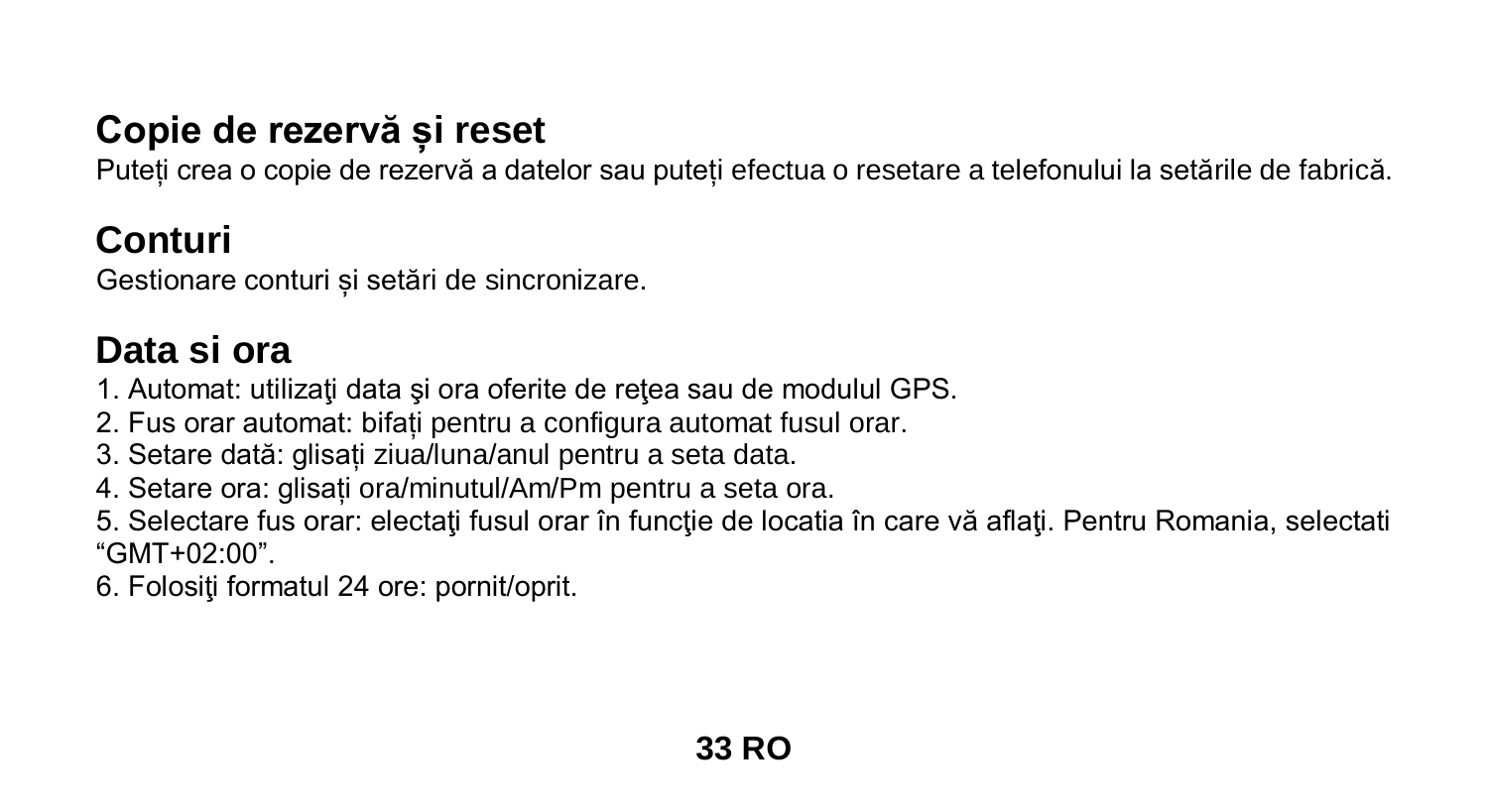### **Planificare pornire/oprire**

Puteți seta timpul de pornire sau oprire automată a telefonului.

### **Accesibilitate**

Butonul de Power închide apeluri Intârziere atinge-și-menține

## **Despre telefon**

1.Stare telefon 2.Informații legale 3.Versiuni de software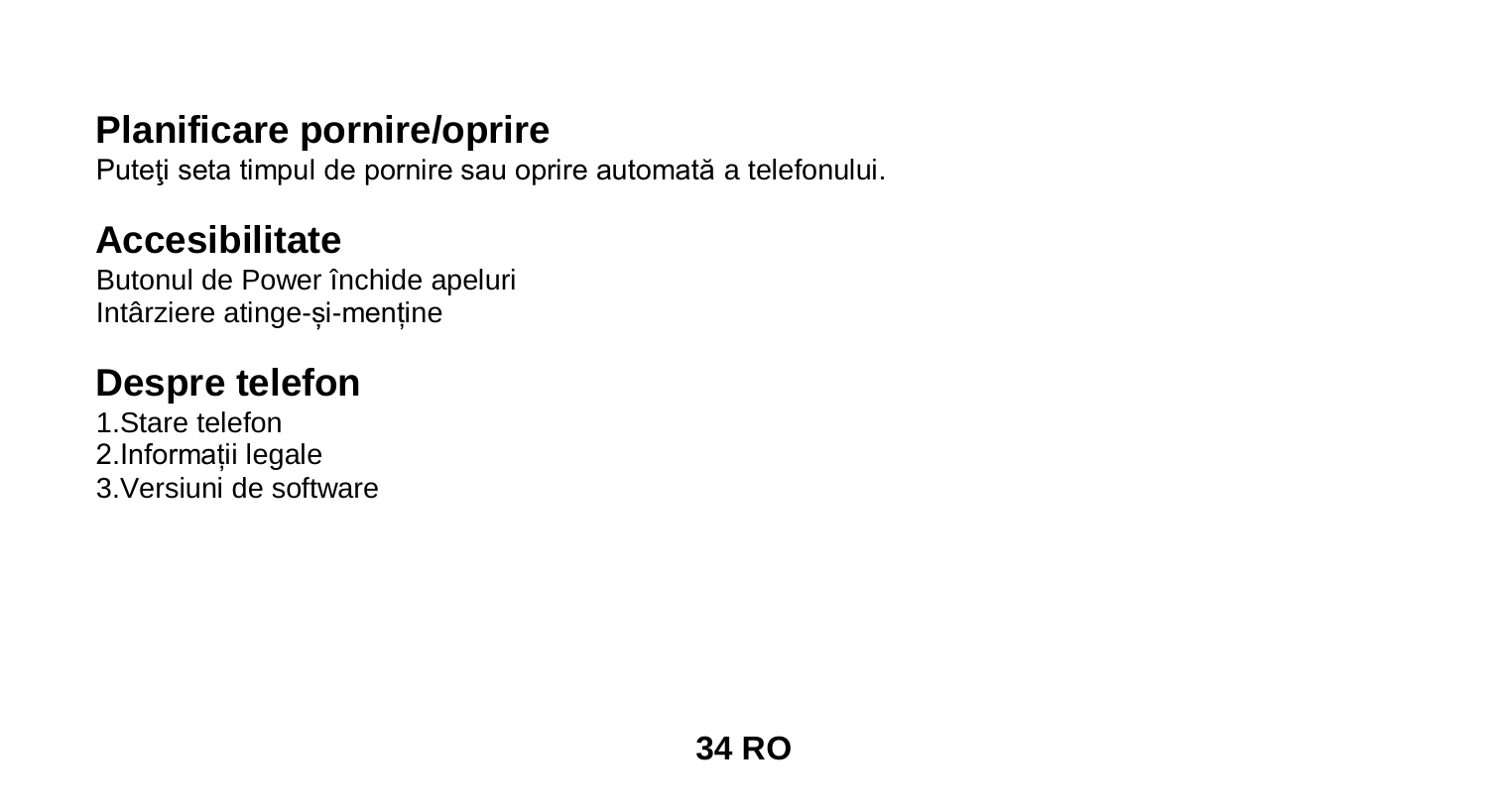**Карайте предпазливо:** Препоръчваме да не използвате телефона докато шофирате. Ако се наложи да го ползвате - включете режим – СВОБОНИ РЪЦЕ.

#### **Изключете телефона когато сте в самолет**

Смущенията, причинени от мобилните телефони влияят на безопасността на въздухоплаването, и поради това е незаконно, да го използвате в самолета . Моля уверете се, че телефона е изключен докато сте в самолета.

**В болница:** Когато използвате телефона в болница , трябва да се съобразявате с правилата определени от болницата.

**Оторизиран сервиз:** Само оторизирани сервизи могат да ремонтират телефона. Ако отворите телефона и се опитате само да оправите евентуална повреда, гаранцията автоматично става невалидна.

**Аксесоари и батерий:** Трябва да се използват, само аксессоари и батерий одобрени от производителя .

**Спешни обаждания:** Уверете се, че телефонът е включен, ако желаете да направите спешно повикване, наберете 112 и натиснете клавиша за повикване. Потвърдете мястото, обяснете какво се е случило и не затваряйте повикването.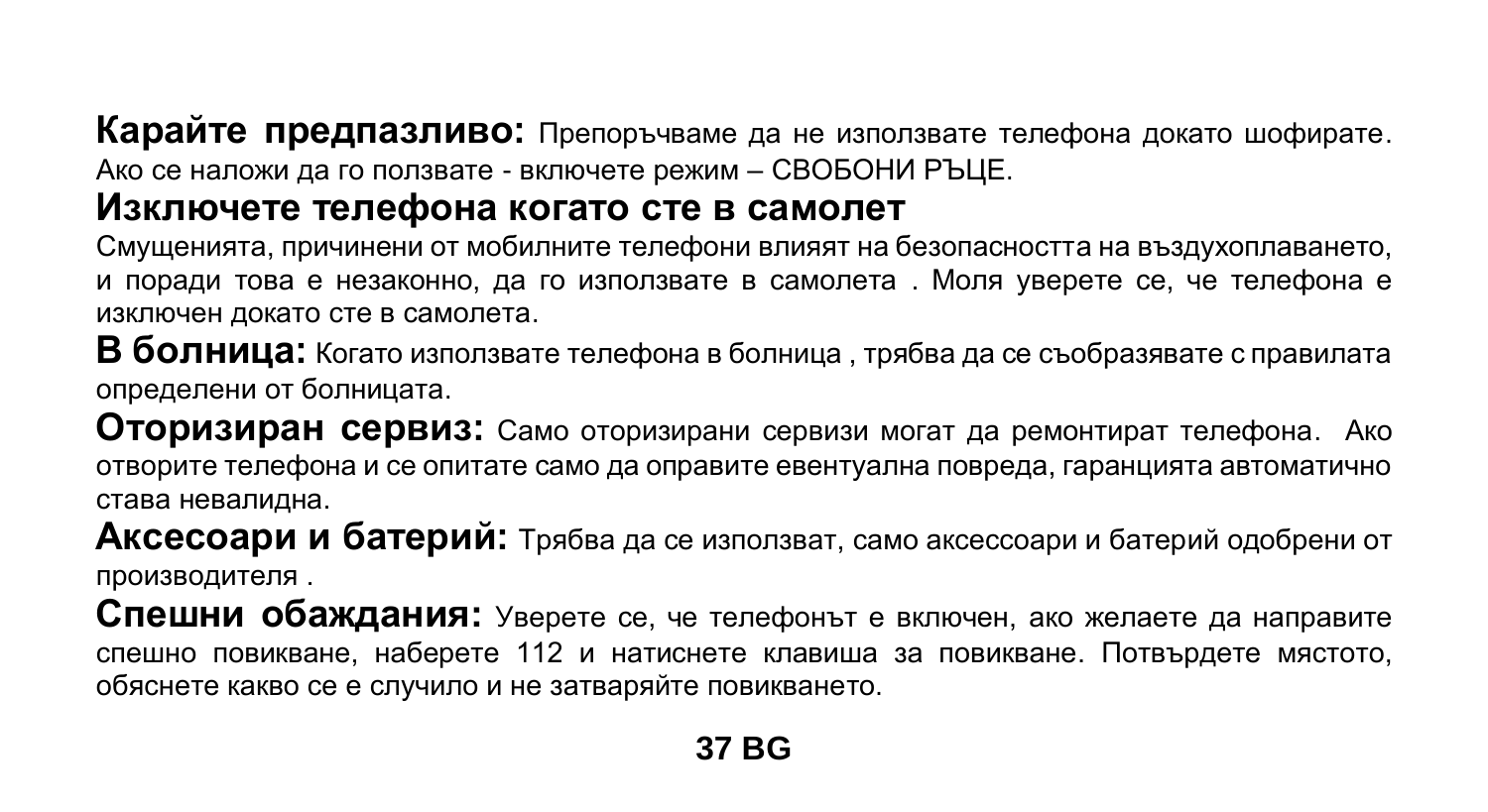Батерия и зареждане на батерията: Препоръчва се пълно зареждане на батерията преди използване на устройството. Не излагайте батерията на температури над 40 градуса целзий. Не излагайте или хвърляйте батерията в огън. Изхвърляйте батерийте в обозначените за това места.

**Внимание:** Не носим отговорност ако телефона е използван по различен начин от указанията в инсрукцията. Нашата компания си запазва правото да прави промени в съдържанието на ръководството, без да оповестява това публично. Т ези промени ще бъдат оповестявани в сайта на компанията. Производителя - S.C. Visual Fan S.R.L., си запазва правото да спре работа със всеки сервизен център, упоменат на гаранционната карта, към датата на закупуване на продукта.

За да избегнете недоразумения, преди да занесете устройството за ремонт в някой от сервизите, моля проверете на страницата www.allviewmobile.com, дали избрания сервиз фигурира в обновения списък с упълномощени сервизи.

За повече информация за продукта посетете www.allviewmobile.com. Не покривайте антената с ръка или от други предмети Неспазването води до проблеми за свързване и бързо освобождаване от отговорност на батерията.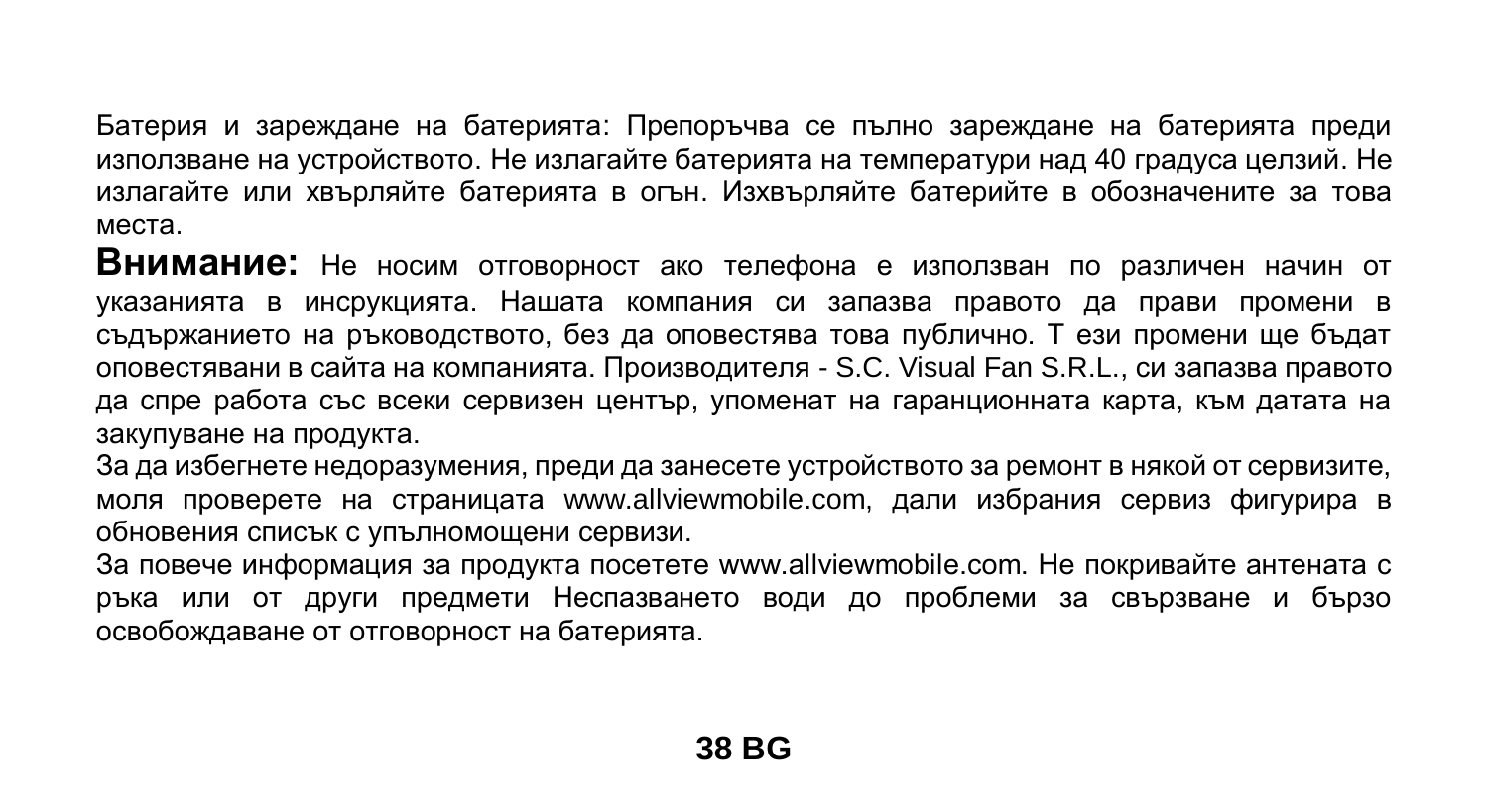Всички приложения, предоставени от трети страни, както и инсталирани на това устройство, могат да бъдат модифицирани и / или спрени във всеки един момент. S.C. Visual Fan S.R.L. ООЛ не носи отговорност по никакъв начин за модификации на услугите или съдържанието на тези приложения. Всяко искане или въпрос по отношение на приложения на трети лица, може да бъде адресирано до собствениците на тези приложения.

Следната декларация трябва да бъде добавена в ръководството на потребителя:

Поради използвания материал, продуктът трябва да бъде свързан само към USB

Интерфейс на версия 2.0 или по-нова. Свързването към така нареченото USB захранване е забранено.

Адаптерът трябва да бъде монтиран в близост до оборудването и да е лесно достъпен.

Не използвайте мобилния телефон при твърде висока или твърде ниска температура на околната среда.

Никога не излагайте мобилния телефон на силно слънце или прекалено влажна среда.

Максималната допустима температура на околната среда за нормално функциониране на оборудването е 40 ℃.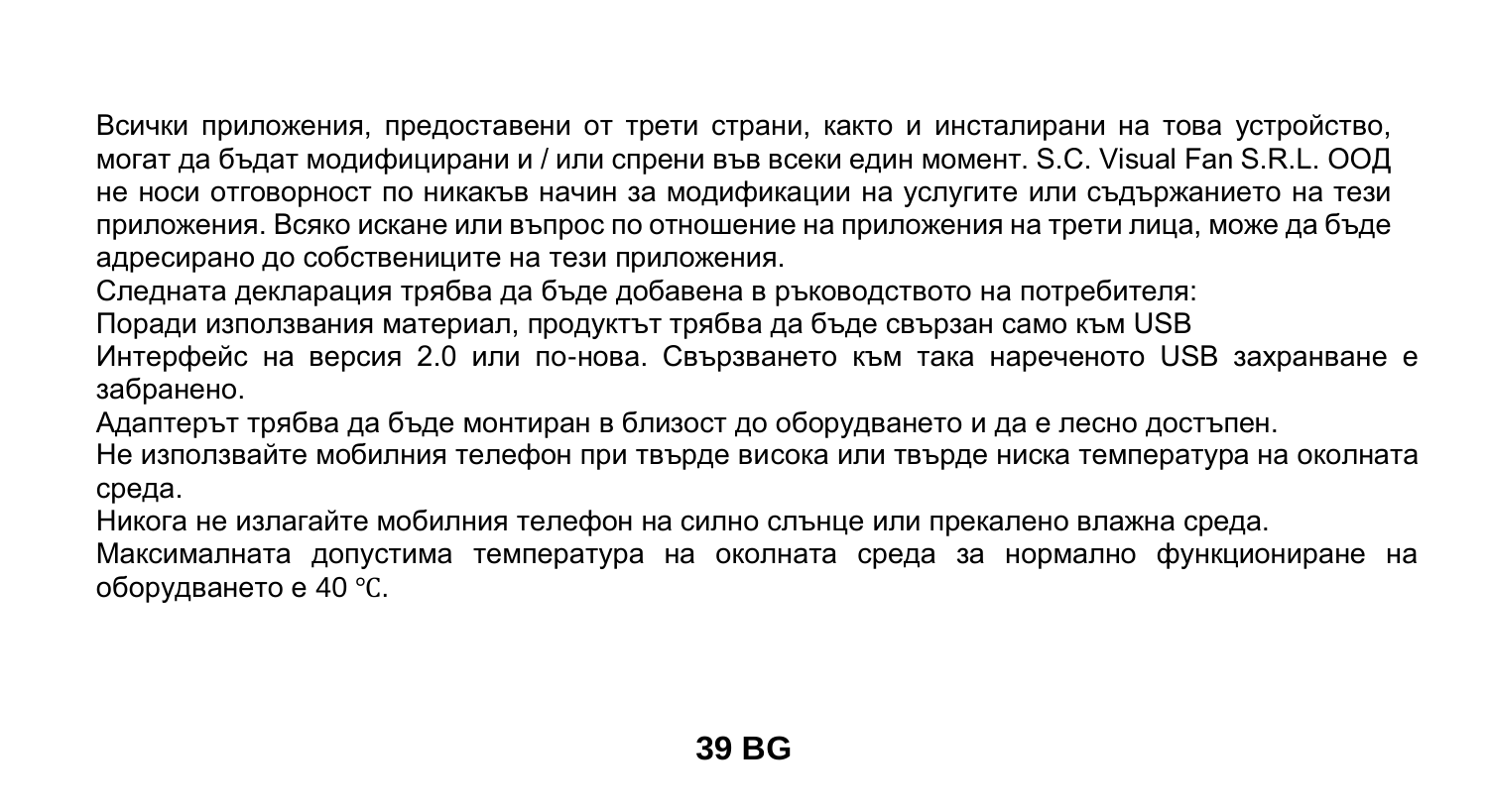ПРЕДУПРЕЖДЕНИЕ: РИСК ОТ ЕКСПЛОЗИЯ, ВКЛЮЧИТЕЛНО, КОГАТО БАТЕРИЯТА СЕ ПОДМЕНИ С РАЗЛИЧЕН ВИД ОТ ФАБРИЧНИЯ ТАКЪВ. ИЗХВЪРЛЯНЕТО НА ПОЛЗВАНИТЕ БАТЕРИИ СЕ ИЗВЪРШВА СЪГЛАСНО ИНСТРУКЦИИТЕ.

Това устройство е тествано и отговаря на приложимите ограничения за излагане на радио честота (RF). Специфичната абсорбционна скорост (SAR) се отнася до скоростта, с която тялото абсорбира RF енергия. Ограниченията за SAR са 1,6 вата на килограм (над обем, съдържащ маса от 1 грам тъкан) в страни, които следват границата на FCC на Съединените щати и 2,0 W / kg (средно за 10 грама тъкан) в страни, които следват ограниченията приети на Съвета на Европейския съюз. Тестовете за SAR се извършват при използване на стандартни работни позиции, като устройството предава най-високото си сертифицирано ниво на мощност във всички тествани честотни ленти. За да намалите излагането на радиочестотна енергия, използвайте аксесоар за свободни ръце или друга подобна опция, за да пазите устройството далеч от главата и тялото си. Носете това устройство поне на 5 мм от тялото си, за да сте сигурни, че нивата на експозиция остават на или под нивата на тестване. Изберете аксесоар за колан, калъф или други подобни , но без метални компоненти, които поддържат операцията по този начин. Калъфи с метални части могат да променят RF производителността на устройството, включително спазването на указанията за експозиция на радиочестотния спектър по начин, който не е тестван или сертифициран и използването на такива аксесоари трябва да се избягва.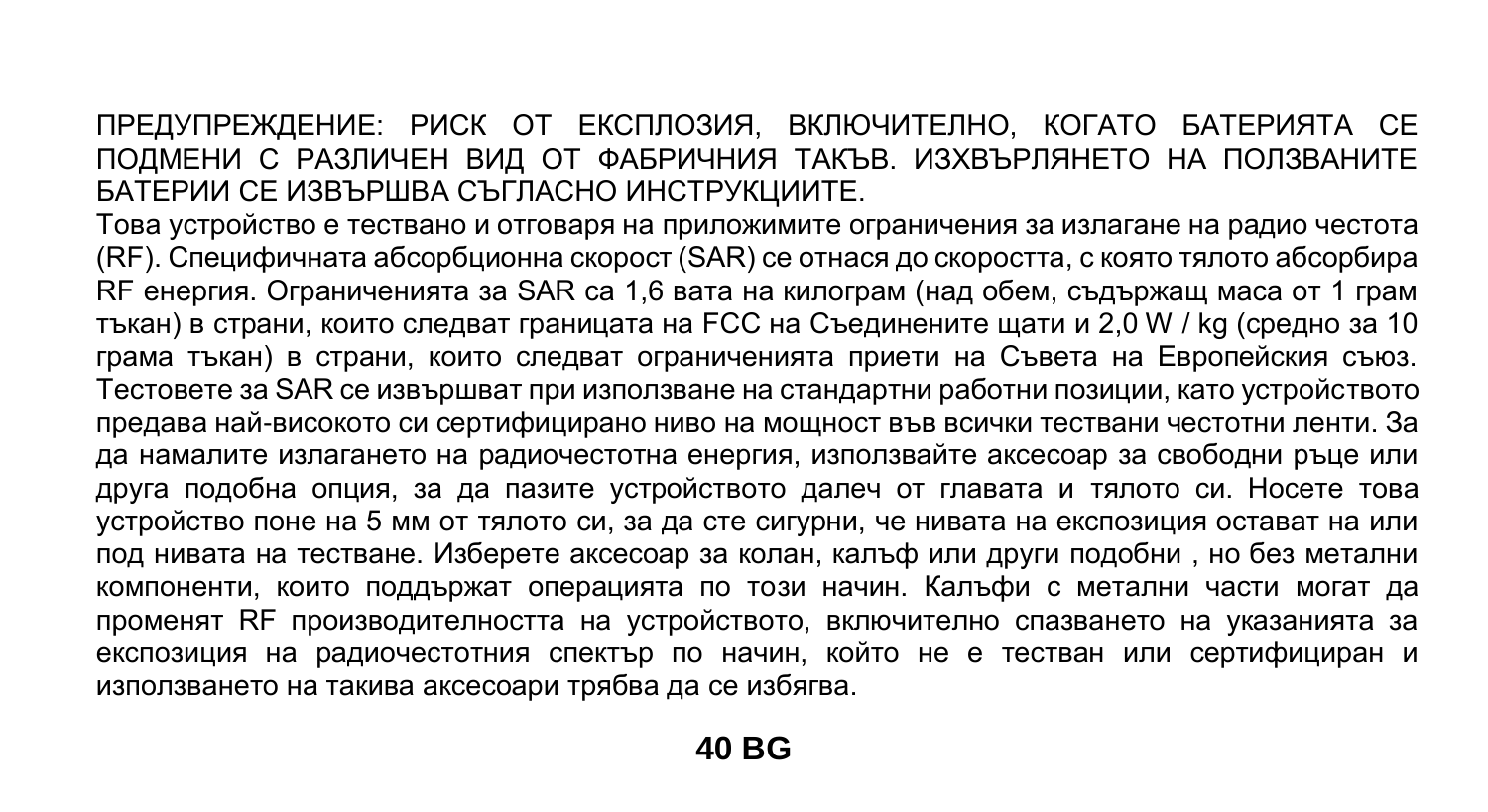За Вашата безопасност се препоръчва по време на зареждането да не държите устройството близо до тялото си и да го поставите на незапалима повърхност. Препоръчваме Ви през нощта да слагате телефона далеч от вас на минимално разстояние от 1 метър.

#### **Включване изключване на устройството и режим на изчакване**

След поставяне на SIM картите, картата памет и батерията ((по желание), включете телефона, чрез натискане на захранващият бутон за около 3 секунди. За да го изключите също задръжте захранващият бутон и после потвърдете. Ако натиснете бутона за кратко телефона минава в режим на изчакване и екрана изгасва, за да излезете от режима на изчакване пак натиснете за кратко същият бутон.

#### **Отключване, начален екран и приложения**

За да отключите екрана при възобновяване от режим на готовност, плъзнете пръста си от дъното към горната част на екрана. Ще се появи основния екран.

Началният екран може да се персонализира с икони и приложения. В горната част на екрана има информационна лента, която дава информация за силата на сигнала на мобилната мрежа, състояние на WiFi, Bluetooth, ниво на батерията и времето.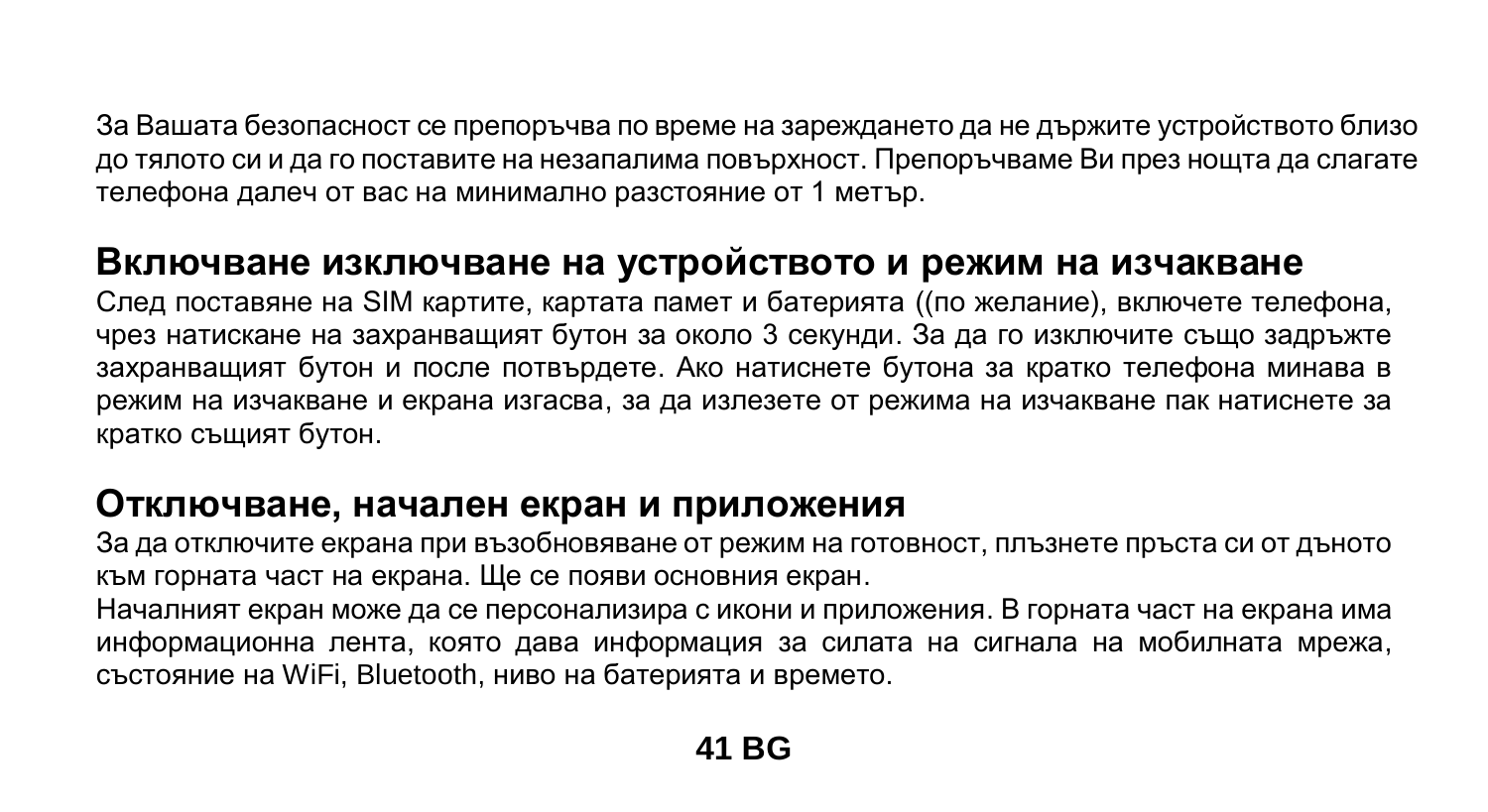За да видите менюто с всички приложения докоснете иконата за меню в долния десен ъгъл на екрана. Плъзнете, за да превъртите всички иконите на приложения. Докоснете желаното приложение, за да потвърдите. Използвайте бутона за връщане назад, за да се върнете към основния екран.

#### **Настройки на телефона**

За да настроите телефона отидете в менюто с приложенията и натиснете Настройики / *Settings*. Менюто с настройки е организирано в 4 подменюта:

#### **А:Комуникаций:**

### **1. Настройки на двете SIM карти:** управление на GSM и 3G услуги.

- Гласово повикване: изберете предварително коя СИМ-карта да се използва при извършване на гласово повикване или да пита преди всяко обаждане;

Повикване на данни: изберете предварително коя СИМ-карта да се използва при провеждане на видео разговор);

- Съобщения: изберете предварително коя СИМ-карта да се използва при изпращане на текстови съобщения;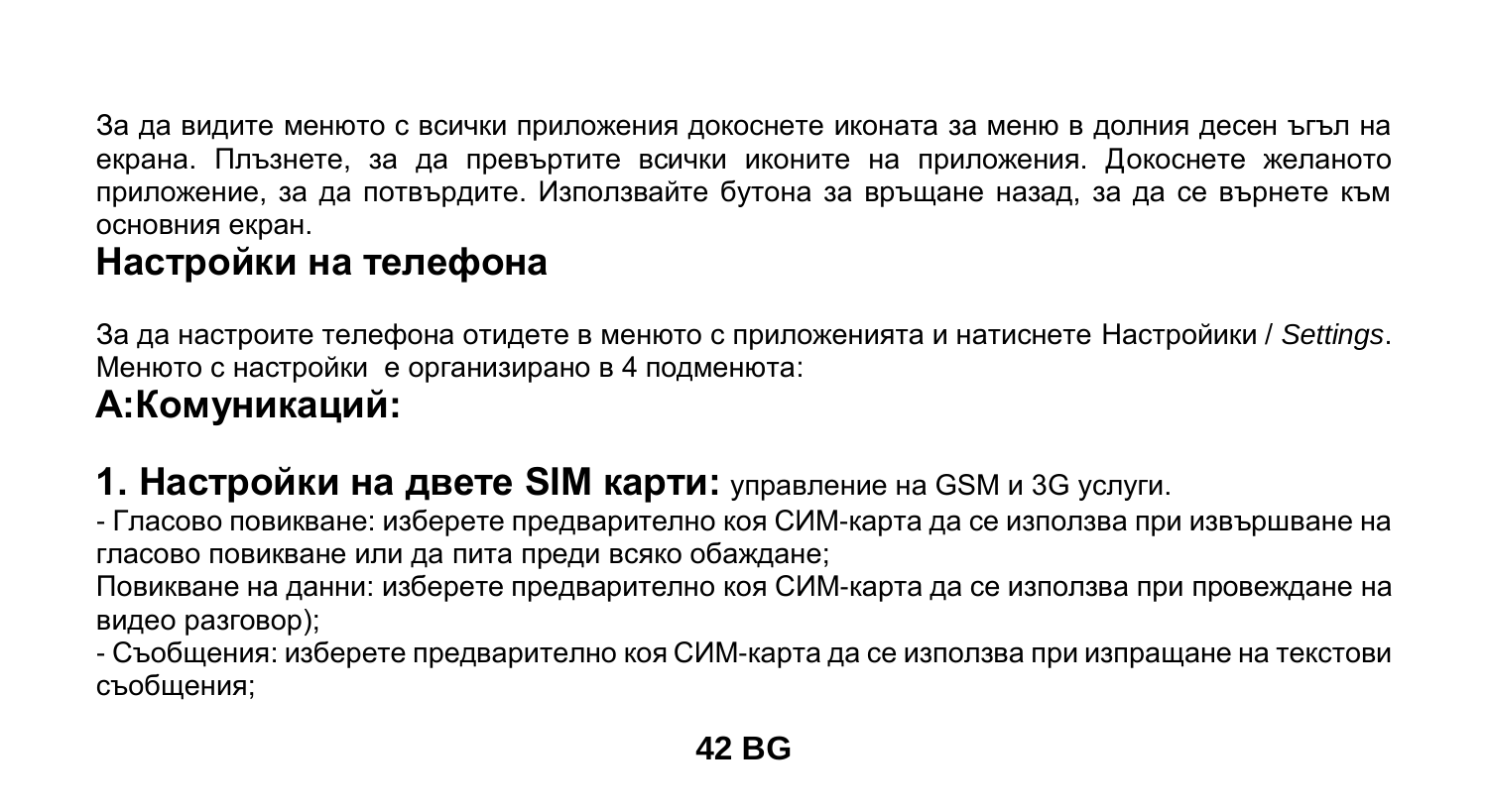**2.Настройки на повикването:** специални настройки за гласови разговори, видео разговори

**3. Wireless & networks:** Настройки за управление на мобилни мрежи WiFi, Bluetooth. –

Самолетен режим: отметка в квадратчето, за да деактивирате всички безжични връзки ;

- WiFi :отметка в квадратчето за да се включи WiFi мрежа;
- WiFi настройки: търсене, включване и изключване от WiFi мрежи;

Забележка! За да се включите в заключени мрежи трябва да въведете парола;

- $-$  Bluetooth: отметка в квадратчето, за да се включи Bluetooth :
- Bluetooth настройки : отворете менюто, за да търси, Bluetooth устройства;
- Tethering and portable hotspot: подменю, за да настроите телефона си, като преносима точка за достъп до интернет; може да споделяте вашата интернет връзка чрез WiFi или USB;

- Мобилни мрежи: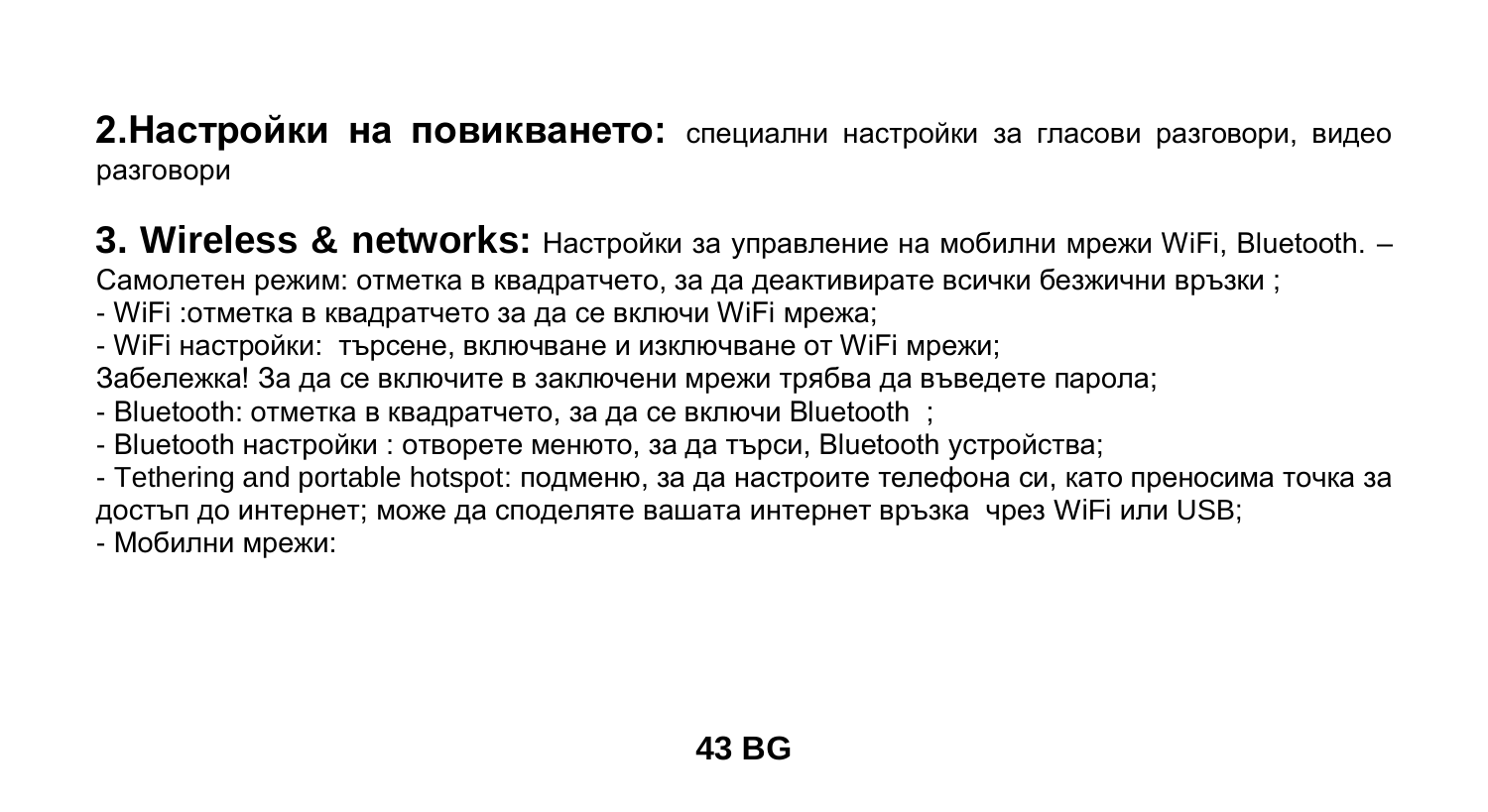## **B. Системни:**

**1. Аудио профили**: добавяне изтриване или промяна на аудио профили . Можете да персонализирате аудио профилите, чрез промяна на рингтон, разпознавателен звук, или вибраций.

**2. Дисплей:** настройки на яркостта на дисплея, скрийнсейвъра, интерфейс анимаций и автоматично завъртане на дисплея;

**3. Език и клавиатура:** изберете език и метод за въвеждане на текст;

**4. Дата и час:** отворете за настройка на дата час и часова зона ;

**5. Планиране на включване и изключване:** Можете да настроите устройството за атоматично включване и изключване в определен час.;

**6. Планиране на вкл/изкл на самолетен режим:** Самолетният режим може да се настрои за включване или изключване в определен час.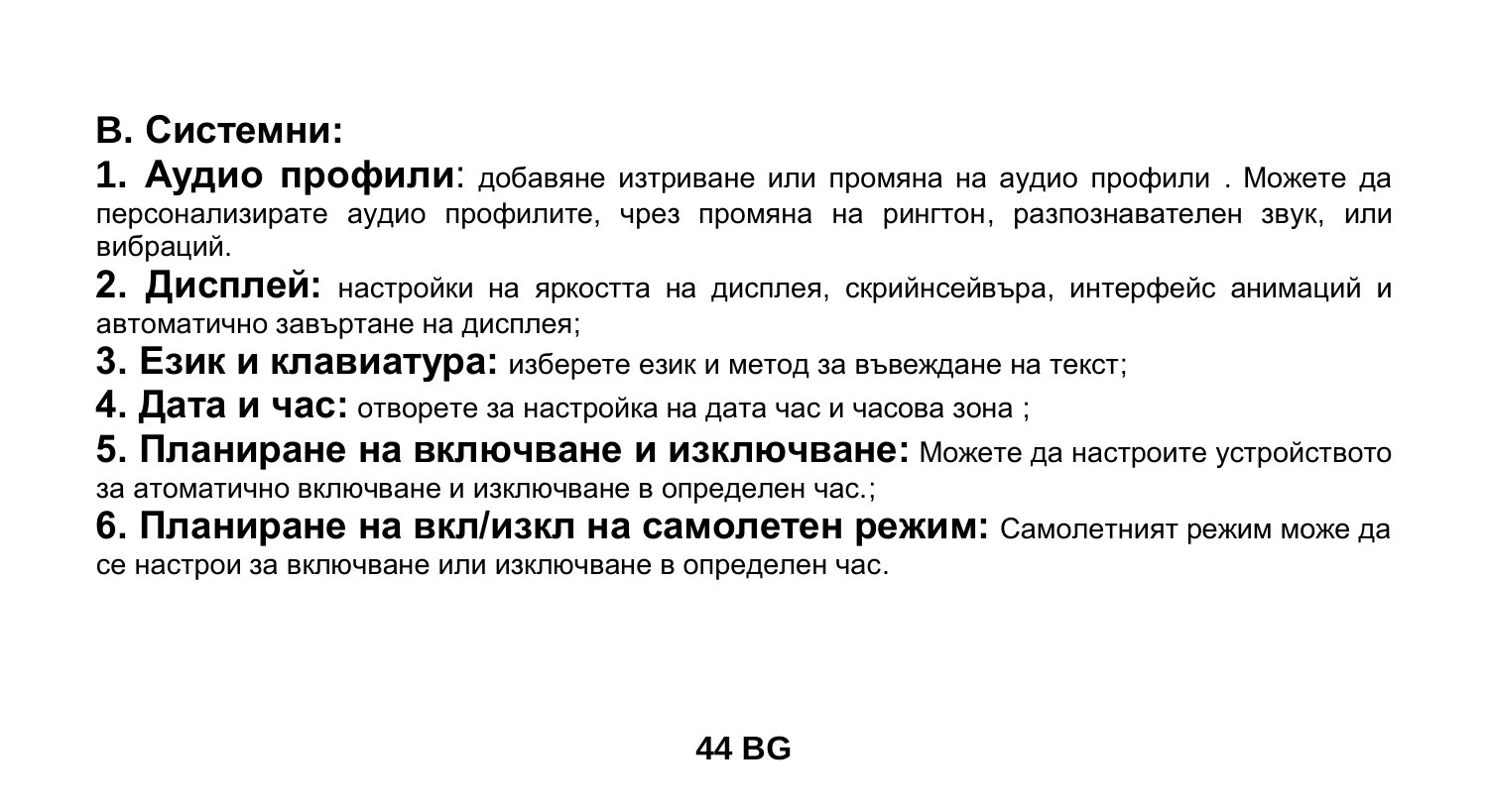#### **C. Приложения: 1. Приложения:**

- Unknown sources: отметка в квадратчето за да позволите инсталацията на приложения от други източници освен официалния магазин за приложения;

- Предпочитана директория за инсталация: можете да изберете SD картата или вградената памет или да оставите системата да реши сама;

-Управление на приложенията: Разглеждане преместване или изтриване на приложенията;

#### **2. Профили и синхронизиране**

**-** Основни данни: отметка в квадратчето, за да позволи на приложенията да изпращат и получават данни по всяко време;

- Автоматично синхронизиране: отметка в квадратчето, за да се позволи автоматичното синхронизиране на данните;

**3. Privacy:** да направите резервно копие или да възстановите фабричните настройки на устройството.

## **4. Сигурност:**

- Заключване на екрана: определя метод за отключване,парола или друг.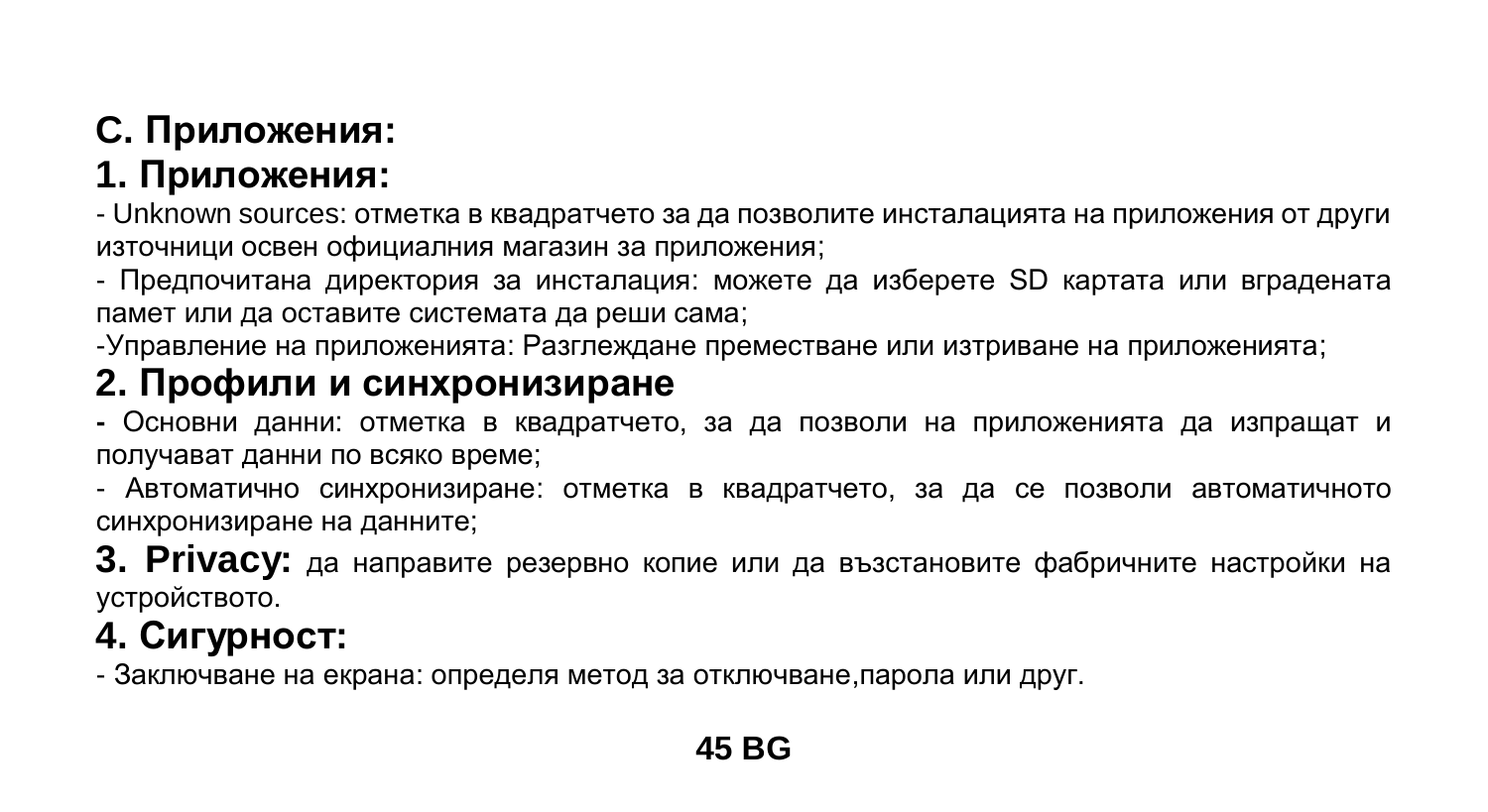- Заключване на SIM карта:активиране/деактивиране на заключване на SIM карта -Парола: Проверете за показване на паролата, докато въвеждате

#### **5. Местоположение:**

**-** Използвайте wireless networks :отметка в квадратчето за да позволите на системата да определи вашето местоположение чрез Wi Fi или мобилната мрежа.

- Използвайте GPS satellites отметка в квадратчето, за да се определи точното местоположение с помощта на GPS приемник:;

- EPO assistance: Използвайте GPS спомагателни данни, за да се ускори GPS позициониранеto;

**6. Съхранение:**. вижте информация относно общата памет и използваната памет на микро SD карта

### **1. Достъп**

**2. Гласов вход и изход:** Настройки за гласов вход;

**3.За телефона:** информация относно състоянието и използването на батерията, правни информации, модела на телефона и версията на софтуера.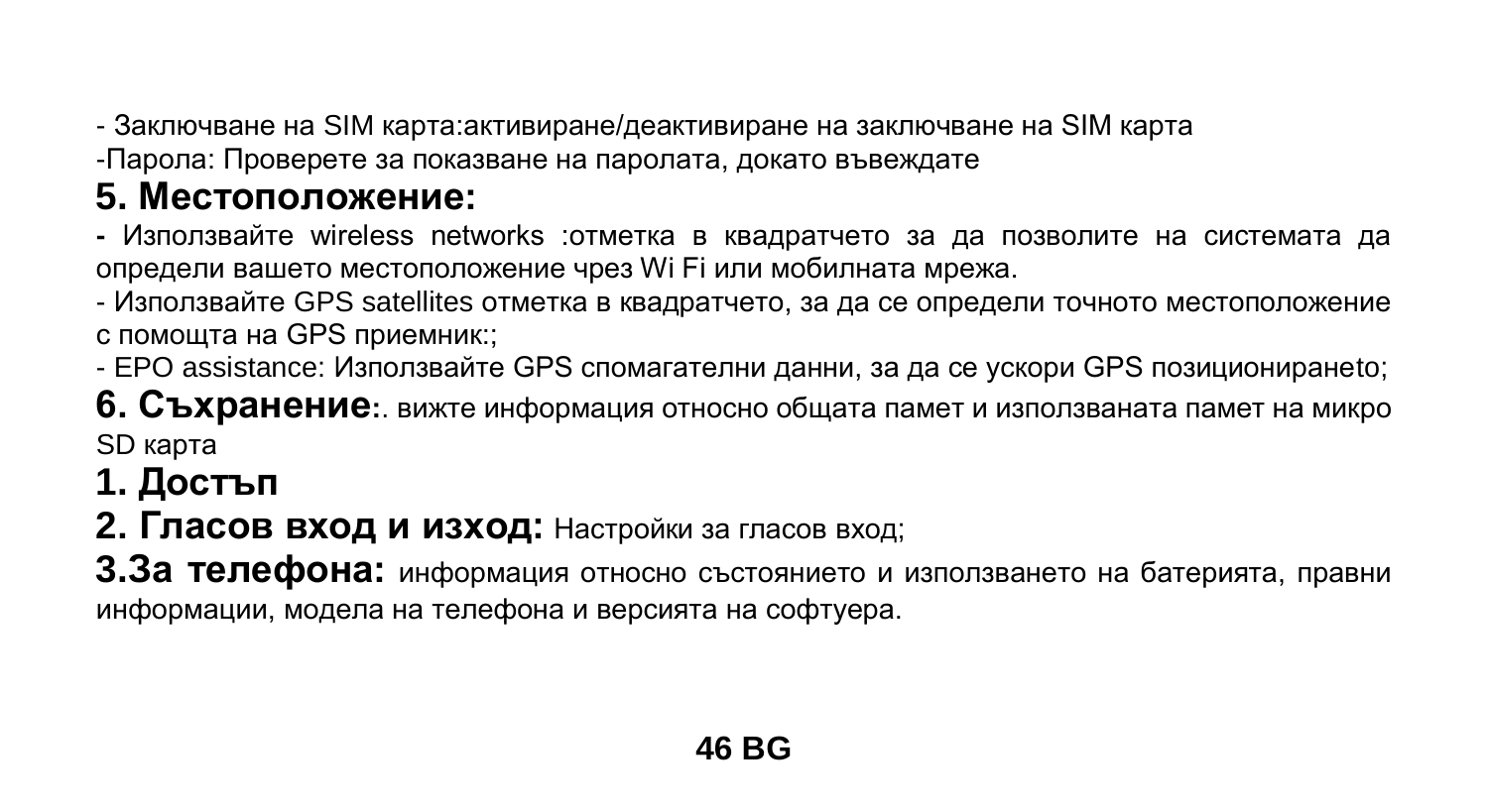## **ИНСТРУМЕНТИ КОНТАКТИ**

Достъп до контактите чрез меню приложенията. По подразбиране ще се появят контакти от вашата СИМ-карта и телефон.

#### **Добавяне на нов контакт:**

- Отворете контакти от главното меню;
- Докоснете + символа в горната дясна страна на екрана;
- Изберете паметта в която искате да съхраните: СИМ карта или телефонна памет
- Добавете информация за контакта;
- Накрая докоснете Готово / Done.

#### **Добавяне на нов контакт от списъка с обажданията:**

- От менюто с приложенията отворете call log;
- Докоснете телефонният номер който искате да запишете;
- Докоснете Нов контакт / *New contact* button;
- Изберете паметта в която искате да съхраните
- Добавете информация за контакта;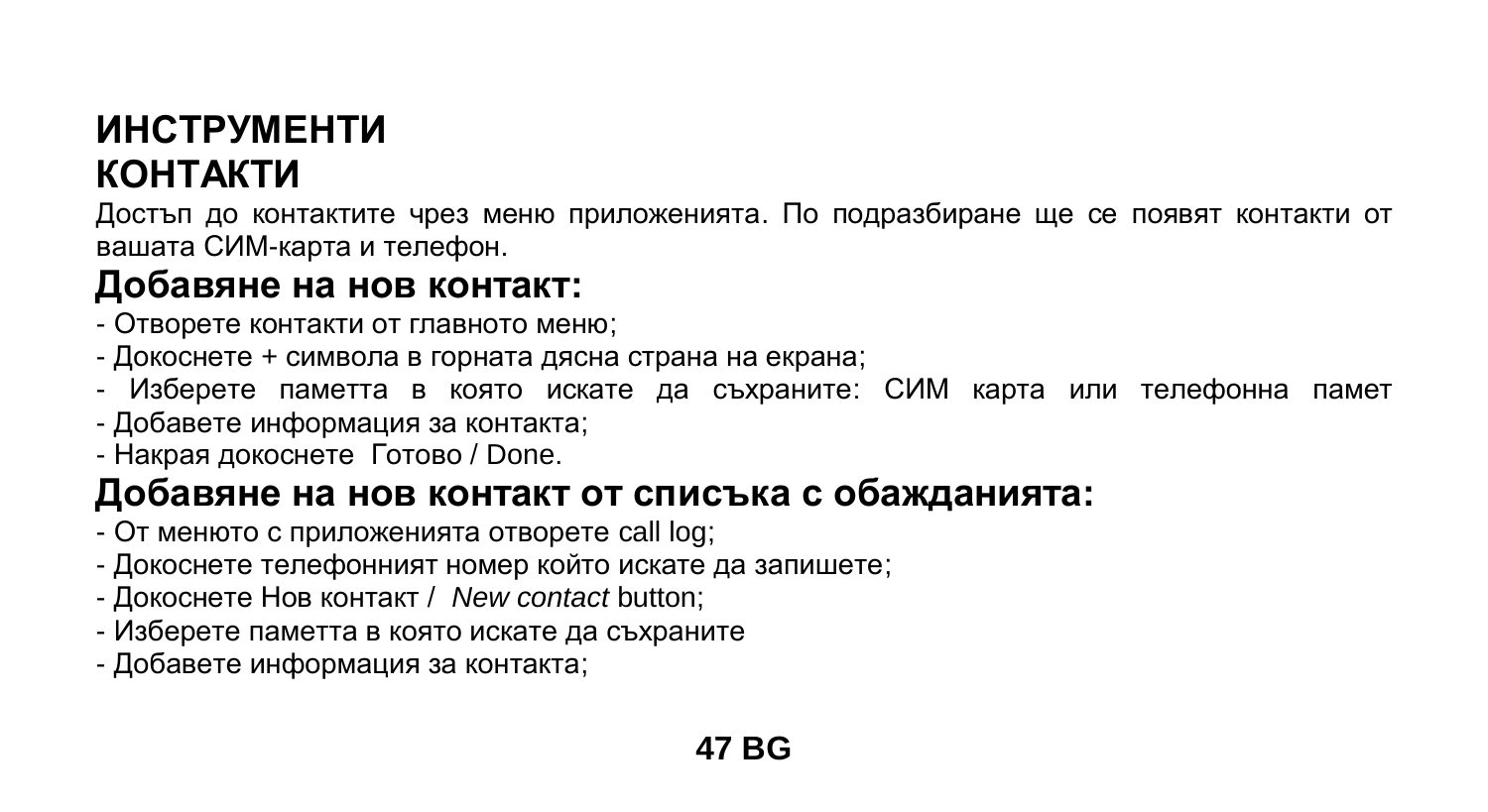- Накрая докоснете Готово Done.

#### **Прехвърляне на контакти**

Вие можете да прехвърляте контакти между паметите както следва:

- Отворете *Contacts*;

- Натиснете *Options* бутон и изберете *Import / Export*;

- Изберете паметта от която искате да копирате контакта;
- Изберете памет в която искате да копирате контакта;
- Изберете контакт за копиране ;

- Натиснете Copy бутон.

#### **Персонализиране на контактите със снимки или рингтон Забележка: Контактите в СИМ картата не могат да се персонализират със снимка или рингтон.**

За да добавите снимка към контакта следвайте следните стъпки:

- Отворете *Contacts*;
- Докоснете избраното име на контакт;
- В горната дясна част на екрана докоснете символа за добавяне;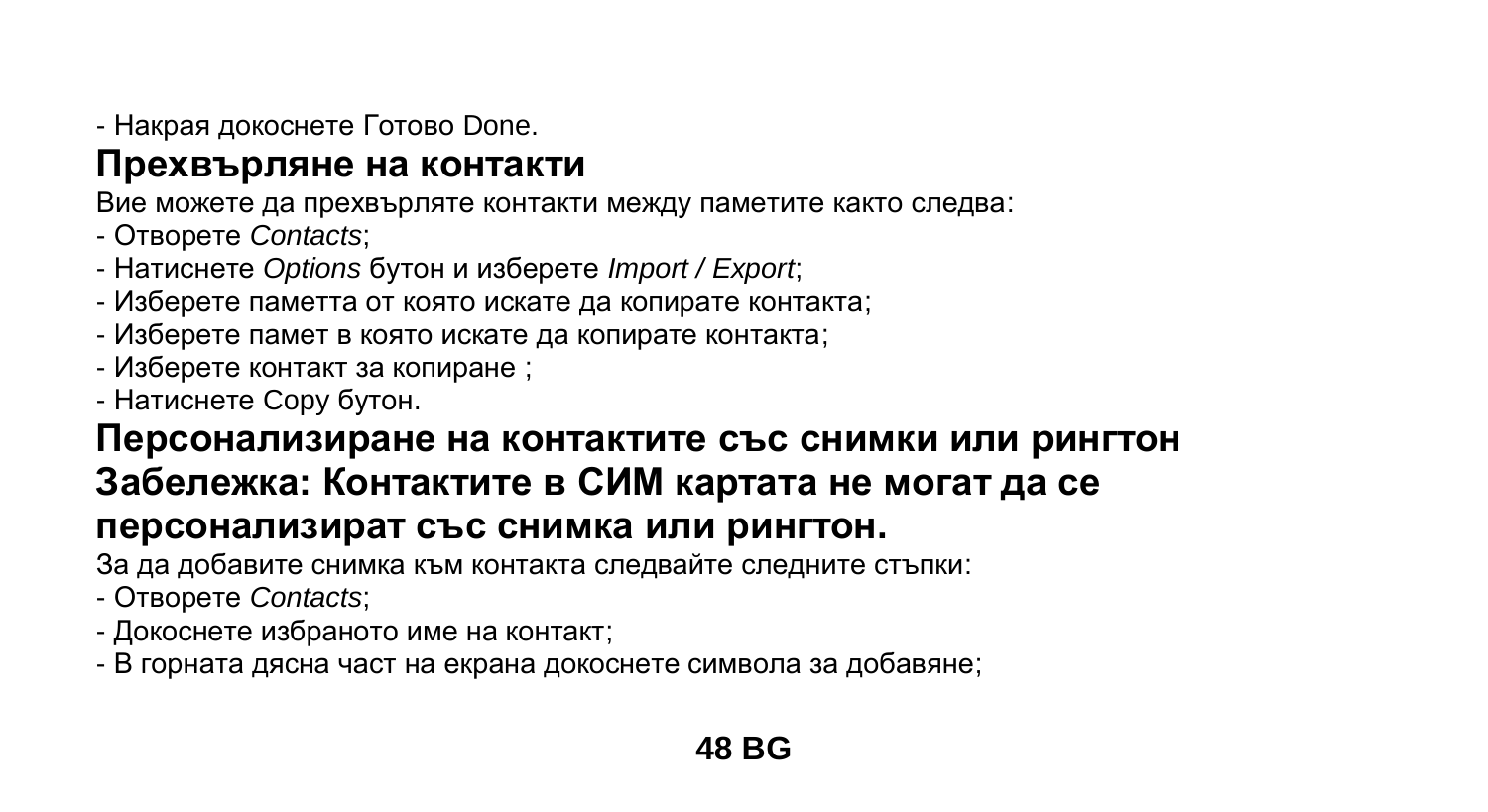- В левият ъгъл на екрана докоснете символа за снимки;

- Изберете метод на въвеждане на изображението: фото снимка или от галерията. За да добавите специфичен рингтон към контакта направете следното:

- Отворете *Contacts*;

- Докоснете избраното име на контакта;
- Натиснете *options* бутон и *Options* ;
- Докоснете *Ringtone* и изберете желаният звук.

## **Разговори**

За да наберете номер,отворете клавиатурата наберете номера и натиснете бутона call.

За да отговорим на драг повикване иконата на дясно, и да отхвърли плъзгане на призива на иконата, за да напусна.

Можете да набирате номера и от списъка с обаждания, докоснете желания телефонен номер и натиснете бутона за повикване в долната част на екрана.

## **Съобщения :**

За да създадете и изпратите съобщение процедирайте както следва:

- Отворете менюто с приложенията;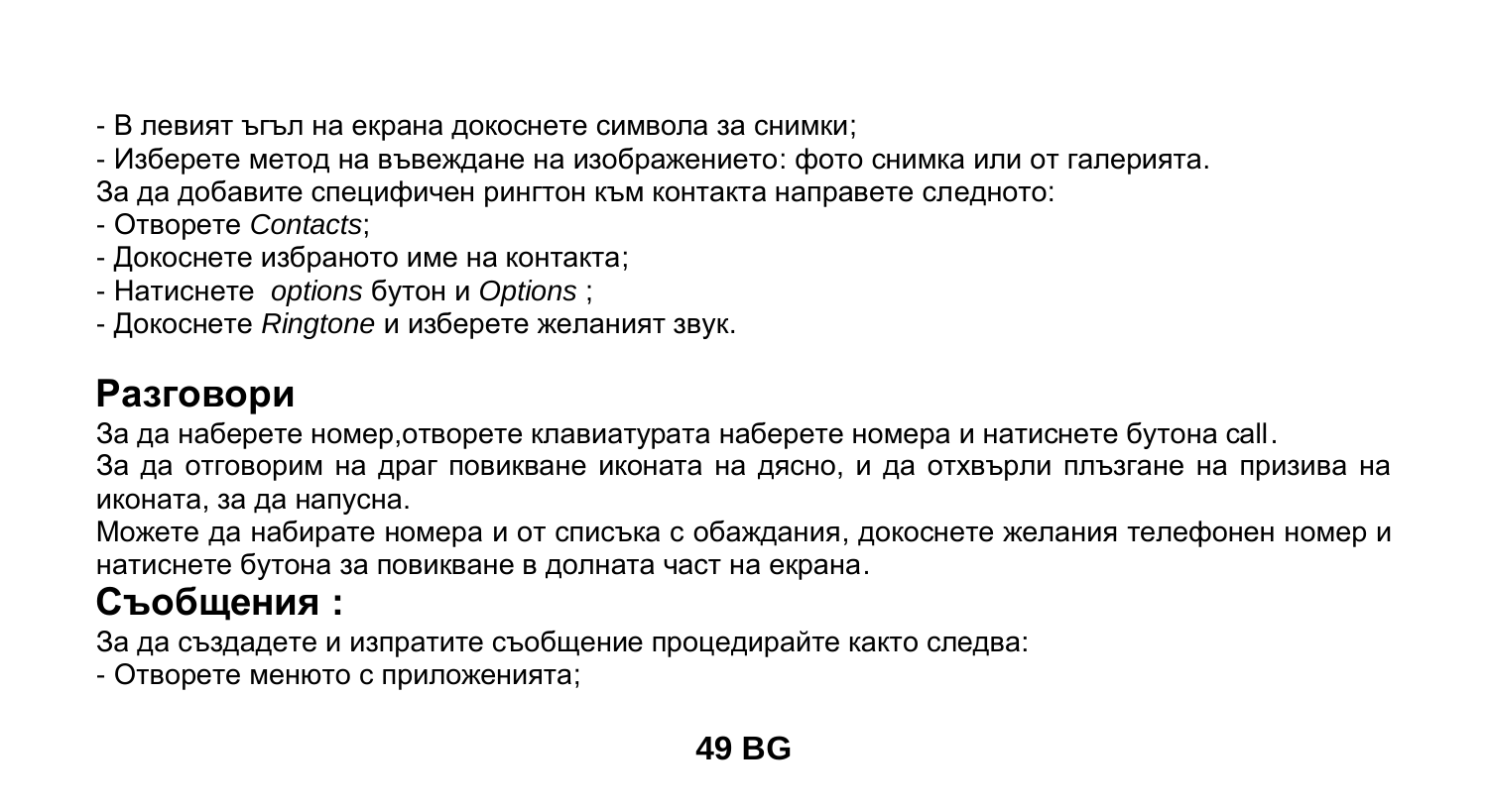- Отворете *Messaging* приложението;

- В дъното на екрана натиснете *Compose new message*;

- Напишете съобщението;

Забележка: Вие създавате MMS чрез докосване "+" символ и добавяте медийно съдържание: изображения, звук или филми.

- В началото текстовото поле добавите номера или името на получателя;

- Докоснете стрелката от дясната страна на текстовата кутия за да изпратите съобщението.

## **Google Play**

Магазина за приложения предоставя множество приложения от различни категории: игри, бизнес комуникаций, пазаруване, пътешествияl, забавления, книги, образование, финансий, фотография, инструменти, медия, социални мрежи, спорт, новини.

Първият път, когато отворите магазина, ще ви бъде напомнено за удостоверяване. Ако вече имате регистрация в GoogleTM , попълнете данните. Ако нямате натиснете *Create* бутона за да създадете нова регистрация и следваите стъпките които ви изписва на екрана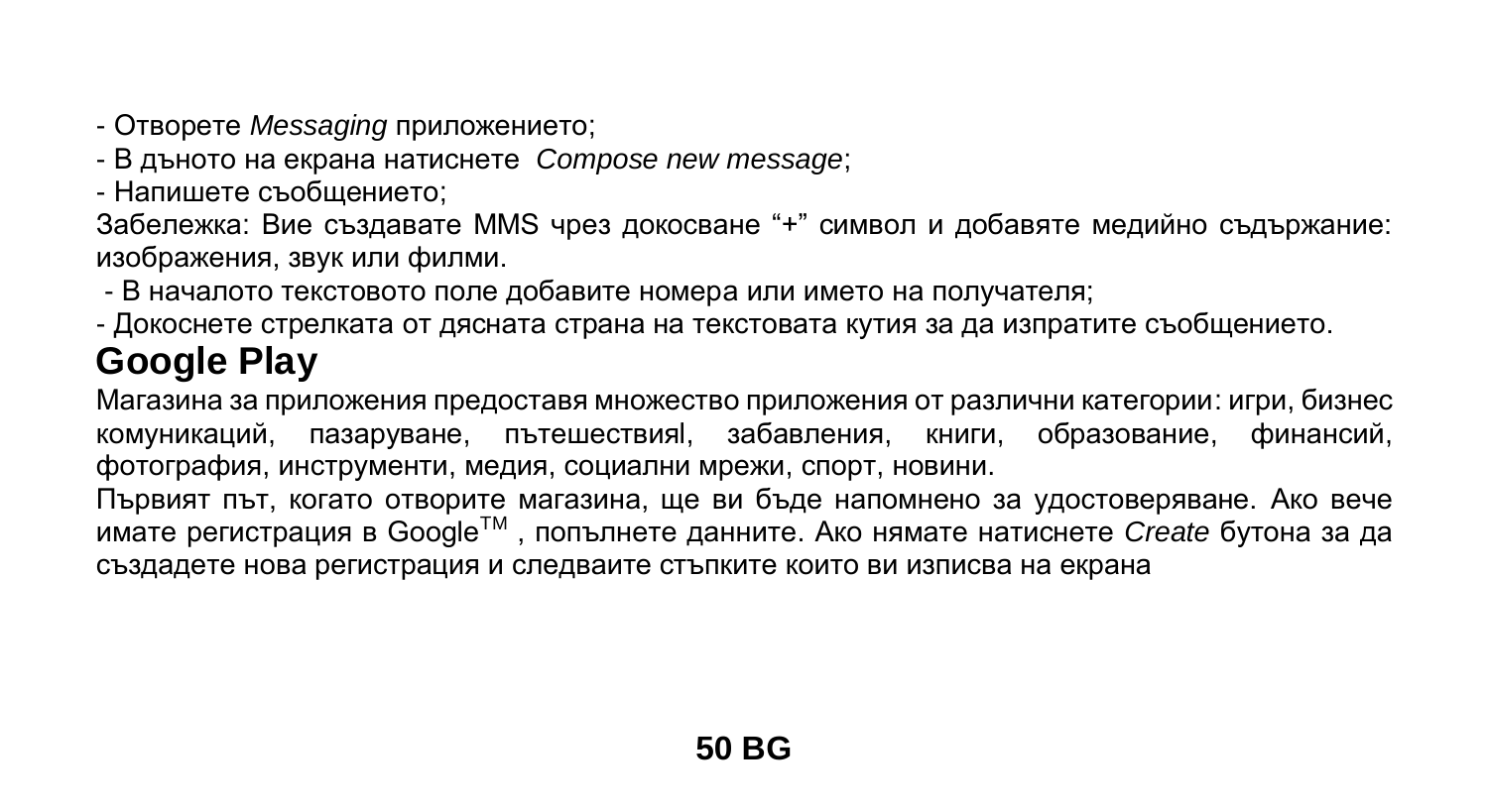#### **Bezpečnostní opatření**

 $\mathbb{R}^2$ 

**DŮLEŽITÉ!** Prosíme, přečtěte si pozorně tyto pokyny a postupujte podle nich, v případě nebezpečných situací. Bezpečnost při řízení: Je doporučeno nepoužívat mobilní telefon, pokud řídíte. Pokud jej musíte použít, vždy použijte systém "Volné ruce" při řízení.

Vypněte mobilní telefon, pokud se nacházíte v letadle.

Rušení způsobené mobilními telefony ovlivňují bezpečnost letectví, tudíž je nelegální je používat v letadle. Prosíme, ujistěte se, že mobilní telefon je vypnutý, když jste v letadle.

Vypněte mobilní telefon v oblasti činností pískování.

V nemocnici: Pokud používáte mobilní telefon v nemocnici, musíte dodržet relevantní pravidla určené danou nemocnicí. Jakékoliv rušení způsobené přístroji wireless může ovlivnit výkony telefonu.

Schválené servisy: Pouze schválené servisy můžou opravovat mobilní telefony. Pokud rozeberete telefon a pokusíte se jej opravit sami, ztratíte záruku výrobku.

Příslušenství a baterie: Mohou se používat pouze příslušenství a baterie schváleny výrobcem.

Tísňová volání: Ujistěte se, že telefon je zapnutý a aktivovaný pokud chcete provést Tísňové volání na

112, stiskněte tlačítko volat a potvrďte umístění, vysvětlete, co se stalo, a neukončete hovor.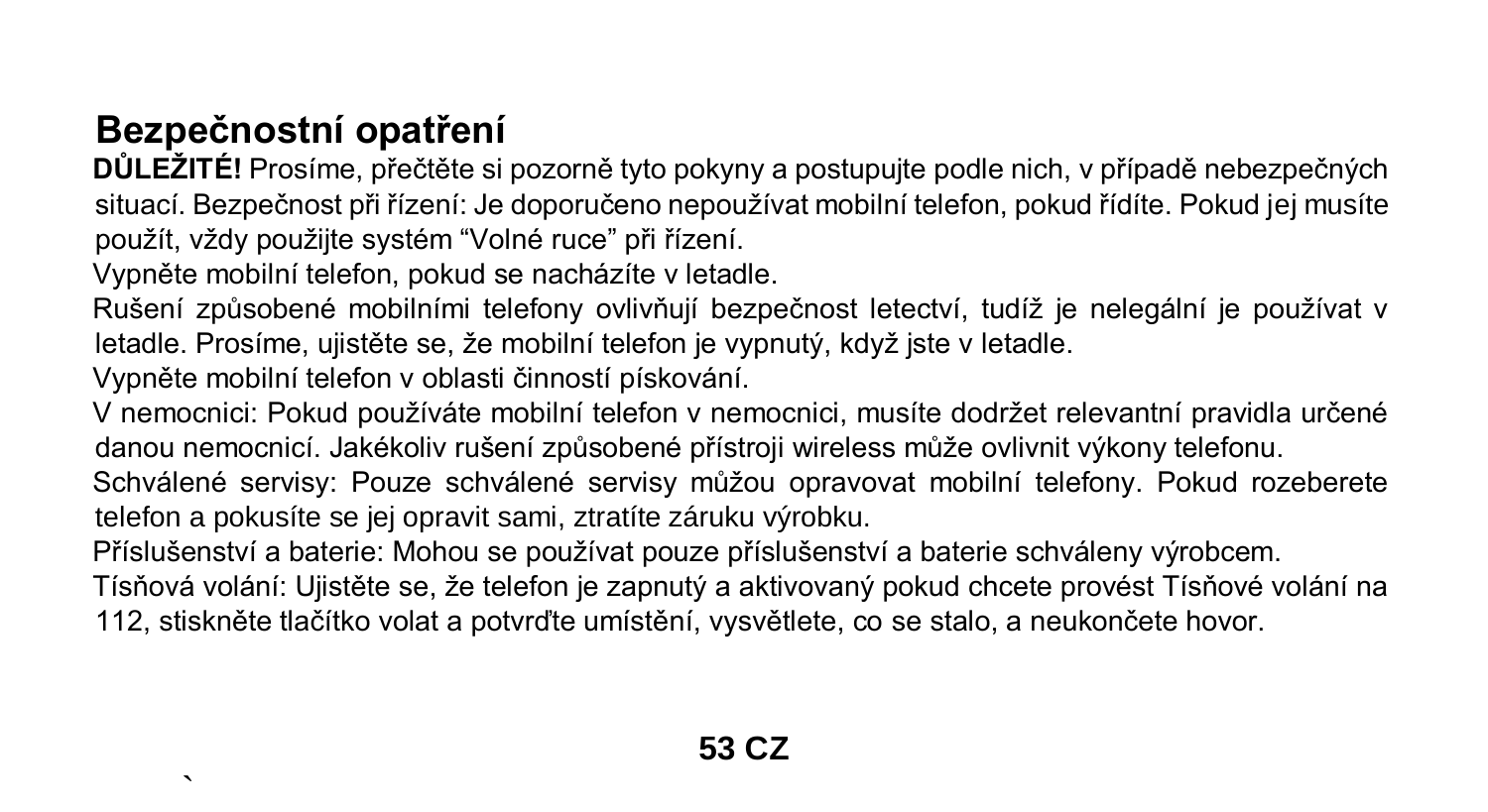Baterie a nabíjení baterie: Doporučujeme baterii před prvním použitím plně nabít. Nevystavujte baterii/celý výrobek teplotám nad 40° C. Nevhazujte baterii/celý výrobek do ohně. Použité baterie odevzdávejte na sběrných místech k tomu určených.

Pozor: Neneseme žádnou odpovědnost za situace kdy telefon je používaný jinak, než je uvedeno v příručce. Naše společnost si vyhrazuje právo měnit obsah příručky, aniž by to zveřejňovala. Tyto změny budou uvedené na stránkách společnosti u výrobku, u kterého byly provedeny změny. Obsah této příručky může být odlišný od toho, který je uveden u výrobku. V tomto případě, posledně jmenovaný bude platný

Aby se předešlo problémům, které mohou nastat ohledně servisů které již nejsou přijaté S.C. Visual Fan S.R.L. (jelikož Visual Fan si vyhrazuje právo ukončit spolupráci s jakýmkoliv přijatým spolupracujícím servisem, uvedeným na záručním listu ke dni uvedení do prodeje skupiny výrobků), před předáním výrobku do servisu, prosíme zkontrolujte aktualizovaný seznam přijatých servisů, uvedený na stránkách Allview v sekci "Suport&Service - Autorizovaný servis".

Pro více informací navštivte www.allviewmobile.com. Nezakrývejte anténu rukou nebo jiných objektů Nedodržení vede k problémům s připojením a rychlé vybití baterie.

Všechny aplikace poskytované třetími stranami a instalovaná v tomto zařízení, mohou být upraveny a / nebo se zastavil v každém okamžiku. Vizuální Fan Ltd nenese odpovědnost v žádném případě za

 $\overline{\phantom{a}}$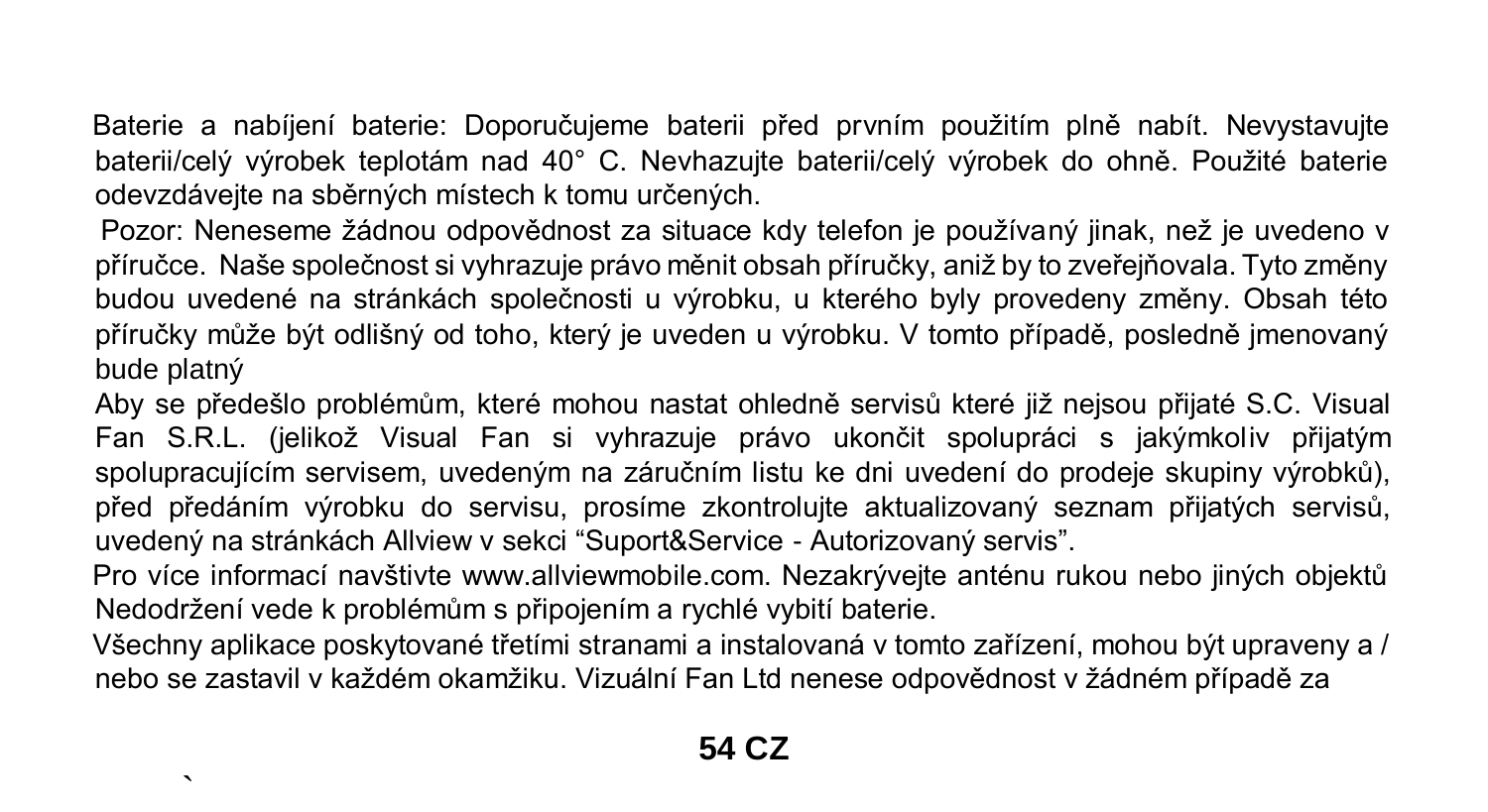úpravy služeb nebo obsahu těchto aplikací. Každá žádost nebo dotaz týkající se aplikace třetích stran mohou být zaslány vlastníkům těchto aplikací.

Kvůli použitému materiálu musí být produkt připojen pouze k USB rozhraní verze 2.0 nebo vyšší. Jiné připojení, než uvedené je zakázáno.

Adaptér musí být instalován v blízkosti zařízení a musí být snadno přístupný.

Nepoužívejte mobilní telefon v prostředí s příliš vysokou nebo příliš nízkou teplotou,

nikdy nevystavujte mobilní telefon silnému slunečnímu světlu nebo příliš vlhkému prostředí.

Maximální provozní teplota zařízení je 40°C.

UPOZORNĚNÍ NA RIZIKO VÝBUCHU, POKUD JE BATERIE VYMĚNĚNA NESPRÁVNÝM TYPEM. ZLIKVIDLUTE POUŽITÉ BATERIE PODLE POKYNŮ

Toto zařízení bylo testováno a splňuje příslušné limity pro rádiové frekvence (RF). Specific Absorption Rate (SAR), odkazuje na míru, kterou tělo absorbuje vysokofrekvenční energii. Limity SAR jsou 1,6 wattů na kilogram (v objemu obsahujícím 1 gram tkáně) v zemích, které se řídí limity FCC Spojených států a 2,0 W / kg (v průměru 10 gramů tkáně) v zemích, které se řídí limity Evropské unie. Zkoušky SAR jsou prováděny za použití standardních provozních poloh, přičemž zařízení vysílá na nejvyšší certifikované výkonové úrovni ve všech testovaných kmitočtových pásmech. Chcete-li snížit vystavení RF energie, použijte handsfree příslušenství nebo jinou podobnou možnost, abyste udržovali toto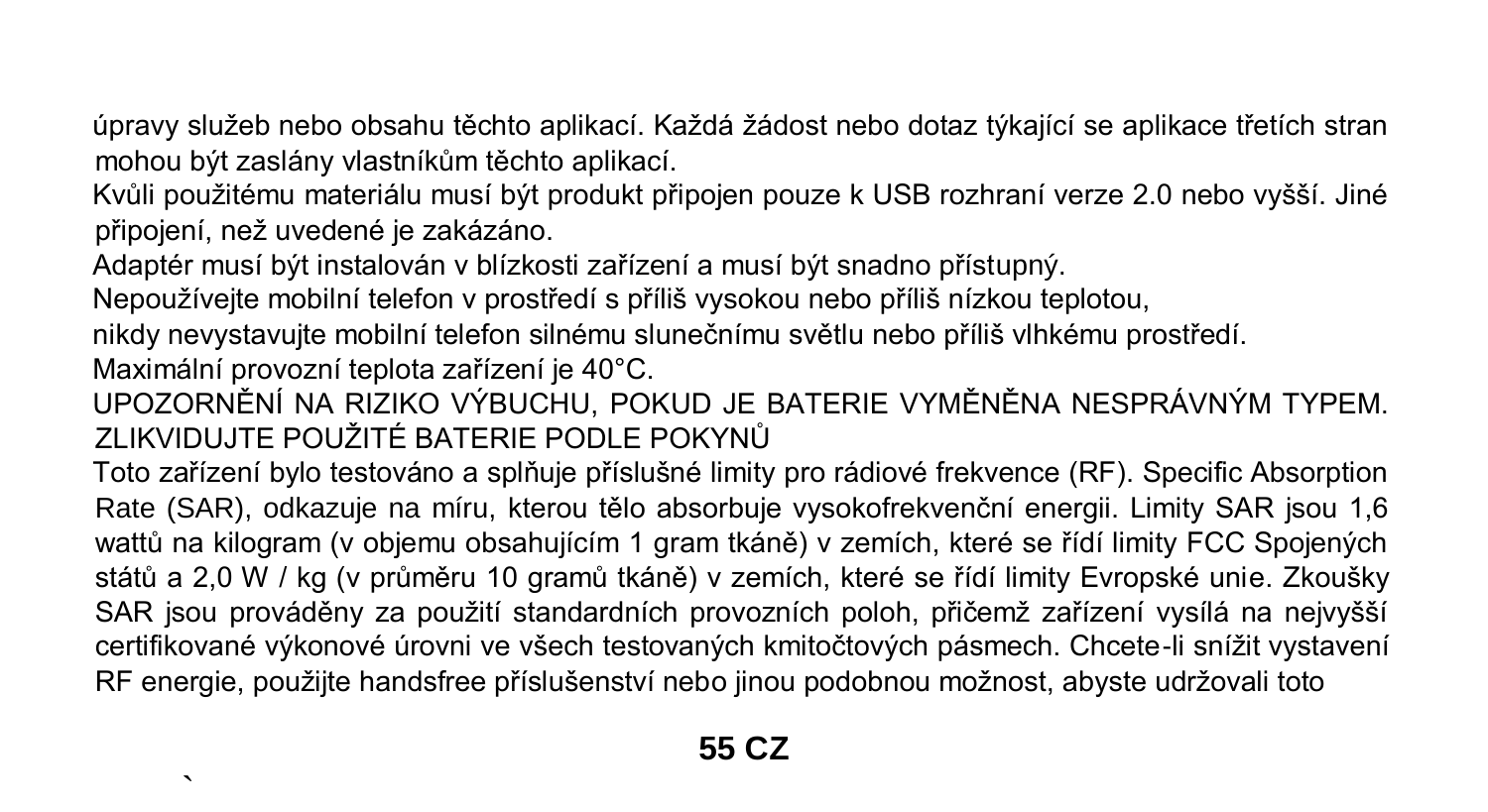zařízení mimo dosah hlavy a těla. Noste toto zařízení nejméně 5 mm od těla, abyste zajistili, že úrovně vystavení zůstanou na nebo pod úrovní testovaných.použijte pouzdra a podobná příslušenství, která toto zajistí. Pouzdra s kovovými součástmi mohou měnit vysokofrekvenční výkon zařízení, včetně jeho souladu s pokyny pro vystavení vysokofrekvenčnímu záření, takovým způsobem, který nebyl testován ani certifikován, a mělo by se zabránit používání tohoto příslušenství.

Pro vaši bezpečnost se doporučuje, aby během nabíjení zařízení nedrželo v blízkosti těla a aby bylo umístěno na nehořlavou plochu. Doporučujeme vám, abyste v noci telefon odkládali v minimální vzdálenosti 1 metr od sebe.

## **Zapnutí/vypnutí a standby přístroje**

 $\overline{\phantom{a}}$ 

Po vložení karet SIM, paměťové karty a baterie (volitelný), zapněte telefon přidržením tlačítka Zapnout po dobu 3 vteřin. Pro vypnutí, stiskněte dlouze stejné tlačítko a potvrďte. Pokud stisknete krátce tlačítko Zapnout, převedete telefon do režimu standby, a pro vrácení stiskněte znovu krátce stejné tlačítko. **Odblokování, hlavní displej, menu aplikací** 

Chcete-li odemknout obrazovku při obnovení z úsporného režimu, přejeďte prstem od spodní části na horní části obrazovky. Zobrazí se hlavní obrazovka.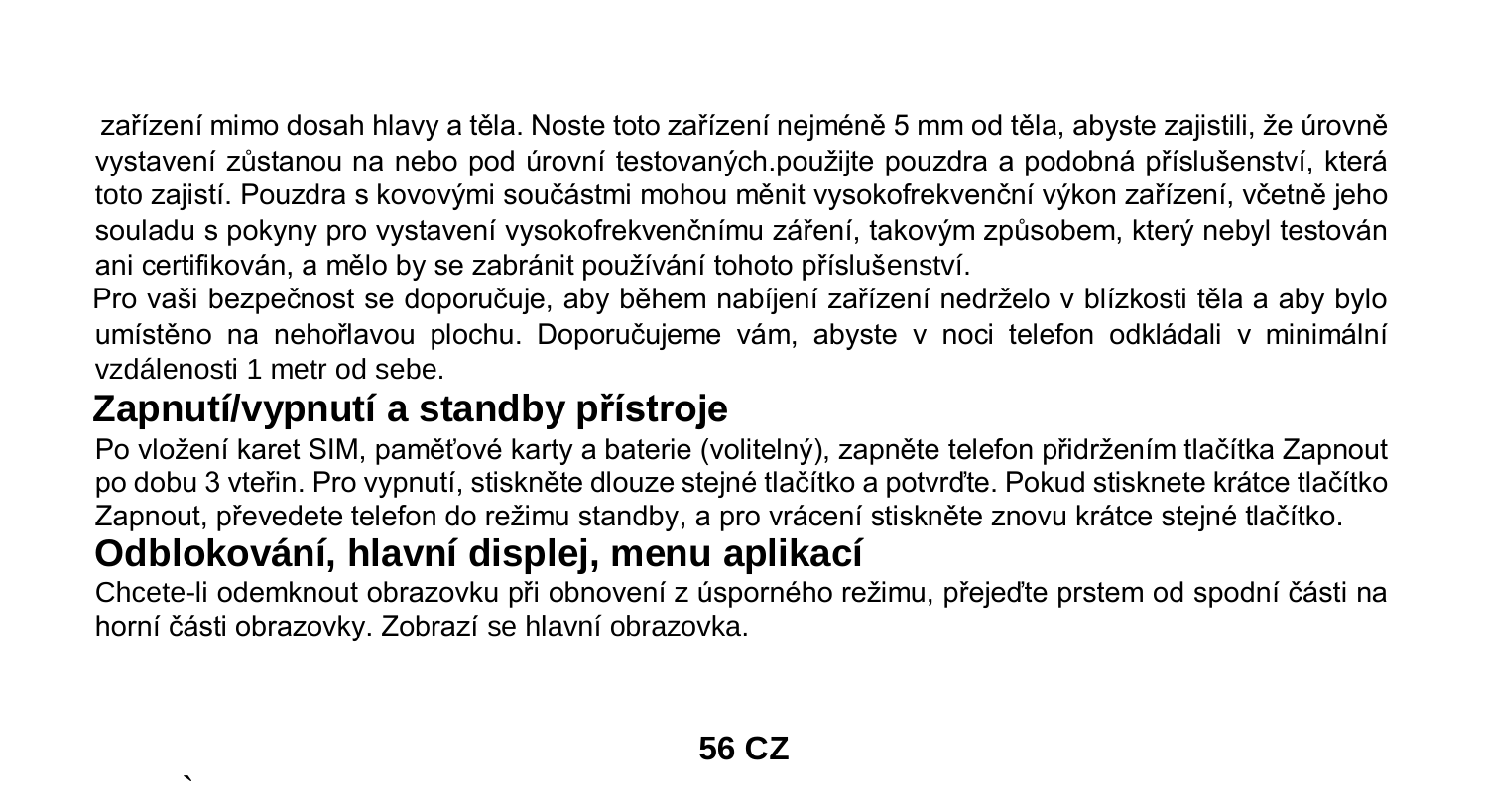Stránky hlavního displeje lze personalizovat zkratkami a widgety. V horní části displeje se nachází oznamovací lišta, která obsahuje informace o úrovni signálu mobilních sítí, WiFi, Bluetooth, úroveň baterie, hodiny a události.

Pro zobrazení menu aplikací, dotkněte se symbolu menu z hlavního displeje. Posunujte pro listování stránkami hlavního menu. Dotkněte se odpovídající ikonky pro spuštění požadované aplikace. Použijte tlačítko Zpět pro návrat na hlavní displej.

#### **Volání**

Pro vytočení určitého čísla, z hlavního displeje, otevřete aplikaci volání, vytočte telefonní číslo a stiskněte klávesu volat. Můžete vytáčet čísla přímo z Historie hovorů, dotkněte se tlačítka volat na pravé straně požadovaného čísla. Pro zvednutí hovoru posuňte centrální symbol doprava, a pro zamítnutí hovoru jej posuňte doleva.

## **Zprávy**

Pro vytvoření a odeslání zprávy SMS, postupujte takto:

Otevřete menu aplikací;

Otevřete anlikaci Zprávy:

V pravém dolním rohu displeje stiskněte tlačítko nové zprávy; - Zadejte text zprávy;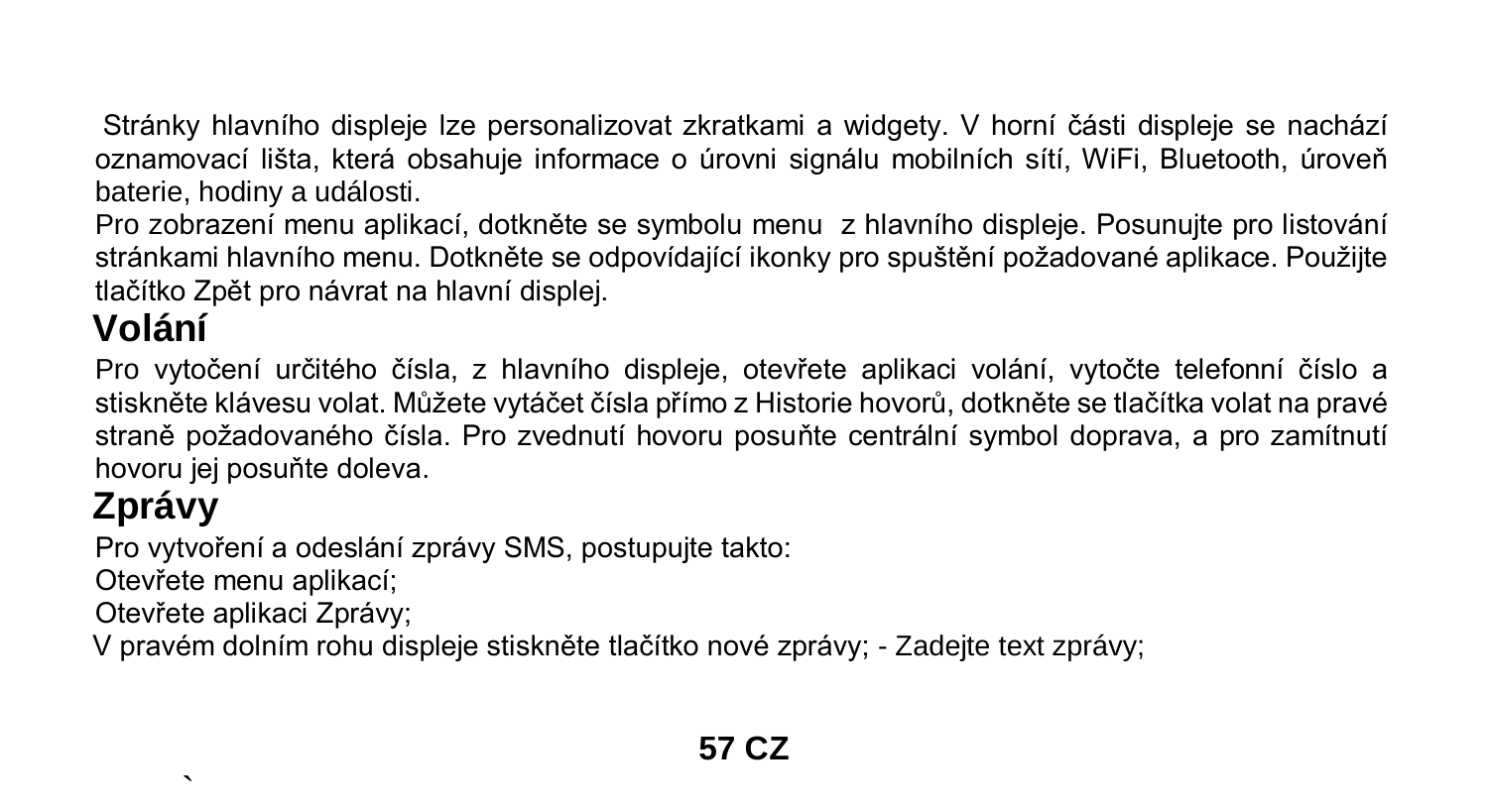Poznámka: Můžete převést zprávu na MMS stisknutím symbolu "+" a vložením obsahu media: obrázky, zvuky nebol filmy.

Do horního pole vložte telefonní číslo nebo jméno příjemce;

Stiskněte symbol šipka -> na pravé straně textového pole pro odeslání zprávy.

#### **Kontakty**

Otevřete aplikaci Kontakty z menu aplikací.

## **Přidání nového kontaktu:**

Otevřete aplikaci Kontakty z menu aplikací; Dotkněte se symbolu přidat + v pravém dolním rohu displeje; Vyberte paměť nebo účet kam chcete uložit zadání; - Zadejte údaje kontaktu; Nakonec se dotkněte tlačítka Uložit.

## **Přidání kontaktu z historie hovorů:**

- Z menu aplikací otevřete aplikaci Telefon;
- Dotkněte se telefonního čísla, které chcete uložit;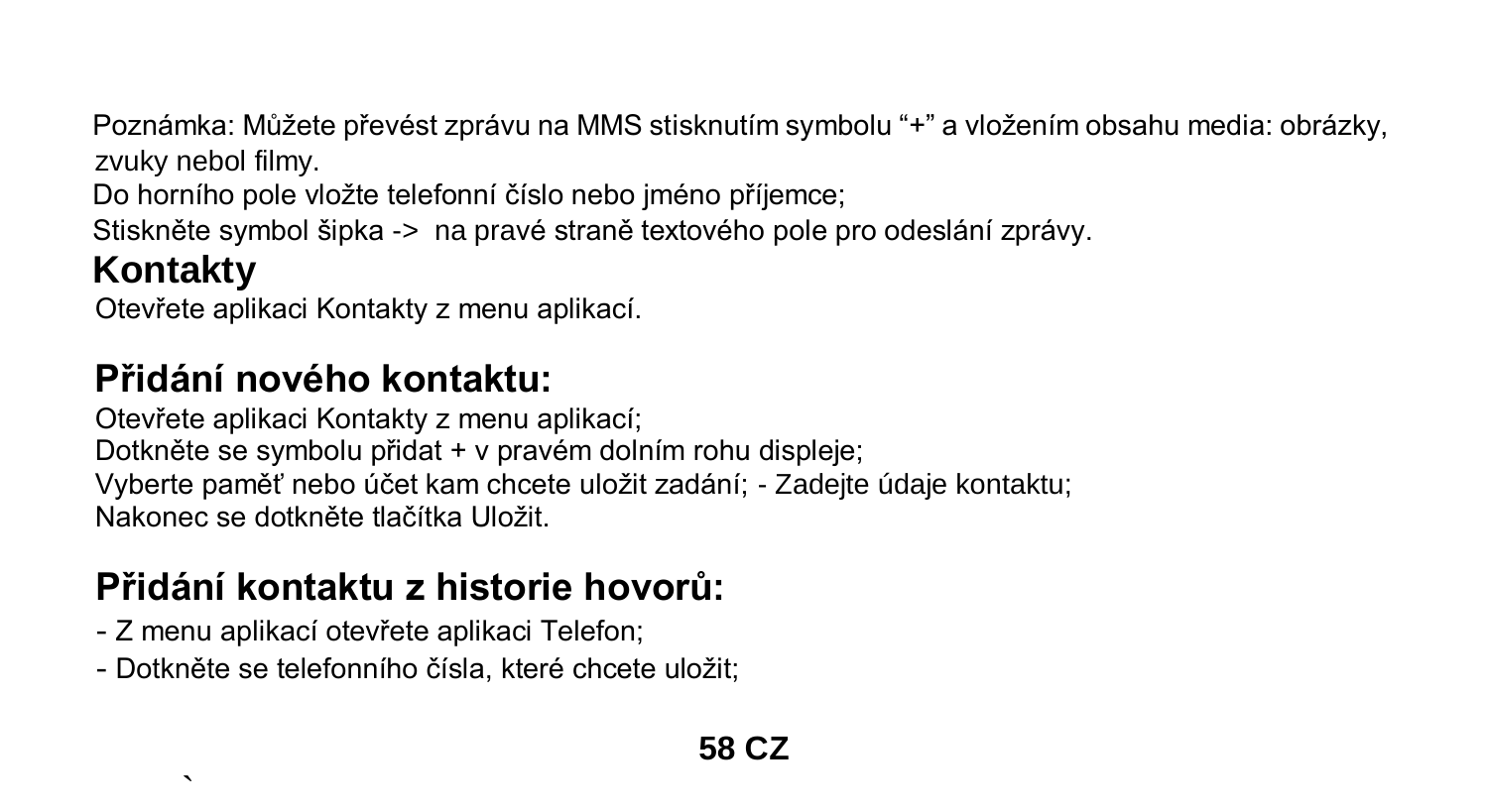- Dotkněte se tlačítka Nový kontakt;

- Vyberte paměť nebo účet kam chcete uložit zadání;

- Zadejte údaje kontaktu;

Nakonec se dotkněte tlačítka Uložit.

#### **Import/export kontaktů**

Můžete importovat nebo exportovat kontakty mezi dostupnými paměťmi a účty, následujícím způsobem:

- Otevřete Kontakty;

- Stiskněte tlačítko Možnosti a vyberte Importovat/Exportovat;
- Vyberte paměť, z které se budou kopírovat kontakty;
- Vyberte paměť, do které budete kopírovat kontakty;
- Vyberte kontakty na kopírování;
- Stiskněte tlačítko Kopírovat;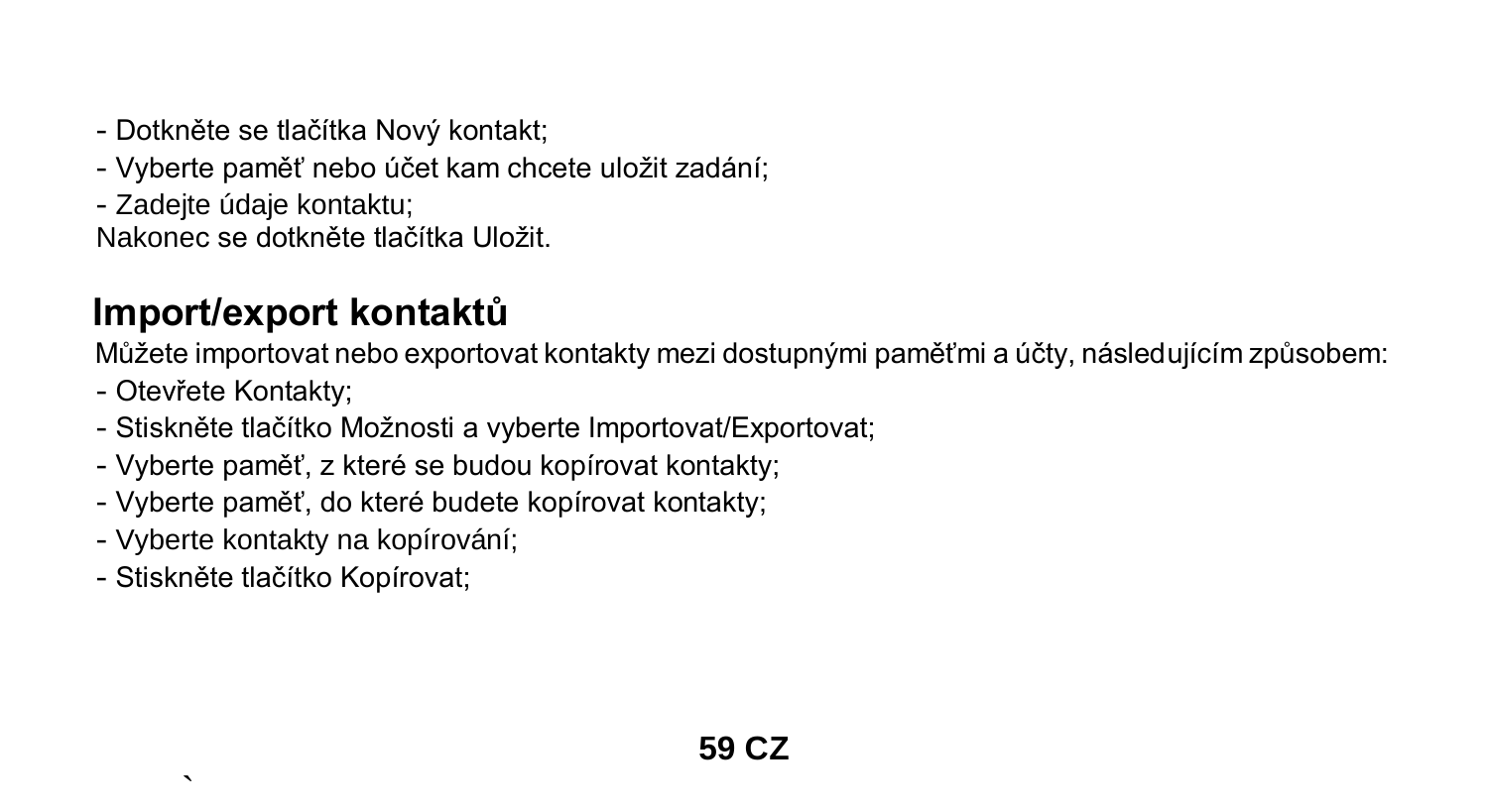### **Synchronizace kontaktů s účtem**

Poznámka: Pokud ještě nemáte vytvořený učet, můžete vytvořit uživatelský účet Google™, potřebný na přístup k virtuální prodejně aplikací.

Můžete synchronizovat kontakty určitého účtu, následujícím způsobem:

- Otevřete menu aplikací -> Nastavení -> ÚČTY;

-Dotkněte se požadovaného účtu; pokud ještě nemáte zavedený účet, můžete zadat údaje nového účtu stisknutím tlačítka Přidat účet;

-Zaškrtněte možnost Seznam.

### **Personalizace kontaktů s vlastním obrázkem**

**Poznámka:** Kontaktům z paměti SIM nelze přidělit zvuky nebo vlastní obrázek. Pro přidělení obrázku postupujte takto:

Otevřete Kontakty;

Dotkněte se jména požadovaného kontaktu;

V dolní části displeje se dotkněte symbolu editace kontaktu;

Dotkněte se symbolu kontaktu;

Vyfoťte nebo vyberte obrázek z galerie k přiřazení ke kontaktu.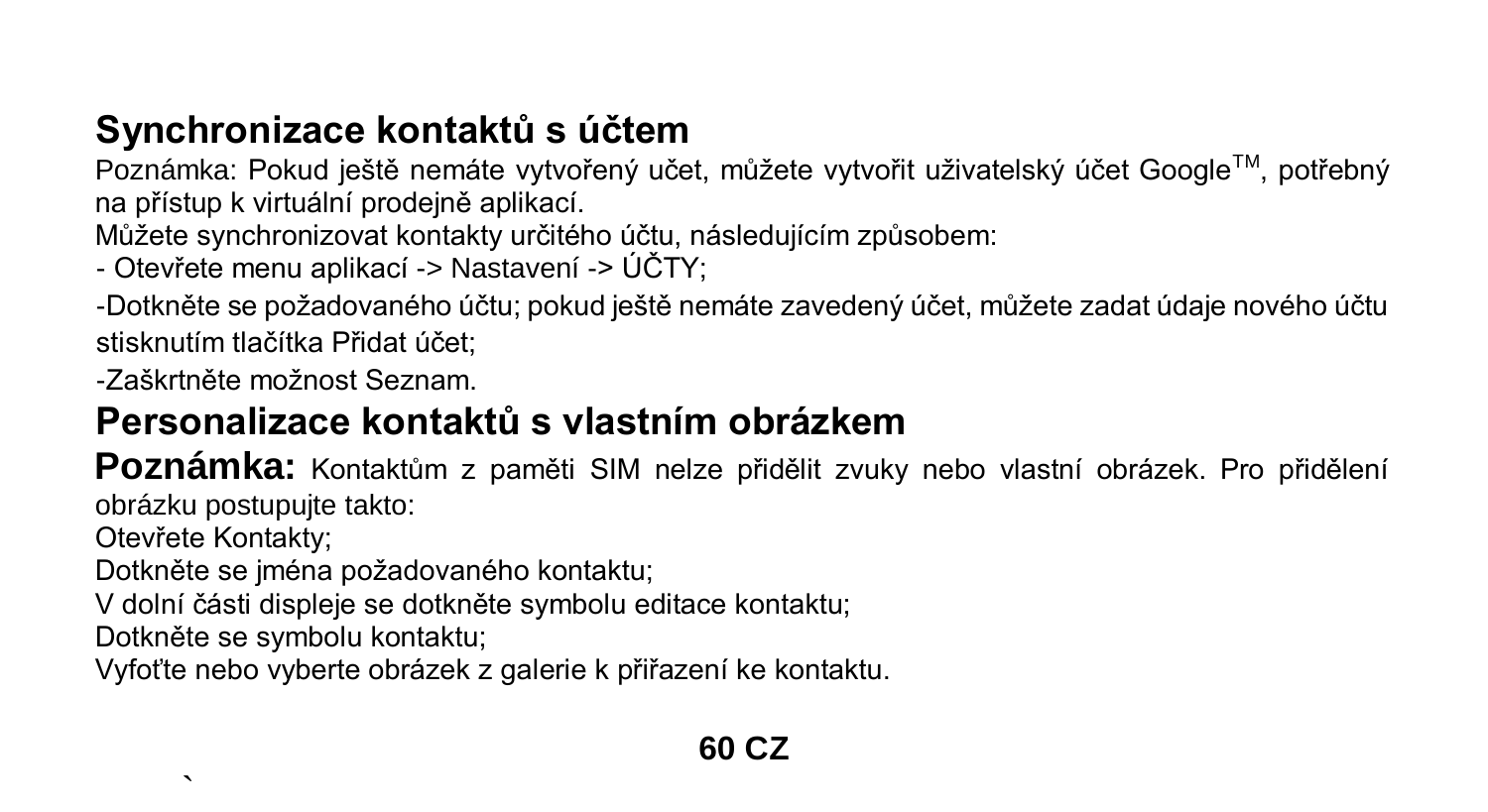## **Google Play**

Virtuální prodejna aplikací poskytne vysoké množství aplikací nejrůznějších kategorií: hry, obchod, komunikace, nákupy, cestování, zábava, knihy, vzdělávání, finance, fotografie, nástroje, média, sociální, sport, zprávy apod.

Při prvním otevření virtuální prodejny se požaduje přihlášení. Pokud již máte účet Google, zadejte údaje. Pokud ne, stiskněte tlačítko Nový pro vytvoření nového účtu a sledujte kroky zobrazené na displeji.

Nastavení

Dodavatel služeb může aktivovat implicitně některá nastavení přístroje tak, že je možné že nebudete moci změnit tato nastavení.

#### **Správa SIM**

Možnosti konfigurace hlasové hovory, zprávy a datová volání.

Poznámka: Gemini je integrovaná technologie, která Vám umožní přijímat hlasové hovory na jednu z karet SIM, pokud provádíte datový provoz na druhé kartě SIM. Wi-Fi Nastavení WiFi: použijte příslušná tlačítka pro použití funkce.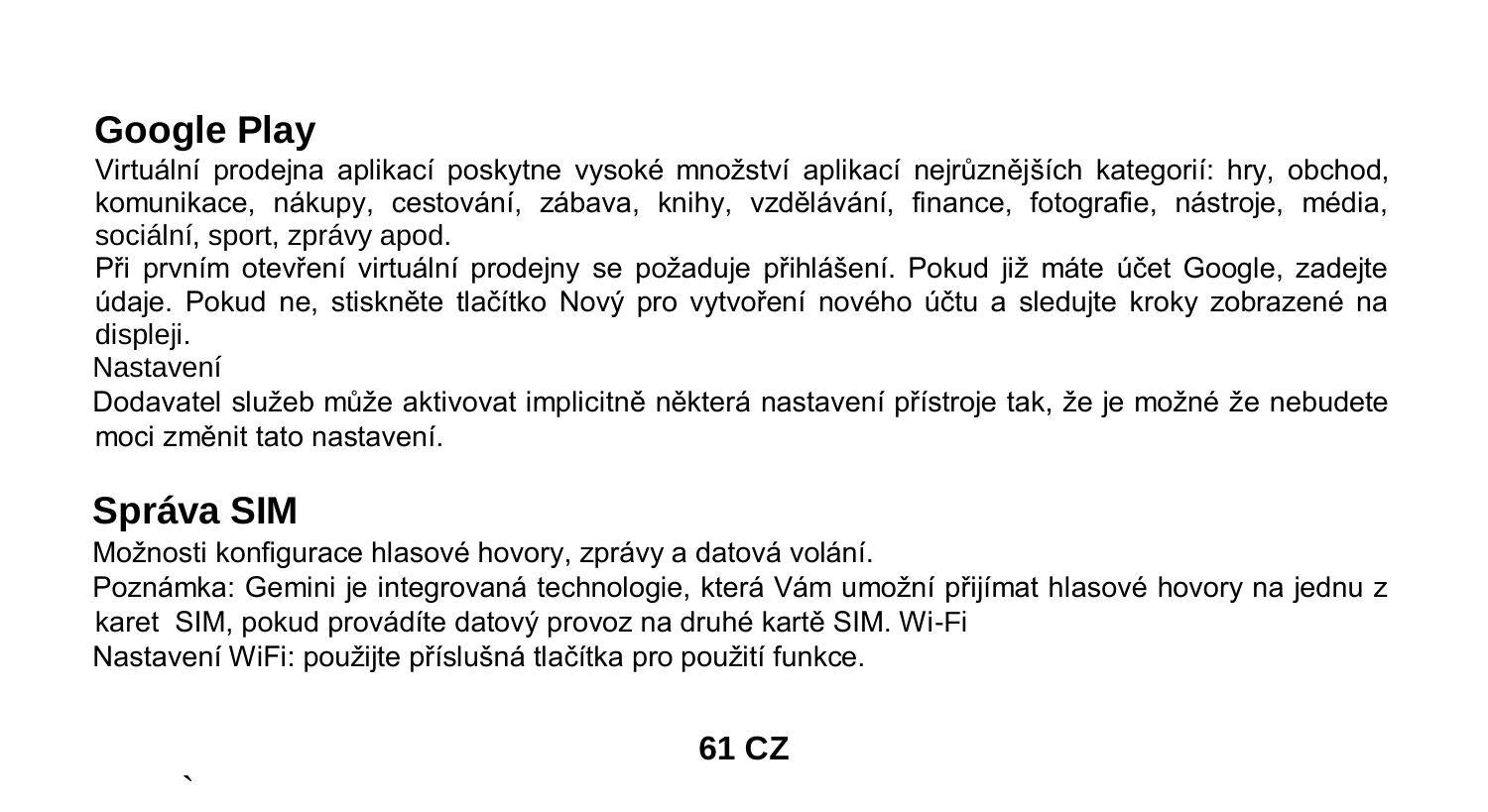Otevřete WiFi, lze vyhledávat dostupné sítě automaticky, sítě bez hesla lze použít přímo, v případě zaheslovaných sítí je potřeba zadat heslo.

#### **Bluetooth**

Dostupné přístroje se zobrazí automaticky. Pro připojení k určitému přístroji, dotkněte se daného jména a zadejte ověřovací heslo.

**Použivatelnost dat** Zde můžete aktivovat nebo deaktivovat provoz dat v telefonu. Zároveň můžete také prohlížet harmonogram stavu použití datového spojení a konfigurovat limit provozu.

## **Další nastavení**

Režim letadlo Nastavení VPN (Virtual private network) Nastavení přenosného hotspot: můžete použít telefon pro vytvoření bezdrátového přístupového bodu. Tethering a přenosný hotspot Mobilní sítě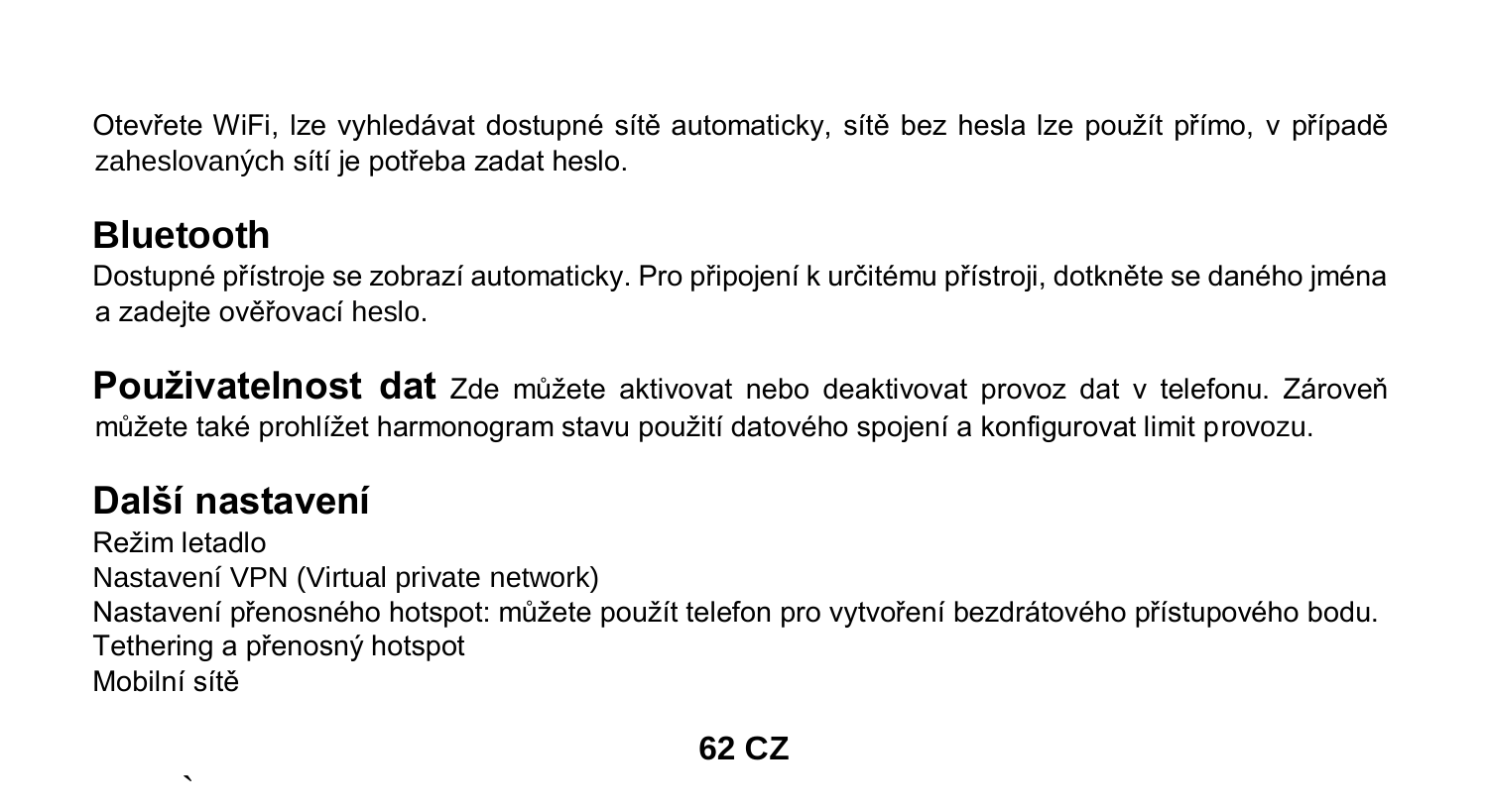## **Profily**

Tato část Vám umožní nastavit zvukové tóny pro příchozí hovory, upozornění na e-mail a sms, oznámení. Nastavení zahrnují: Vibrace, Hlasitost, Zvukové tóny, Oznámení Vyberte Obecné / Tichý režim / Porada / Venku. Dotkněte se bodu na pravé straně pro výběr.

## **Úspora energie**

Můžete vybrat jedno z následujících tří profilů na úsporu energie:

-Vypnuto

-Normální: volání a zprávy aktivovány; datové spojení je v původním stavu;

-Prodloužený stand-by: služby volání, sms jsou v původním stavu.

*Zobrazování* 

Jas: upravení jasu;

Tapeta: můžete vybrat tapety pro hlavní displej, pro odemykací obrazovku a pro menu;

c. Automatické otáčení obrazovky: otočte telefon pro změnu orientace obrázku;

d. Inaktivita: doba čekání na vstup do režimu stand-by;

e. Velikost písma.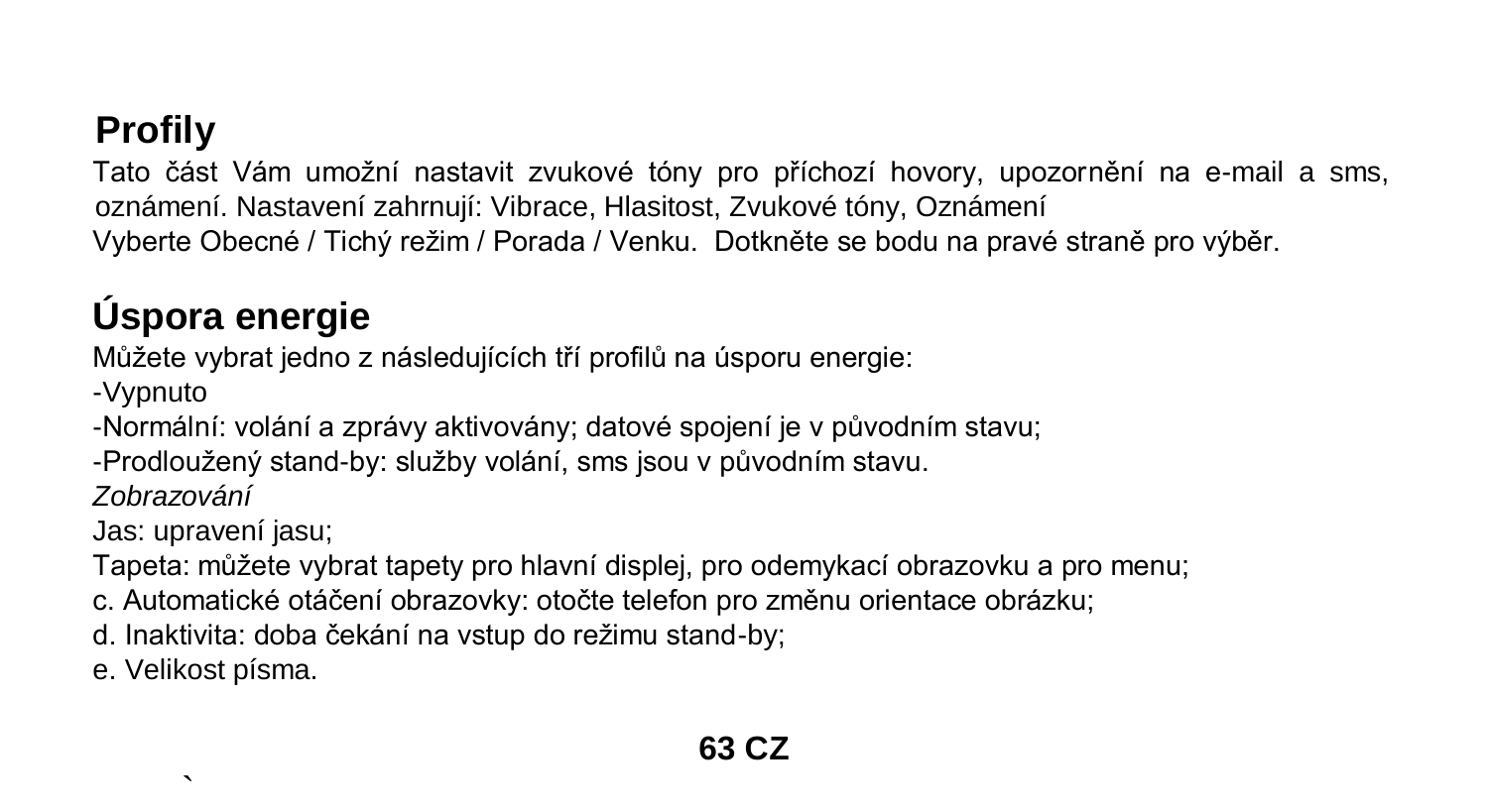#### **Akumulátor**

Zobrazení informací o stavu nabíjení baterie a o jejím používání. Aplikace Řízení aplikací: Řízení a vymazávání nainstalovaných aplikací.

#### **Lokalizační služby**

Přístup k umístění: umožňuje aplikacím používat informace o umístění. Satelity GPS: aktivace/deaktivace používání satelitů GPS Google Location Service: umožněte odeslání anonymních lokalizačních dat. Umožněte používání dat ze zdrojů, jako jsou WiFi nebo mobilní sítě pro určení přibližného umístění.

### **Bezpečnost**

 $\overline{\phantom{a}}$ 

Zamknutí displeje. Můžete vybrat jednu z následujících metod: Bez zamknutí, Posunutí, Model, PIN, Heslo.

Info o majiteli: zobrazíte přednastavené údaje na zamykací obrazovku. Aktivujte zablokování karty SIM. Viditelná hesla: zobrazení hesel při zadávání. Správci přístroje.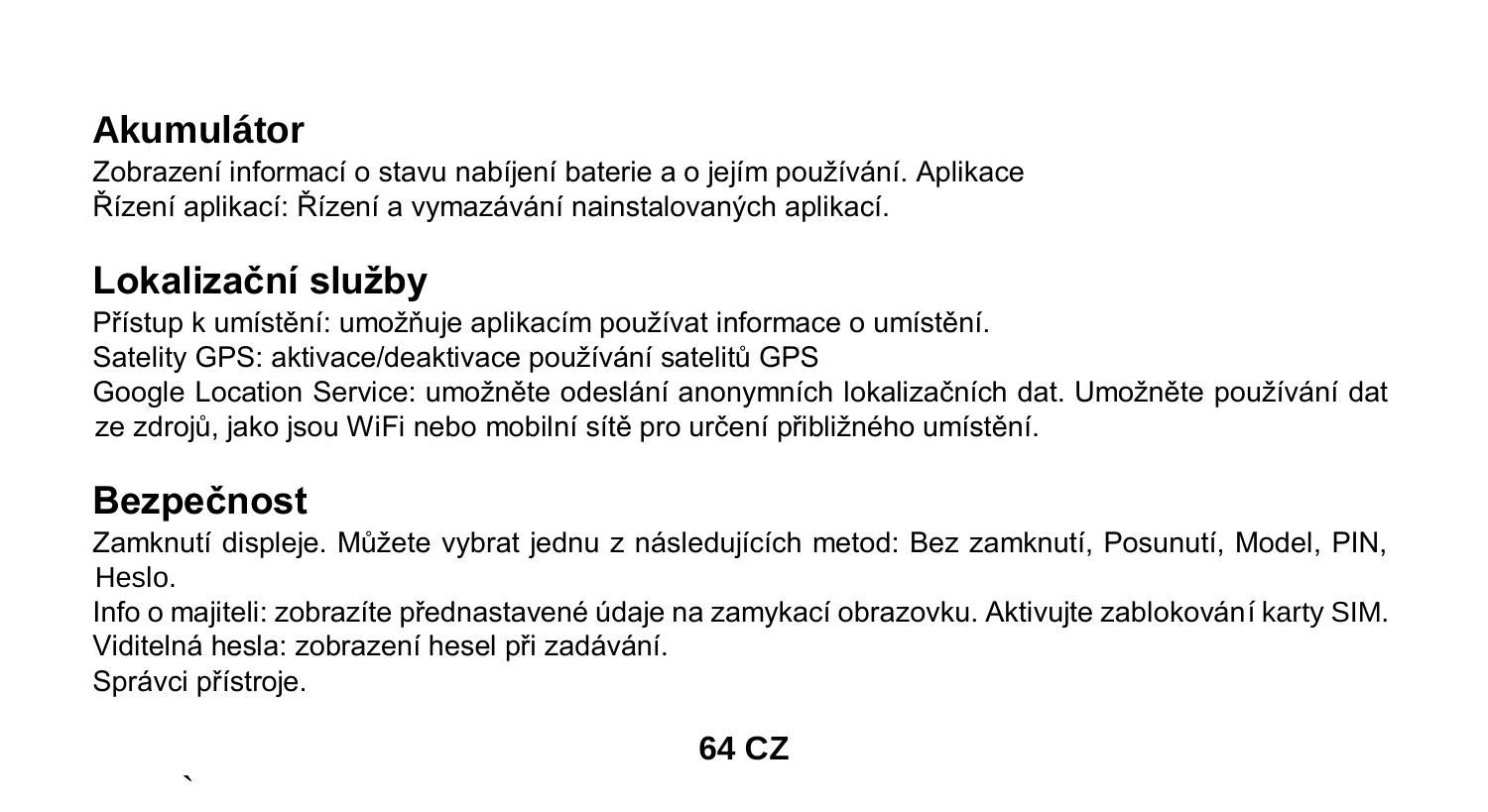Neznámé zdroje: zaškrtněte pro umožnění nainstalování aplikací z neznámých zdrojů. Potvrzení spolehlivosti. Nainstalujte z karty SIM.

### **Jazyk a metoda zadávání**

Výběr Jazyku: Zahrnuje všechny jazyky z telefonu Korektor pravopisu Personalizovaný slovník: přidání nebo vymazání slov ve vlastním slovníku. Metoda zadávání: vyberte požadovaný model klávesnice Jednotlivá nastavení klávesnice Nastavení hlasového vyhledávání

## **Náhradní kopie a reset**

Můžete vytvořit náhradní kopií dat nebo můžete provést resetování telefonu na tovární nastavení.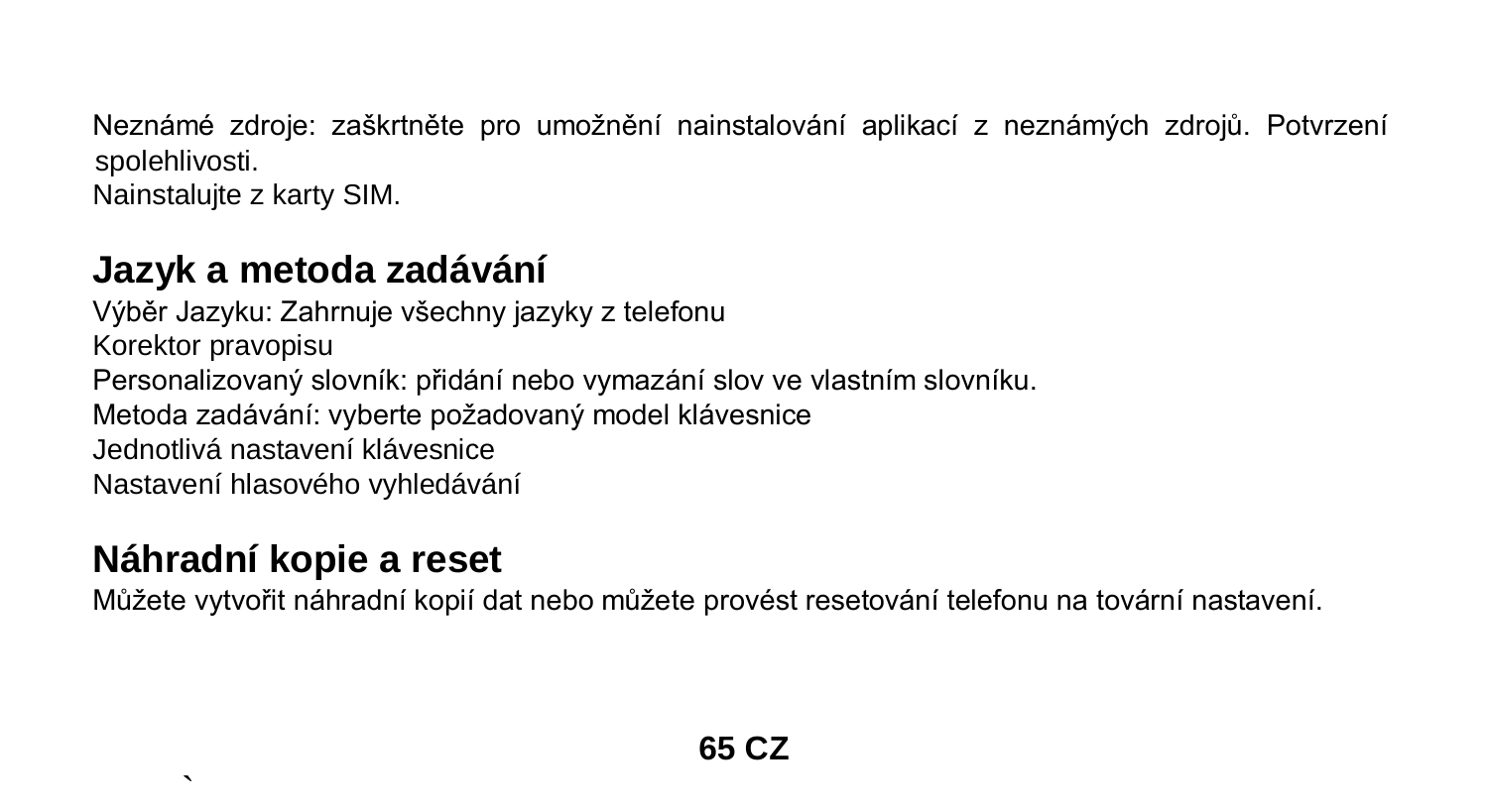# **Účty**

Řízení účtů a nastavení synchronizace.

*Datum a čas* 

Automaticky: použijete datum a čas poskytnuty sítí nebo modulem GPS.

Automatické časové pásmo: zaškrtněte pro automatickou konfiguraci časového pásma.

Nastavení data: posunujte den/měsíc/rok pro nastavení data.

Nastavení času: posunujte hodinu/minutu/Am/Pm pro nastavení času.

Výběr časového pásma: vyberte časové pásmo podle místa, kde se nacházíte. Pro Rumunsko, vyberte  $"GMT+02:00"$ 

Používejte formát 24 hodin: zapnuto/vypnuto.

## **Plánování zapnutí/vypnutí**

Můžete nastavit čas automatického zapnutí nebo vypnutí telefonu.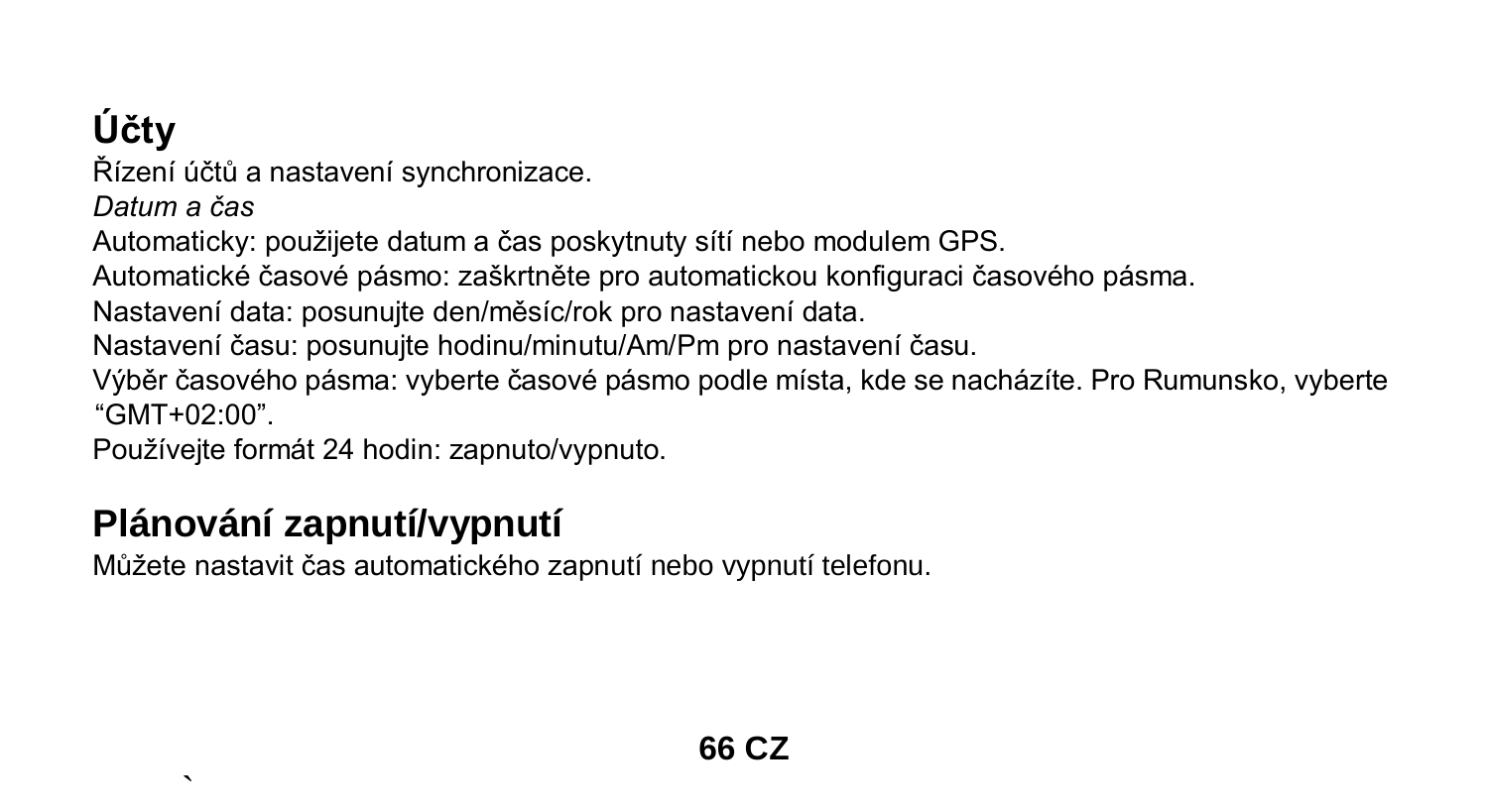#### **Přístupnost**

Tlačítko Power ukončí hovory Na zpoždění stisknout-a-podržet

## **O telefonu**

Nastavení telefonu Legální informace Verze softwaru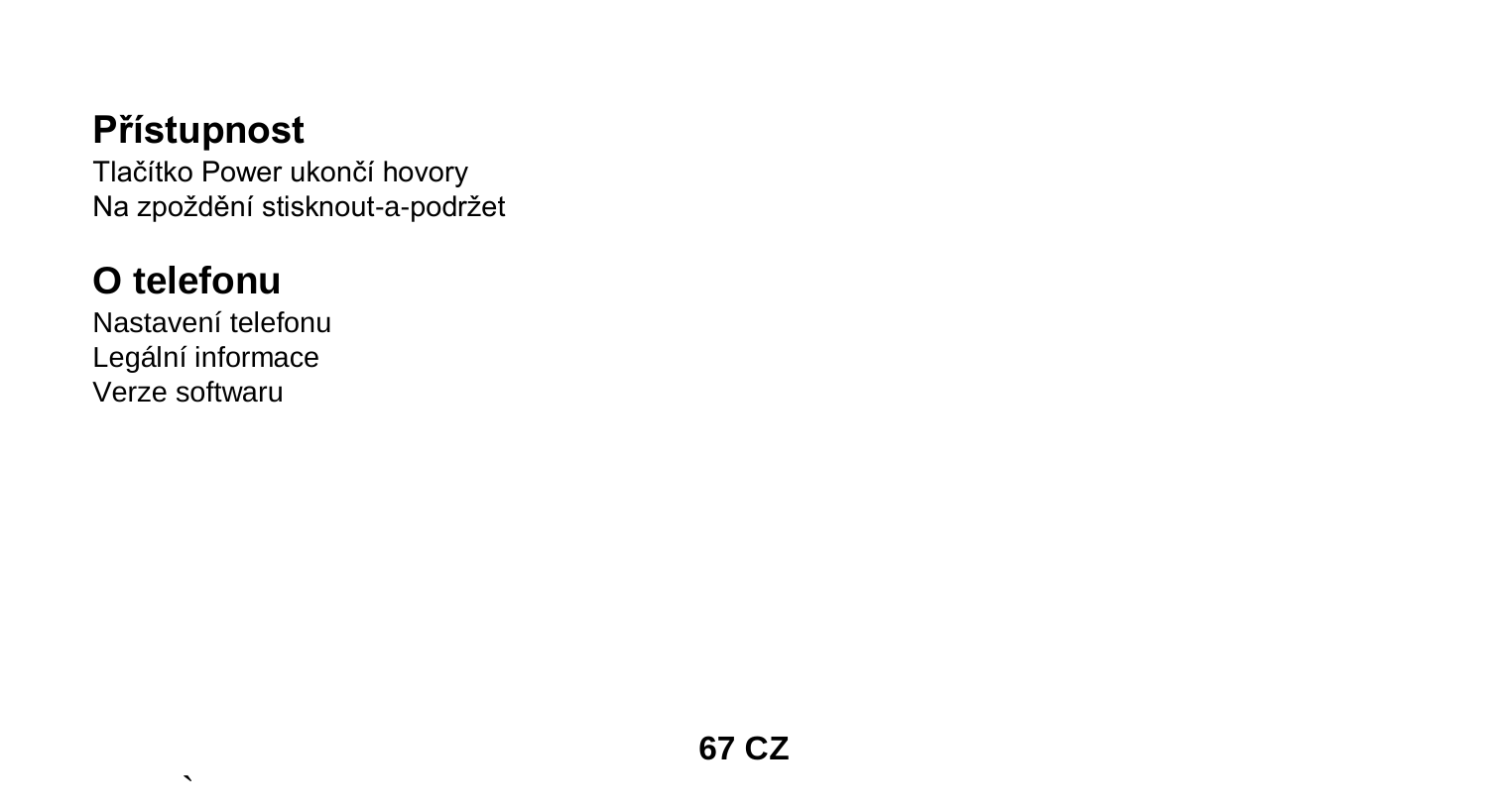#### **Sicherheitsmaßnahmen**

WICHTIG! Wir bitten Sie diese Bedienungsanleitung vorsichtig durchzulesen und zu beachten in Gefahrfällen Sicherheit beim Fahren: Wir empfohlen Ihnen das Handy nicht während Sie fahren zu benutzen. Wenn Sie es benutzen müssen, benützen Sie immer das "Hands free" System während Sie fahren.

Sie müssen Ihr Mobiltelefon in dem Flugzeug abschalten.

Die von dem Mobiltelefon verursachten Empfangsstörungen wirken sich auf die Sicherheit des Flugzeuges aus, und deswegen ist die Benutzung des Mobiltelefons IM Flugzeug gesetzlich verboten. Bitte vergewissern Sie sich dass das Mobiltelefon ausgeschaltet ist während Sie sich im Flugzeug befinden.

Schalten Sie das Telefon aus in dem Bereich wo Sandstrahlreinigungen stattfinden.

**Im Krankenhaus:** Wenn Sie das Telefon in einem Krankenhaus benutzen, sollen Sie relevanten Normen des Krankenhauses beachten. Jede Interferenz, die von den Wireless-Ausrüstungen verursacht wurden, kann die Leistungen des Telefons beeinträchtigen.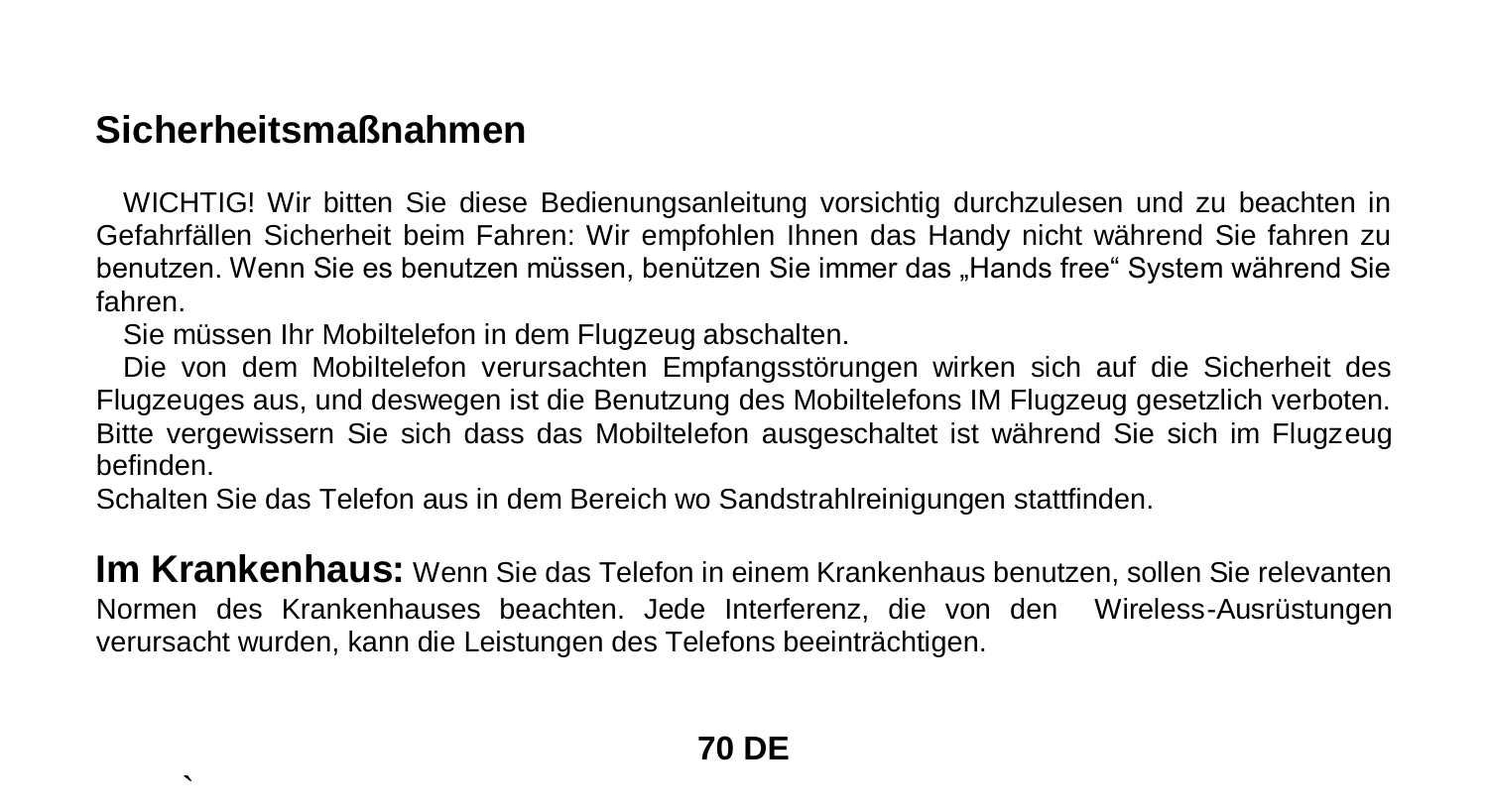**Genehmigtes Servicewerkstätte:** Nur die genehmigte Servicewerkstätte dürfen die Mobiltelefonen reparieren. Wenn Sie den Telefon öffnen und versuchen es zu reparieren, verlieren Sie die Produktgarantie

**Zubehör und Akkus:** Sie dürfen nur die von dem Hersteller genehmigte Akkus und Zubehör benutzen.

**Notanrufe:** Sie sollen dafür sorgen dass das Telefon angeschaltet und aktiviert ist, wenn Sie ein Notanruf an 112 machen wollen, drücken Sie die Anruftaste und bestätigen Sie die Speicherort, sagen Sie was los ist und beenden Sie das Gespräch nicht.

Der Akku und die Akkuaufladung: Wir empfehlen die vollständige Beladung des Akkus vor der ersten Benutzung des Gerätes. Der Akku ist nicht abnehmbar. Die Batterie nicht in irgendeiner Weise gewaltsam öffnen oder beschädigen. Nicht aussetzen / halten / store in der Nähe von Wärmequellen / im Sonnenlicht . Explosionsgefahr . Setzen Sie nicht den Akku/produkt keinen Temperaturen höher als +40°C aus. Entsorgen Sie den Akku/produkt nicht im Feuer oder im Hausmüll. Bringen Sie die beschädigten Akkus/produkts zurück beim Lieferanten oder in den spezialisierten Stellen für Sammlung der beschädigten Akkus/produkts.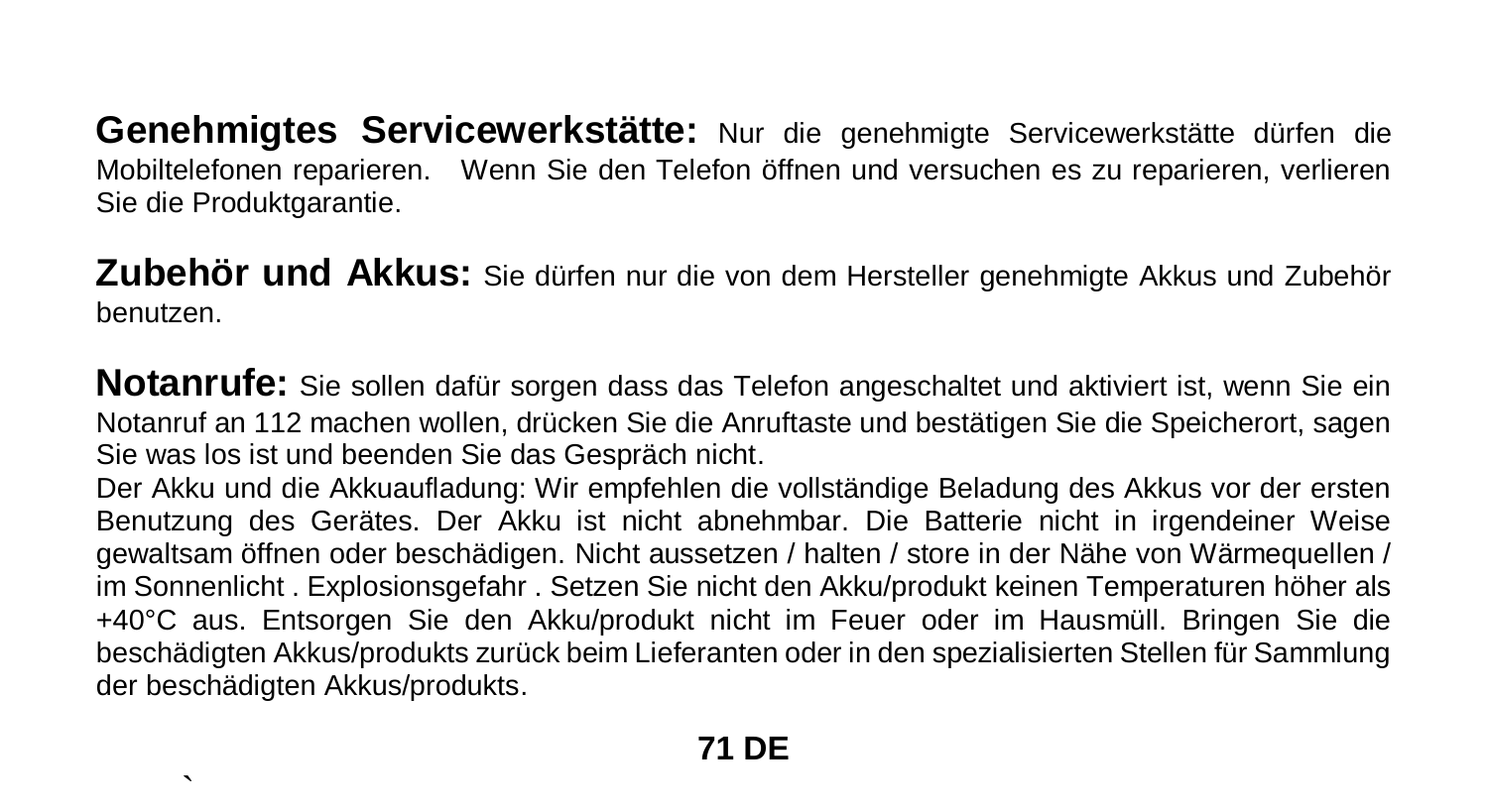**Achtung:** Wir übernehmen keine Haftung für die Fälle, in denen das Telefon in einer anderen Weise benutzt wurde als beschrieben im Betriebshandbuch. Unsere Gesellschaft behaltet sich das Recht vor Änderungen in die Betriebsanleitung zu bringen ohne diese zu veröffentlichen. Diese Änderungen werden auf der Internetseite der Handelsgesellschaft, beim Produkt, an dem Änderungen gebracht wurden, bekannt gemacht

Der Inhalt dieser Betriebsanleitung kann von dem Inhalt des Produktes verschieden sein. In diesem letzten Fall, wird der Inhalt des Produktes berücksichtigt. Um die Probleme, die bei den Werkstätten, die von der Gesellschaft S.C. Visual Fan S.R.L. (weil Visual Fan behält sich das Recht, die Zusammenarbeit mit jeder genehmigten Partner- Werkstatt bestehend am Garantiezertifikat am Datum der Verkauf auf dem Markt der Produktgruppe) nicht genehmigt sind, zu vermeiden, bitten wir Sie, bevor Sie ein Produkt zur Werkstatt führen, die aktualisierte Liste der genehmigten Werkstätte zu überprüfen. Diese finden Sie an der Allview Website unter Abteilung "Support&Werkstatt – Genehmigte Werkstatt".

Für weitere Informationen besuchen Sie www.allviewmobile.com. Sie die Antenne mit der Hand oder anderen Gegenständen Failure was zu Verbindungsproblemen und schnelle Entladung der Batterie entsprechen nicht abdecken.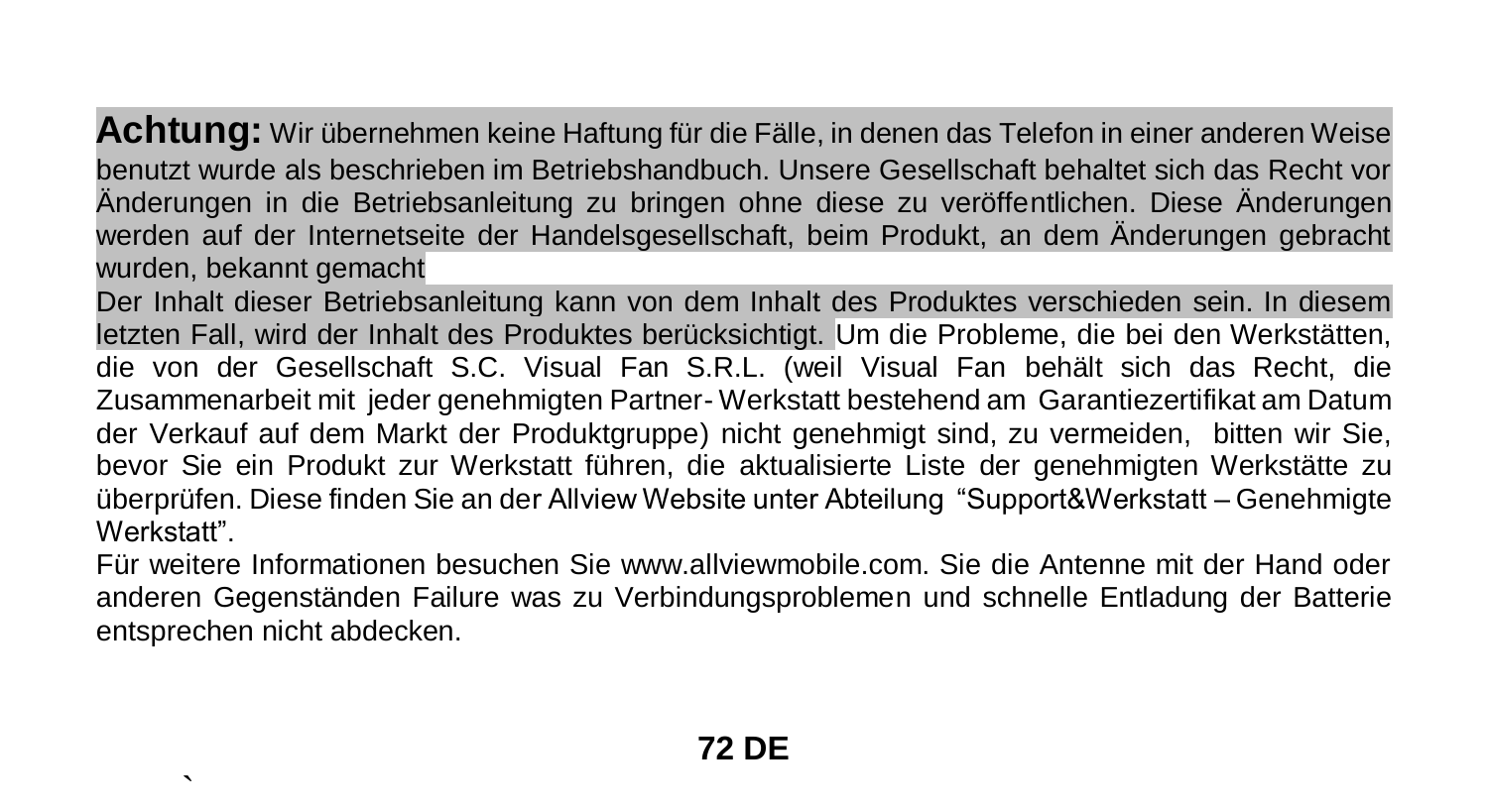Alle Anwendungen die das Produkt begleiten und werden von Dritten zur Verfügung gestellt , jederzeit modifiziert und / oder gestoppt können. S.C. VISUAL FAN S.R.L. wird in keiner Weise für Änderungen der Dienste oder Inhalte dieser Anwendungen verantwortlich sein . Jede Anfrage oder eine Frage betreffend Anwendungen von Drittanbietern können die Eigentümer dieser Anwendungen angesprochen werden

Aufgrund des verwendeten Gehäuses ist das Produkt nur an eine USB-Verbindung der Version 2.0 oder höher anzuschließen. Der Anschluss an so genannte Power-USB ist verboten.

Der Adapter muss in der Nähe des Gerätes installiert werden und muss leicht zugänglich sein.

Vermeiden Sie die Verwendung des Smartphones bei zu hohen oder zu niedrigen Temperaturen. Das Gerät niemals starkem Sonnenschein oder feuchter Umgebung aussetzen.

Die maximale Betriebsumgebungstemperatur des Gerätes beträgt 40 ℃

VORSICHT: EXPLOSIONSRISIKO WENN DER AKKU DURCH EINEN UNPASSENDEN TYP ERSETZT WIRD. DIE GEBRAUCHTEN AKKUS LAUT BATTERIEGESETZ ENTSORGEN.

Dieses Gerät wurde getestet und erfüllt die geltenden Grenzwerte für Radio Frequency (RF) Exposition. Spezifische Absorptionsrate (SAR) ist ein Maß für die Absorbtion von elektromagnetischen Feldern in einem Material. Der für dieses Gerät festgelegte SAR-Grenzwert beträgt 1,6 Watt pro Kilogramm (W/kg) in Ländern, die den US-FCC Richtlinien folgen und und 2,0 W / kg in Ländern, die die den Richtlinien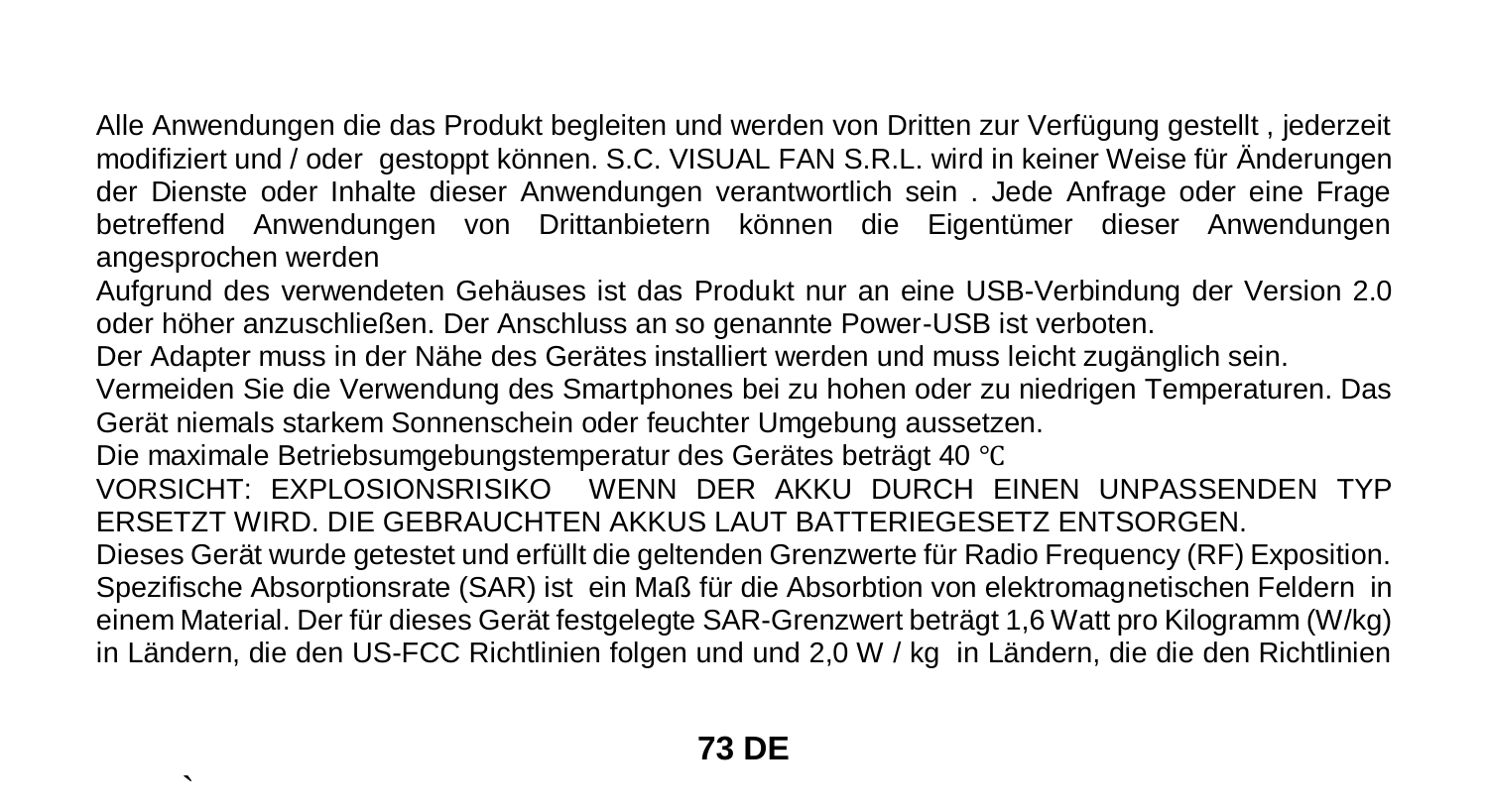der Europäischen Union folgen. Test zur Ermittlung des SAR-Wertes werden unter Verwendung von Standard-Betriebspositionen durchgeführt, wobei das Gerät in allen getesteten Frequenzbändern mit dem höchsten zertifizierten Leistungspegel überträgt. Um das Aussetzen gegenüber HF-Energie zu reduzieren, verwenden Sie eine Freisprechanlage oder eine andere ähnliche Option, um dieses Gerät von Kopf und Körper fernzuhalten. Tragen Sie das Gerät mindestens 5 mm von Ihrem Körper entfernt, um sicherzustellen, dass die Aussetzung gering ist. Wählen Sie Gürtelclips, Halfter oder andere ähnliche Zubehörteile, die keine metallischen Komponenten enthalten. Gehäuse, die aus Metall angefertigt sind,

können die HF-Leistung des Gerätes, einschließlich der Einhaltung von HF-Aussetzungsrichtlinien, in einer Weise ändern, die nicht geprüft oder zertifiziert worden ist, und die Verwendung solcher Zubehörteile sollte vermieden werden.

Zu Ihrer Sicherheit empfehlen wir, während des Ladevorgangs das Gerät nicht in der Nähe Ihres Körpers zu halten und nicht auf eine zündfähige Oberfläche zu legen. Wir empfehlen, dass Sie während der Nacht das Gerät in einer Entfernung von mindestens einem Meter von ihrem Körper halten.

**An-/Ausschaltung und Standby des Gerätes** Nach der Einführung der SIM Karten, der Speicherkarte und der Batterie (optional), schalten Sie das Telefon an indem Sie den *Startknopf* für

 $\overline{\phantom{a}}$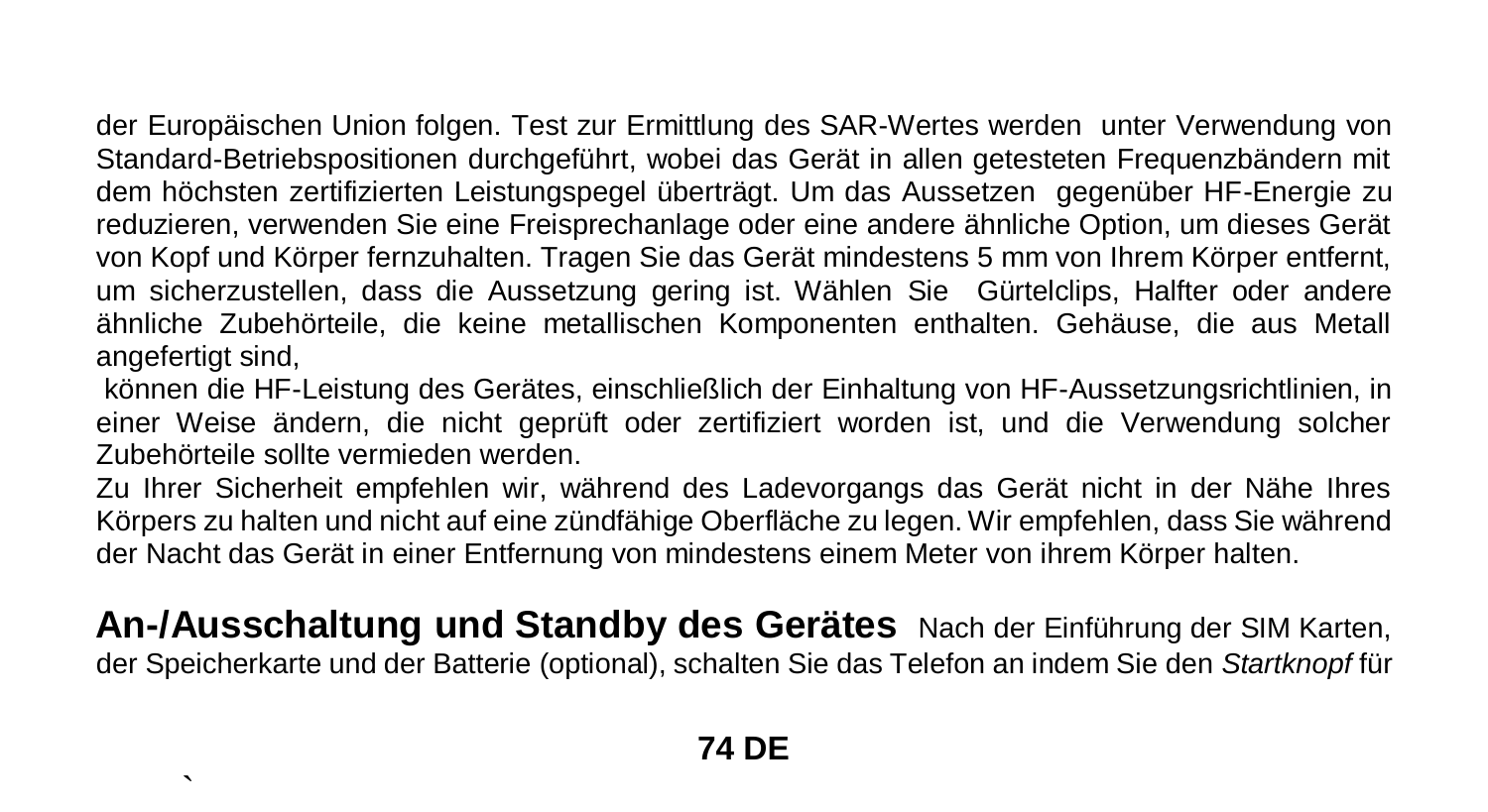3 Sekunde gedrückt behalten. Um das Telefon auszuschalten, drücken Sie lang denselben Knopf und bestätigen Sie die Ausschaltung. Wenn sie kurz den *Startknopf* gedruckt behalten, geht das Telefon in Standby-Modus, und um zurückzukehren, drücken Sie kurz denselben Knopf.

### **Entsperren, Hauptbildschirm, Menü der Applicationen**

Um den Bildschirm nach der Rückkehr vom Standby-Modus zu entsperren, Schieben Sie Ihren Finger von unten nach oben auf dem Bildschirm. Dann wird der Hauptbildschirm angezeigt.

Die Seiten des Hauptbildschirmes können mit Schnelltasten und Widgets individualisiert werden. In dem oberen Bereich des Bildschirms, befindet sich der Meldungsbalken, der Angaben über das Niveau des Signals von Mobilnetzwerken, WiFi, Bluetooth, Batterieniveau, Uhr und Ereignisse.

Zur Anzeige des Applikationsmenüs, berühren Sie das Symbolvom rechten unteren Bereich des Hauptbildschirms. Gleiten Sie nach links zur Abwicklung der Seiten des Hauptmenüs. Berühren Sie das entsprechende Symbol um die erwünschte Applikation zu betätigen. Benutzen Sie den *Zurück* Knopf um zum Hauptbildschirm zurückzukehren.

#### **Anrufe**

Um eine Nummer anzurufen, Sie sollen die Anrufanwendung zugreifen, die Telefonnummer wählen und die Anruftaste drücken.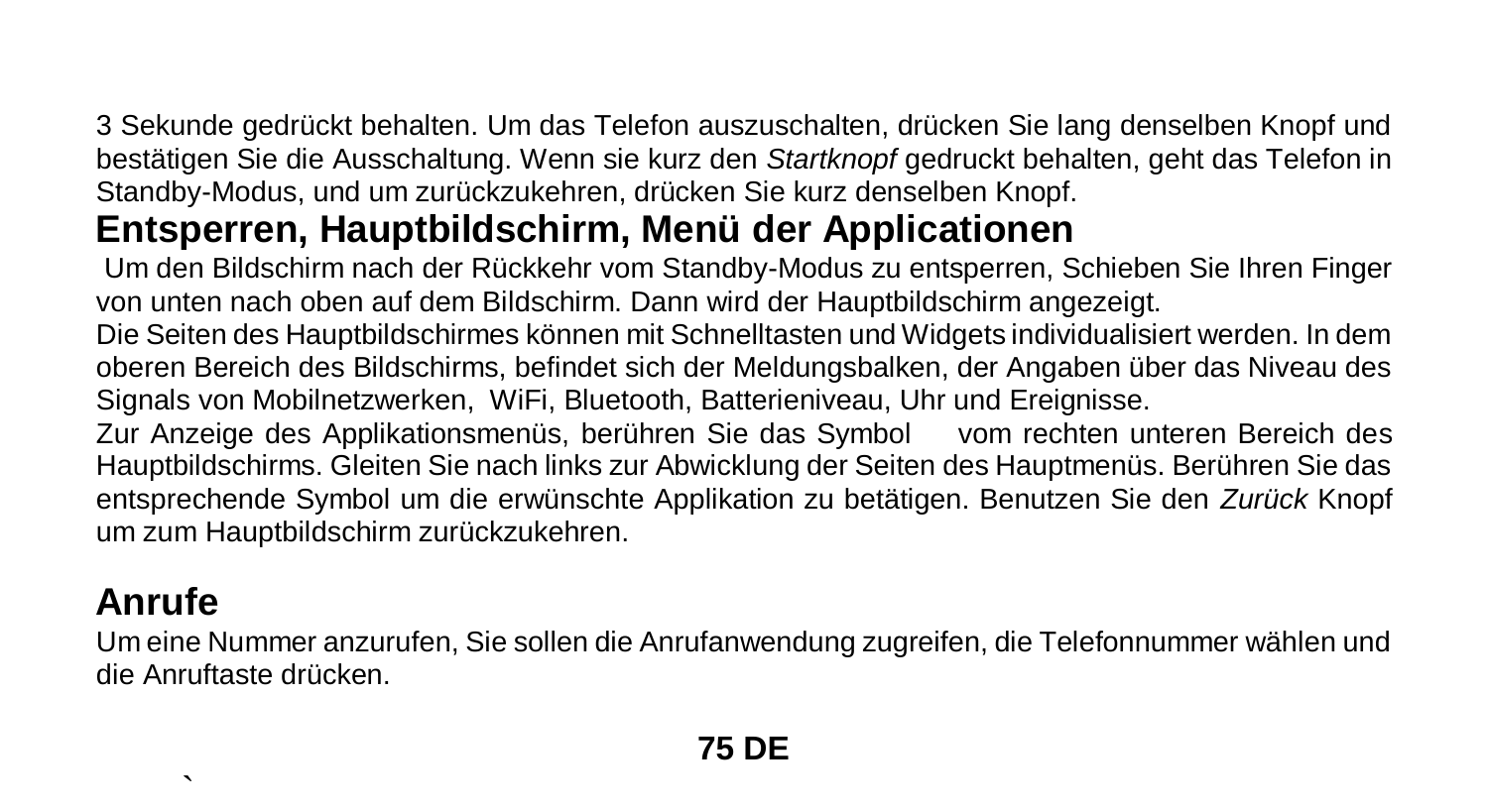Einen Anruf Ziehen Sie das Symbol nach rechts, und, um den Anruf Ziehen Sie das Symbol nach links zurückweisen.

Sie können Nummern direkt vom *Anrufprotokoll* wählen, berühren Sie den Anrufknopf im rechten Bereich der gewünschten Nummer.

#### **Nachrichte**

Um eine **SMS** Nachricht zu verfassen und zu senden, verfahren Sie wie folgt:

- Sie sollen den Applikationenmenü abrufen;
- Aktivieren sie die *Nachrichtanwendung*;
- Im rechten-unteren bereich des Bildschirmes, drücken Sie den Knopf für eine neue Nachricht;
- Eintragung des Nachrichttextes;

Vermerk: Sie können die Nachricht in **MMS** umsetzen, indem Sie das *Spangesymbol* drücken und den Media-Inhalt eingeben: Bilder, Klänge oder Filme.

- Im oberen Bereich geben Sie die Telefonnummer oder den Namen des Empfängers ein;
- Drücken Sie das *Pfeilsymbol ->* vom rechten Bereich des Textfeldes um die Nachricht zu übersenden.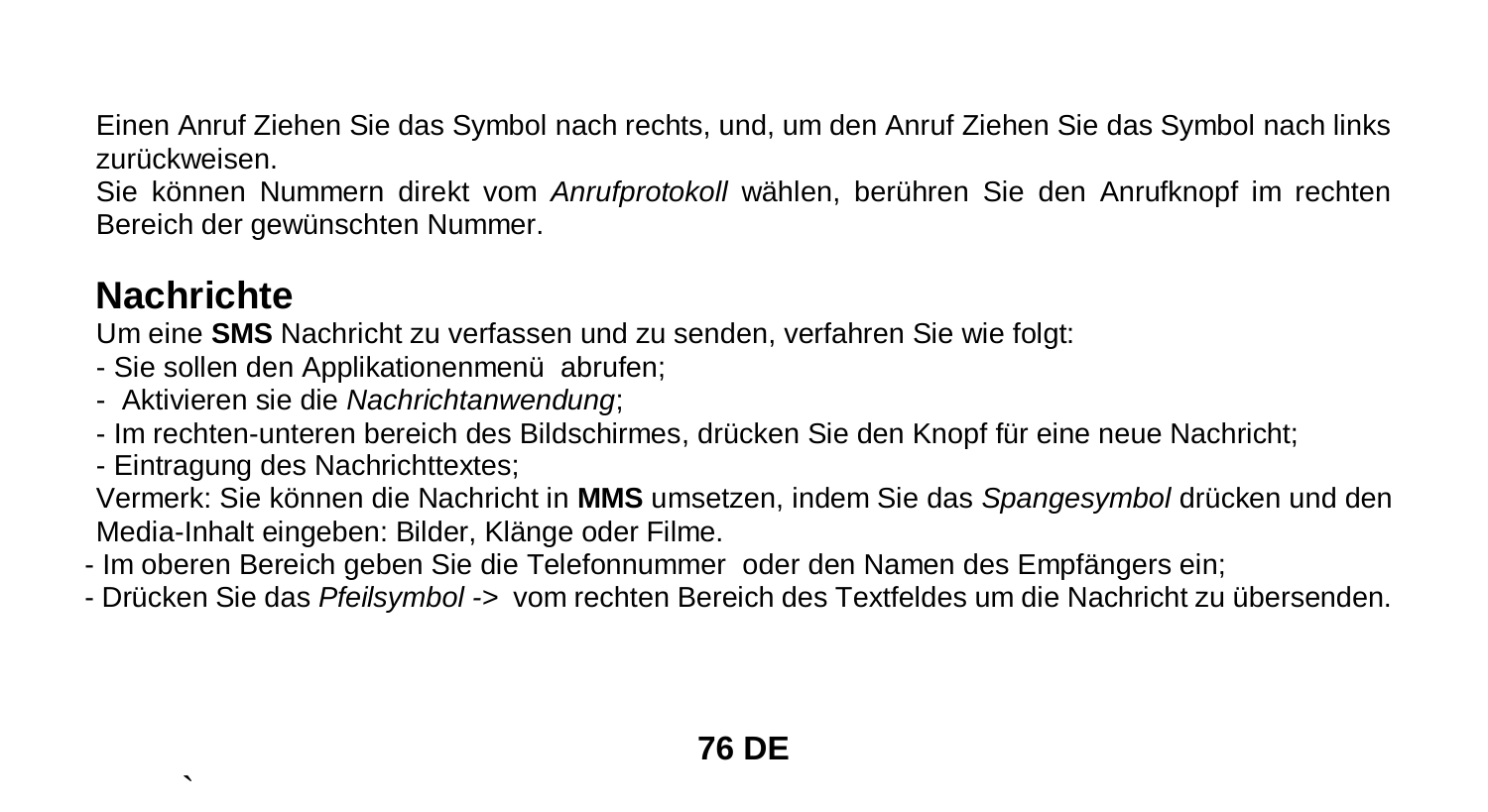### **Kontakte**

Aktivieren Sie die *Kontaktenanwendung* im Anwendungen-Menü.

#### **Hinzufügen eines neuen Kontaktes:**

- Aktivieren Sie die Kontakte Anwendung im Anwendung-Menü;
- Berühren Sie das Hinzufügenssymbol + im unteren Bereich des Bildschirmes;
- Wählen Sie den Speicher oder das Konto, wo die Eintragung gespeichert werden soll;
- Eintragung der Kontaktangaben;
- Am Ende, berühren Sie den *Speicherknopf.*

## **Hinzufügen eines Kontaktes im Anrufprotokoll:**

- Aktivieren Sie die *Telefonanwendung* im Anwendung Menü;
- Berühren Sie das Telefonnummer, die Sie speichern wünschen;
- Berühren Sie den Knopf *neue Kontakte*;
- Wählen Sie den Speicher oder das Konto, wo die Eintragung gespeichert werden soll;
- Eintragung der Kontaktangaben;
- Letztlich berühren Sie den *Speichern-*Knopf*.*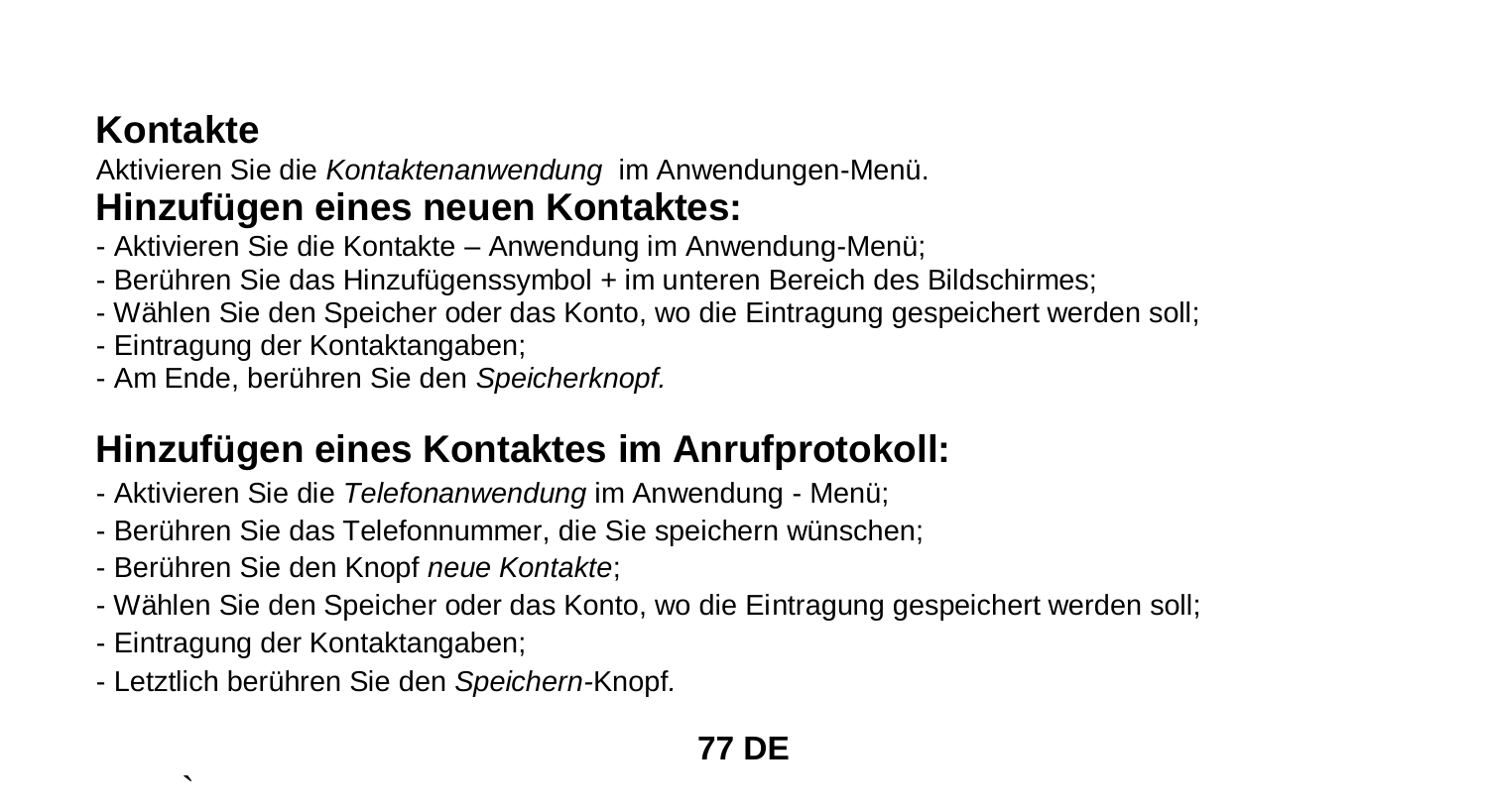#### **Import/Export von Kontakten**

Sie können Kontakte zwischen den Speichern oder den verfügbaren Kontos wie folgend importieren oder exportieren:

- Aktivieren Sie die *Kontakte*;
- Drücken Sie den *Optionen-Knopf* und wählen Sie *Importieren/Exportieren*;
- Wählen Sie den Speicher von dem Sie Kontakte kopieren möchten;
- Wählen Sie den Speicher in dem Sie die Kontakte kopieren;
- Wählen Sie die Kontakte, die Sie kopieren möchten;
- Drücken Sie den *Kopierungsknopf*;

#### **Synchronisierung der Kontakte mit einem neuen Konto**

Vermerk: Wenn Sie noch kein erstelltes Konto besitzen, können Sie ein Google™-Benutzer Konto benutzen, das für den Zugang zum virtuellen Anwendungsladen nötig ist. Sie können die Angaben eines Kontos wie folgend synchronisieren:

- Aktivieren Sie den Anwendungmenü > Einstellungen -> KONTOS;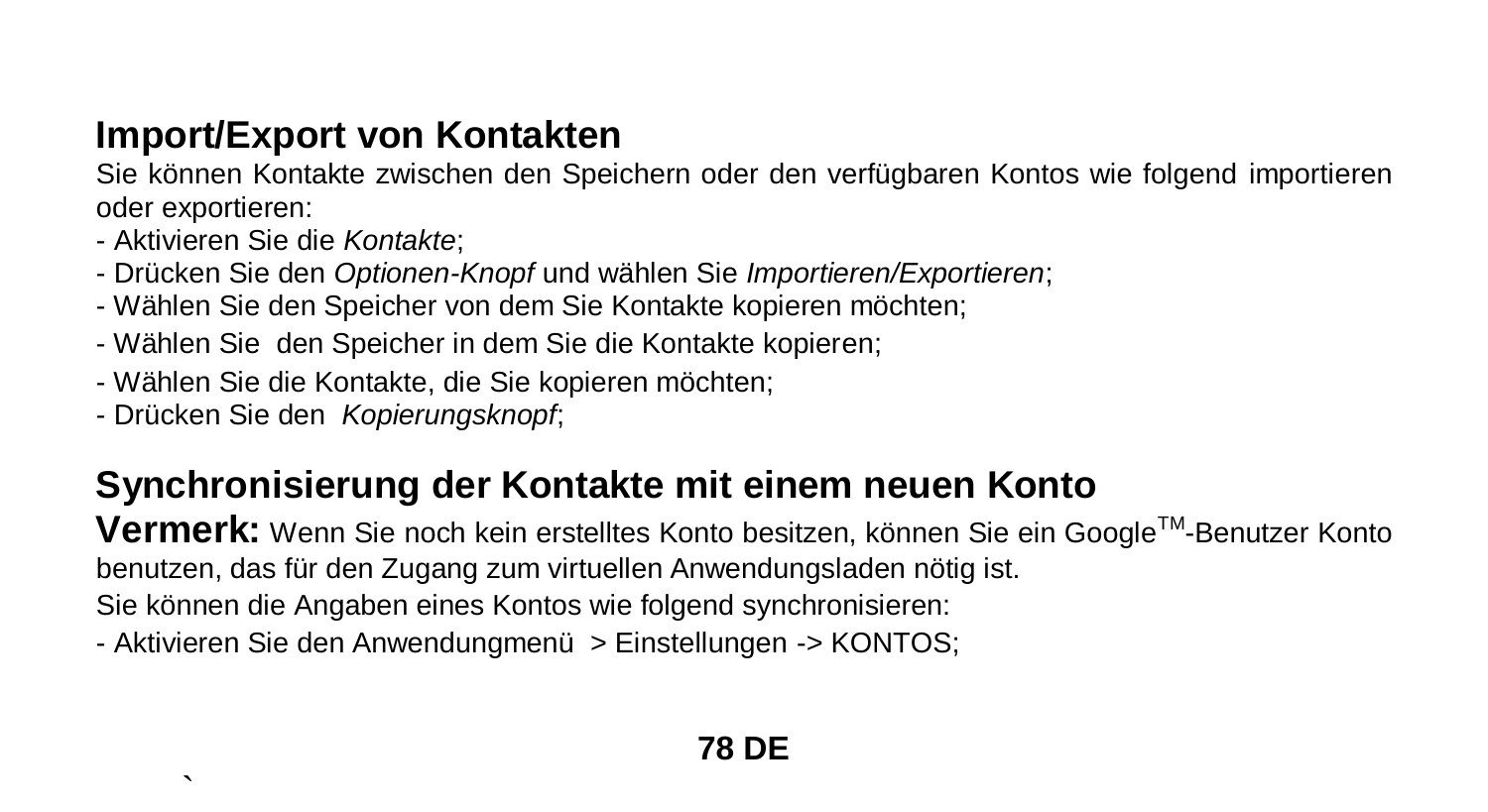- Berühren Sie das gewünschte Konto; wenn Sie kein bereits eingetragene Konto besitzen, können Sie die Angaben eines neuen Konto eintragen, indem Sie den Knopf *Hinzufügen eines Kontos* drücken*;.* - Wählen Sie *Agenda.*

#### **Individualisierung von Kontakten durch eigenes Bild**

**Vermerk:** Für die Kontakte in dem SIM-Speicher kann man keine eigene Klingel oder Bild assoziieren. Um ein Bild zu assoziieren, müssen Sie folgende Schritte durchführen:

- Öffnen Sie *Kontakte*;
- Berühren Sie die Nummer des gewünschten Kontaktes;
- Im unteren Bereich des Bildschirmes berühren Sie das Symbol zur Editierung des Kontaktes;
- Berühren Sie das Symbol des Kontaktes;
- Fotografieren oder wählen Sie ein Bild aus der Galerie um dieses Bild zum Kontakt zu assoziieren.

## **Google Play**

Google Play wird eine Vielfalt von Anwendungen der verschiedenen Kategorien zur Verfügung stellen: Spiele, Geschäfte, Kommunikation, Einkufen, Reise, Unterhaltung, Bücher, Bildung, Finanzen, Fotografie, Instrumente, Medien, Sozialbereich, Sport, Nachrichten, andere. Beim ersten Zugang zum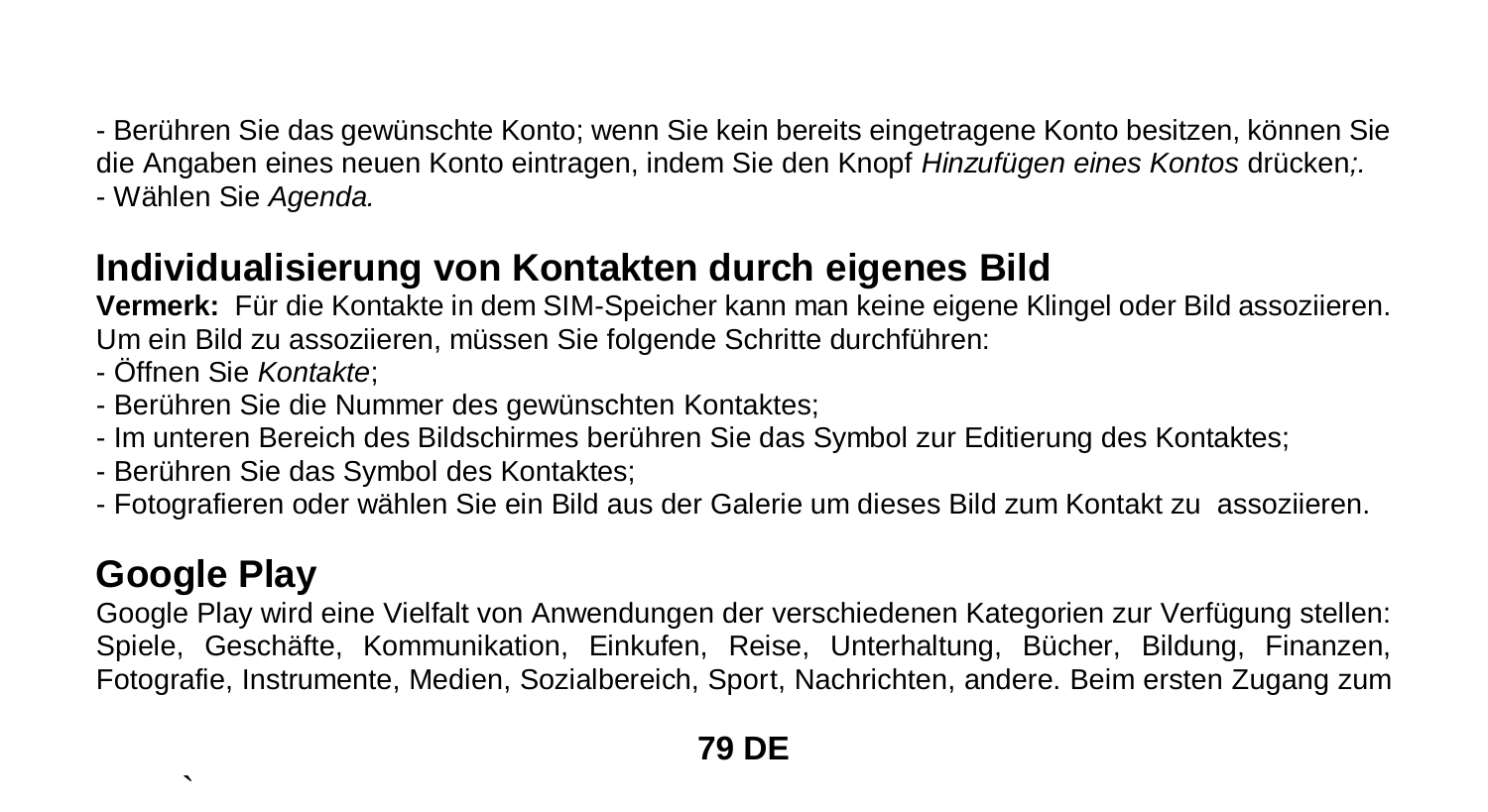virtuellen Laden wird Ihre Authentifizierung gefordert. Wenn Sie bereits ein Google-Konto besitzen, wird die Eintragung von Angaben beantragt. Wenn nicht, drücken Sie den Knopf *Neues Konto* um ein neues Konto zu erstellen und folgen Sie die Schritte, die auf den Bildschirm angezeigt werden. **Einstellungen**

#### **Wi-Fi**

WiFi Einstellungen: drücken Sie auf diese Option um die Funktion zu aktivieren. Öffnen Sie WiFi, die verfügbaren Netze können automatisch gesucht werden, die Netze ohne Passwort können direkt benutzt werden, für die Netze mit Passwort, wird die Eintragung des Passwortes nötig.

#### **Bluetooth**

Die verfügbaren Geräte werden automatisch angezeigt. Um sich zu einem Gerät anzuschließen, berühren Sie den Name und fügen Sie das Überprüfungspasswort ein.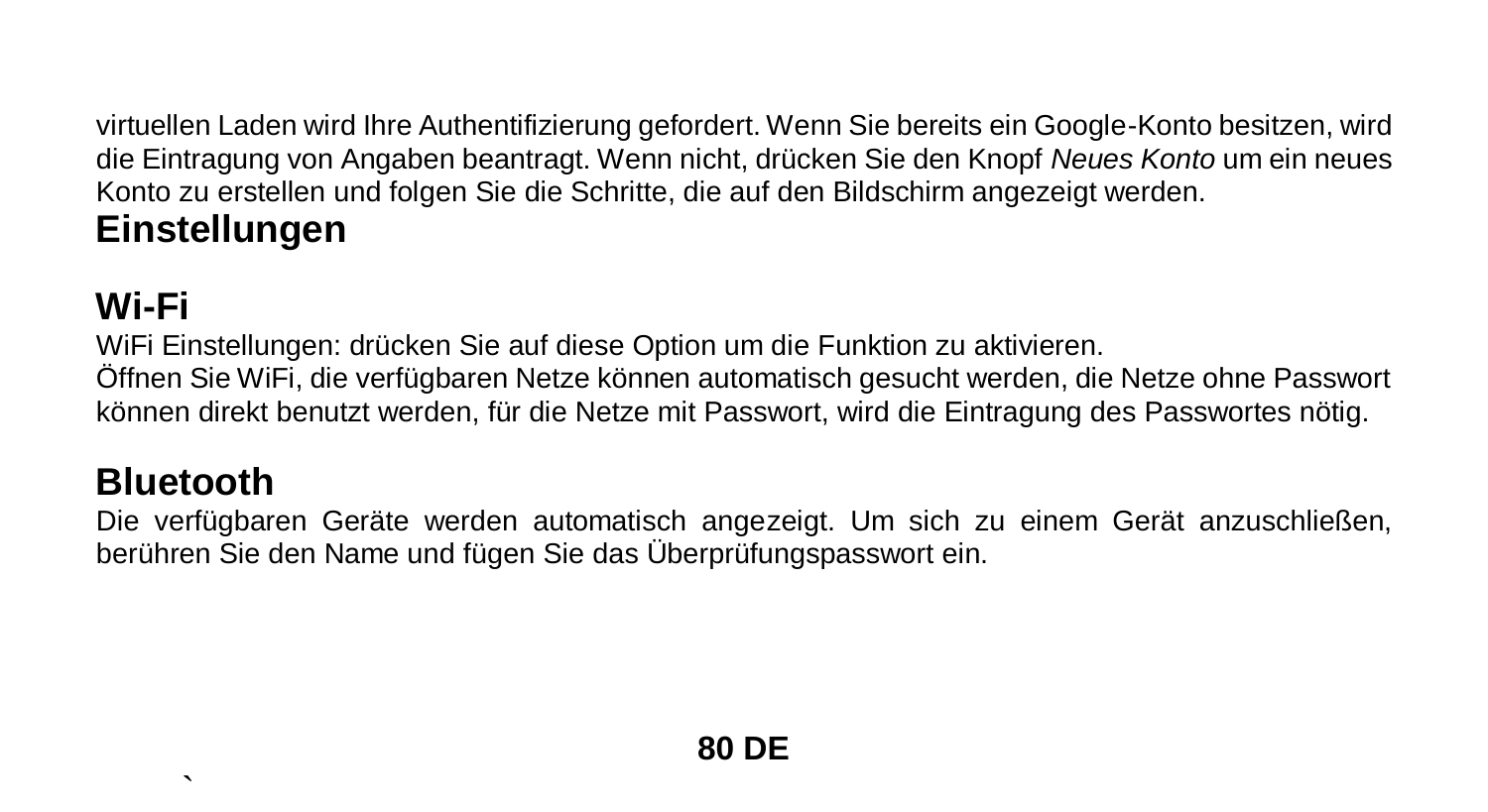**Die Benutzungsquote der Daten** Hier können Sie den Datenverkehr des Telefons aktivieren oder deaktivieren. Sie können auch eine graphische Darstellung des Zustandes des Datenanschlusses und eine Limit des Datenverkehrs konfigurieren.

#### **Mehr**

Flugzeugmodus VPN-Einstellungen (Virtual private network) Portables Hotspot Einstellungen: Sie können das Telefon benutzen, um einen Punkt für Wireless-Zugang zu erstellen. Mobilnetze

**Profils** Diese Option erlaubt Ihnen die Rufsignale für die Eingangsanrufe, das E-Mail- und SMS-Signal, Ankündigungen. Die Einstellungen enthalten: Schwingungen, Lautstärkenregelung, Audio-Klingen, Ankündigungen Wählen Sie Allgemein/ geräuschlos/ Treffen/ im Freien. Um zu wählen, berühren Sie den Punkt im rechten Bereich.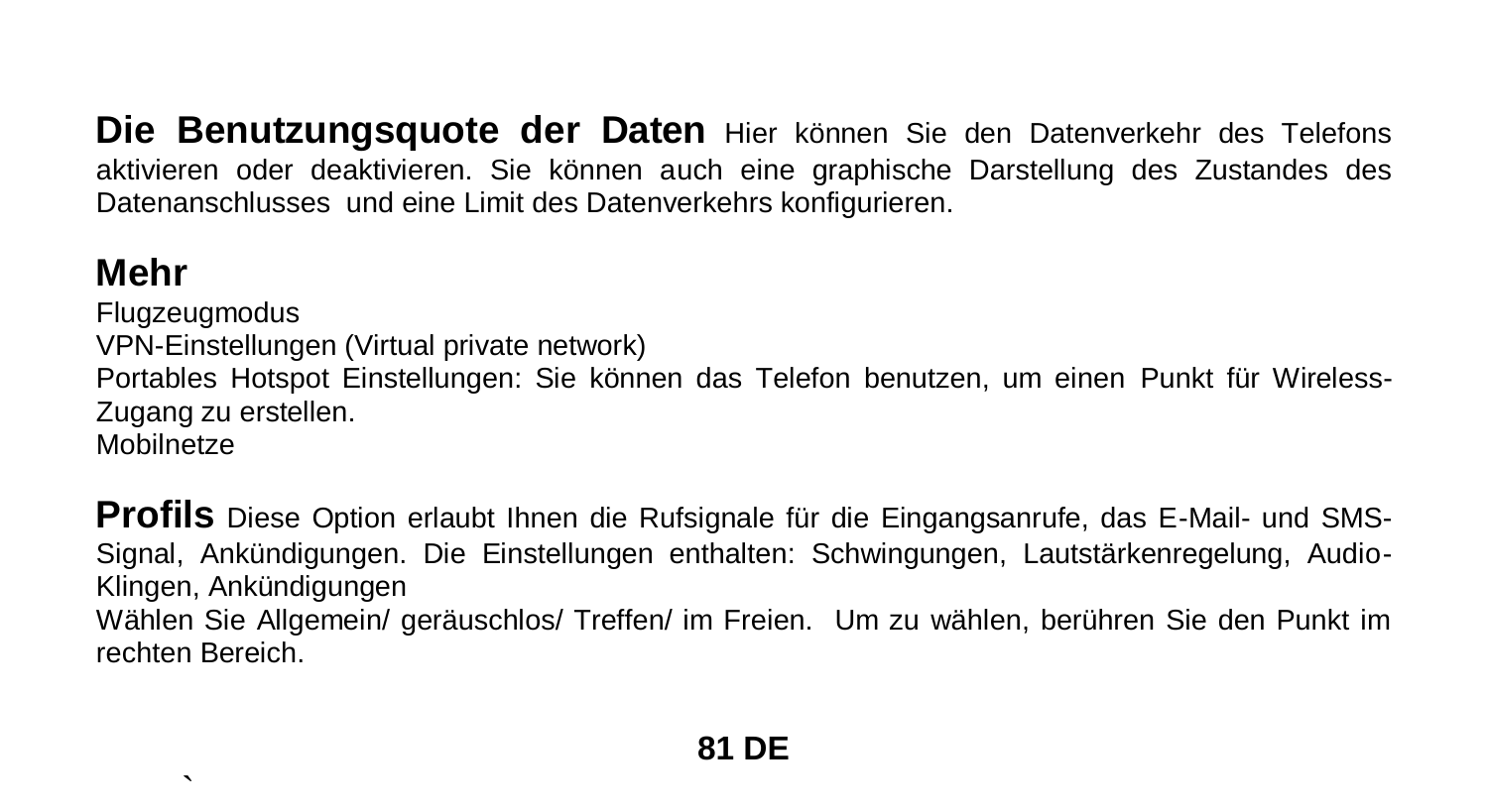#### **Energieeinsparung**

Sie können einer der drei Profile für die Energiesparung:

- Ausgeschaltet

-Normal: Anruf und Nachrichtoption aktiviert; Der Datenanschluss bewahrt seinen Zustand; -Verlängertes Stand-by: Anrufdienste, Der SMS bewahrt seinen Zustand.

### **Anzeige**

a. Leuchtstärke: Einstellung der Leuchtstärke;

b. Hintergrundbild: Sie können Hintergrundbilder für das Hauptbildschirm wählen, für den Versperrungsbildschirm und für das Menü;

c. Eigenrotierung des Bildschirmes: Drehen Sie das Mobiltelefon um die Orientierung des Bildes zu ändern;

d. Keine Tätigkeit: Wartungszeit bis das Telefon in Stand-by Modus gelangt;

e. Fontdimension.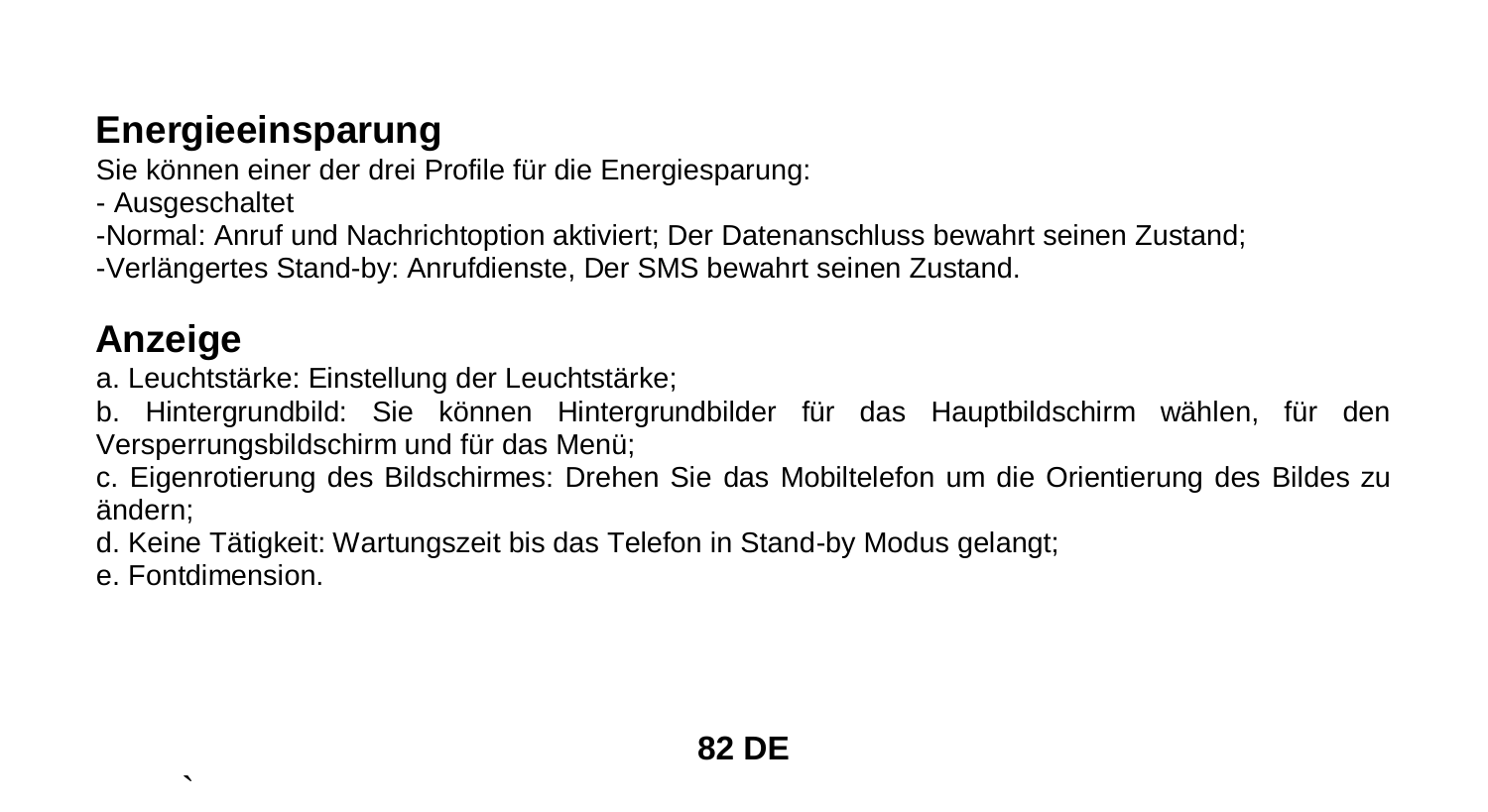#### **Akku**

Die Anzeige von Informationen über den Ladenzustand der Batterie und über die Benutzung dieser **Batterie** 

#### **Anwendungen**

Verwaltung von Anwendungen: Verwaltung und Löschung der installierten Anwendungen.

#### **Lokalisierungsdienste**

Zugang: es erlaubt den Anwendungen Angaben über den Ort zu benutzen. GPS. Satteliten: Aktivierung /Deaktivierung der GPS Satelliten Google Location Service: damit erlauben Sie die Übersendung von anonymen Lokalisierungsangaben. Sie erlauben die Benutzung von Angaben aus Quellen wie WiFi-Netzen oder Mobilnetzen um den ungefähre Ort festzustellen.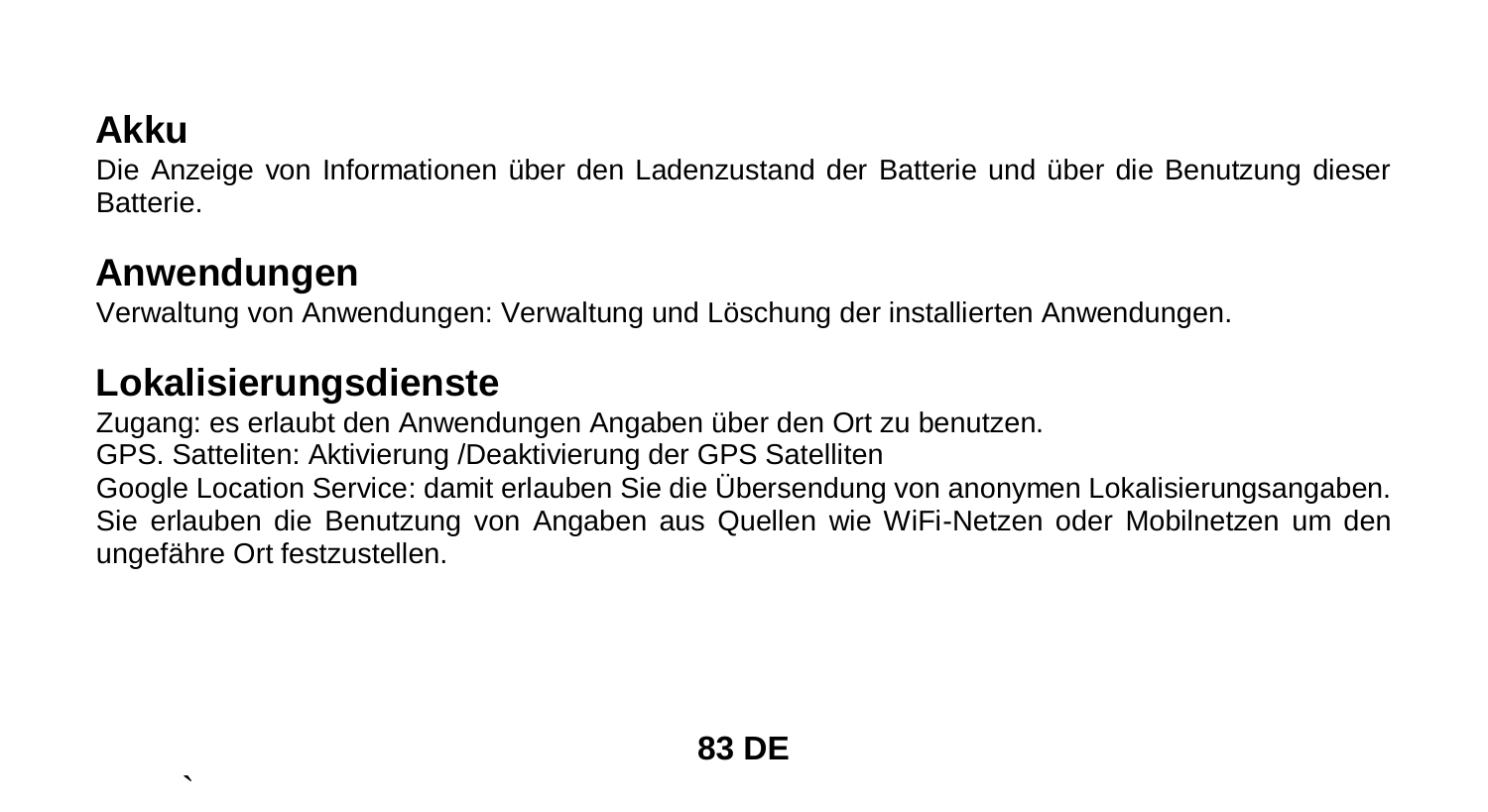### **Sicherheit**

Versperrung des Bildschirmes. Sie können eine der folgenden Muster wählen: Ohne, Gleitung, Model, PIN, Passwort.

Info über den Inhaber: Sie können vorausbestimmte Angaben in dem Versperrungsbildschirm anzeigen. Aktivieren der SIM-Karte.

Sichtbare Passwörter: Anzeige der Passwörter während Sie diese beifügen

Verwalter des Gerätes.

Unbekannte Quellen: abhaken Sie um die Installation der Anwendungen zur Installierung von Anwendungen von unbekannten Quellen zu erlauben.

Vertrauensakkreditierungen.

Installieren Sie von der SIM-Karte.

#### **Die Einführungssprache und -methode**

- 1. Wählen der Sprache: es schließt alle Sprache im Telefon ein.
- 2. Orthographischer Prüfer
- 3. Personalisiertes Wörterbuch: Das Hinzufügen oder Löschung von Wörter im detaillierten Wörterbuch.
- 4. Die Einführungsmethode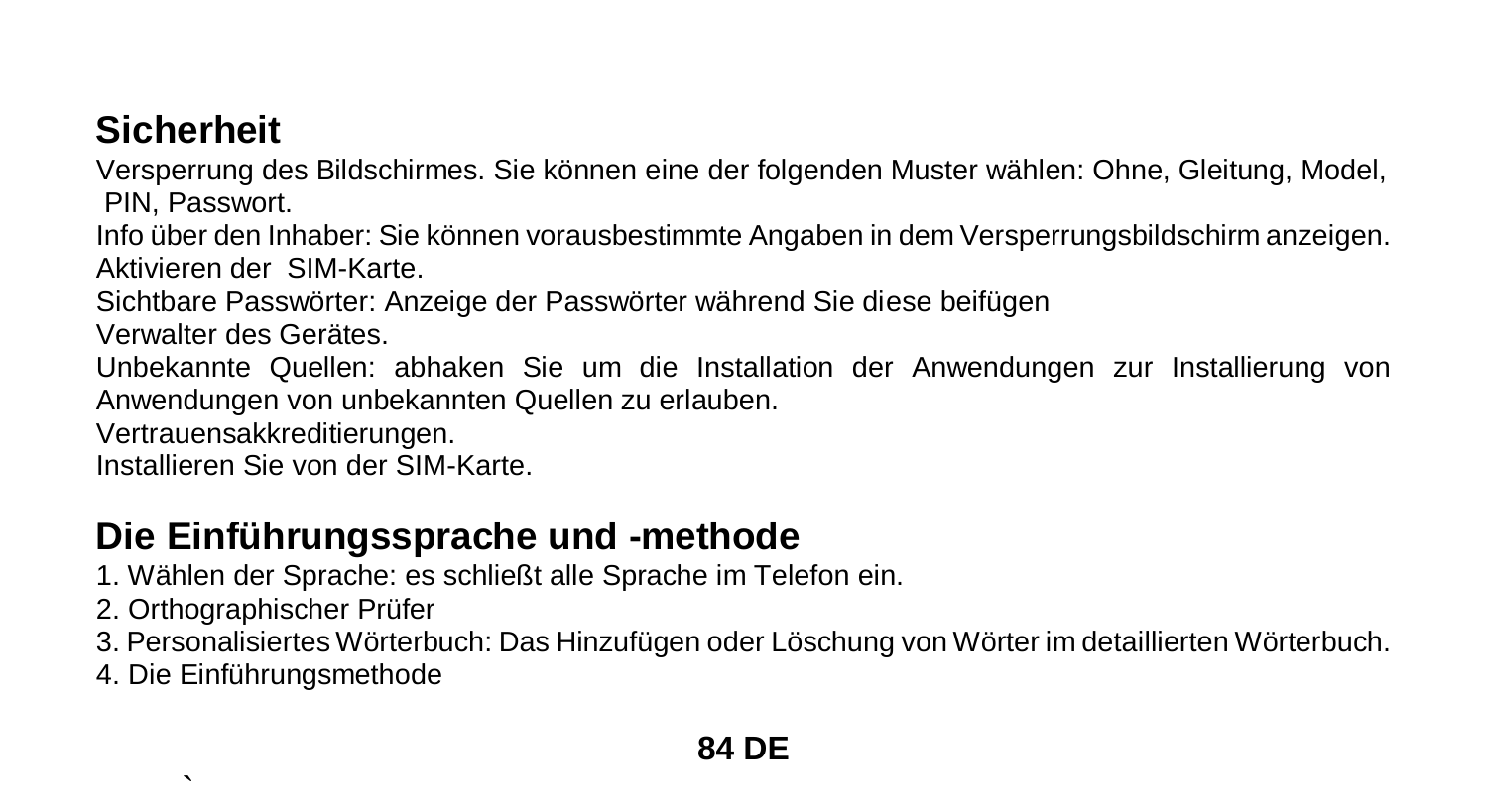5. Individuelle Einstellungen für Tastaturen 6. Einstellung für Stimmensuche

#### **Reservekopie und Reset**

Sie können eine Kopie der Daten anfertigen oder eine Rücksetzung des Telefons zu den Fabrikeinstellungen.

#### **Kontos**

 $\mathbb{R}^2$ 

Verwaltung von Kontos und Einstellungen zur Synchronisierung.

### **Datum und Uhr**

1. Automatisch: Benutzen Sie das von dem GPS Modul zur Verfügung gestellte Datum und Uhr.

2. Automatische Zeitzone: wählen Sie diese Option um automatisch die Zeitzone festzulegen.

3. Einstellung des Datums: Gleiten Sie den Tag/Monat/das Jahr um das Datum einzustellen.

4. Einstellung der Uhr: Gleiten Sie Stunde/Minuten/Am/Pm um die Uhr einzustellen.

5. Wählen der Zeitzone: Wählen Sie die Stundezone nach dem Ort, wo Sie sich befinden. Für Rumänien, wählen Sie "GMT+02:00".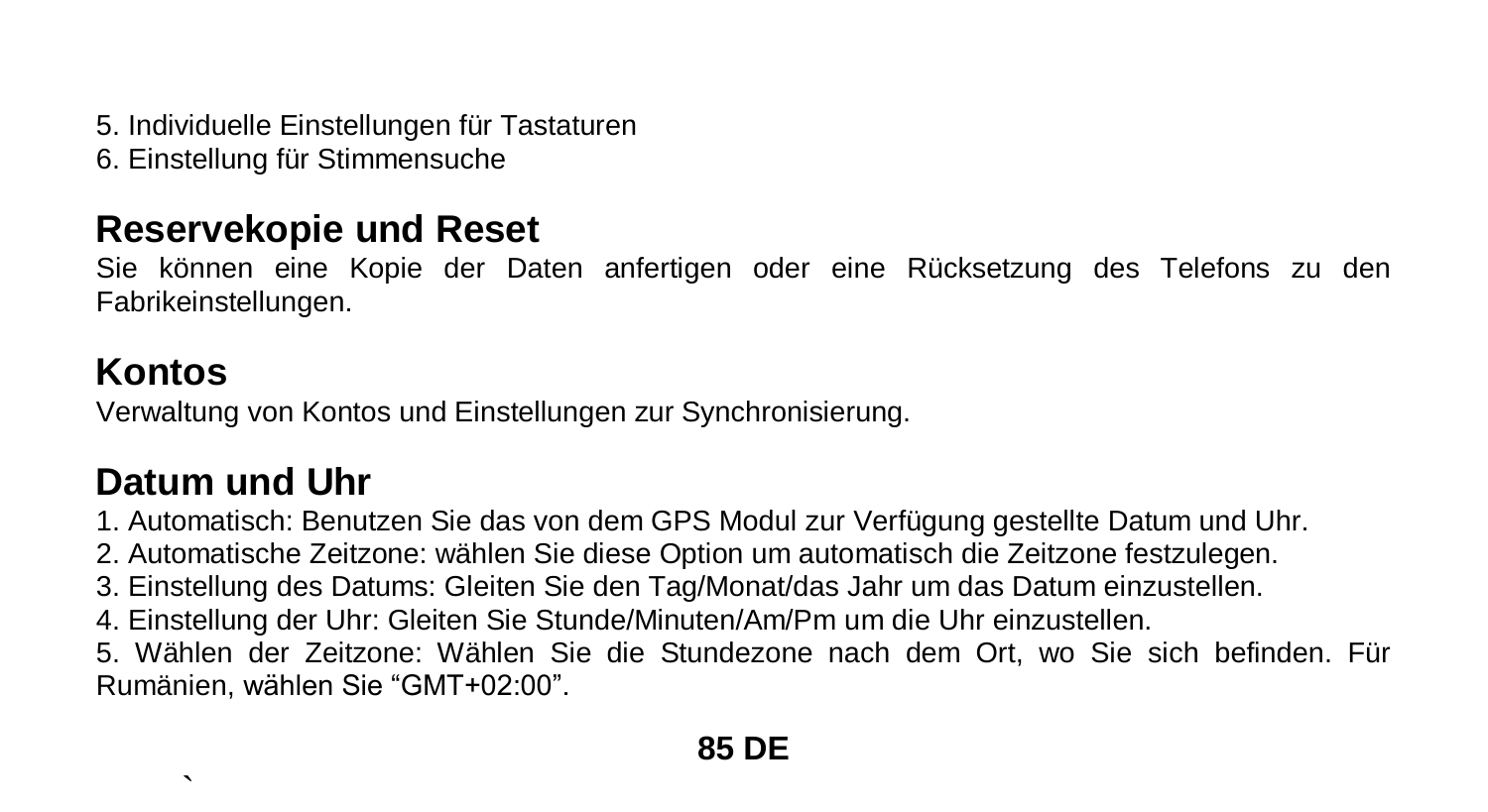6. Benutzen Sie das 24 Stunden Format: eingeschaltet/ausgeschaltet.

#### **Planung der Einschaltung/Ausschaltung**

Sie können die automatische Einschaltungs- oder Ausschaltungszeit des Telefons einstellen. **Zugänglichkeit** 

Der Powerknopf beendet Anrufe Verspätung Berühren-und- Behalten Installierung von Web-Skripten **Über das Telefon**

1.Zustand des Telefons 2.Legale Informationen 3.Software – Versionen

.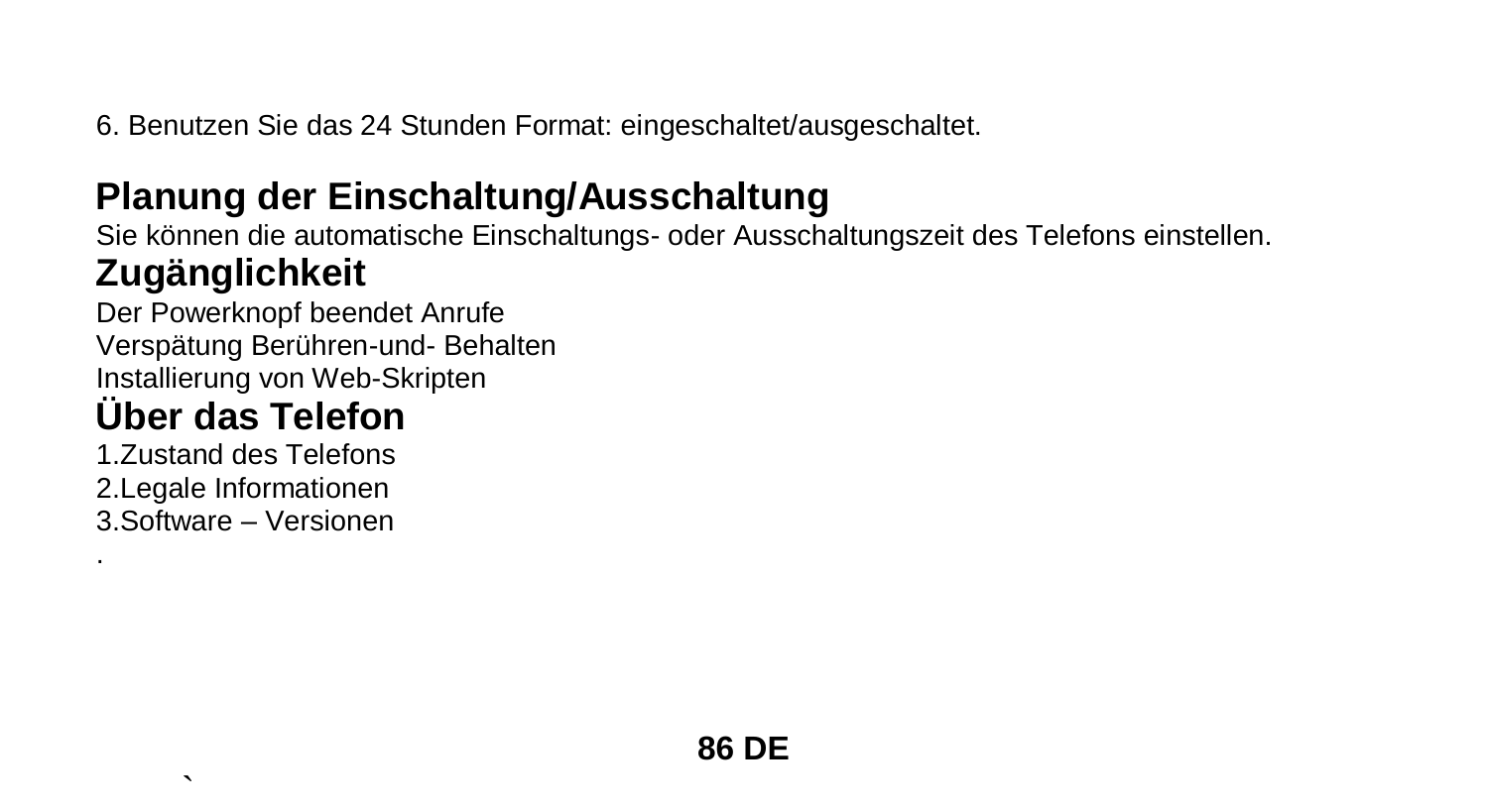### **Medidas de seguridad**

**¡IMPORTANTE!** Por favor lee atentamente estas instrucciones.

Seguridad vial: Se recomienda no utilizar el teléfono móvil mientras esté conduciendo. Si hace falta utilizarlo, se recomienda utilizarlo en el modo manos libres.

Apagar el móvil cuando esté en un avión. Las interferencias móviles afectan a la seguridad de la aviación y es ilegal utilizarlo en un avión. Por favor, asegúrate de que el móvil esté apagado o en el modo avión cuando estés viajando.

Cuando esté en un hospital debe someterse a las normas impuestas por el hospital. Las interferencias wireless pueden afectar el funcionamiento del móvil.

Solo los talleres aprobados pueden arreglar el móvil. Si intentas arreglar el móvil por tu cuenta perderás la garantía.

Solo las baterías y los accesorios aprobadas por Allview pueden ser utilizados.

Si necesitas hacer una llamada de urgencia al 112, asegúrate de que el móvil esté encendido, comunica al operador lo ocurrido, facilita tu locación y no cuelgues la llamada.

Antes de utilizar el móvil se recomienda hacer una carga completa de la batería. No exponer la batería a temperaturas superiores a 40 grados Celsius. No tirar la batería al fuego, devolver la batería antigua al centro de donde compró el móvil o llevarla a un sitio de recuperaciones.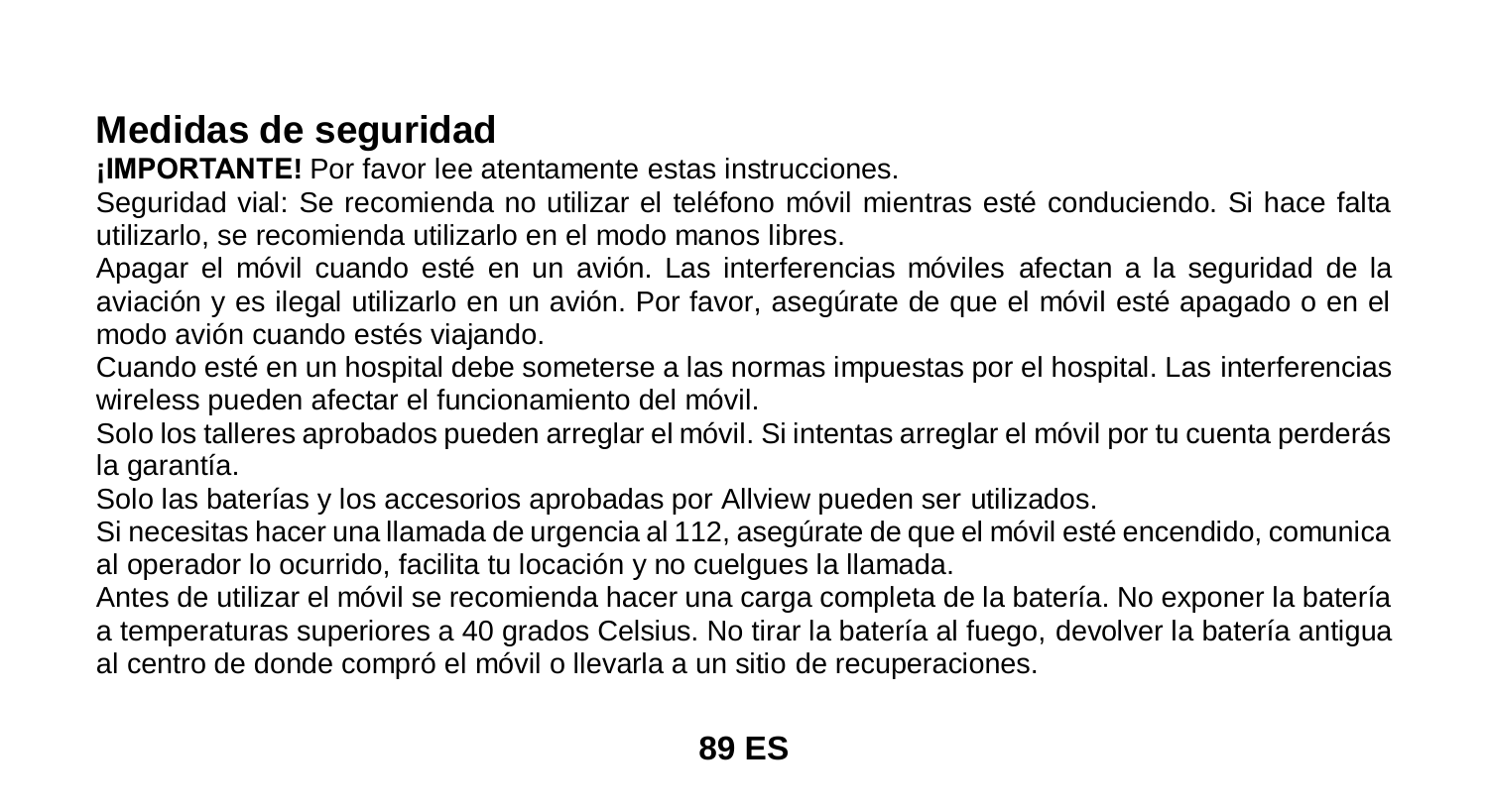Atención: No nos hacemos cargo de las situaciones donde se utiliza el teléfono de otra manera que el expuesto en el manual. Nuestra empresa reserva el derecho de realizar cambios en el contenido de este manual sin avisar. Estos cambios se publicarán en el sitio web de la empresa.

El contenido de este manual puede ser diferente al existente en el producto. En este caso, el último se tomará en cuenta.

Para evitar problemas que puedan ocurrir con servicios que no estén aprobados por S.C. Visual Fan S.R.L. (porque S.C. Visual Fan S.R.L. se reserva el derecho a dejar de trabajar con cualquier existente colaborador), antes de dirigirte a un servicio de garantía, por favor consulta la lista actualizada de los establecimientos aprobados por S.C. Visual Fan S.R.L. en www.allviewmobile.com en la sección Support and Service.

Debido al material de la carcasa utilizado, el producto sólo se debe conectar a una

Interfaz de la versión 2.0 o superior. La conexión a la llamada USB de alimentación está prohibida.

El adaptador se instalará cerca del equipo y será fácilmente accesible.

No utilice el teléfono móvil en el entorno a temperaturas demasiado altas o demasiado bajas,

nunca exponga el teléfono móvil bajo un fuerte sol o un ambiente demasiado húmedo.

La temperatura máxima de funcionamiento del equipo es de 40 ℃.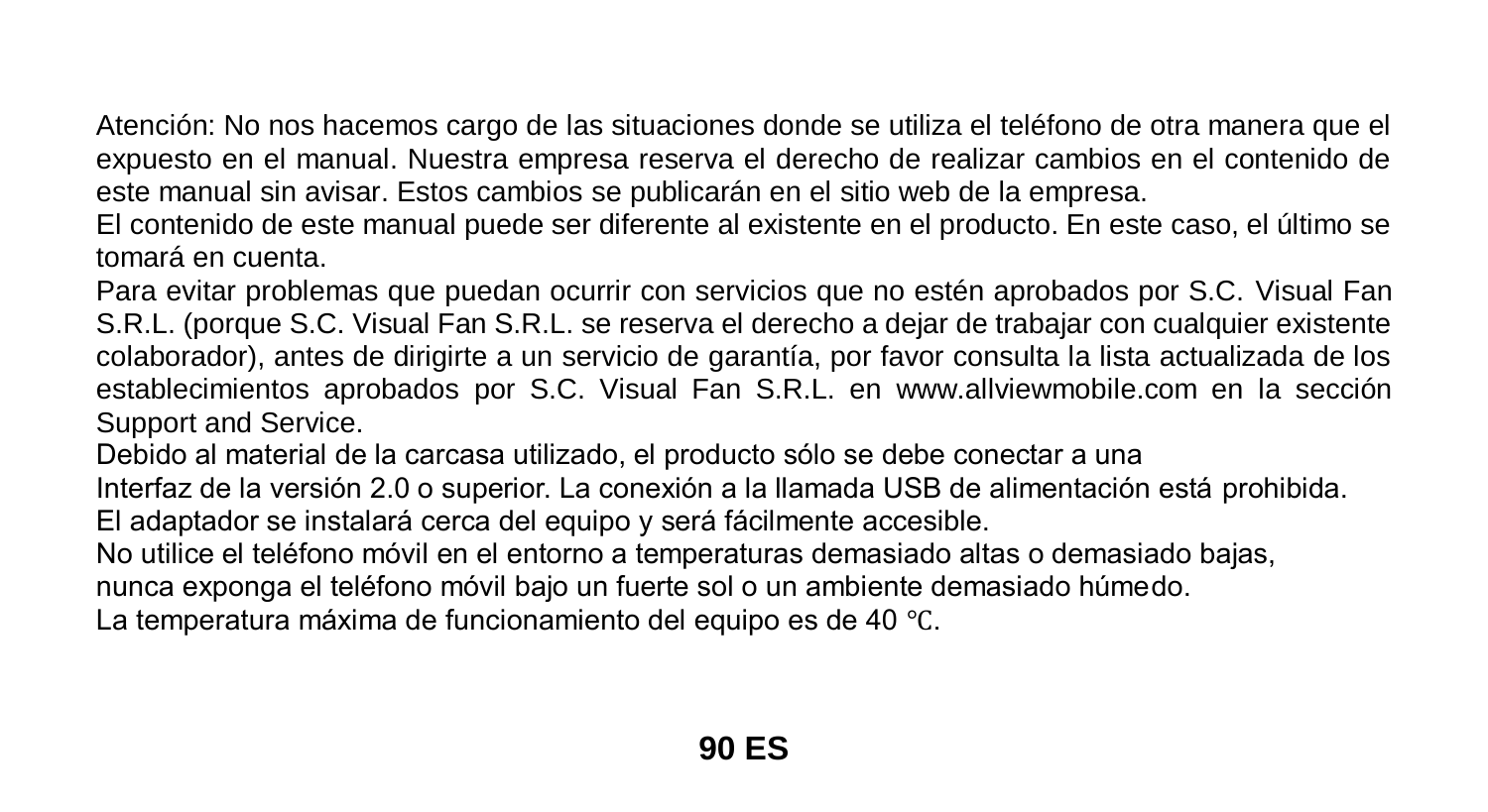#### PRECAUCIÓN RIESGO DE EXPLOSIÓN SI LA BATERÍA SE SUSTITUYE POR UN TIPO INCORRECTO. DESECHE LAS BATERÍAS USADAS SEGÚN LAS INSTRUCCIONES Este dispositivo ha sido probado y cumple con los límites aplicables para la exposición de

radiofrecuencia (RF). Tasa de Absorción Específica (SAR) se refiere a la velocidad a la que el cuerpo absorbe la energía de RF. Los límites SAR son de 1,6 Watts por kilogramo (sobre un volumen que contiene una masa de 1 gramo de tejido) en los países que siguen el límite FCC de los Estados Unidos y 2,0 W / kg (promediado sobre 10 gramos de tejido) en los países que siguen el límite del Consejo de la Unión Europea. Las pruebas para el SAR se realizan usando posiciones de operación estándar con el dispositivo que transmite a su nivel de potencia certificado más alto en todas las bandas de frecuencia probadas. Para reducir la exposición a la energía de RF, utilice un accesorio manos libres u otra opción similar para mantener este dispositivo alejado de su cabeza y cuerpo. Lleve este dispositivo a una distancia de al menos 5 mm de su cuerpo para asegurar que los niveles de exposición permanezcan en o por debajo de los niveles probados. Elija los clips de cinturón, fundas u otros accesorios similares que no contengan componentes metálicos para apoyar el funcionamiento de esta manera. Los estuches con piezas metálicas pueden cambiar el rendimiento de RF del dispositivo, incluyendo su cumplimiento con las directrices de exposición a RF, de una manera que no ha sido probado o certificado y el uso de tales accesorios debe ser evitado.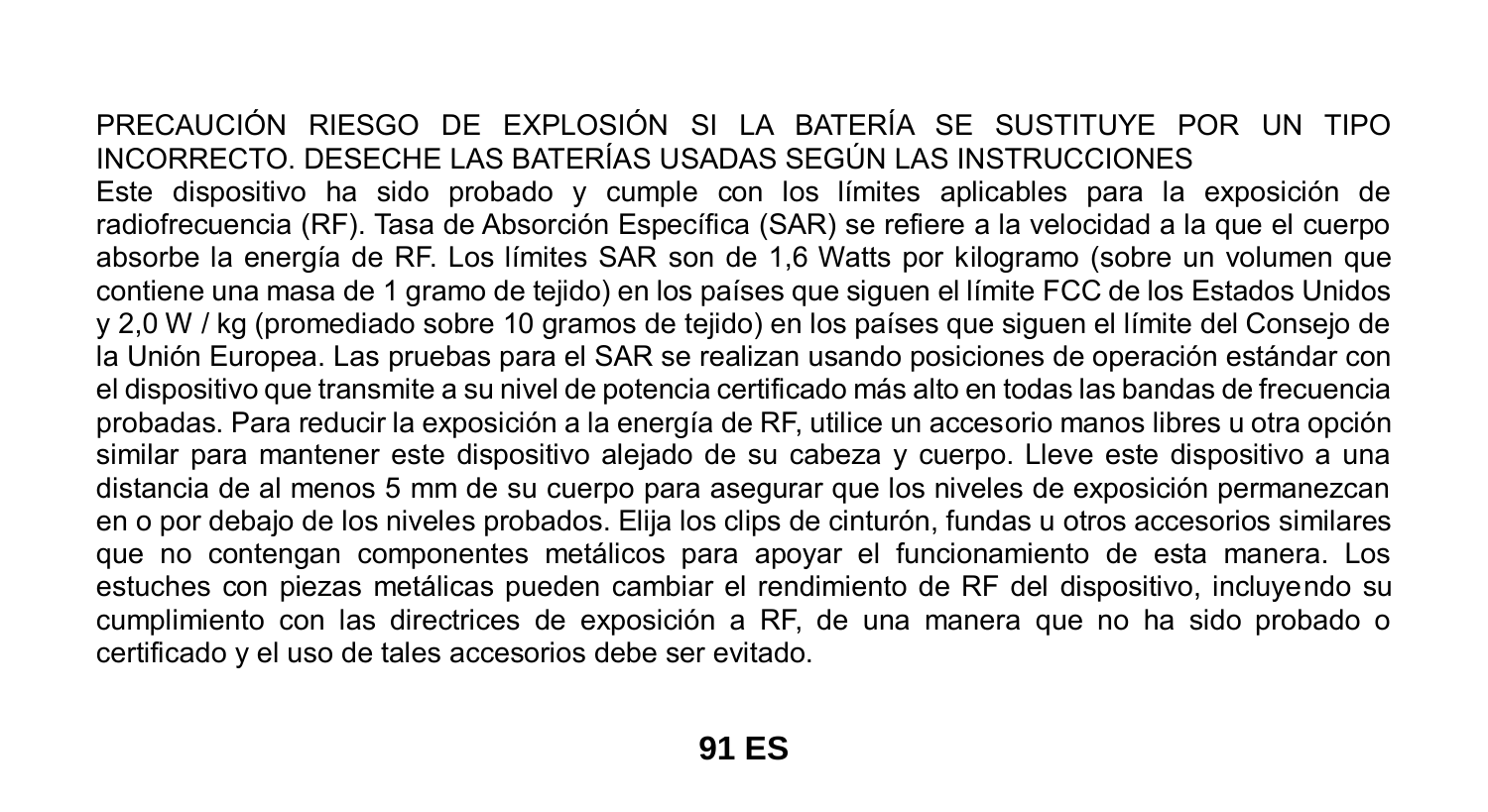Por motivos de seguridad, durante la carga, se recomienda no mantener el dispositivo cerca de su cuerpo o colocarlo sobre un soporte inflamable. Le recomendamos que durante la noche coloque el dispositivo a una distancia mínima de 1 metro de usted.

#### **Encendido/apagado y dispositivo en espera**

Después de insertar la tarieta SIM, tarieta de memoria y la batería (opcional), inicia el teléfono manteniendo pulsado el botón de encendido durante 3 segundos. Para desconectar, presiona el mismo botón y confirma. Si pulsas brevemente el teléfono, entrará en modo de espera y para volver otra vez, debes pulsar brevemente el mismo botón.

#### **Desbloquear la pantalla principal y menú de aplicaciones**

Para desbloquear la pantalla al reanudar desde el modo de espera, deslice el dedo desde la parte inferior a la parte superior de la pantalla. Se mostrará la pantalla principal. Las páginas de la pantalla principal pueden personalizarse con accesos directos y widgets. En la parte superior de la pantalla está la barra de notificaciones, las herramientas que contienen información sobre la señal de red móvil, Wi-Fi, Bluetooth, batería, reloj y eventos.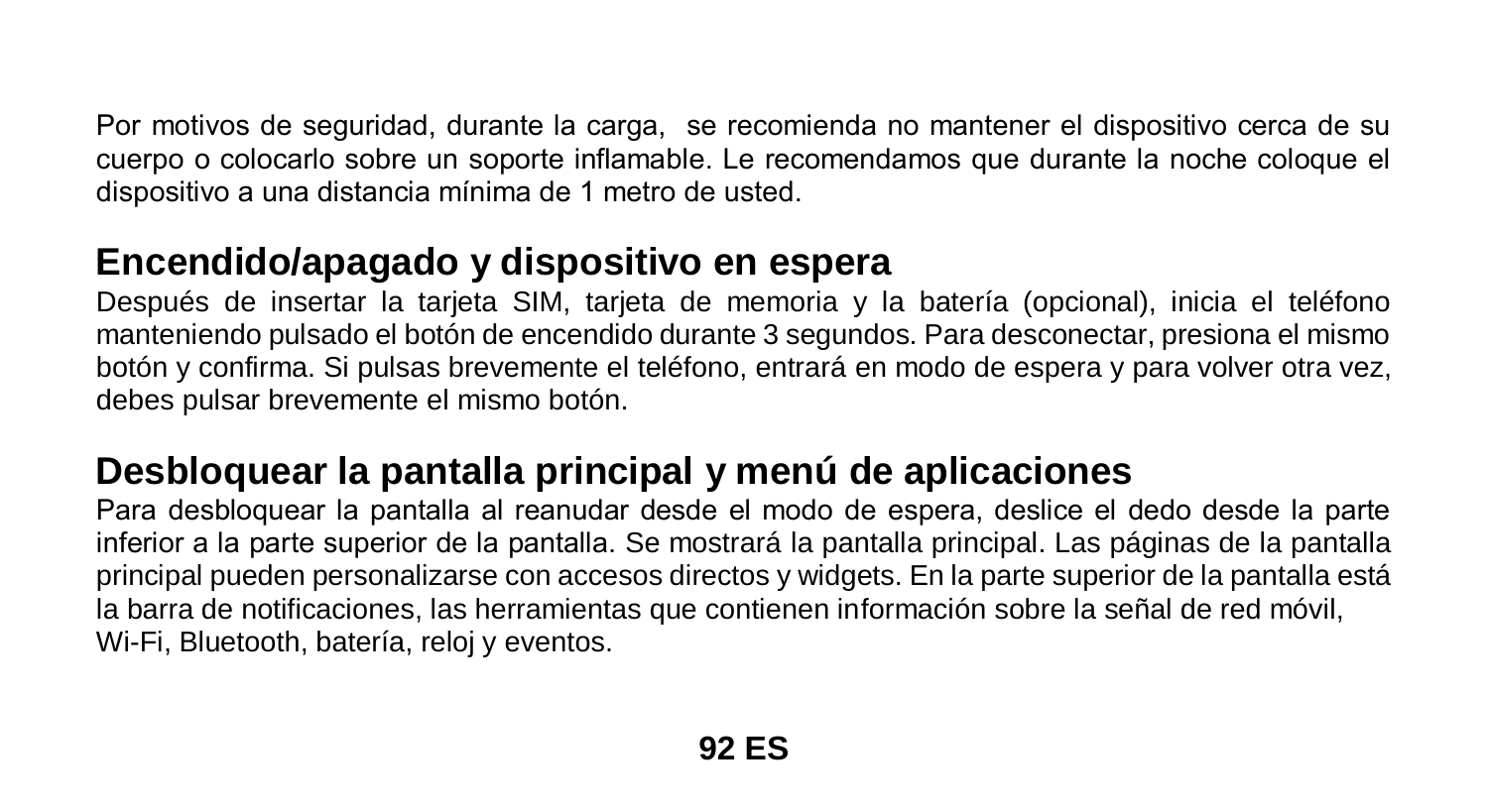Para mostrar el menú de aplicaciones pulsa el botón menú de la pantalla principal. Desliza el botón para cambiar la página de las aplicaciones. Pulsa la aplicación deseada para abrirla y pulsa el botón ¨Atrás¨ para volver a la pantalla inicial.

#### **Llamar**

Para marcar un número desde la pantalla principal, haz clic en el icono "Teléfono", marca el número y pulsa la tecla llamar. Para llamar a números directamente desde el registro de llamadas, pulsa el botón de llamada que está a la derecha del número deseado. Para contestar a una llamada, desliza el icono de la derecha al centro y para rechazar la llamada, desliza hacia la izquierda.

#### **Mensajes**

Para crear y enviar un mensaje SMS:

-Ve al menú de aplicaciones;

-Accede a la aplicación de mensajería;

-En la parte inferior derecha de la pantalla pulsa el botón nuevo mensaje;

-Introduce el texto del mensaje;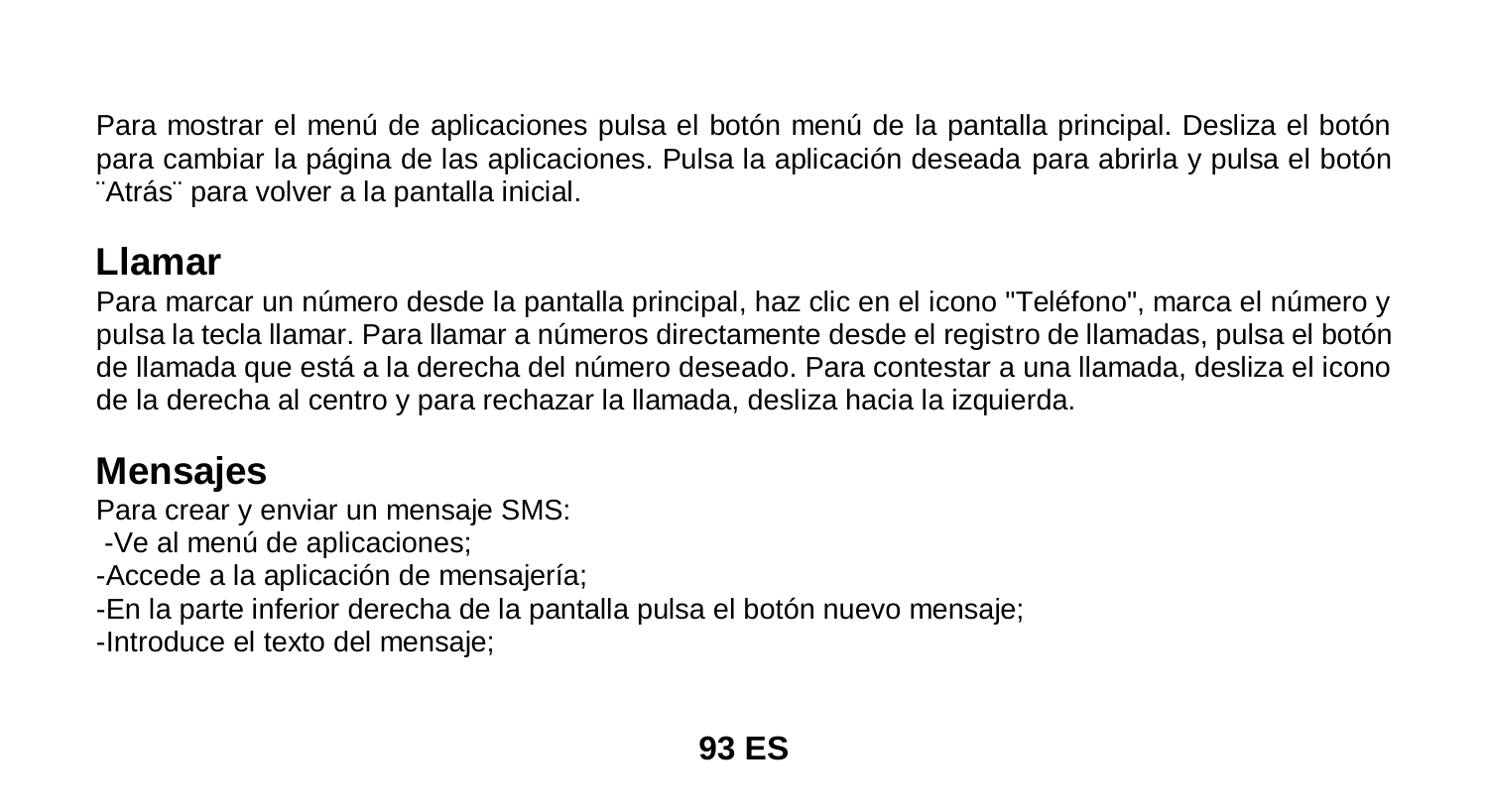Nota: puedes cambiar el mensaje haciendo clic en el icono de "+" en MMS e introduciendo contenido multimedia: imágenes, sonidos o películas.

-En el campo superior, escribe el número de teléfono o el nombre del destinatario;

-Pulsa la flecha a la derecha del campo de texto para enviar el mensaje.

### **Contactos**

Para agregar un contacto nuevo:

-Accede a la aplicación de contactos desde el menú;

-Pulsa el símbolo + que está en la parte inferior derecha de la pantalla;

-Elige la memoria o cuenta donde almacenar la entrada;

-Introduce los datos de contacto;

-Al final toca el botón guardar.

### **Para agregar contactos desde el registro de llamadas:**

-Desde el menú accede a la aplicación Teléfono;

-Pulsa el número que desees guardar;

-Pulsa el botón Contacto Nuevo;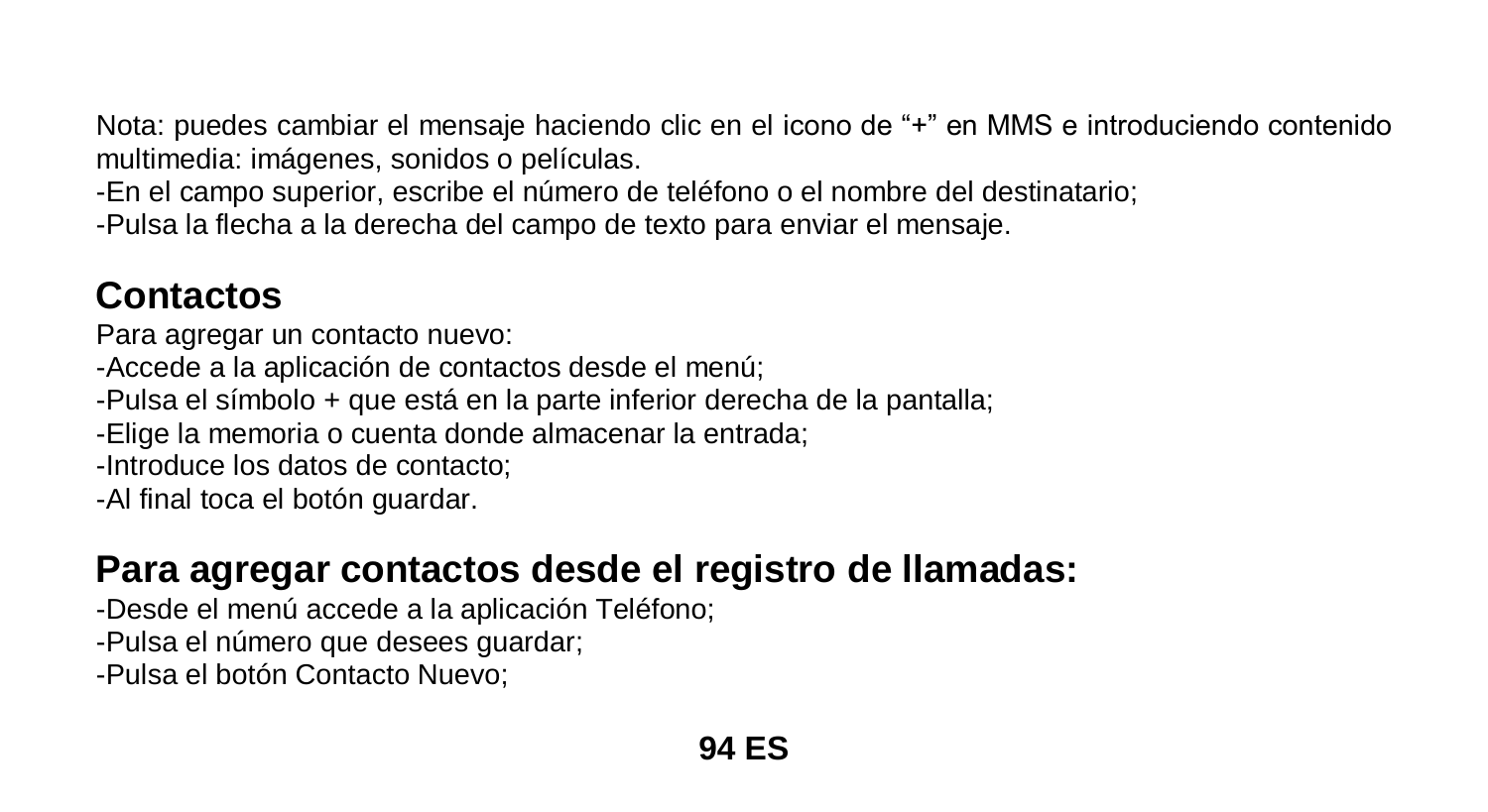-Elige la memoria o cuenta donde almacenar la entrada; -Introduce los datos de contacto; -Al final pulsa el botón guardar.

#### **Importar/exportar contactos**

-Accede a la aplicación de contactos desde el menú;

-Pulsa Opciones y selecciona Importar/Exportar;

-Elige la memoria desde la cual serán copiados los contactos;

-Elige la memoria donde se van a copiar los contactos;

-Selecciona los contactos que deseas copiar;

-Haz clic en el botón Copiar;

#### **Sincronización de los contactos con una cuenta**

Nota: Si no tienes una cuenta ya creada, puedes crear una cuenta de usuario de Google™, necesaria para acceder a las aplicaciones de la tienda virtual.

-Accede desde el menú acceder a Ajustes > Cuentas;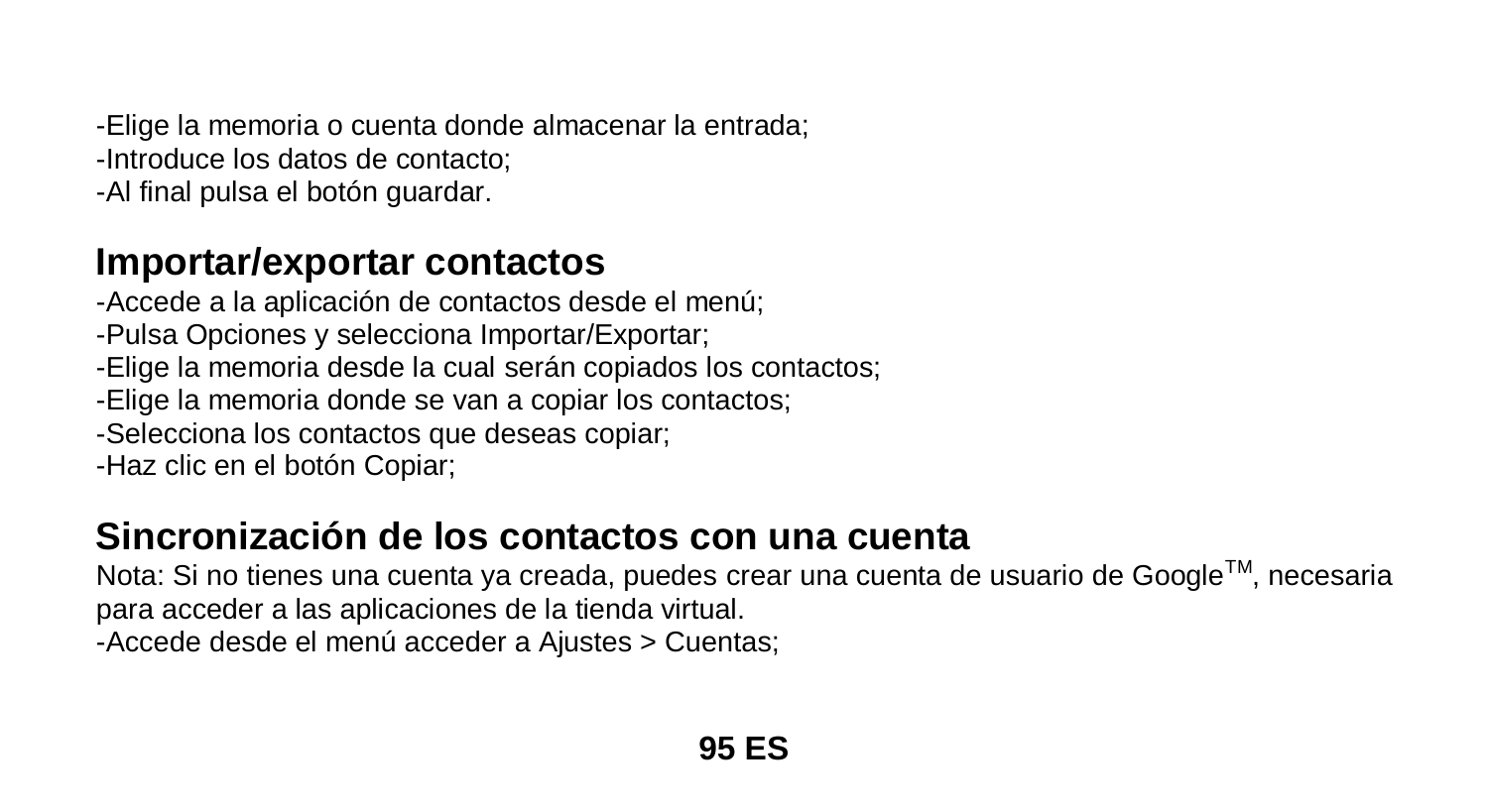-Elige la cuenta que desees; Si no tienes una cuenta ya creada, puedes introducir los datos de la nueva cuenta haciendo clic en el botón agregar una cuenta;

-Elige agenda

#### **Personalización de contactos con una imagen**

Nota: los contactos de tu SIM no permiten asignar timbre o imagen. -Abre la aplicación de contactos;

-Haz clic en el nombre del contacto que desees;

-En la parte baja de la pantalla del contacto está el icono de editar;

-Pulsa el icono del contacto;

-Haz una foto o elige una imagen de la galería para ser asociada con el contacto.

#### **Google Play**

La tienda virtual te ofrece una multitud de aplicaciones en diferentes categorías: juegos, negocios, comunicación, compras, viajes, entretenimiento, libros, educación, finanzas, medios de comunicación, herramientas, fotos, social, deportes, noticias, etc. La primera conexión en la tienda virtual requiere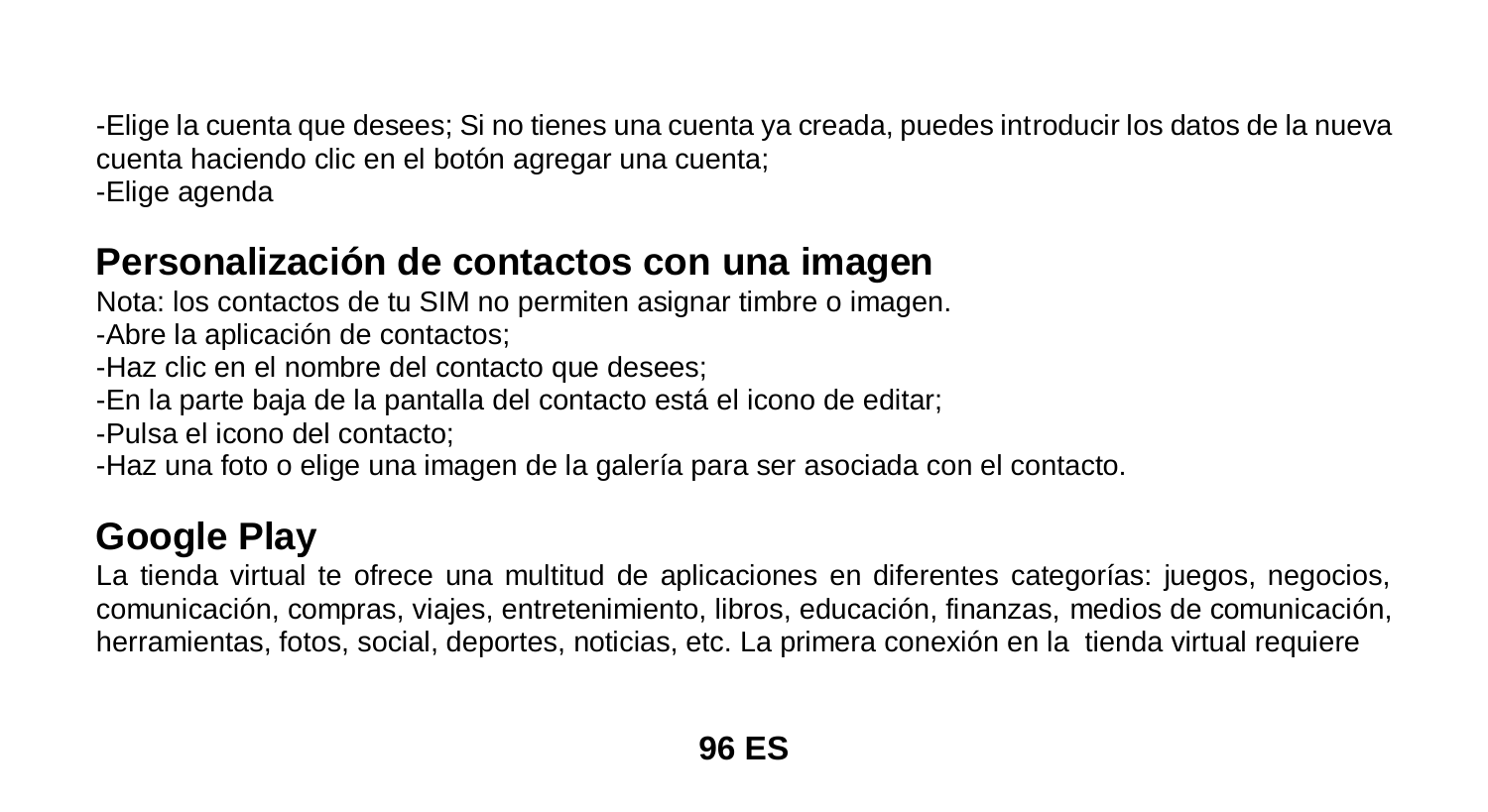autenticación. Si ya tienes una cuenta de Google, introduce tus datos. Si no, crea una nueva cuenta y sigue con las instrucciones de la pantalla.

### **Ajustes**

El proveedor de servicios puede activar por defecto algunas configuraciones del dispositivo, los cuales no podrás cambiar.

### **Gestión de SIM**

Opciones para configurar las llamadas realizadas, mensajes de texto y servicios de datos, individualmente para cada tarjeta SIM.

#### **Wi-Fi**

Configuración de Wi-Fi: Pulsa para acceder a la función. Abre el Wi-Fi para busca las redes disponibles.

Los dispositivos disponibles se mostrarán automáticamente. Para conectarse a un

dispositivo, elige su nombre e introduce la contraseña para su verificación.

### **Tráfico de datos**

Aquí puedes habilitar o deshabilitar el tráfico de datos en el teléfono. También puedes ver el estado en un gráfico utilizando la conexión de datos y estableciendo un límite de tráfico.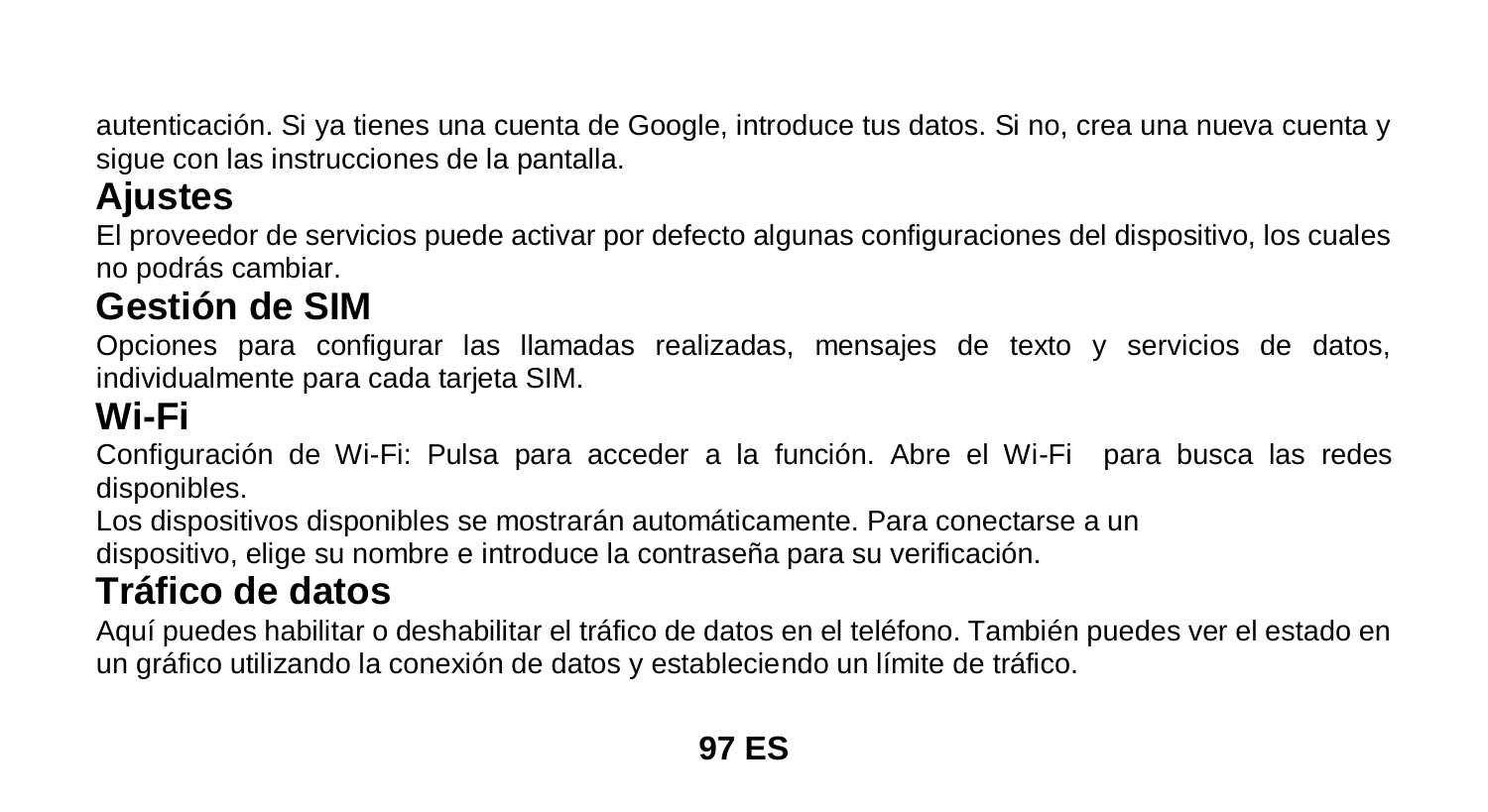### **Más**

Modo avión Configuración de VPN (red privada virtual) Configuración de hotspot portátil: puedes utilizar tu teléfono para crear un punto de acceso inalámbrico. Redes móviles Preferencias. Puntos de acceso: ver y modificar los puntos de acceso.

Operadores de red.

#### **Perfiles**

Esta opción te permite configurar los tonos de audio para las llamadas entrantes, notificaciones de email y mensaje de alerta. Los ajustes incluyen: opción de vibración, notificaciones de volumen, tonos de audio, selección general/silencioso/reunión/exterior. Pulsa el botón hacia la derecha para seleccionar.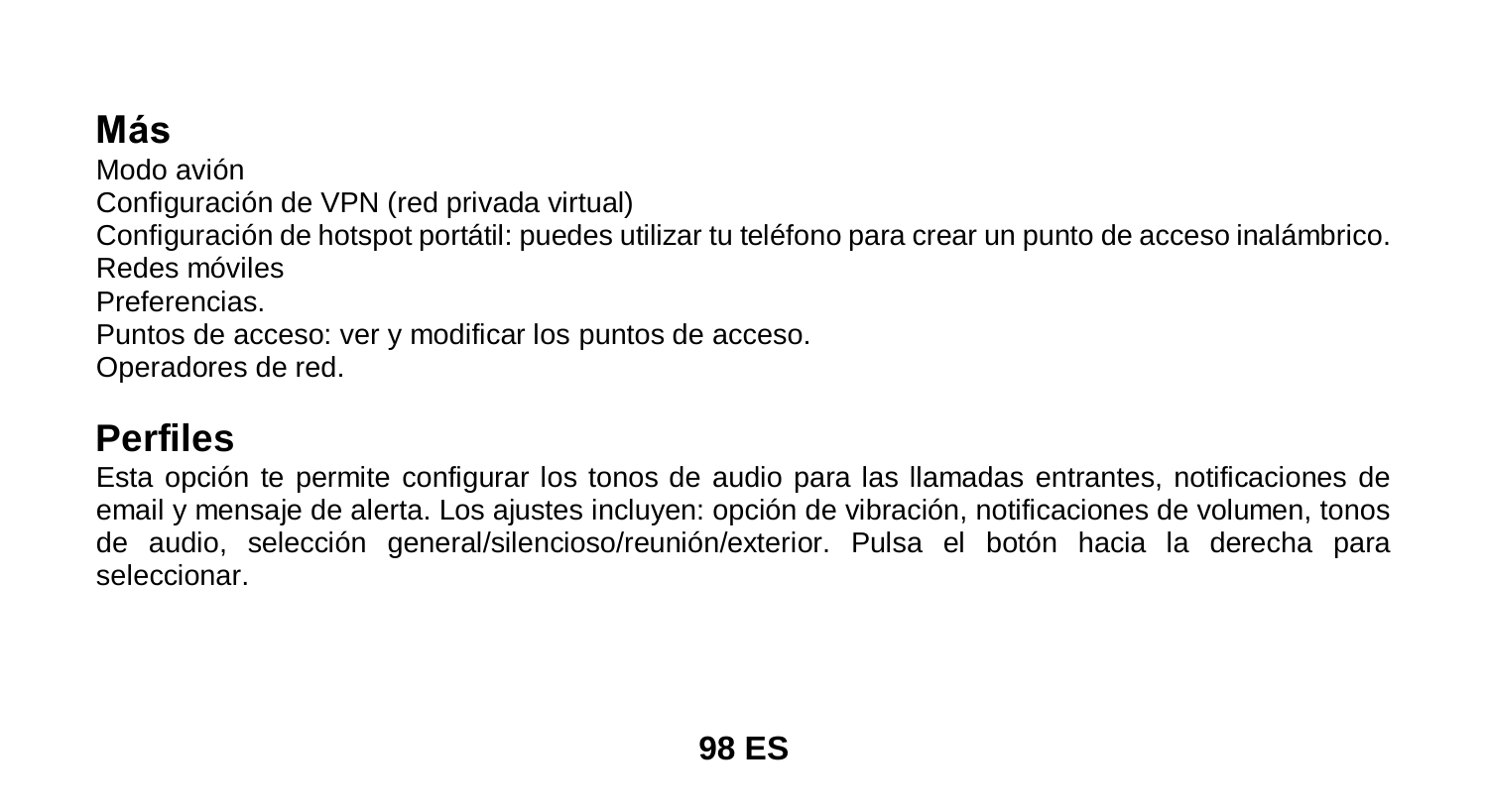### **Ahorro de energía (opcional)**

Puedes elegir uno de los tres perfiles de ahorro de energía:

- Apagado

- Normal: llamadas y mensajes activados; la conexión de datos mantiene su estado;

-Stand-by: llamada en espera, servicio de mensajes conserva su estado.

### **Pantalla**

a. Brillo: aiuste brillo:

b. Imagen de fondo: puedes elegir las imágenes de fondo para la pantalla principal para desbloquear la pantalla y menú;

c. Autorotación de la pantalla: rotar el teléfono. Para cambiar la orientación de la imagen;

d. Inactividad: tiempo de espera para entrar en modo stand-by;

e. Tamaño de la fuente.

#### **Batería**

Muestra información sobre el estado de carga de la batería y sobre su uso.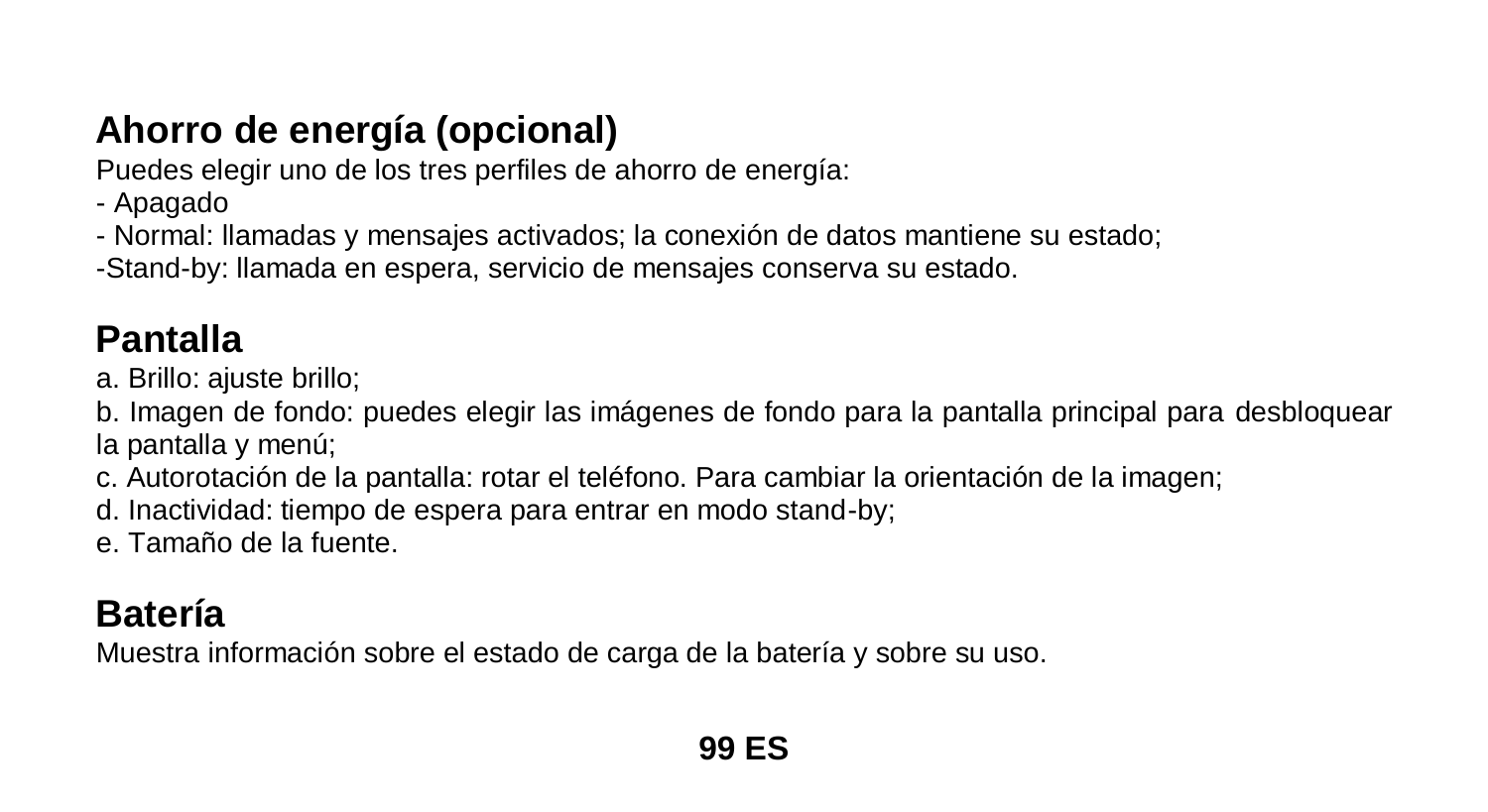### **Aplicaciones**

Administración de aplicaciones: gestión y eliminación de aplicaciones instaladas.

#### **Servicios de localización**

Acceso a la localización: permite que las aplicaciones utilicen información de ubicación. Los satélites datos de localización anónimos. Permite el uso de datos de fuentes como las redes Wi-Fi o móvil para determinar la ubicación aproximada. del GPS: activar/desactivar los satélites del GPS que utiliza Google Location Service: permite enviar

### **Seguridad**

Bloqueo de la pantalla. Puedes elegir uno de los siguientes métodos: sin arrastre, modelo, PIN y contraseña.

Info: muestra nombre del propietario predeterminado en la pantalla de bloqueo. Activación del bloqueo de la tarjeta SIM.

Contraseñas visibles: contraseñas cuando accedes

### **Administradores del dispositivo**

Fuentes desconocidas: Comprueba que permite instalar aplicaciones de fuentes desconocidas. Credenciales confiables. Instala la tarjeta SIM.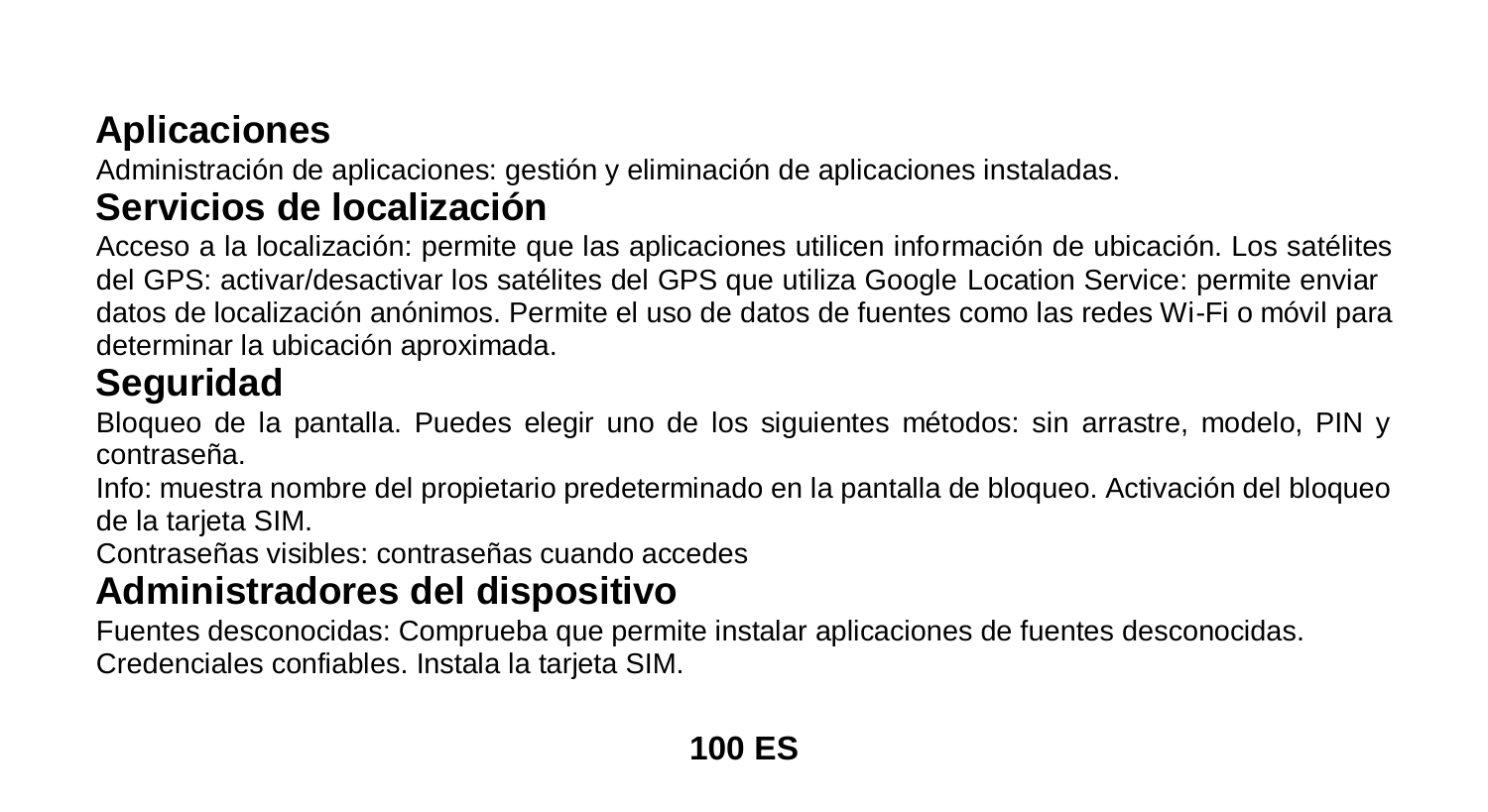#### **Método de entrada e idioma**

- 1. Selecciona el idioma: incluye todos los idiomas en tu teléfono.
- 2. Corrector ortográfico.
- 3. Diccionario: agregar o eliminar palabras del diccionario personalizado.
- 4. Método de entrada
- 5. Ajustes del teclado.
- 6. Configuración de búsqueda de voz.

**Copia de seguridad y reinicio** Puedes crear una copia de seguridad de los datos o puedes realizar un reseteo del teléfono para los ajustes de fábrica.

#### **Administración de cuentas y sincronización.**

### **Fecha y hora**

1. Automático: utilizar la fecha y la hora dada por la red o módulo GPS.

2. Zona horaria automáticamente: para comprobar la configuración automática de tu zona horaria.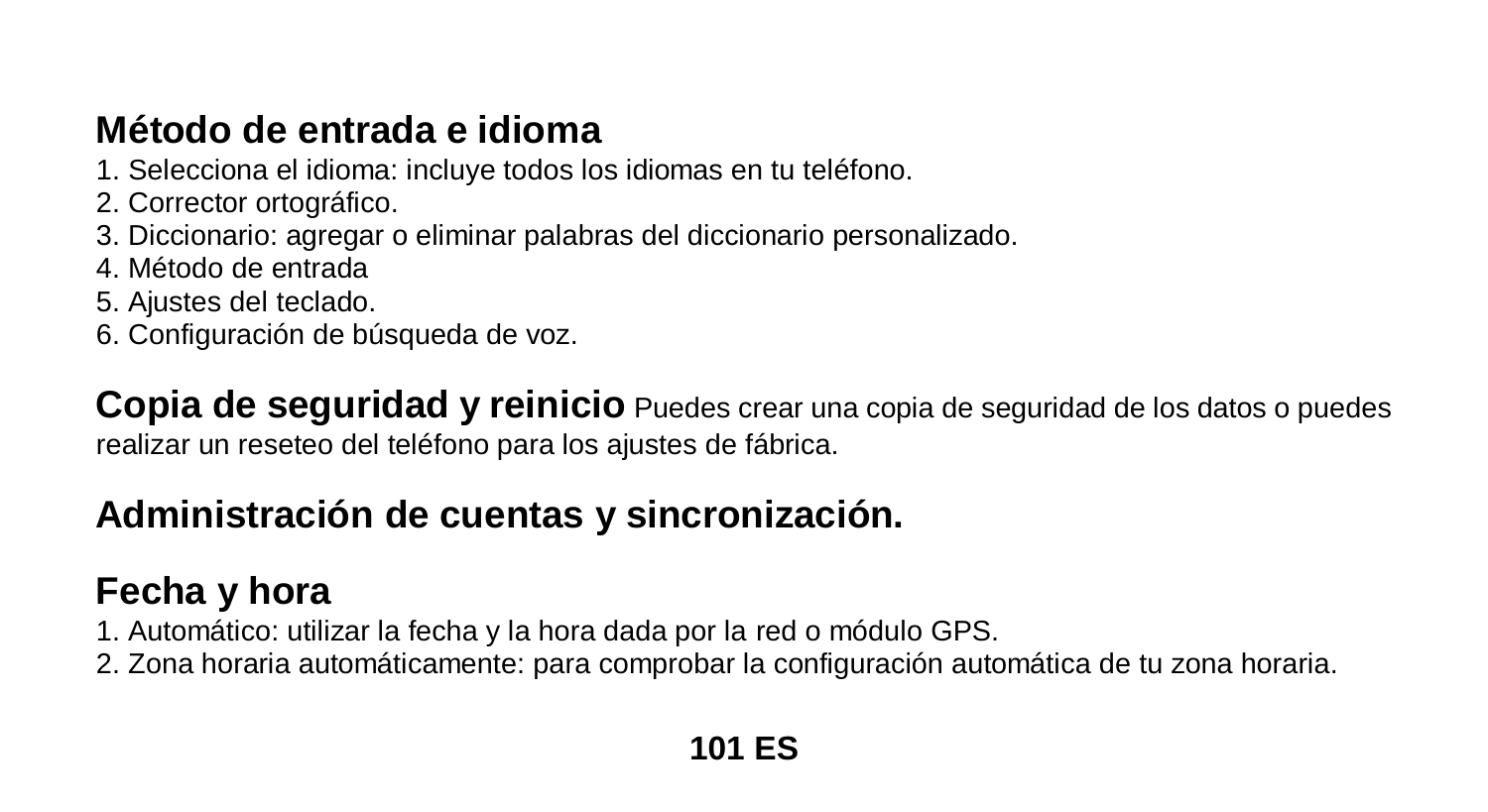3. Ajuste de la fecha: arrastra el día/mes/año para fijar la fecha.

4. Ajuste de la hora: hora/minuto/Am/Pm

5. Selecciona zona horaria: selecciona zona horaria dependiendo de la ubicación en la que te encuentres.

6. Formato de 24 horas de uso: interruptor on/off.

#### **Accesibilidad**

El botón encendido / apagado terminar llamadas. Instalar secuencias web.

Retraso al pulsar y mantener.

Acerca de teléfono

- 1. Estado del teléfono.
- 2. Información legal.
- 3. Versión del software.

Ambas tarjetas SIM están activas en modo de espera.

La función "Llamada en Espera" está disponible sólo para SIM que hacen llamadas activando la opción ofrecida por el proveedor móvil.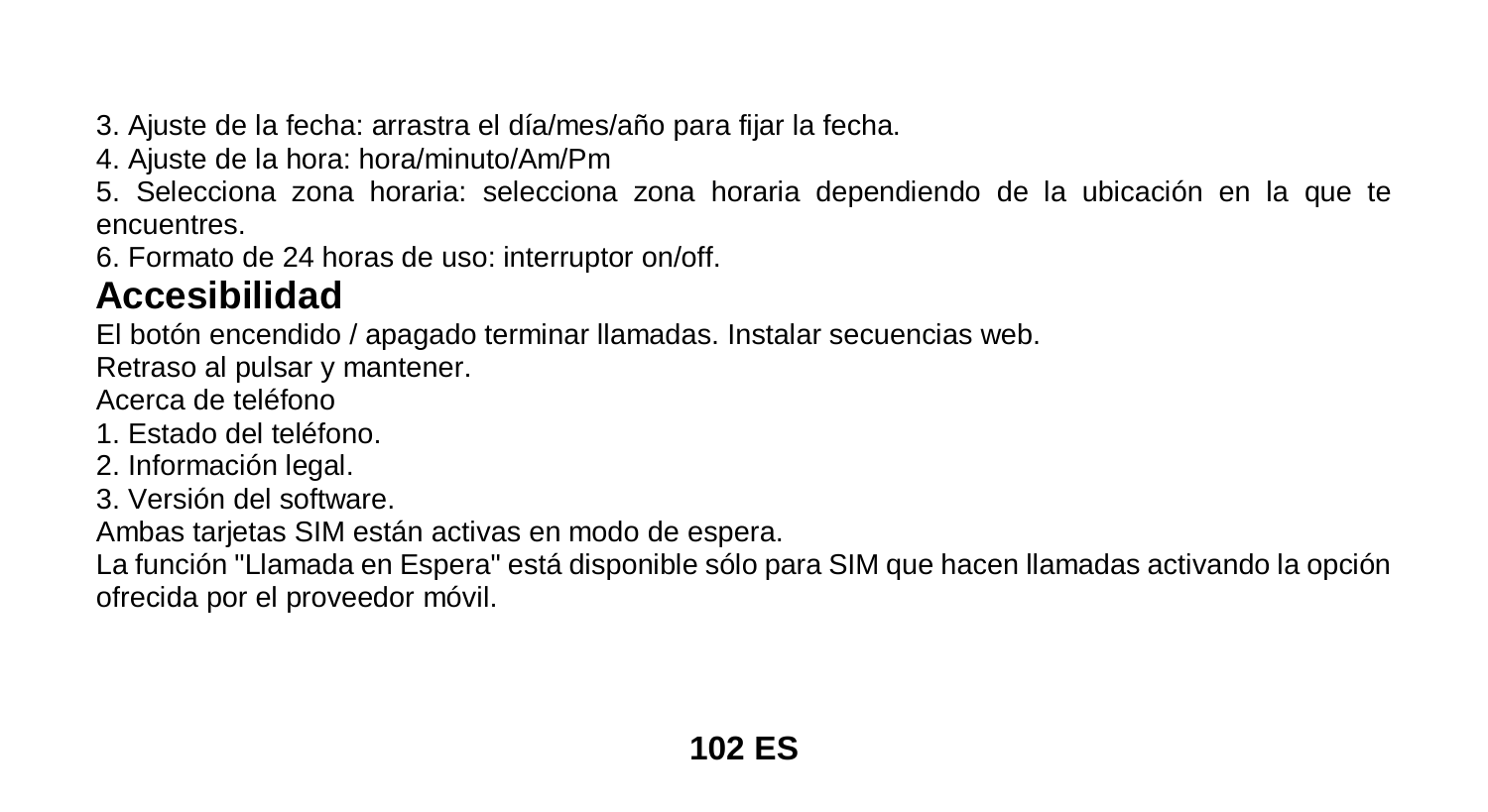#### **BIZTONSAG**

**FONTOS!** Olvassuk el az alabbi egyszeru utmutatot. Az itt leirtak be nem tartasa veszelyekkel jarhat, vagy torvenyserto lehet. Bovebb informaciot a reszletes felhasznaloi utmutato tartalmaz.

Tartsunk be minden helyi jogszabalyt. Vezetes kozben mindig hagyjuk szabadon kezeinket, hogy a jarmuvet iranyithassuk. A biztonsag legyen vezetes kozben a legfontosabb szempont. Kapcsoljuk ki a keszuleket olyan helyeken, ahol annak hasznalata tiltott, interferenciat, illetve veszelyt okozhat. Peldaul repulogepen, korhazakban, illetve orvosi berendezesek, uzemanyag, vegyszerek vagy robbantasi teruletek kozeleben. A hasznalatot korlatozo helyeken tartsunk be minden utasitast.

A termek uzembe helyezeset es javitasat csak szakember vegezheti.

Ehhez a tipusu keszulekhez kizarolag a gyarto altal jovahagyott akkumulatorokat, toltokeszulekeket es tartozekokat hasznaljuk. Ne csatlakoztassunk nem kompatibis termekeket.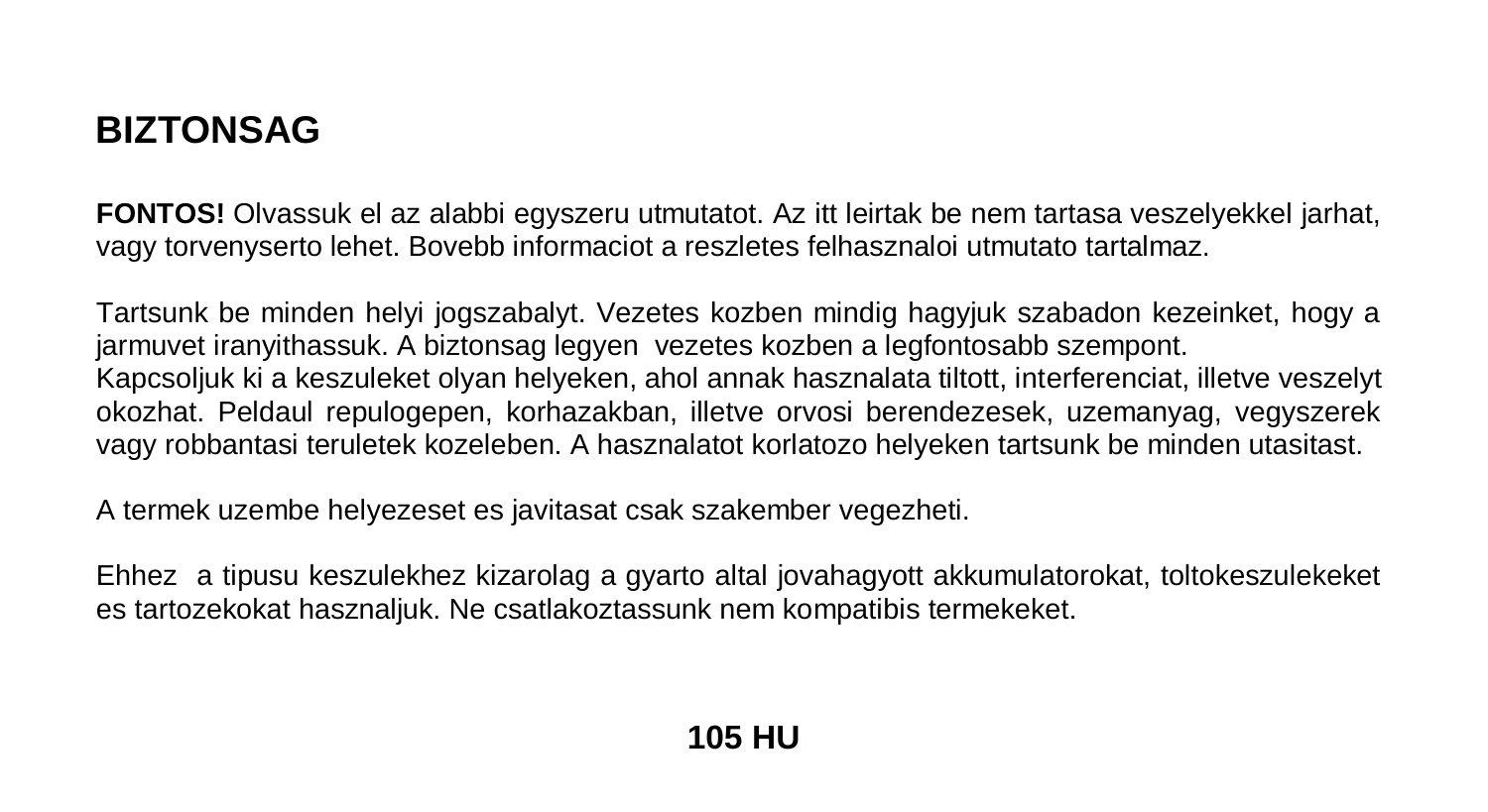#### **Segelyhivas:** Kapcsolja be a telefont es tarcsazza be az 112 telefonszamot **Akkumulator es ennek feltoltese:** Ajanlott az akkumulator telyes teltoltese mielott a telefont hasznaljuk. Ne hasznaljuk tobb mint +40°C homersekleten. Ne dobjuk az akkumulatort a tuzre vagy tiltott helyre. A hasznalt akkumulatorokat mindig vigyuk vissza egy kijelolt gyujtohelyre

**Figyelem:** Nem vallalunk feleloseget a telefon nem megfelelo hasznalata eseten. A hasznalati utasitasban leirtak elterhetnek a termektol, illetve a szolgaltatoktol kapott szoftverektol, es elozetes ertesites nelkul megvaltozhatnak. A felhasznaloi utmutato legujabb verziojaert latogasson el a weboldalunkra. A jelen kezikonyv tartalma ulombozhet a termektol. Ennek eseten az utolso kezikonyv masolat less figyelembe veve. Barmilyen problema elkerulese erdekeben, ami a S.C. Visual Fan S.R.L. alltal elfogadott szerviszeket illeti (mivelhogy a S.C. Visual Fan S.R.L. fenntartja a jogot, hogy lemondjon barmilyen kolaboralasrol egy szervisszel, amely a Garancian jelen volt a termek elarulasakor), mielott egy termeket elvigyen a szerviszbe, megkerjuk nezze meg a legujabb listat az elfogadott szerviszekkel az Allview honlapon az "Support&Service – Approved service" reszen talalhato.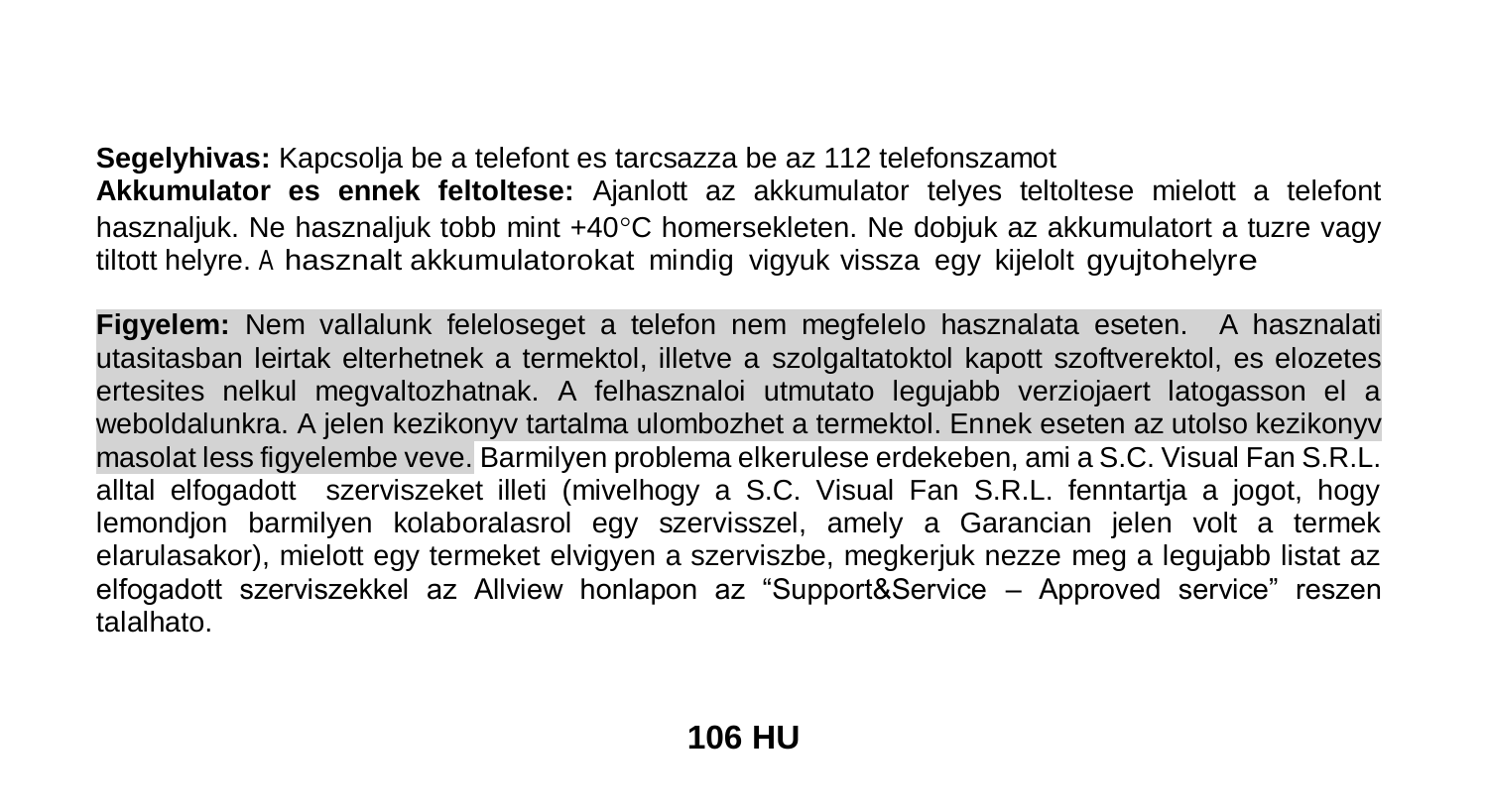További részletekért látogasson el www.allviewmobile.com. Ne takarjuk le az antennát a kezével vagy más tárggyal elmulasztása így kapcsolódási problémák és gyors mentesítés az akkumulátort. Minden harmadik felek alltal nyujtott alkalmazas, ami a jelen keszuleken talalhato, modosithato es/vagy leallhat barmikor. S.C. Visual Fan S.R.L. nem vallal feleloseget semmilyen modon ezen alkalmazasok mododitasaiert vagy tartalmaert. Barmilyen kerdes vagy keres ezen alkalmazasok tulajdonosai fele fogalmazhatoak.

A foglalat felépítéséből fakadóan a terméket USB 2.0 vagy magasabb foglalathoz csatlakoztassa. Tilos úgy nevezett áram USB kapcsolat. Az adaptert az eszköz közelében, jól hozzáférhető módon telepítse. A mobiltelefont ne használja túl magas, vagy túl alacsony hőmérséklet mellett, kerülje az erős napfényt, vagy a nedves környezetet. Az eszköz használata maximum 40℃ mellett javasolt. FIGYELEM, ROBBANÁSVESZÉLYT EREDMÉNYEZHET, HA KICSERÉLI AZ EREDETI AKKUMULÁTORT EGY NEM EREDETIVEL. A HASZNÁLT AKKUMULÁTOROKAT AZ UTASÍTÁSOK ALAPJÁN HELYEZZE HULLADÉKGYŰJTŐBE.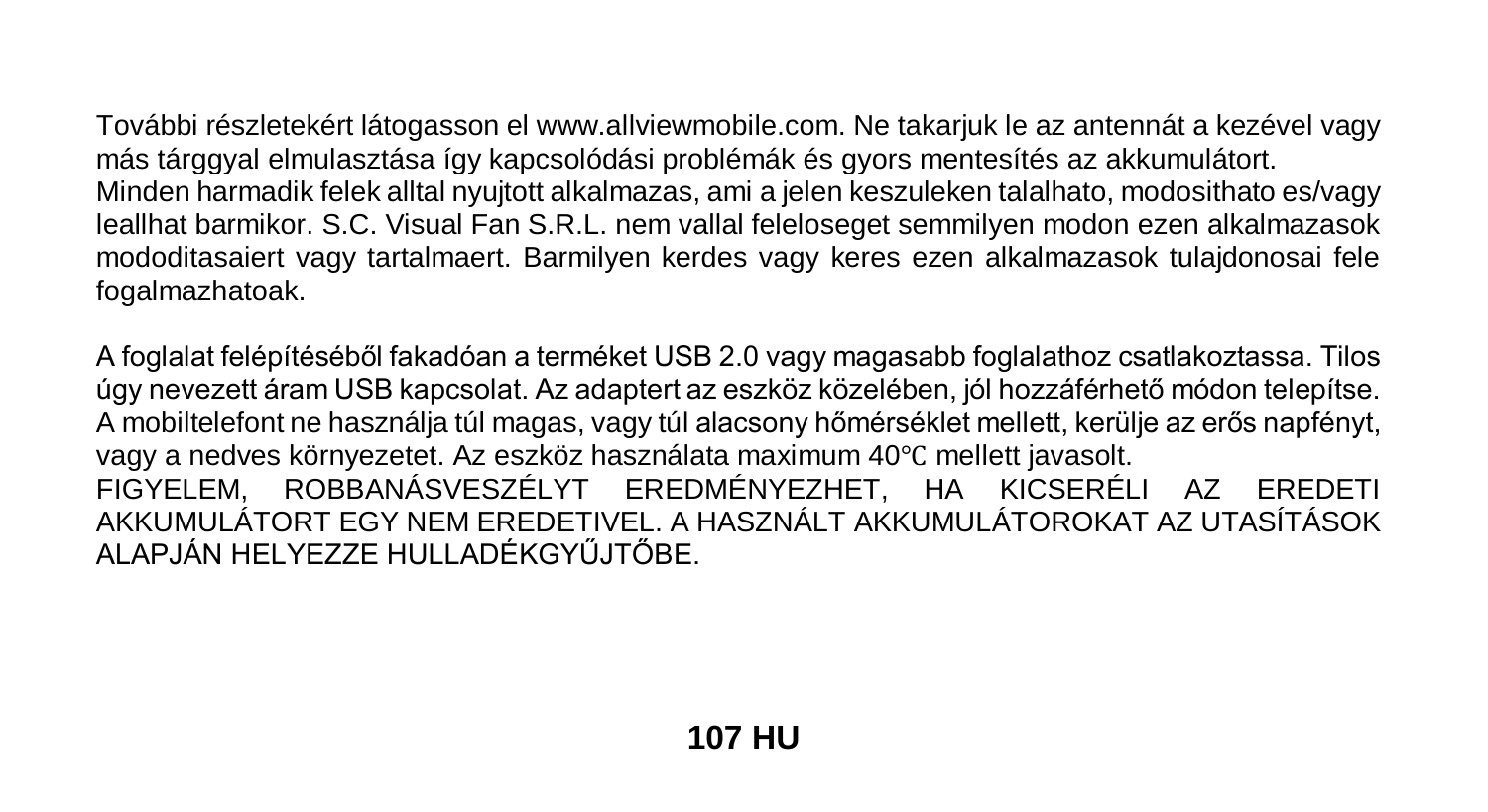A készülék megfelel a rádió frekvencia kibocsájtásra (RF) vonatkozó előírásoknak, teszteknek. A Specifikus Kibocsájtás Arány (SAR) a készülék által kibocsájtott RF energiára vonatkozó érték. A SAR határértéke az amerikai szabványt (FCC) követő országokban 1,6 Watt / kg, és 2,0 W/kg az Európai Unió országaiban. A SAR tesztet az összes frekvencián a maximális teljesítmény szint mellett végzik el. Az RF energia hatásának csökkentése érdekében használjon kihangosítására tartozékot, tartsa fejétől és testétől távol a készüléket. Hordja a készüléket minimum 5 mm távolságra testétől, hogy a sugárzás a tesztelt szinten, vagy alatta maradjon. Használjon övtartót, tokot, vagy más hordozó eszközt, mely nem tartalmaz fémet. Azok a tartozékok, melyek fémet tartalmaznak, befolyásolják az RF kibocsájtást, és olyan körülményeket hoznak létre, melyek nem lettek tesztnek alávetve. Az Ön biztonsága érdekében ne tartsa töltés közben a telefont testének közelében, illetve gyúlékony

helyen. Éjszaka helyezze a készüléket legalább egy méteres távolságra.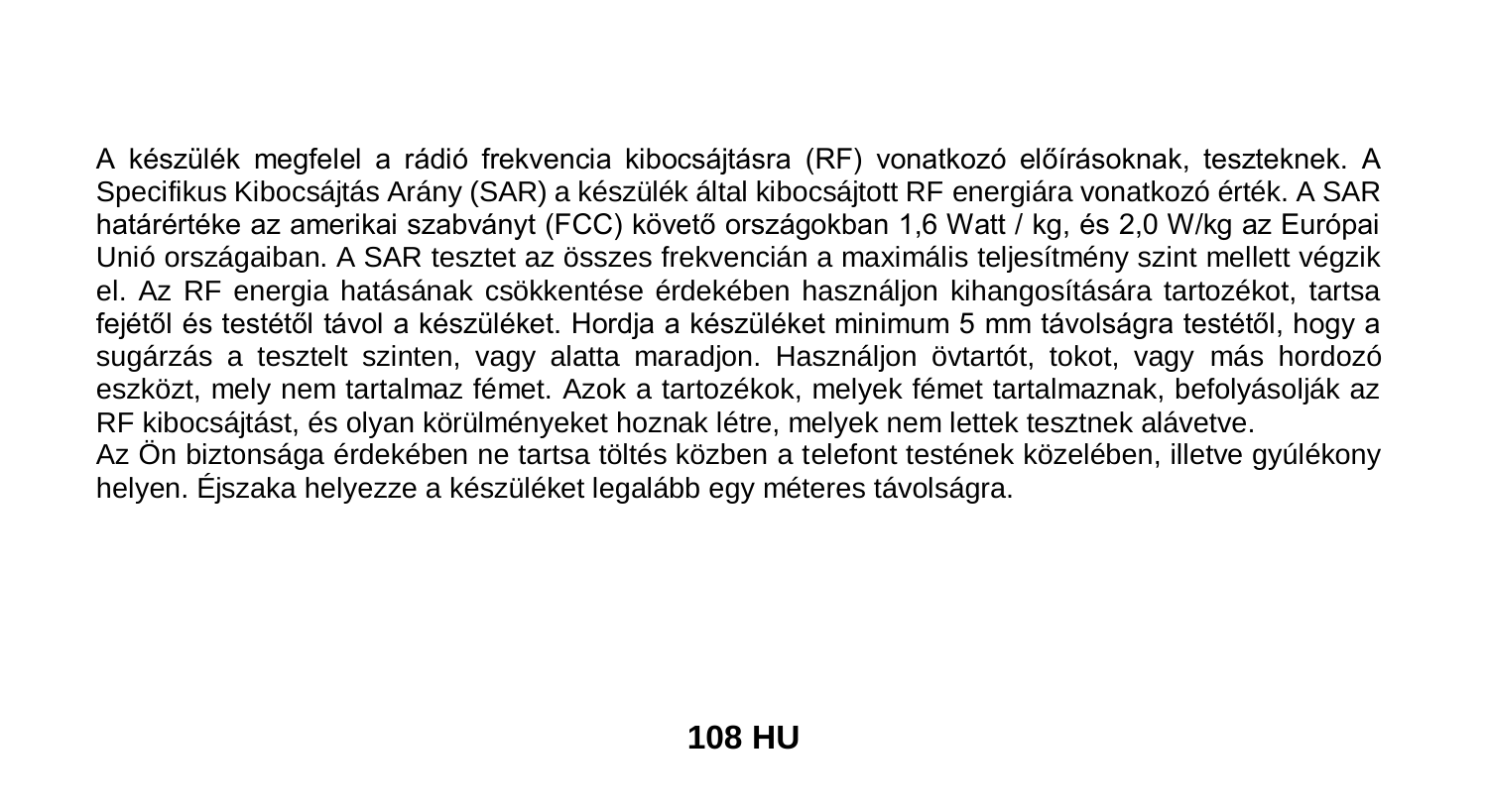#### **A telefon be- vagy kikapcsolasa** Nyomjuk meg es tartsuk lenyomvaa

bekapcsologombot 3 masodpercig. Ha roviden nyomjuk meg a Bekapcsolasi gombot, a telefon keszenleti allapotba lep. A keszulek elso bekapcsolasakor kovesse a kepernyon

megjeleno utasitasokat a keszulek kezdeti beallitasainak megadasahoz. A keszulek kikapcsolasahoz nyomja meg hosszan a Bekapcsolo-/lezaro gombot, majd valassza a Kikapcsolas → OK lehetoseget. **Kinyitas, fokepernyo, menu**

A gombok es az erintokepernyo lezarasaval megakadalyozhatja a nemkivanatos keszulekműveleteket. Lezarashoz nyomja meg a Bekapcsolo-/lezaro gombot. Feloldásához csúsztassa az ujját az alsó a képernyő felső részén

Amikor a keszulek keszenleti allapotban van, a keszenleti kepernyo lathato. A keszenleti kepernyo tobb panelbol all. Lapozzunk felfelé a készenléti képernyőre. A keszenleti kepernyot sajat igenyeinek megfeleloen alakithatja alkalmazasokra mutato parancsikonok, alkalmazasokhoz tartozo elemek, widgetek (vezerlok) es mappak felvetelevel. A gyorsgombokat tartalmazo panel megnyitasahoz keszenleti uzemmodban vagy alkalmazas hasznalata kozben erintse meg az allapotjelzo ikonok teruletet es huzza lefele az ujiat. A gyorsgombokat tartalmazo panelrol a kovetkezo opciokat hasznalhatja: WIFI, Bluetooth, GPS, Hang / Rezges, Automata elfordulas.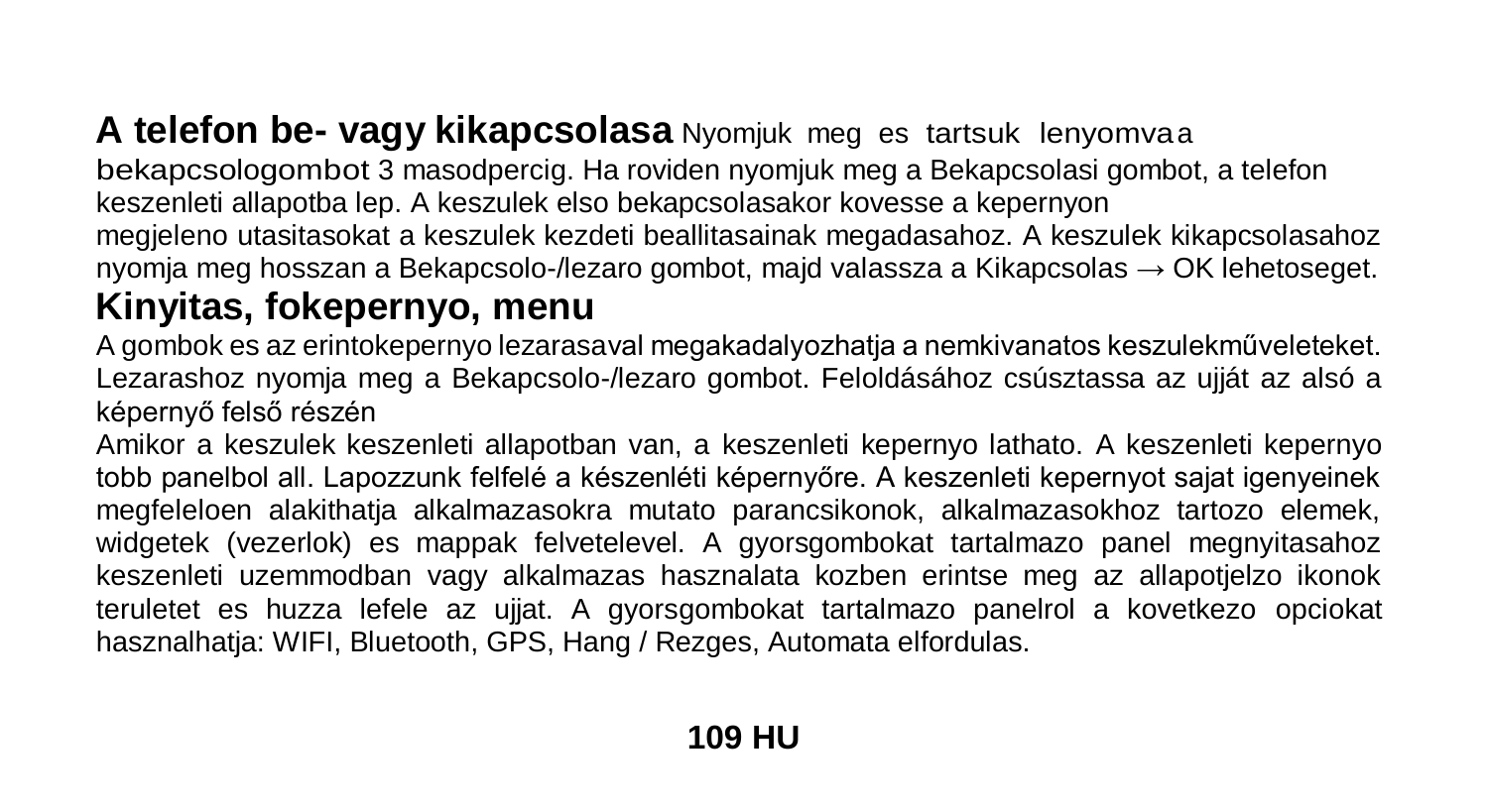#### **Telefonalas**

Ismerje meg a telefonalasi funkciokat, peldaul a hivasok kezdemenyezeset es fogadasat a telefonalas kozben elerheto funkciok hasznalataval, valamint a telefonalassal kapcsolatos szolgaltatasok testreszabasat es igenybevetelet. Egy hívás fogadásához húzza az ikont a jobb oldalon, és a hívás elutasításához húzza az ikont balra.

A keszulek a nem fogadott hivasokat megjeleniti a kijelzon. Nem fogadott hivas telefonszamanak tarcsazasahoz nyissa meg az ertesitesek panelt, es valassza ki a visszahivando nem fogadotthivast.

#### **Uzenetkuldes**

Keszenleti allapotban nyissa meg az alkalmazaslistat, majd valassza a boritek ikont.

Valassza az **Uj uzenet** lehetoseget.

Adja meg az uzenet cimzetteit.

Valassza az **Ide irja be az uzenetet** lehetoseget, es irja be azuzenet szoveget.

Az uzenet elkuldesehez valassza a **Kuldes** lehetoseget.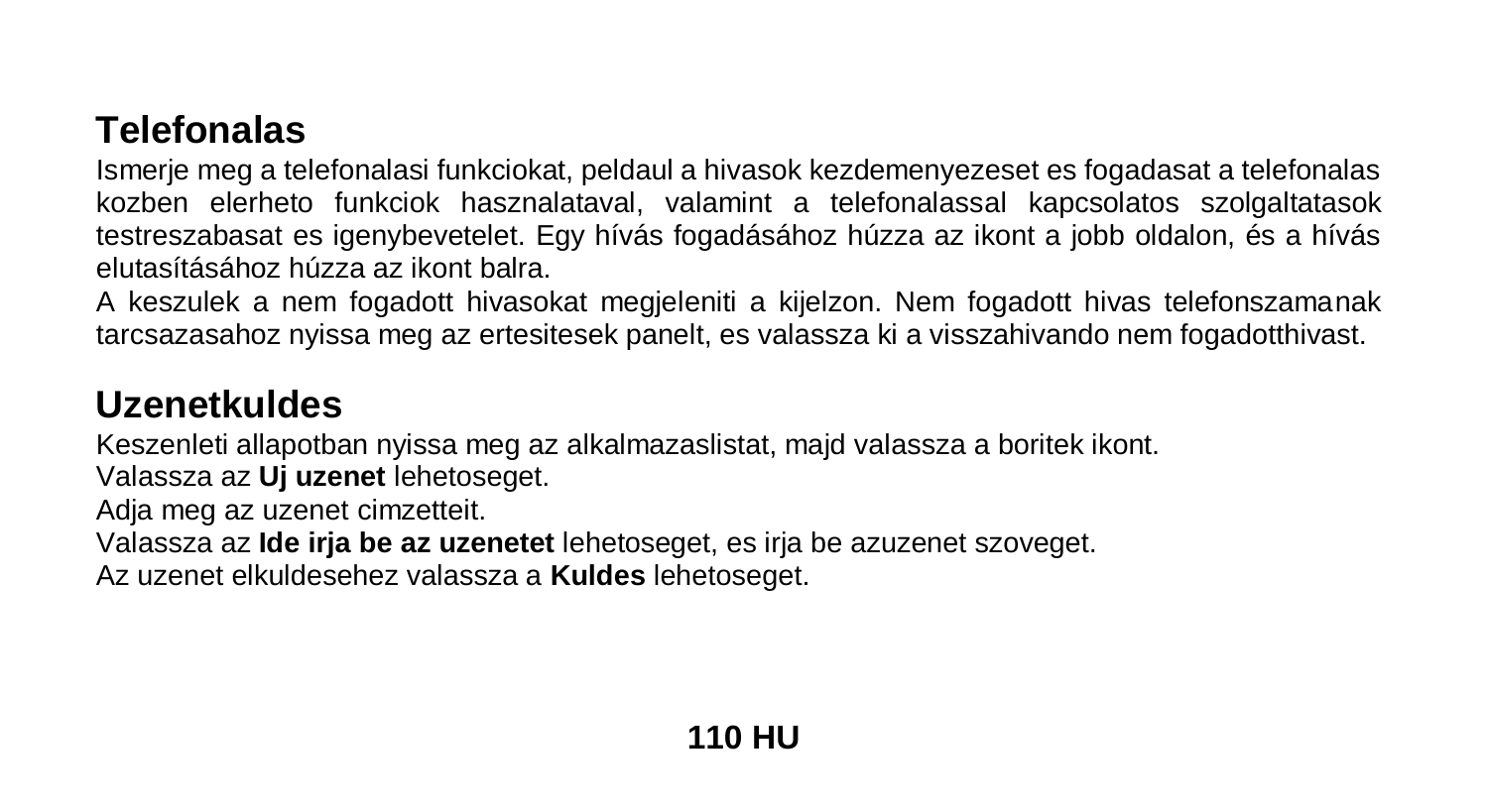### **Nevjegyek**

Ismerje meg, hogyan hozhat letre es kezelheti a szemelyes es uzleti nevjegyeit. A nevjegyekbe neveket, mobil- es vezetekes telefonszamokat, e-mail cimeket, zuletesnapokat es egyeb adatokat menthet.

### **Uj nevjegy letrehozasa:**

- Keszenleti allapotban nyissa meg az alkalmazaslistat, majd valassza a + ikont.;
- Valassza ki a memoriahelyet es irja be az adatokat
- A nev memoriara mentesehez valassza a **Ment** lehetoseget.

### **Nevjegyet a tarcsazo kepernyorol is letrehozhat:**

- Keszenleti allapotban nyissa meg az alkalmazaslistat;
- Irjuk be a telefonszamot;
- Valassza a **Uj nevjegy letrehozasa** lehetoseget.;
- Valasszon memoriahelyet
- Irja be az adatokat
- valassza a **Ment** lehetoseget.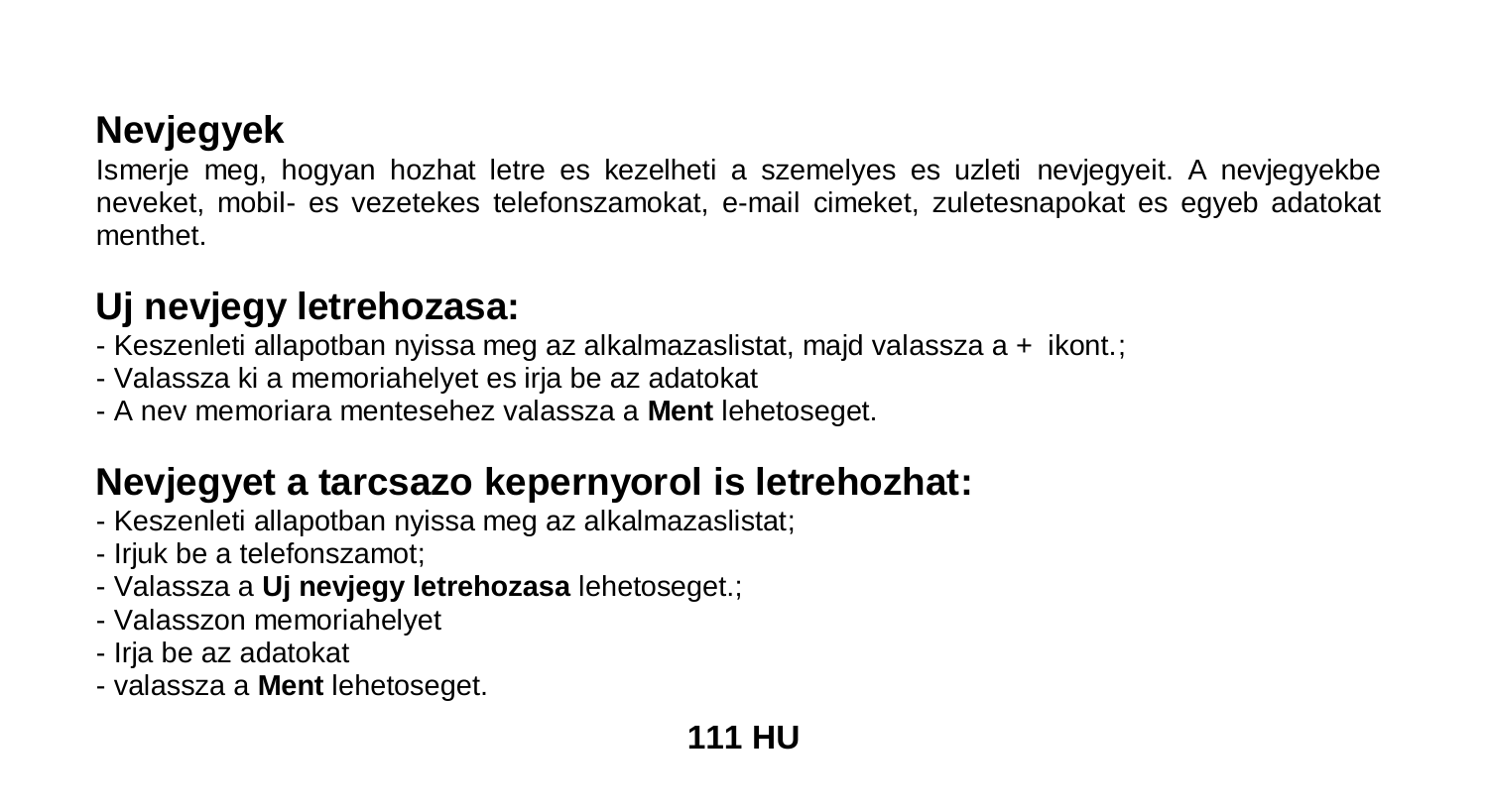### **Nevjegy import/exporalas**

Kulombozo tarolasi helyek kozotti nevjegyeket tudunk importalni/exportalni a kovetkezo lepeskkel:

- Nevjegyek Opciok Import/exportalas
- Valassza ki a memoriat ahonnan atmasolja az adatokat, majd azt, ahova atmasolja

- Valassza ki a nevjegyeket es nyomja meg a Masolas gombot

### **Fiokok es szinkronizalas**

Az automatikus szinkronizalasi funkcio beallitasainak es a szinkronizalashoz hasznalt fiokok kezelesenek modositasa.

### **Google Play**

Az Android™ platform segitsegevel a telefon funkcioi tovabbi alkalmazasok telepitesevel bovithetok, mint peldaul jatekok, sport, hirek, stb. Keszenleti allapotban nyissa meg az alkalmazaslistat, majd valassza a Google Play lehetoseget. Amennyiben ezt az alkalmazast most inditja el eloszor, valassza az **Elfogadom** lehetoseget es jelenkzezzen be a Google™ fiokjaval. Keressen egy fajlt vagy alkalmazast, es toltse le.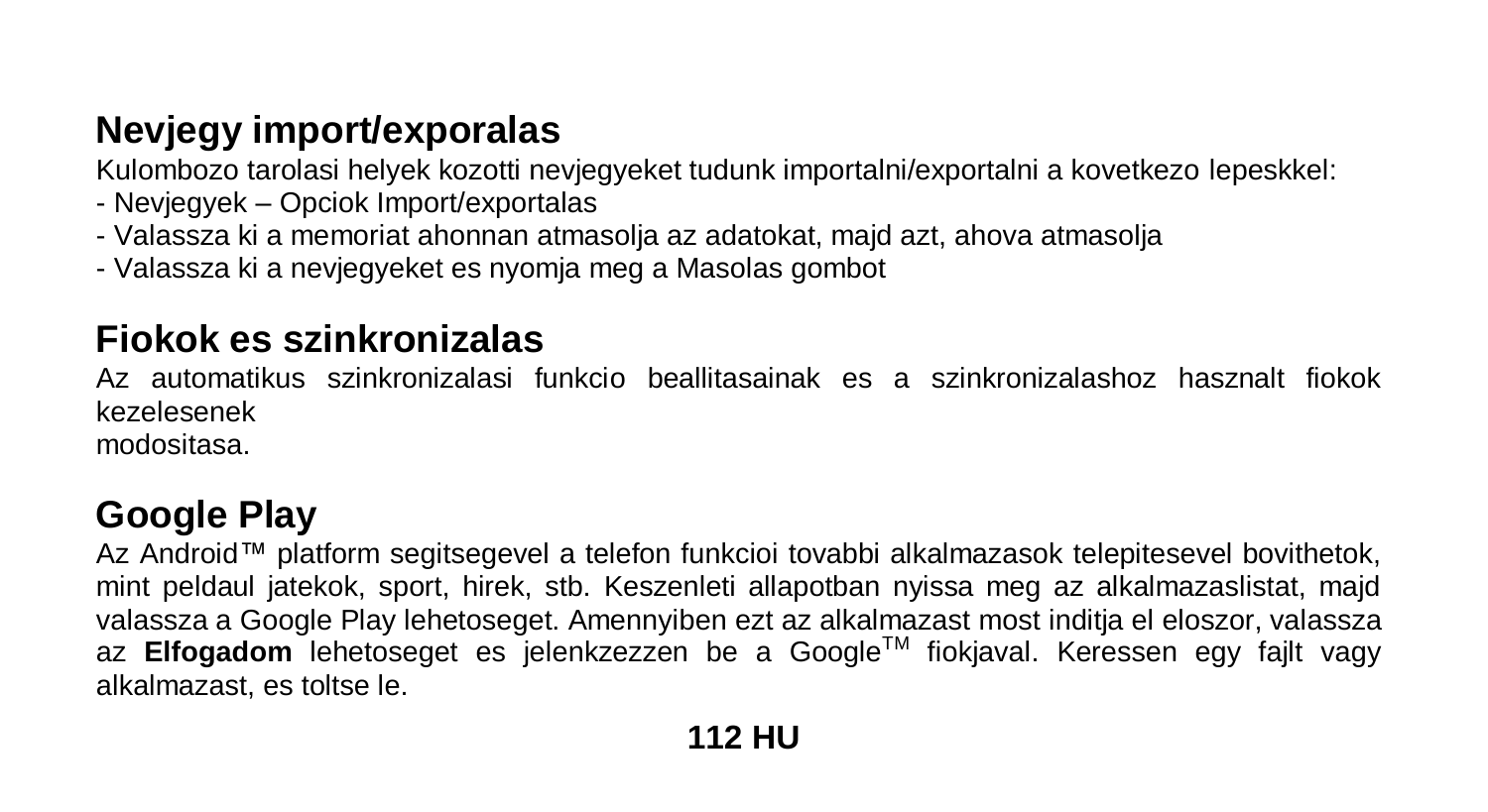### **BEALLITASOK**

Keszenleti allapotban nyissa meg az alkalmazaslistat, majd valassza a **Beallitasok** lehetoseget:

### **Vezetek nelkuli halozat beallitasok:**

Wi-Fi, Bluetooth beallitasok.

- repulo uzemmod: A keszulek osszes vezetek nelkuli szolgaltatasanak be-, kikapcsolasa. Csak a halozatot nem igenylo szolgaltatasokat hasznalhatja.

- Wi-Fi: Be-, kikapcsolas;
- Bluetooth: A Bluetooth vezetek nelkuli szolgaltatas be- es kikapcsolasa.;
- VPN beallitasok: Virtualis maganhalozatok beallitasa es csatlakoztatasa
- Mobilhalozatok

### **Profilok**

A keszulek altal megszolaltatott hangok beallitasainak modositasa.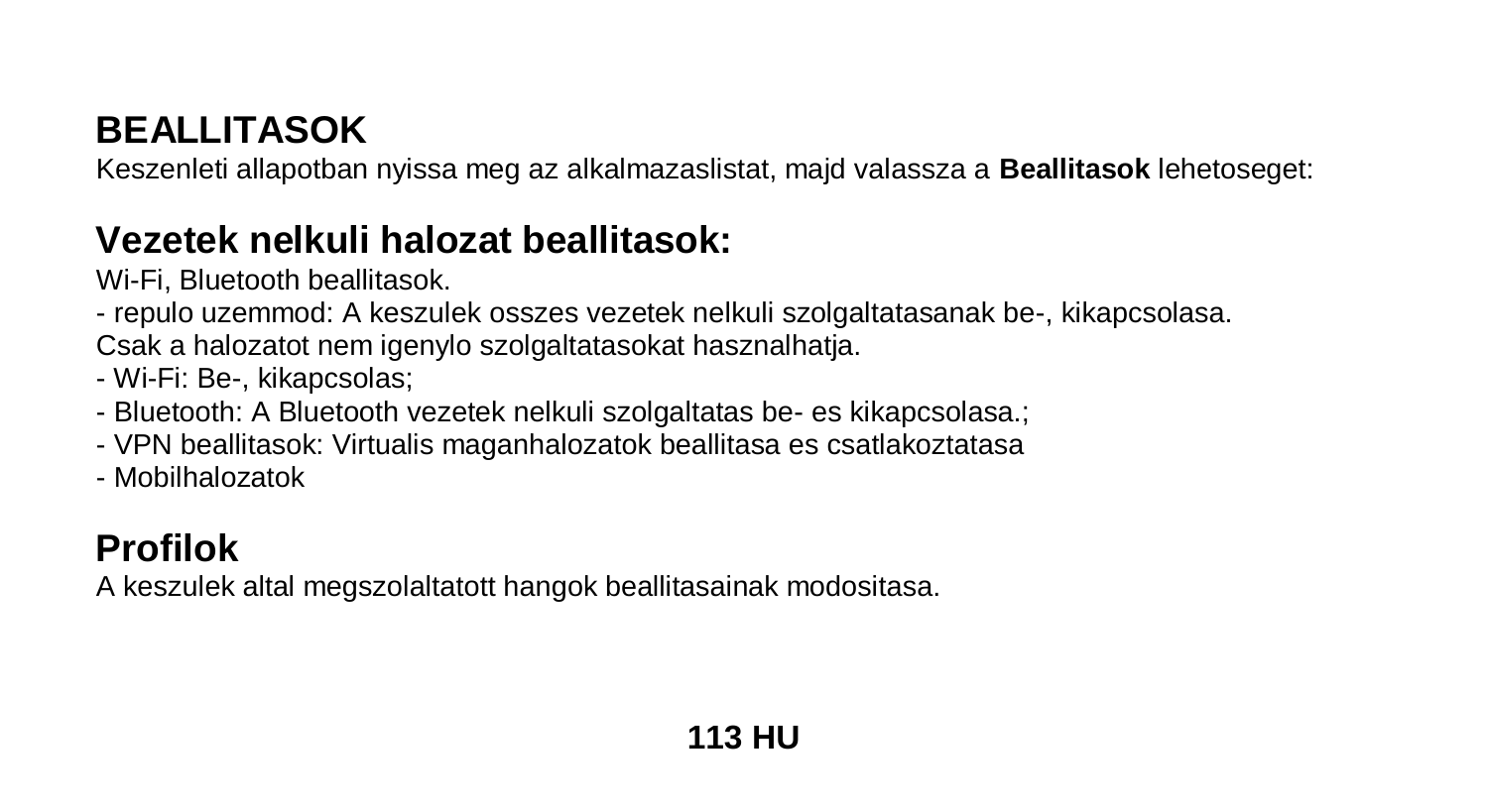#### **Akkumulatorhasznalat:** Mi hasznalta az akkumulatort

## **Sajat pozicio:**

- Hozzajarulas helyadatokhoz: Hely megjelenitese az alkalmazasokban.

- GPS muholdak hasznalata: Utszaszintu helymeghatarozas (cask nyilt helyen lehetseges)

## **Biztonsag:**

- Kepernyozar beallitasa: Kepernyo lezarasa mintaval, PIN koddal vagy jelszoval.
- SIM-kartya zarolasanak beallitasa;
- Jelszavak: Jelszo megjelenitese gepeleskor
- Eszkozfelugyelet: Eszkozkezelok hozzaadasa es eltavolitasa
- Telepites SD kartyarol: Titkositott tanusitvanyok telepitese az SD-kartyarol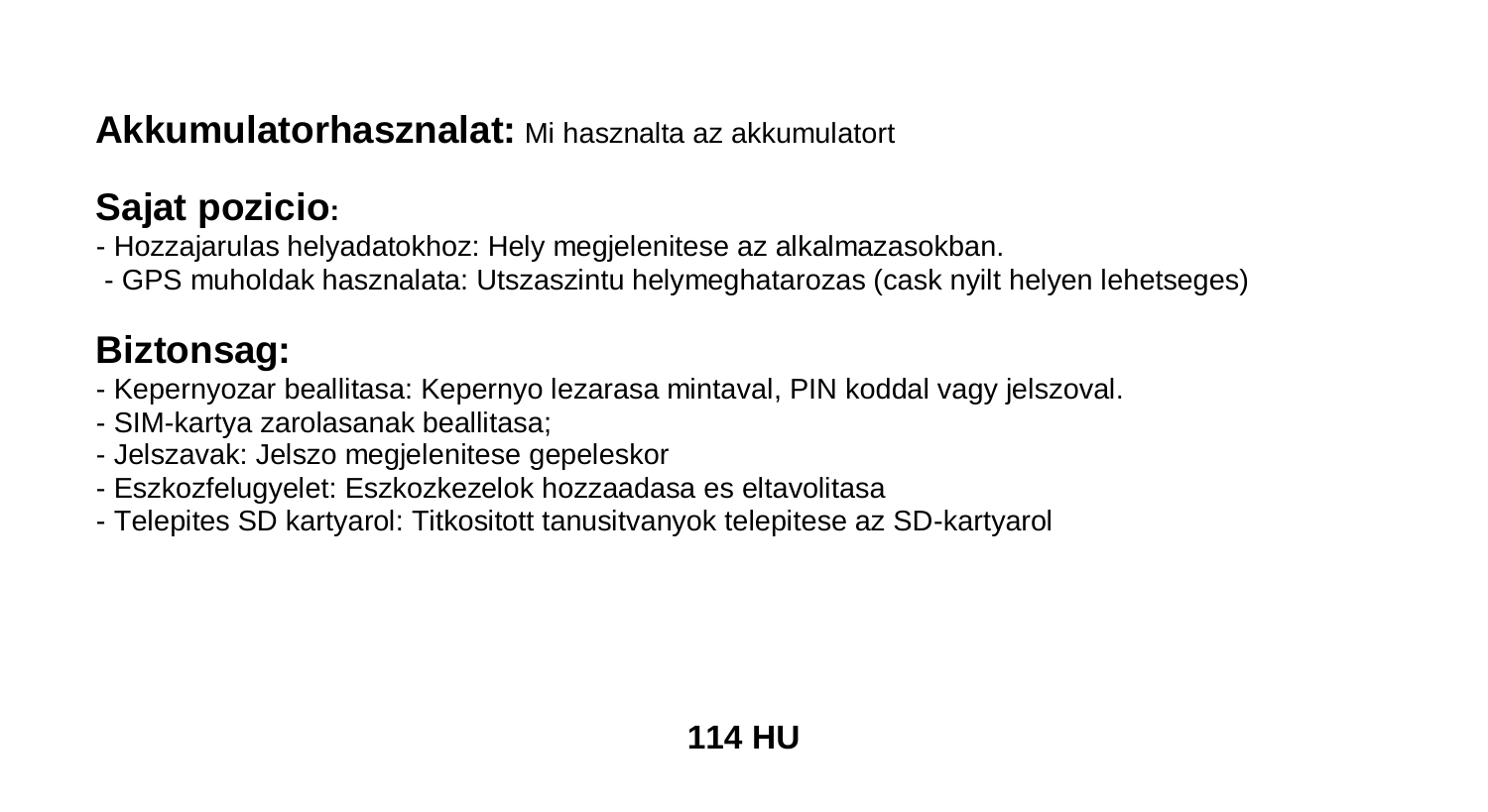#### **Nyelv es billentyuzet:** Telefon nyelve es billentyuzetere vonatkozo beallitasok **Fiokok es szinkronizalas**

**Hatteradatok:** Az alkalmazasok barmikor szinkronizalhatnak, kuldhetnek es fogadhatnak adatokat

**Automatikus szinkronizalas:** Az alkalmazasok automatikusan szinkronizaljak az adatokat

**Datum es ora:** A datum es ora modisitasanak beallitasai

**Ki-, bekapcsolasi beallitasok:** A telefon automatikusan ki- es bekapcsolasat tudjuk beallitani.

**lkalmazasok kezelese:** A telepitett alkalmazasok kezelese es eltavolitasa.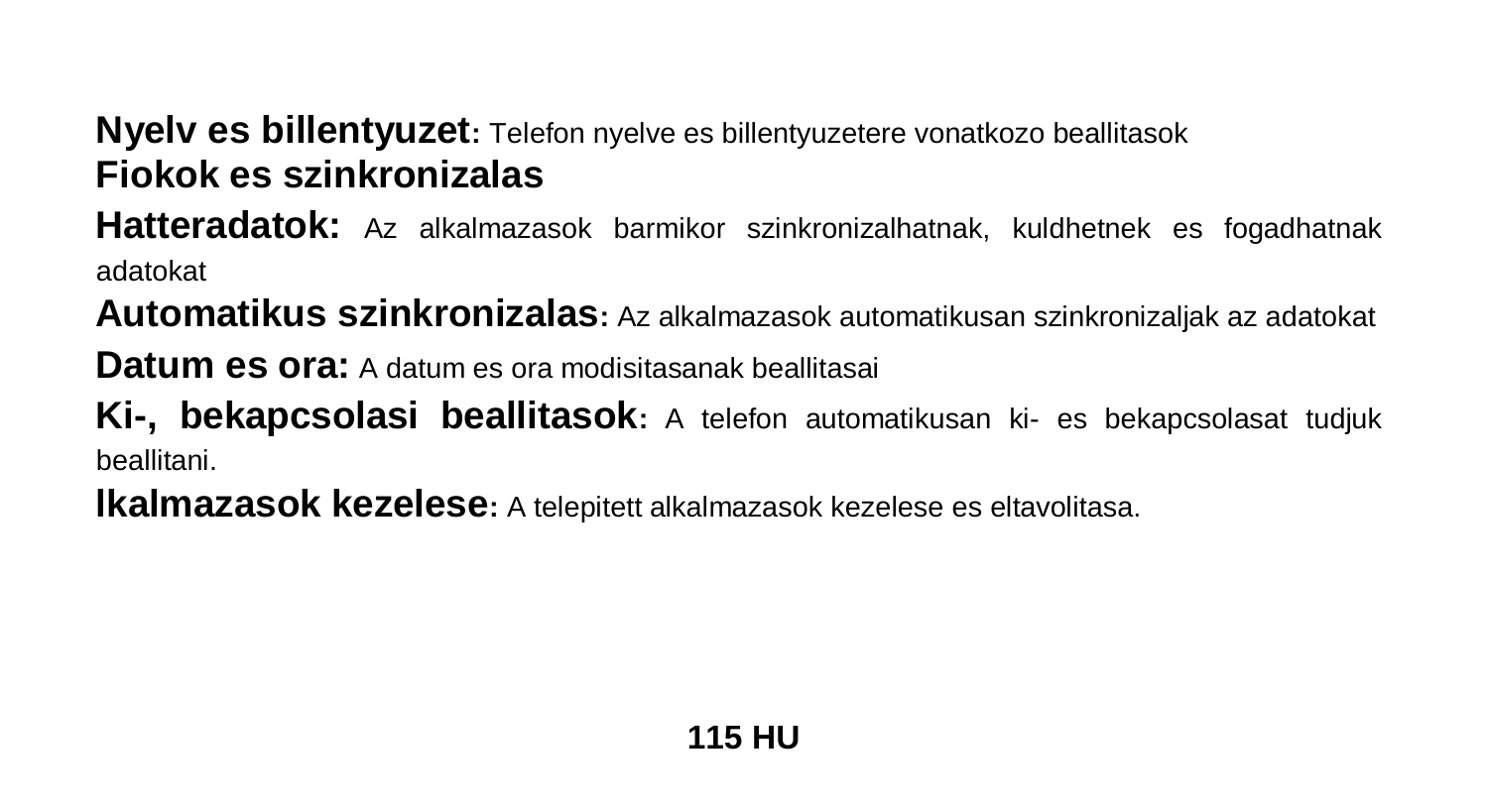# **Środki bezpieczeństwa**

**WAŻNE!** Prosimy zapoznać się uważnie z niniejszymi wskazaniami oraz wykonać wszystkie zalecenia, jeżeli znajdziecie się w niebezpiecznej sytuacji

Bezpieczeństwo prowadzenia pojazdów: Wskazanym jest, aby prowadząc samochód nie korzystać równocześnie z telefonu komórkowego. Jeżeli koniecznie musicie skorzystać z telefonu komórkowego podczas jazdy, radzimy zawsze używać systemu "Zestawu głośno mówiącego".

Należy wyłączyć telefon komórkowy w czasie lotu samolotem. Zakłócenia spowodowane telefonią komórkową, wpływają ujemnie na bezpieczeństwo lotu, dlatego nie należy używać telefonu komórkowego w samolocie. Prosimy upewnić sie czy wasz telefon komórkowy jest zablokowany na czas w którym znajdujecie się w samolocie.

W szpitalu: Kiedy używacie telefonu komórkowego na ternie szpitalu, musicie przestrzegać obowiązujących tam zasad. Jakiekolwiek zakłócenia spowodowane wyposażeniem wireless, może wpływać ujemnie, na jakość i wyniki telefonu.

Servis jedynie zatwierdzony: Jedynie do serwisów zatwierdzonych należy zgłaszać się w sprawie naprawy telefonu. Jeżeli otwierasz telefon komórkowy próbując sprawdzić lub naprawić go osobiście, stracisz bezpowrotnie, przyznaną gwarancie. Akcesoria i baterie: Używaj do swego telefonu komórkowego jedynie takie akcesoria i baterie, jakie zalecane są przez producenta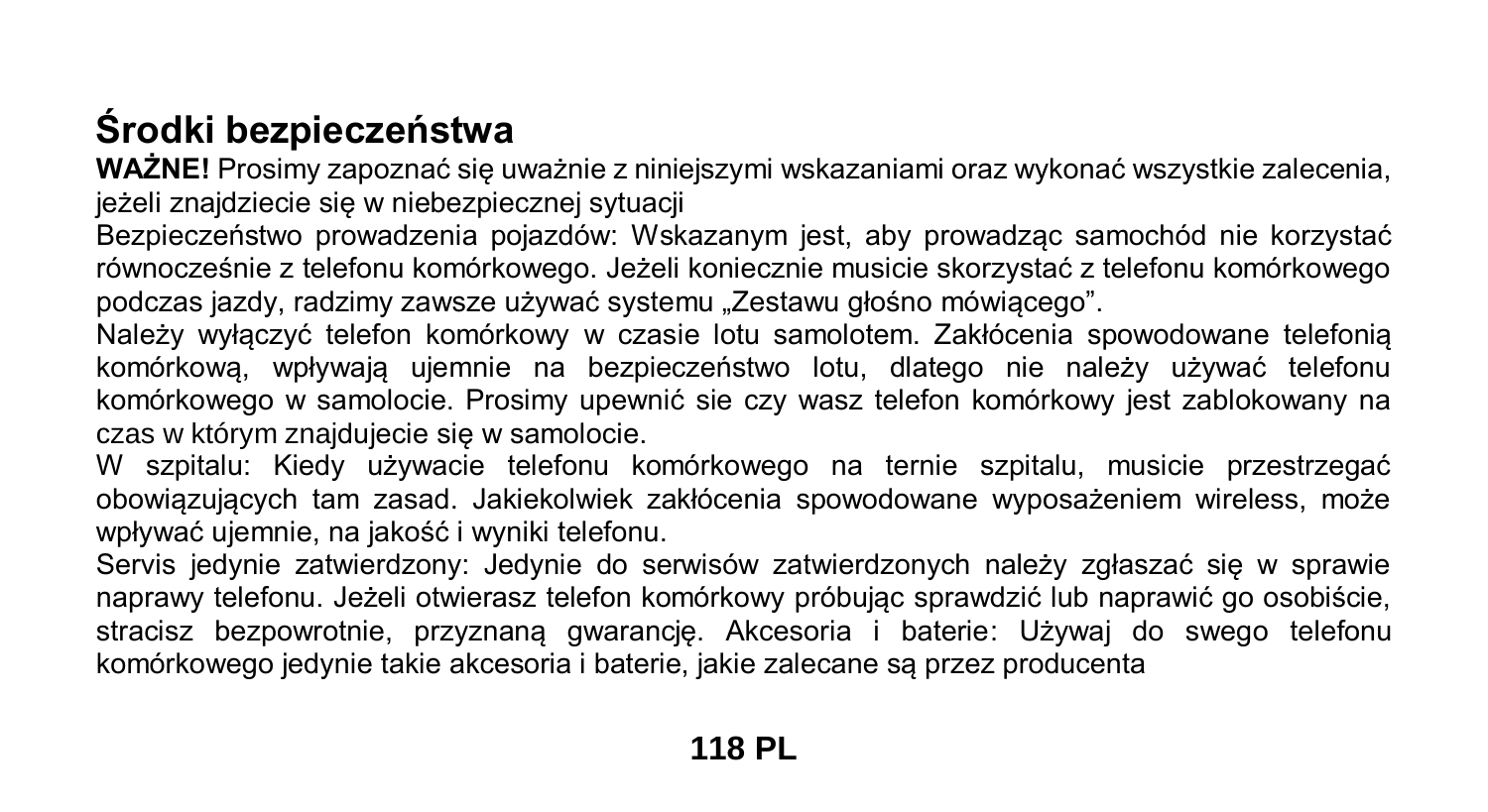Telefon alarmowy: Upewnij się czy telefon jest czynny, czy działa, dzwoniąc pod numer Telefon Alarmowy 112, naciśnij odpowiedni przycisk wezwania i potwierdź miejscowość, następnie wytłumacz, co się stało i nie kończ rozmowy.

Bateria i naładowanie baterii: Dobrze jest naładować baterię przed pierwszym wykorzystaniem telefonu. Nie należy narażać baterii na działanie temperatury wyższej niż +40°C. Zużytych baterii nie wrzucaj do ognia, nie wyrzucaj gdziekolwiek. Zwracaj baterie zużyte lub uszkodzone dostawcy lub przekaż do specjalnych punktów zbiórki uszkodzonych baterii.

Uwaga: Nie odpowiadamy za sytuacje, kiedy telefon używany jest niezgodnie z sposobem podanym w niniejszym podręczniku. Nasza Kompania zachowuje prawo do wprowadzenia zmian w treści podręcznika bez podania tego do wiadomości publicznej. Ewentualne zmiany zostaną wyświetlone na naszym site'cie, obok tego produktu, którego dotyczą zmiany. Treść niniejszego podręcznika może być inna niż załączonego do produktu. Należy brać pod uwagę treść ostatniego..

Aby uniknąć nieporozumień, jakie mogą mieć miejsce w związku z niektórymi serwisami, które obecnie nie są preferowane przez naszą spółkę, S.C. Visual Fan S.R.L. (ponieważ S.C. Visual Fan S.R.L. zachowuje sobie prawo do zerwania współpracy z niektórymi serwisami, wskazanym na świadectwie gwarancji w dniu wejścia na rynki sprzedaży danego zestawu produktów), dlatego, przed oddaniem produktu do serwisu, prosimy o przejrzenie aktualnej listy naszych serwisów, którą znajdziecie państwo na stronie Allview w zakladce "Suport&Service – Serwis autoryzowany"."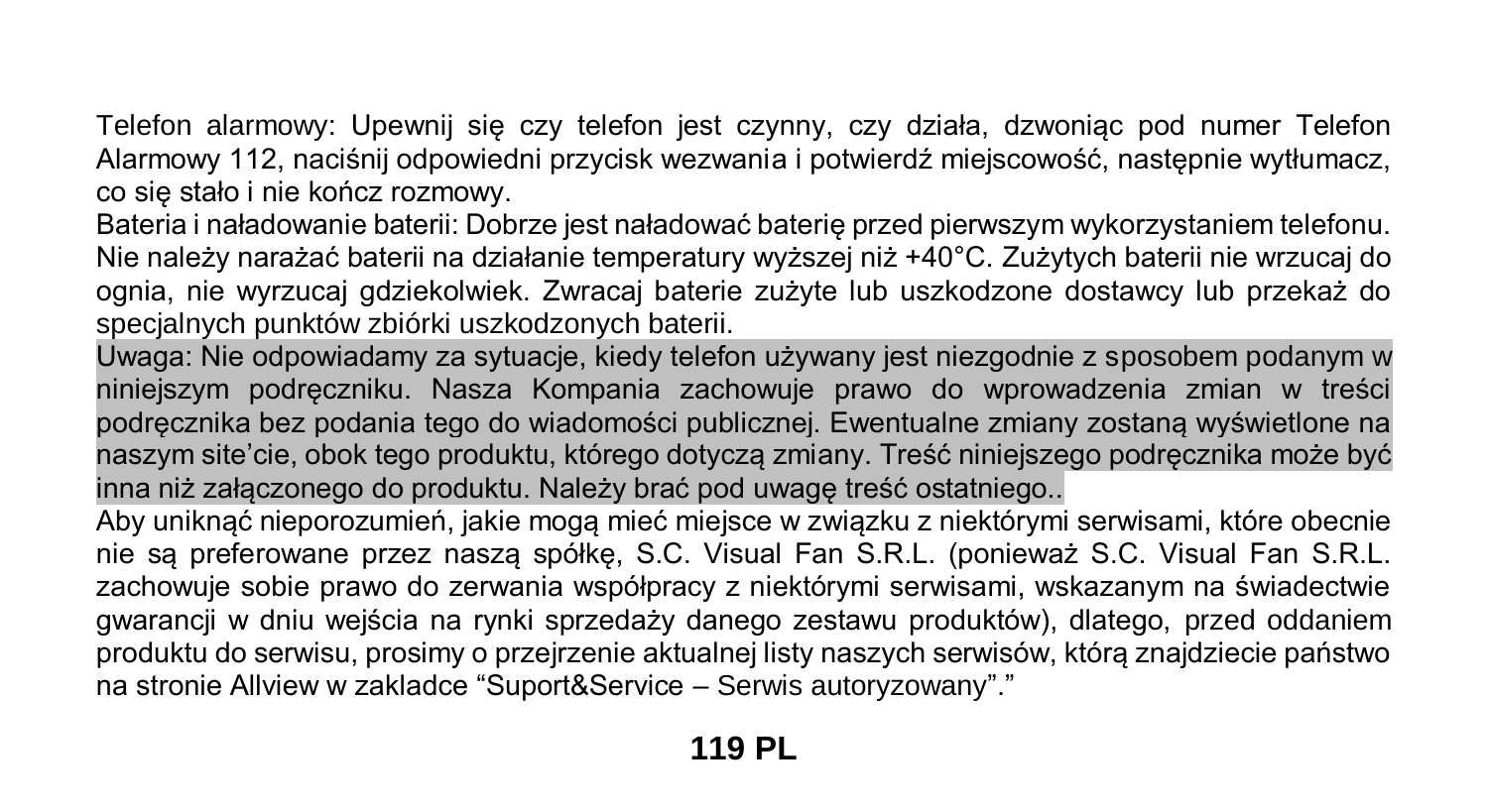Aby uzyskać więcej informacji, odwiedź www.allviewmobile.com. Nie zasłaniaj anteny dłonią lub innej awarii obiektów do wykonania w wyniku problemów z łącznością i szybkiego rozładowania akumulatora. Wszystkie aplikacje dostarczone przez firmy trzecie oraz zainstalowane na tym urządzeniu mogą być modyfikowane lub zatrzymane w każdej chwili. S.C. Visual Fan S.R.L. nie ponosi odpowiedzialności za jakiekolwiek modyfikacje usług lub treści tych aplikacji. Wszelkie prośby lub pytania dotyczące aplikacji firm trzecich powinny być kierowane do ich dostawców.

Ze względu na materiał użyty do produkcji obudowy, produkt powinien być podłączany tylko i wyłącznie do interfejsu USB 2.0 lub nowszego. Połączenie z tak zwanym zasilaczem USB jest zabronione. Adapter powinien zostać zainstalowany w pobliżu urządzenia i powinien być łatwo dostępny. Nie używaj telefonu komórkowego w środowisku o zbyt niskiej lub zbyt wysokiej temperaturze oraz nigdy nie wystawiaj urządzenia na działanie silnego światła słonecznego lub środowiska o zbyt wysokiej wilgotności.

Maksymalna temperatura robocza urządzenia wynosi 40℃.

UWAGA: ISTNIEJE RYZYKO WYBUCHU AKUMULATORA W PRZYPADKU ZAMIANY GO NA NIEPRAWIDŁOWY TYP. WYRZUCAJ ZUŻYTE AKUMULATORY ZGODNIE Z ICH INSTRUKCJĄ. To urządzenie zostało przetestowane i spełnia obowiązujące wartości graniczne dla ekspozycji częstotliwości radiowych. Wartości SAR odnoszą się do szybkości, z jaką ciało ludzkie absorbuje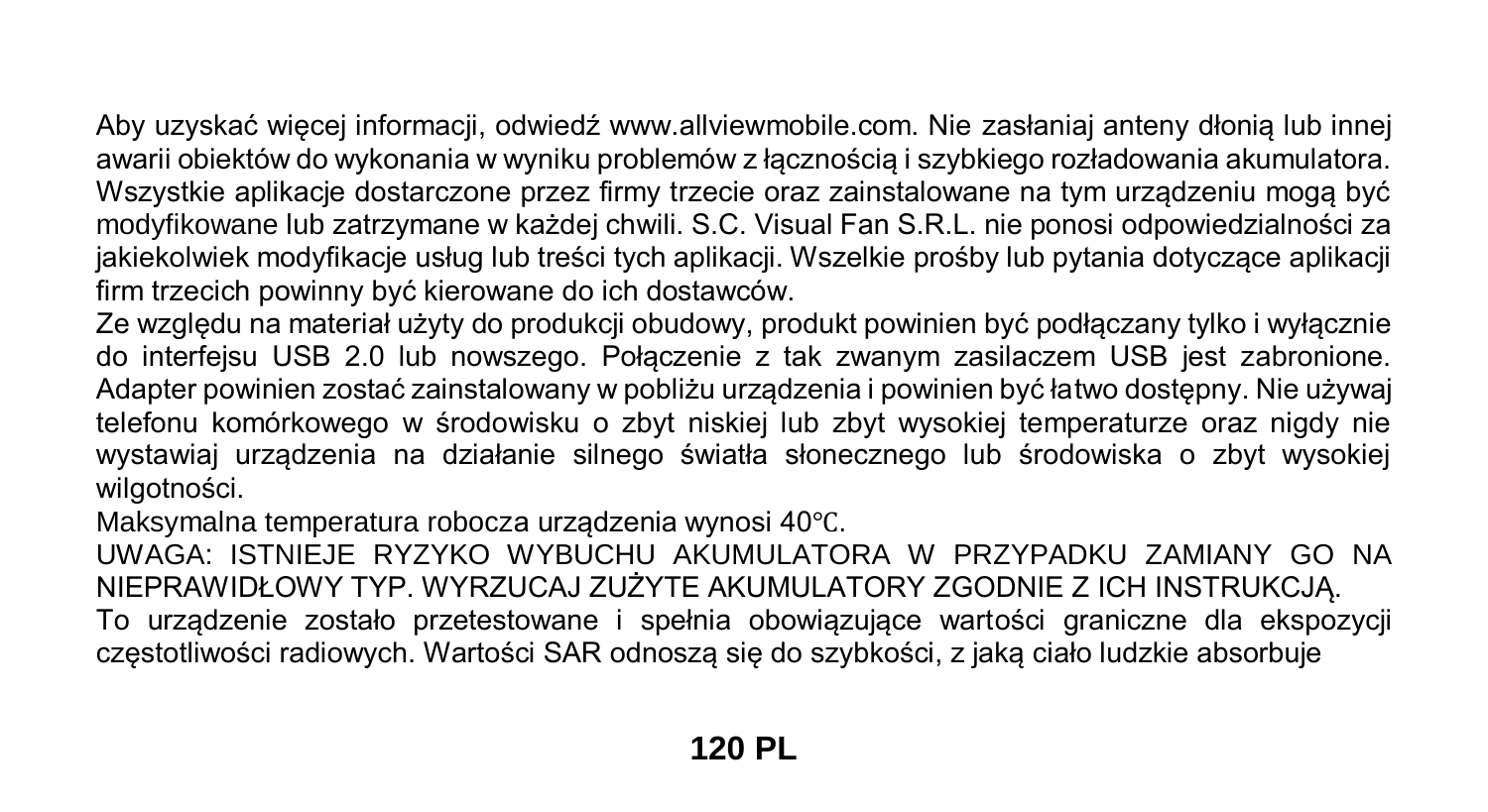energię częstotliwości radiowych. Wartości graniczne SAR wynoszą 1,6 Wat na kilogram (w przeliczeniu na objętość 1 grama tkanki) dla krajów spełniających kryteria amerykańskich standardów FCC oraz 2.0 W/kg dla krajów Unii Europejskiej. Testy SAR są przeprowadzane przy użyciu standardowych stanowisk operacyjnych, przy czym urządzenie transmituje na najwyższym certyfikowanym poziomie mocy we wszystkich testowanych pasmach częstotliwości. Aby zmniejszyć ekspozycję na energię fal radiowych, użyj zestawu głośnomówiącego lub innej podobnej opcji, aby trzymać urządzenie z dala od głowy i ciała. Urządzenie należy nosić w odległości co najmniej 5 mm od ciała, aby poziomy ekspozycji pozostały na poziomie równym lub niższym niż maksymalny. Wybieraj uchwyty na pasek, kabury lub inne podobne akcesoria do noszenia, które nie zawierają metalowych elementów. Akcesoria z metalowymi częściami mogą zmieniać poziomy emisji fal radiowych urządzenia, w tym zgodność z wytycznymi dotyczącymi narażenia na działanie promieniowania radiowego, w sposób, który nie został przetestowany lub certyfikowany, i należy unikać takich akcesoriów.

Nadmierne ciśnienie akustyczne w słuchawkach może powodować utratę słuchu.

Dla Twojego bezpieczeństwa, zalecane jest aby podczas ładowania urządzenia, trzymać je z dala od siebie oraz na niepalnym podłożu. Zalecamy, aby w nocy trzymać telefon w odległości przynajmniej jednego metra od siebie.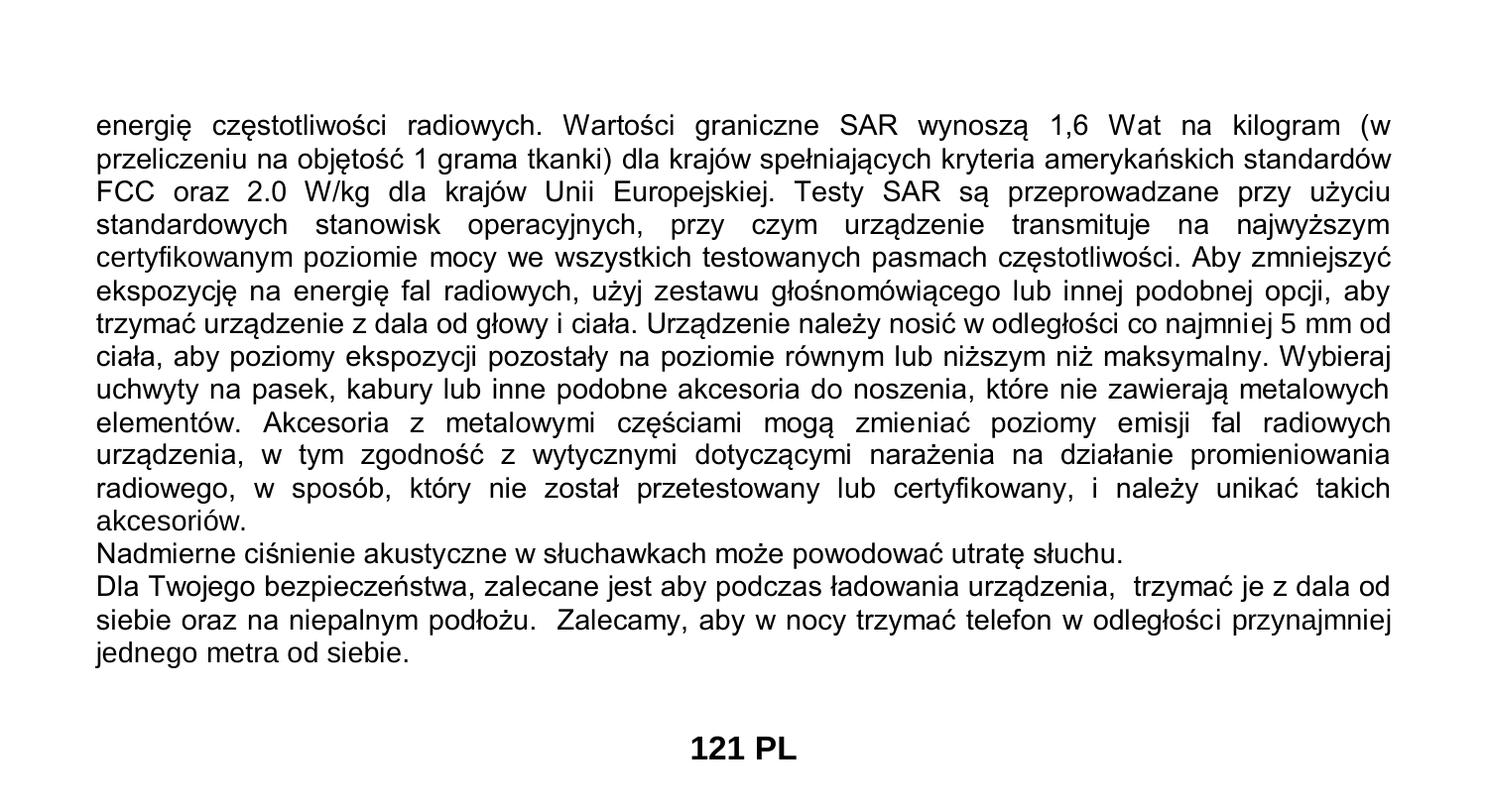### **Urządzenia Włącz / Wyłącz i standby**

Po wprowadzeniu karty SIM, i karty pamięci oraz baterii (opcjonalny). Definiții, przyciskiem *Włącz*, przyciskając przez 3 sekundy, włączysz telefon. Dla wyłączenia, naciśnij ten sam przycisk i potwierdź. Jeżeli naciśniesz krótko przycisk *Włącz,* włączysz telefon w stan *standby*, aby powrócić, naciśnij ponownie, krótko, ten sam przycisk.

### **Odblokowanie, ekranu głównego, menu aplikacji**

Aby uwolnić ekran przy powrocie ze standby, przytrzymaj naciskając, przesuń palcem od dołu do góry ekranu.

Stronom głównego ekranu można nadać osobowość skrótami i widget'ami. W górnej części ekranu znajduje się taśma zawierająca informację o zakresie sygnału sięci telefonii komórkowej WiFi. Bluetooth, poziomie baterii, godzinie oraz o bieżących wydarzeniach.

Celem wyświetlenia menu aplikacji, naciśnij symbol .znajdujący się na głównej części ekranu. Przesuń palcem w górę, aby przewijać strony menu głównego. Dotknij odpowiednią ikonkę, aby mieć dostęp do poszukiwanej aplikacji. Aby powrócić na główny ekran, naciśnij przycisk *Wróć.*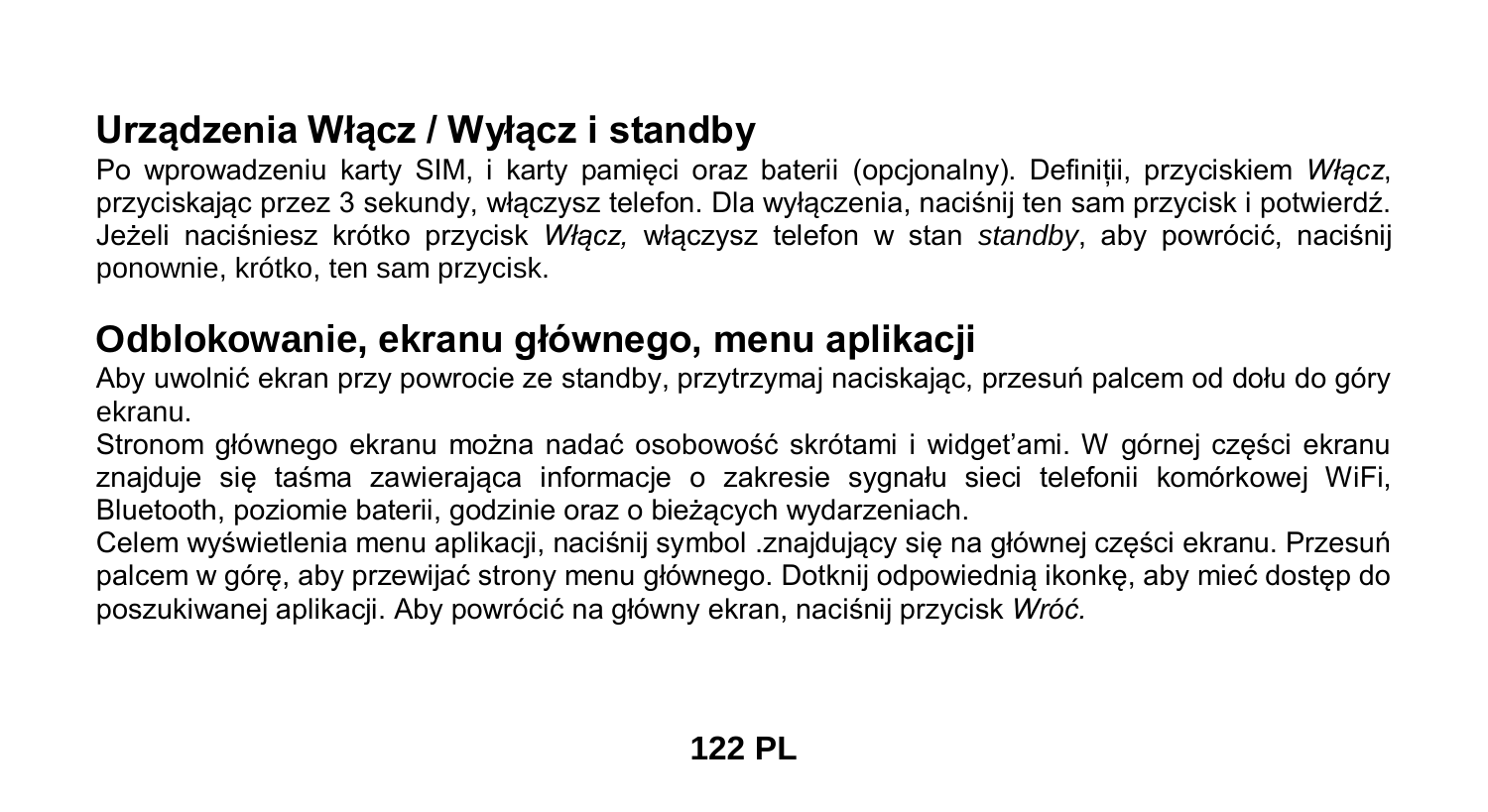## **Wywołanie**

Aby wywołać numer, z głównego ekranu należy zastosować aplikację wywołania, wybierz numer telefonu i naciśnij przycisk wywołania.

Aby odebrać rozmowę, przeciągnij ikonę do prawej, i odrzucić rozmowę, Przeciągnij ikonę w lewo.Możesz wywoływać żądane numery bezpośrednio z Dziennika połączeń, dotknij przycisk wezwania z prawej strony żądanego numeru.

#### **Wiadomość**

Aby stworzyć i wysłać wiadomość SMS, należy: Wejść na aplikacje *Wiadomość*; Wejdź na aplikację *Wiadomość,*j Naciśnij na przycisk *Nowa wiadomość* - który znajduje się w dolnej, prawej części ekranu. Wprowadź tekst wiadomości;

**Uwaga:** możesz przekształcić wiadomość, w MMS przyciskając symbol *"+",*  wprowadzając równocześnie treść: wiadomości: obrazy, dźwięki lub film.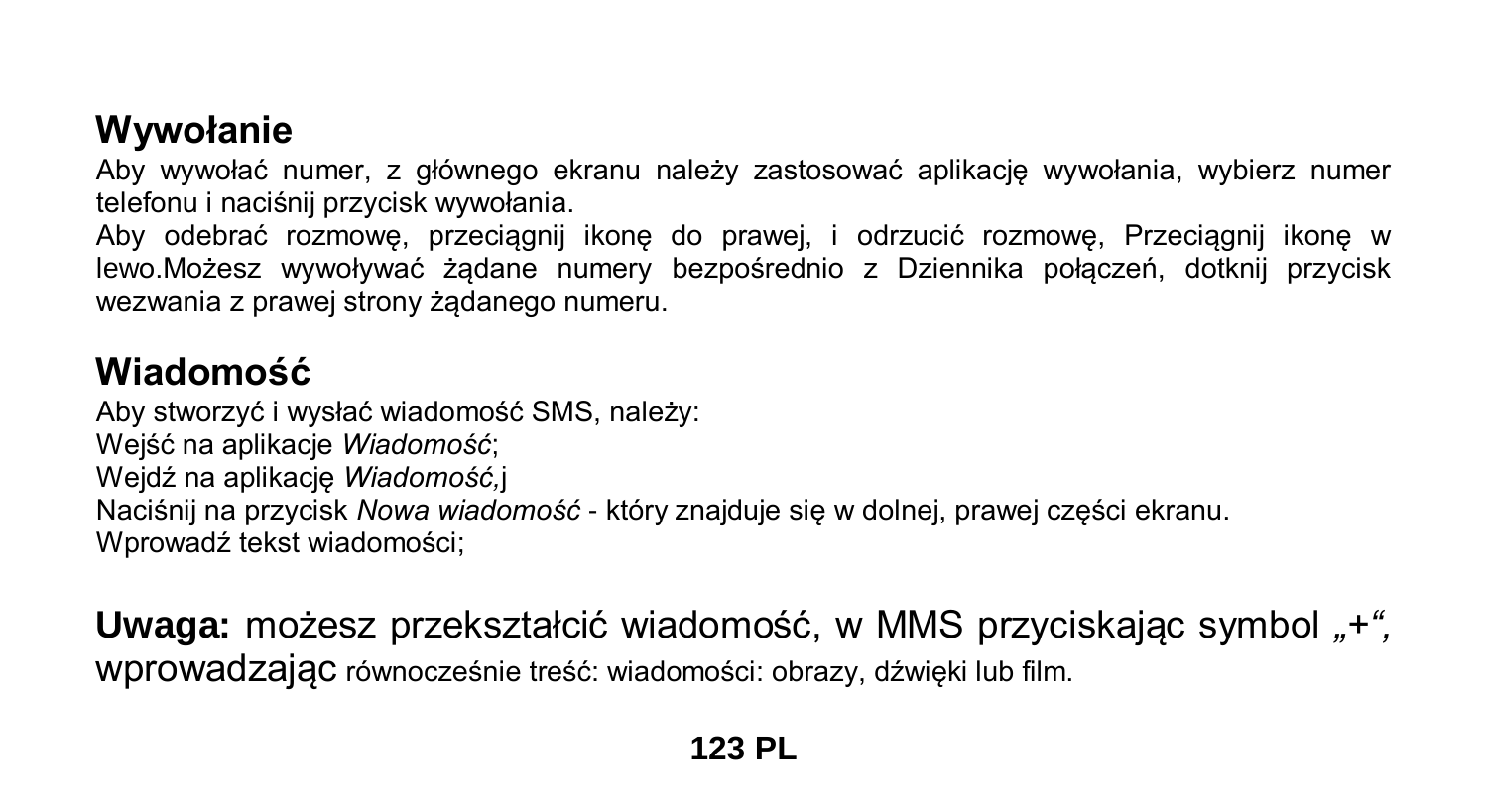W górnej części pola wybierz numer telefonu lub nazwisko adresata.

Przyciśnij symbol strzałka -> znajdujący się po prawej stronie pola tekstu, aby wysłać wiadomość.

## **Kontakty (połączenia)**

Przejdź do aplikacji *Kontakty* znajdującej się w menu aplikacji

## **Dodanie nowego kontaktu:**

Przejdź do aplikacji *Kontakty* znajdującej się w menu aplikacji; dotknij symbol plus + po prawej, dolnej części ekranu;; wybierz pamięć lub konto, w których gromadzić się będzie nowy kontakt; wprowadź dane kontaktu; na koniec, dotknij przycisk *Zapisz.*

## **Dodanie kontaktu z dziennika wywołań:**

z menu aplikacji przejdź do aplikacji *Telefon*; dotknij numeru telefonu, który pragniesz zapisać; dotknij przycisk *Nowy kontakt*;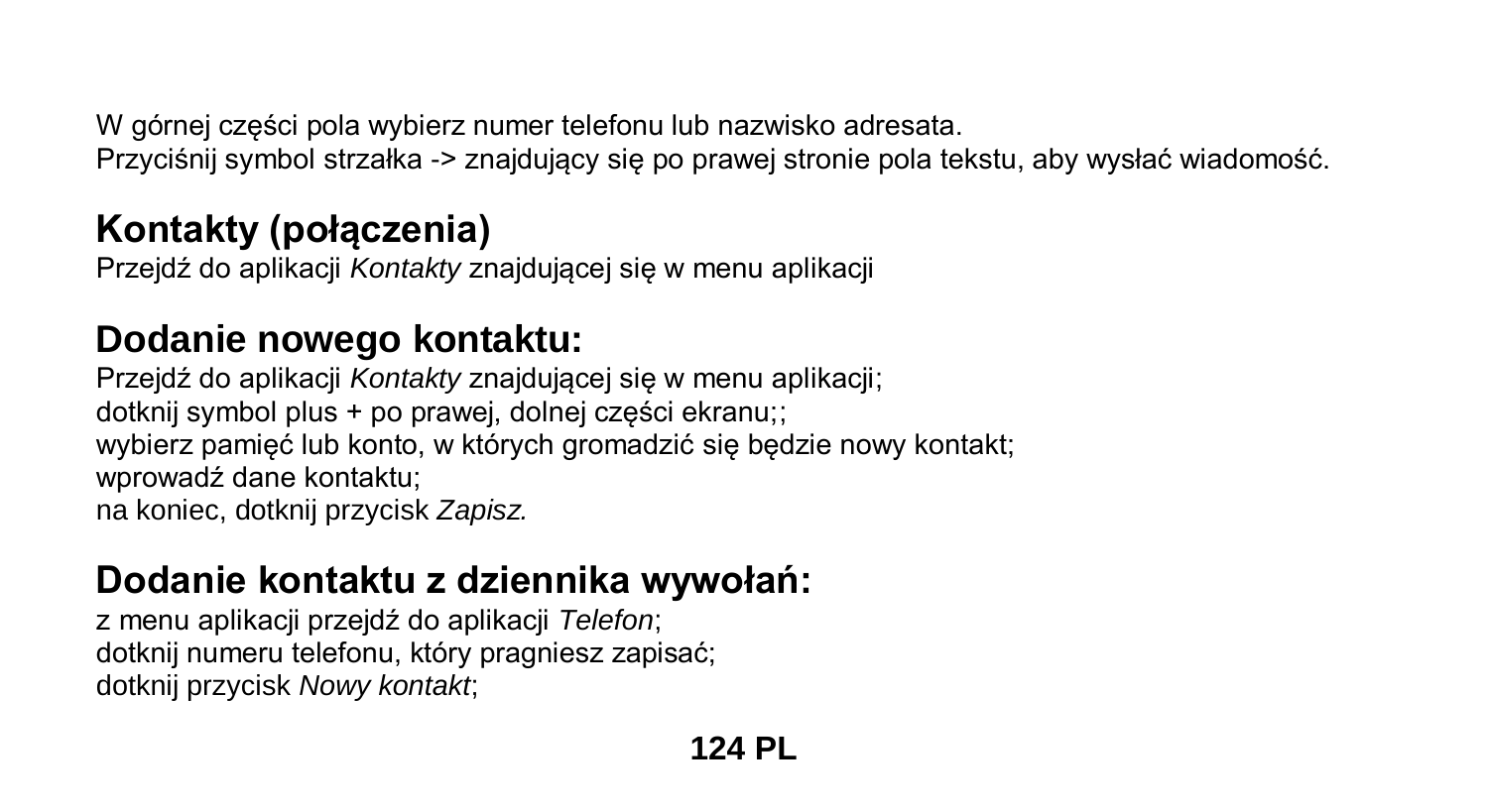wybierz pamięć lub kontakt, w którym gromadzą się połączenia; zapisz dane kontaktu;

na koniec, dotknij przycisk *Zapisz.*

## **Import / eksport kontaktów**

Możesz importować I eksportować kontakty pomiędzy wolnymi pamięciami lub kontami, mianowicie: wejdź na *Kontakty*;

naciśnij *Opcje* i wybierz *Importuj/Eksportuj*; wybierz pamięć, z której należy skopiować kontakty; wybierz pamięć, do której należy wpisać kontakty; wybierz kontakty do skopiowania; naciśnij przycisk *Kopiuj;*

## **Synchronizacja kontaktu z kontem**

Uwaga: Jeżeli nie posiadasz jeszcze konta, możesz stworzyć konto użytkownika Google™, konieczne do wejścia do wirtualnego magazynu aplikacji. Możesz synchronizować kontakty konta, mianowicie:

weidź do menu aplikacji ->Ustawienia -> KONTA;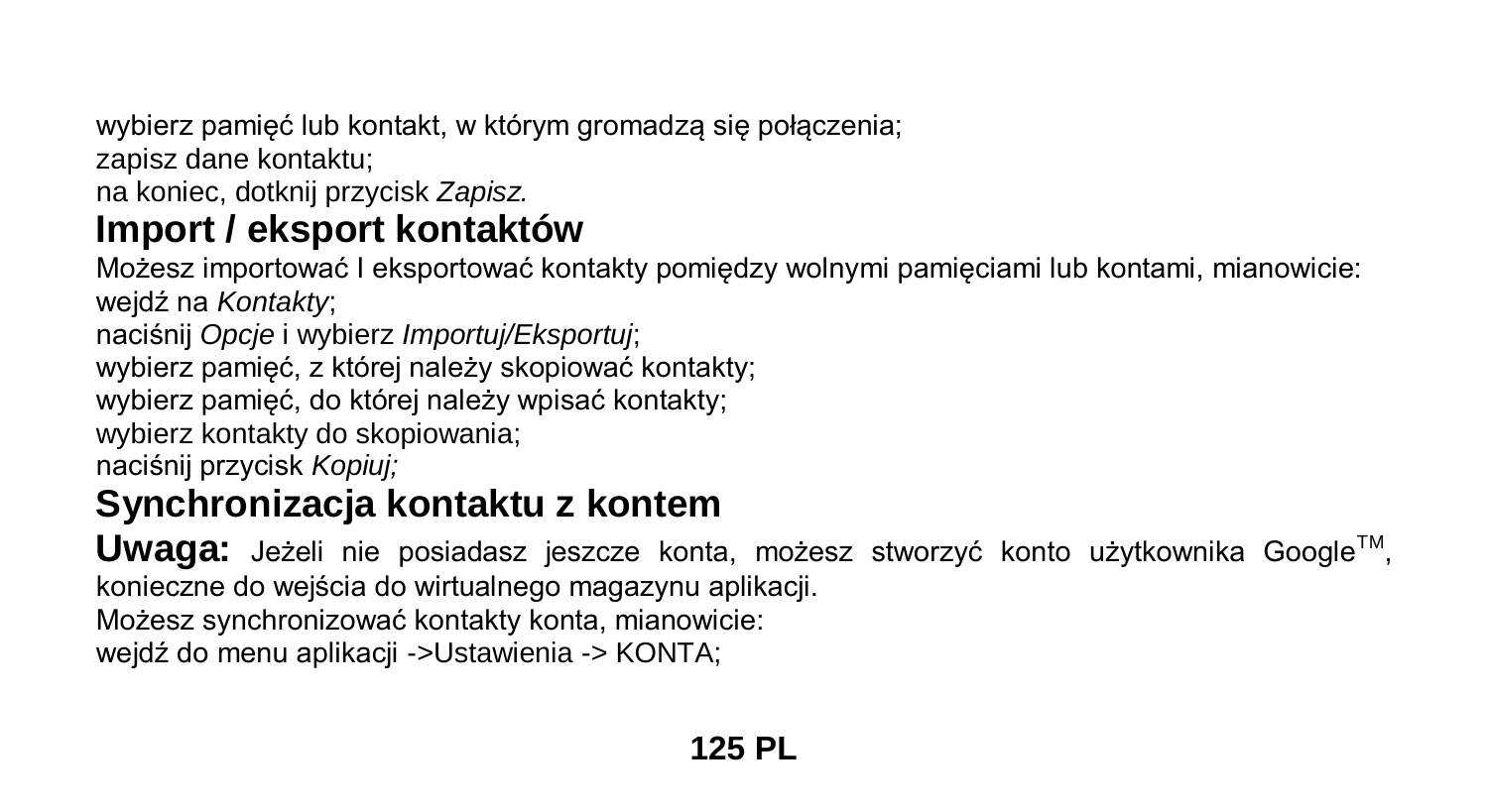dotknij żądanego konta, jeżeli nie masz wprowadzonego konta, możesz wprowadzić dane nowego konta naciskając *Dodaj konto;* zaznacz opcję *Dziennik wywołań* (*Agenda).*

#### **Personalizacja kontaktów z własnym obrazem**

**Uwaga:** Do kontaktów z pamięci SIM nie można dodawać własnych obrazów lub dzwonków. Aby dodać obraz należy:

wejść na *Kontakty*;

dotknąć imię/nazwę żądanego kontaktu;

dotknij symbolu edytuj kontakt znajdujący się w dolnej części ekranu;;

dotknij symbolu kontaktu;

sfotografuj lub wybierz obraz z galerii, aby go dodać do kontaktu.

## **Google Play**

Wirtualny magazyn (sklep) aplikacji to możliwość aplikacji (zastosowania) w różnych dziedzinach, takich jak: gry, interesy, komunikacja, zakupy, podróże, rozrywka, książki, edukacje, finanse, fotografia instrumenty, publikacje media, dziedziny społeczne, sport, wiadomości itd.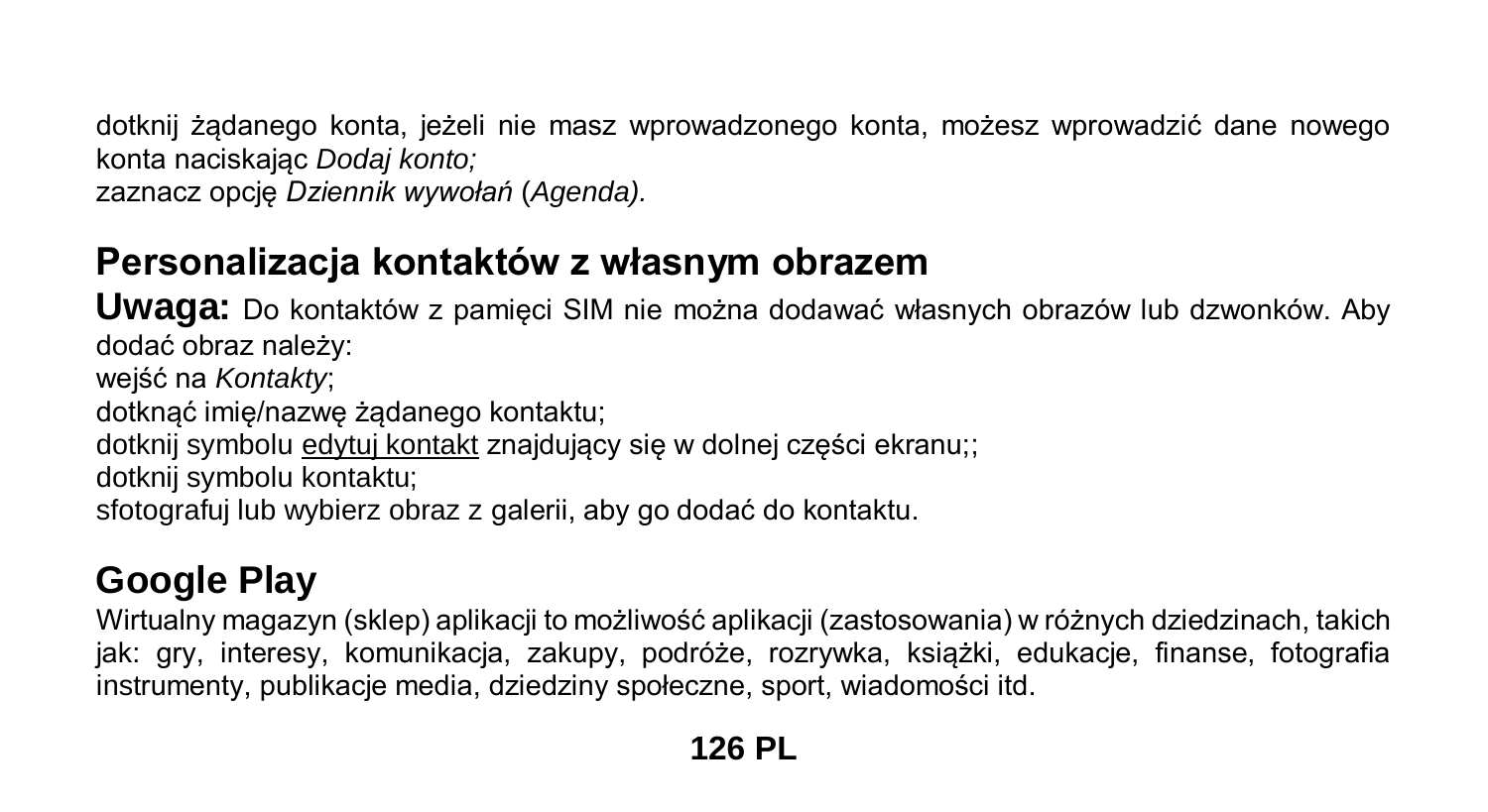Przy pierwszym wejściu do wirtualnego magazynu, zostaniesz zapytany o swoje dane, jeżeli posiadasz konto Google wprowadź dane. Jeżeli nie, to naciśnij przycisk *Nowe,* aby stworzyć nowe konto, oraz postępuj zgodnie z krokami wyświetlonymi na ekranie.

#### **Ustawienia**

Dostawca usług może domyślnie uaktywnić niektóre ustawienia urządzenia, w taki sposób, iż nie będziesz mógł zmienić tych ustawień.

#### **Wi-Fi**

Dla ustawienia WiFi: należy wejść na funkcję.

Wchodząc na Wi Fi można wyszukiwać automatycznie wolne sieci, sieci bez hasła można używać bezpośrednio, w przypadku sieci zakodowanych, konieczne jest podanie hasła.

## **Bluetooth**

Wolne urządzenia wyświetlają się automatycznie, natychmiast. Aby połączyć się z jednym z urządzeń, należy dotknąć odpowiedniej nazwy i podać hasło do sprawdzenia.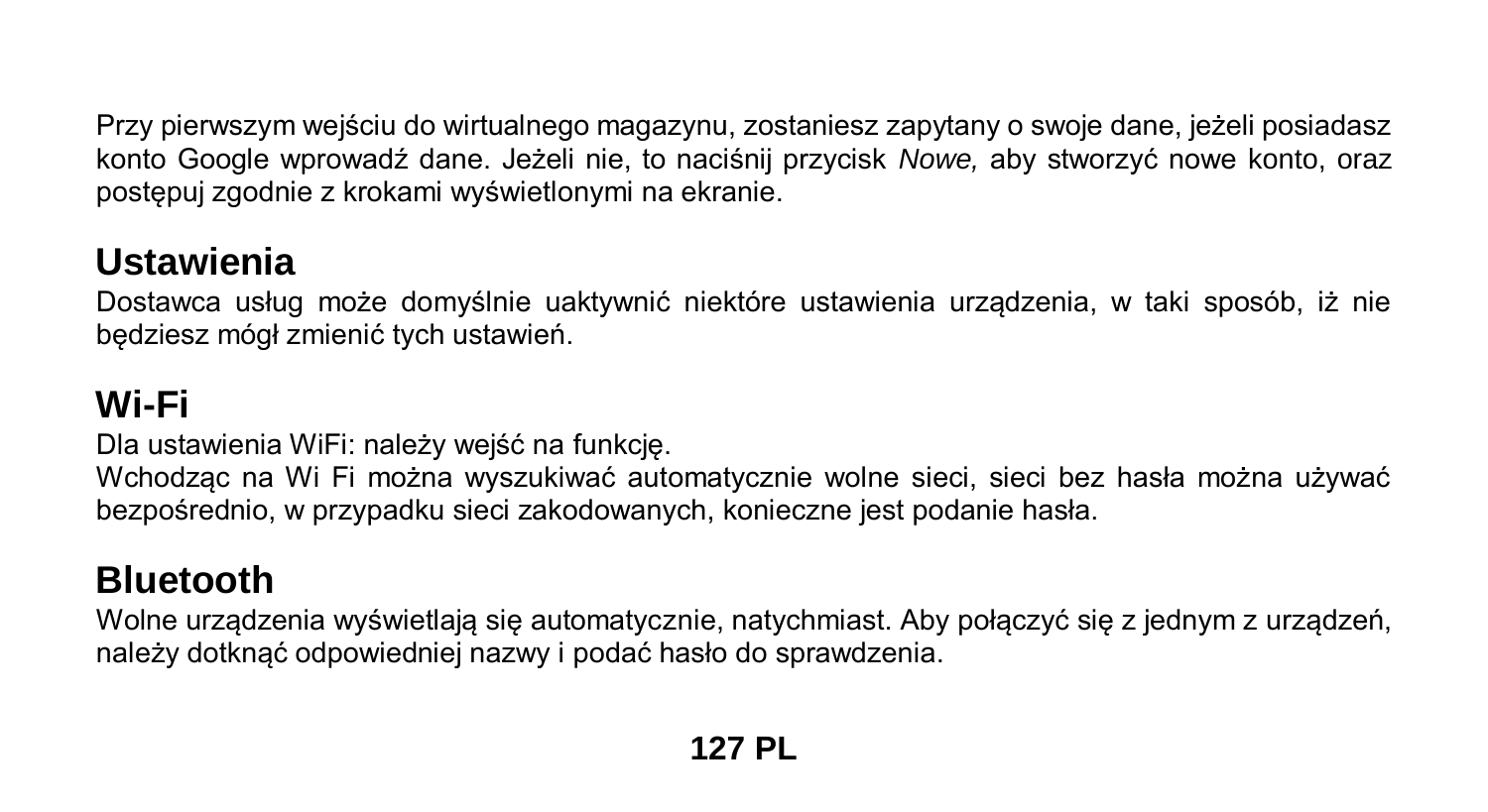### **Wykorzystanie danych**

W tym miejscu możecie włączyć lub wyłączyć obieg (ruch) danych z telefonu. Możecie również przeglądnąć zarys wykorzystania połączeń danych, oraz konfigurować granice obrotu (ruchu) danych.

## **Więcej infirmacji**

Sposób samolot.

Ustawienia VPN (Virtual private network).

Ustawienia hotspot przenośny, można wykorzystać telefon, aby tym samym stworzyć punkt dostępu do wireless.

## **Preferencje (Wybór).**

**Profile** Powyższa opcja pozwoli na ustawienie mocy dźwięku dla wezwań wejściowych, czujności email i sms, wiadomości pisemnych. Ustawienia mają na uwadze: Drgania i Wibracje, Głośność, Sygnał dźwiękowy, Wiadomości.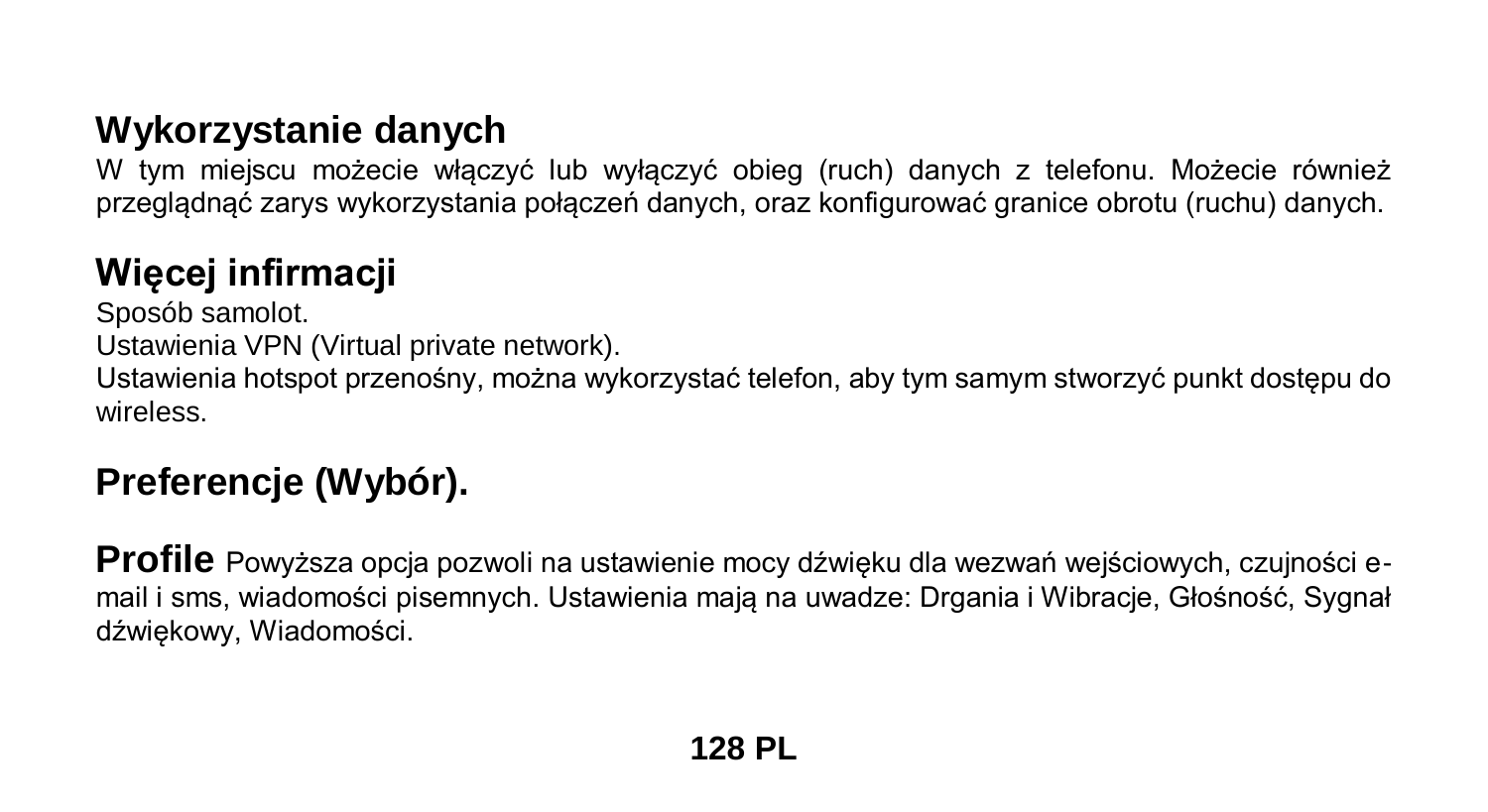Należy wybrać: Ogólne, / Ciche / Spotkanie / Zewnętrzne. Celem odpowiedniego wyboru, należy przycisnąć punkt z prawej strony.

## **Oszczędzaj energię**

Możesz wybrać jedną z trzech poniżej podanych możliwości oszczędzania energii: **Zatrzymany** Normalny: połączenia i wiadomości są włączone, połączenia danych są zachowane.

Wydłużony stan Stand-by: zostają zachowane usługi wzywania i sms,

## **Wyświetlanie**

a. Świetlność: wyregulować świetlność ekranu;

b. Obraz w tle ekranu: możecie wybrać obraz tła dla głównego ekranu, dla ekranu odblokowania i dla menu;

c. Automatyczne obracanie ekranu: należy odwrócić telefon, aby zmienić orientację obrazu;

e. Bezczynność: czas oczekiwania przed wejściem w stan stand-by;

f. Wielkość liter.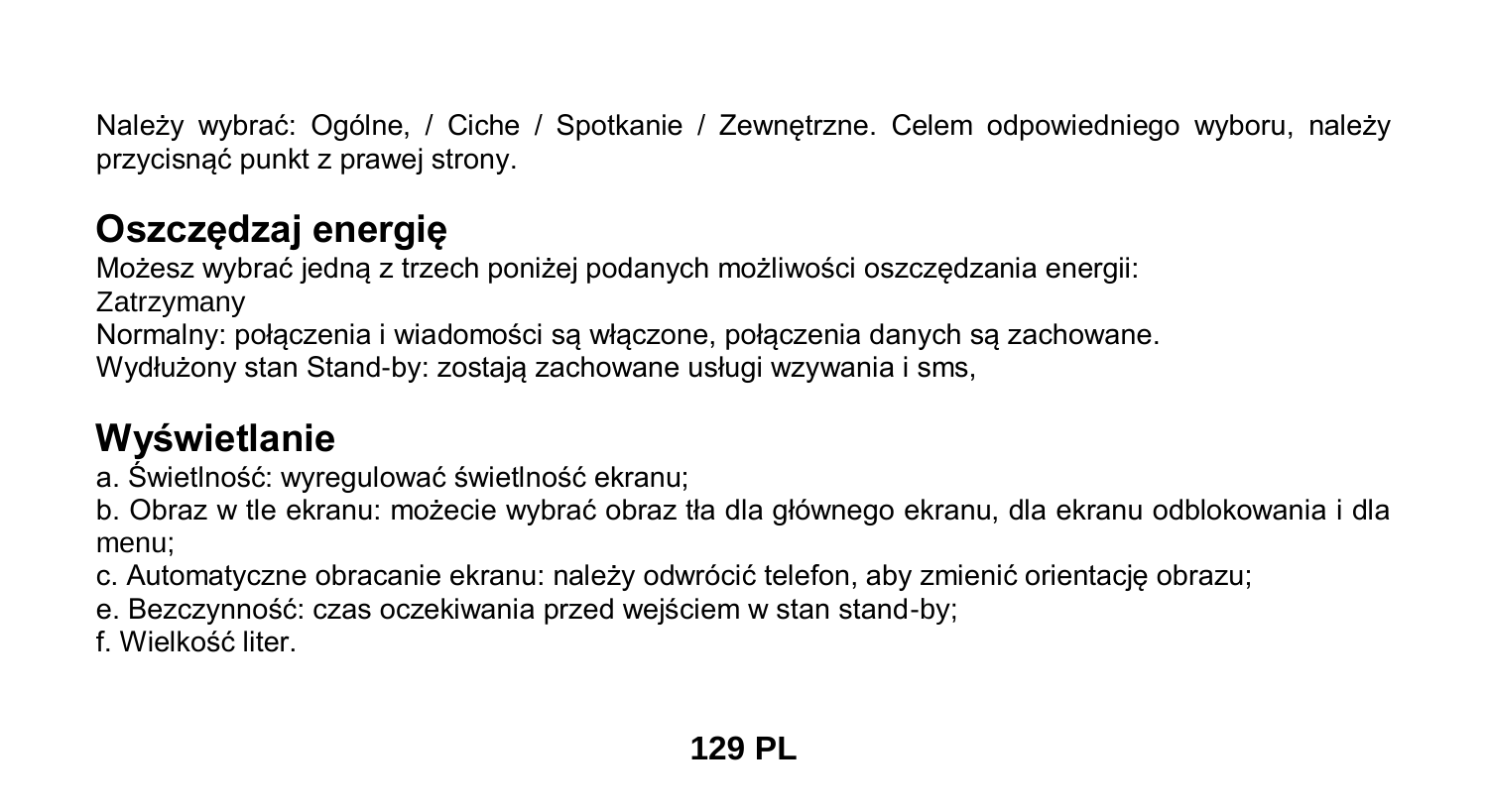#### **Akumulator**

Wyświetlanie informacji dotyczących stanu naładowania baterii oraz jej działania.

#### **Aplikacje**

Zarządzanie aplikacjami: oglądaj, usuwaj przenoś zainstalowane aplikacje.

## **Usługi lokalizacji**

Dostęp do lokalizacji: pozwala, aby aplikacje wykorzystały informacje dotyczące lokalizacji. Wykorzystanie satelitów GPS: włączyć / wyłączyć wykorzystanie satelitów GPS; Usługi lokalizacji Google Location Service: pozwalają na przesyłanie danych anonimowych do lokalizacji, na wykorzystanie danych pochodzących ze źródeł takich jak sieci Wi Fi lub komórkowe, celem ustalenia prawdopodobnej lokalizacji.

## **Bezpieczeństwo**

Zablokowanie ekranu: możecie wybrać jedną z metod: Bez blokowania, Przesuwanie, Model, PIN, Hasło.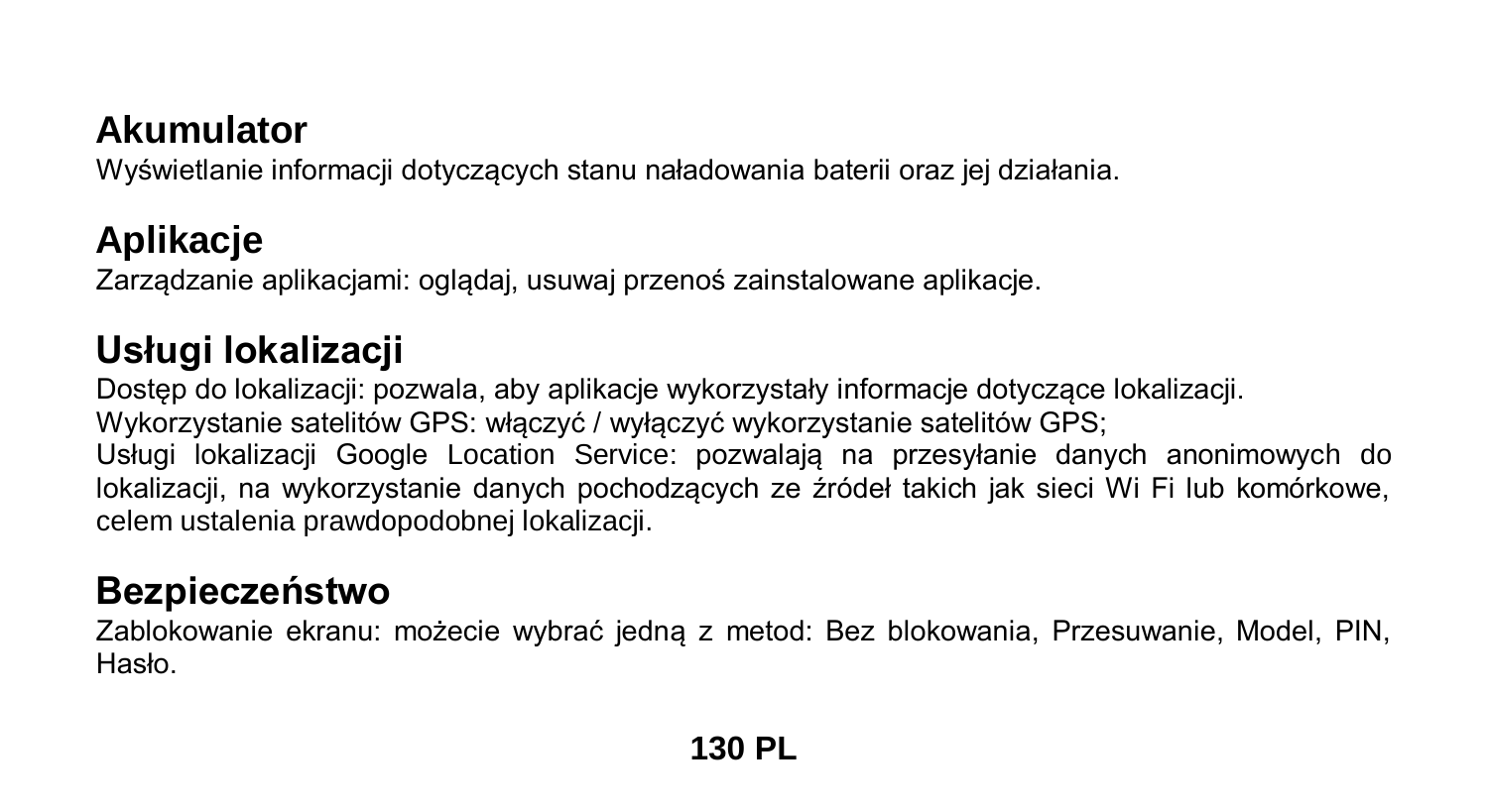Właściciel info: wyświetlić ustalone dane na ekranie blokującym. Włączyć blokadę karty SIM. Hasła widoczne: wyświetlić hasła podczas ich wprowadzania.

## **Administracja urządzenia.**

Źródła nieznane: zaznaczyć, zezwalając tym samym na instalacji aplikacji ze źródeł nieznanych. Wiarygodne akredytacje. Instalacje z karty SIM.

## **Język oraz metody wprowadzenia**

- 1. Wybór języka. Podaj wszystkie języki, jakie masz w telefonie.
- 2. Sprawdzanie ortografii.
- 3. Słownik użytkownika: dodaj lub wycofaj słowa z niestandardowego słownika użytkownika.
- 4. Metoda wprowadzenia
- 5. Indywidualne ustawienia klawiatury.
- 6. Ustawienia wyszukiwania głosowego.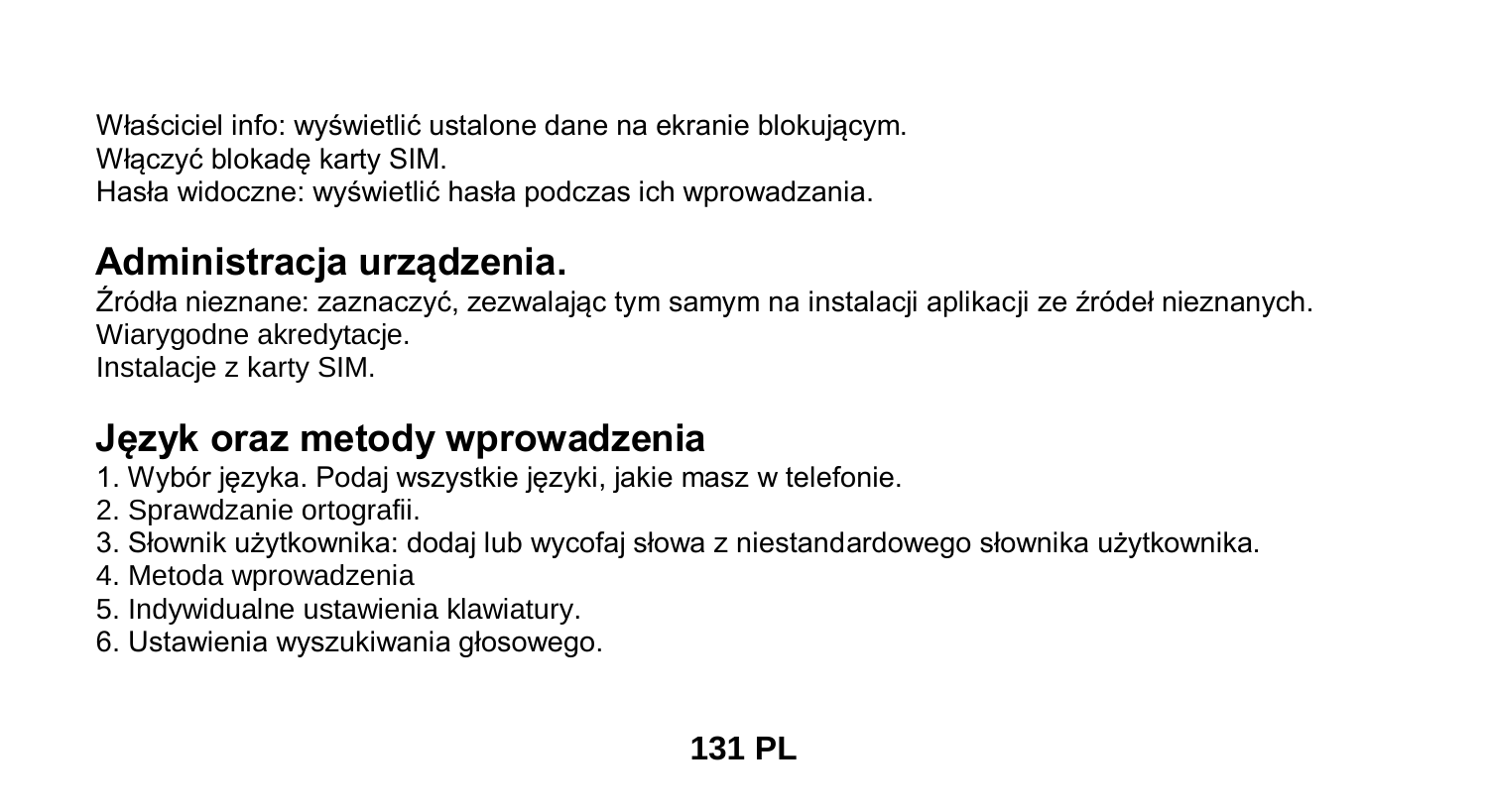## **Zapasowe kopie i wyzerowanie**

Możecie stworzyć zapasowe kopie danych lub wyzerować (zresetować) telefon, zgodnie z ustawieniem fabrycznym.

#### **Konta**

Zarządzanie kontami i ustawieniami synchronizacji.

## **Data i godzina**

1. Automatycznie: korzystajcie z daty i godziny podanych przez sieć lub przez moduł GPS.

- 2. Automatyczna strefa czasu: zaznaczyć celem automatycznej konfiguracji strefy czasowej.
- 3. Ustawienie daty: należy przesunąć dzień / miesiąc / rok, aby ustawić nową datę.
- 4. Ustawienie godziny: należy przesunąć godzinę / minutę / AM / PM, aby ustawić nową godzinę.

5. Ustawienie strefy czasowej: ustawić strefę czasową w zależności od miejscowości, w której się znajdujecie. Dla Rumunii należy wybrać "GMT+02:00".

6. Radzimy używać formatu dobowego (24 godzinnego): ruszony / zatrzymany, on / off.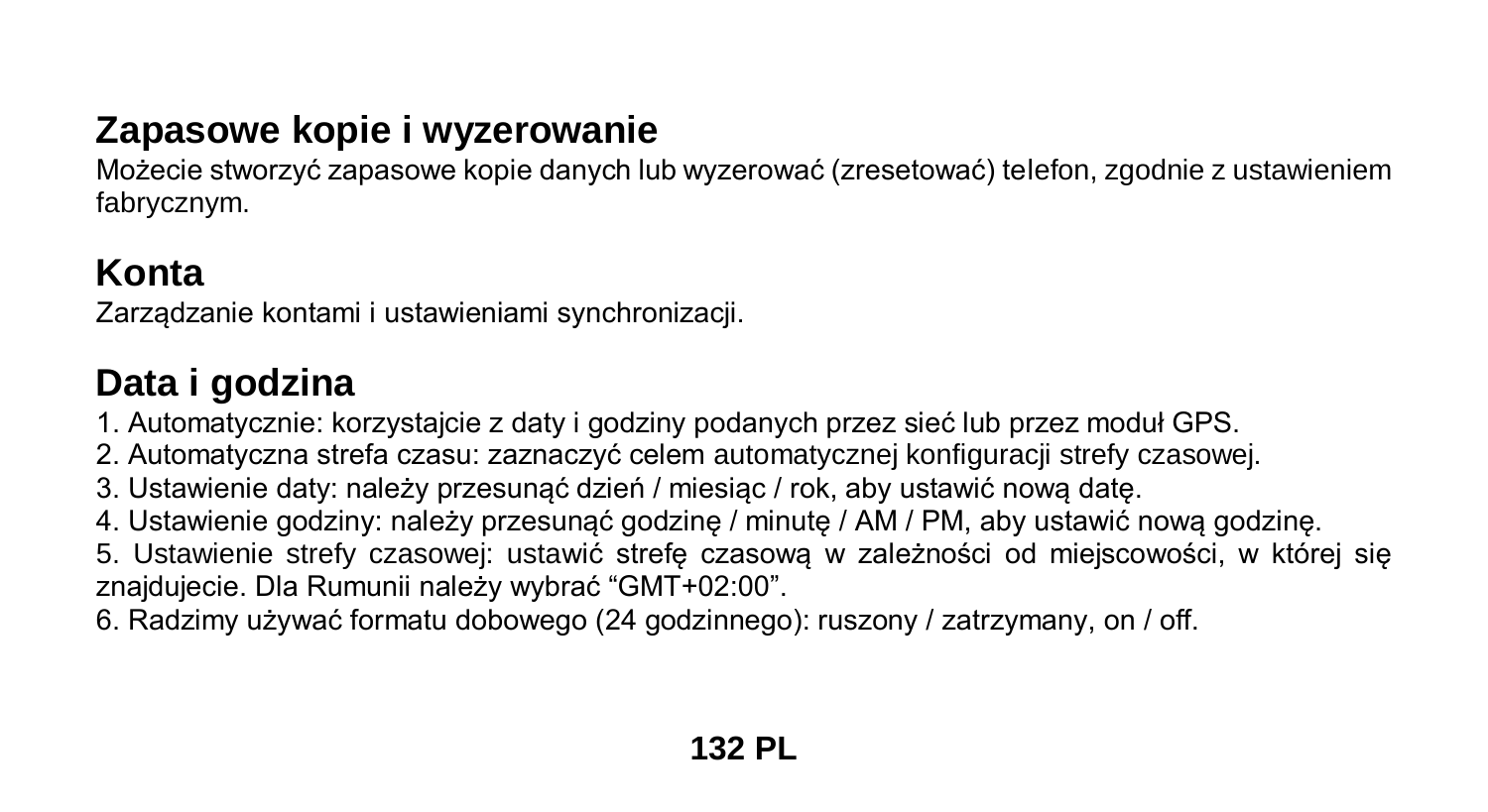#### **Programowanie włączenie / wyłączenie:**

Jest możliwe automatyczne ustawienie czasu włączenia i wyłączenia telefonu.

## **Dostępność**

Przycisk Power zamyka dostęp wezwań Opóźnienie dotknij -i-przytrzymaj.

## **O telefonie**

- 1. Stan telefonu
- 2. Informacje prawne
- 3. Wersje software'u.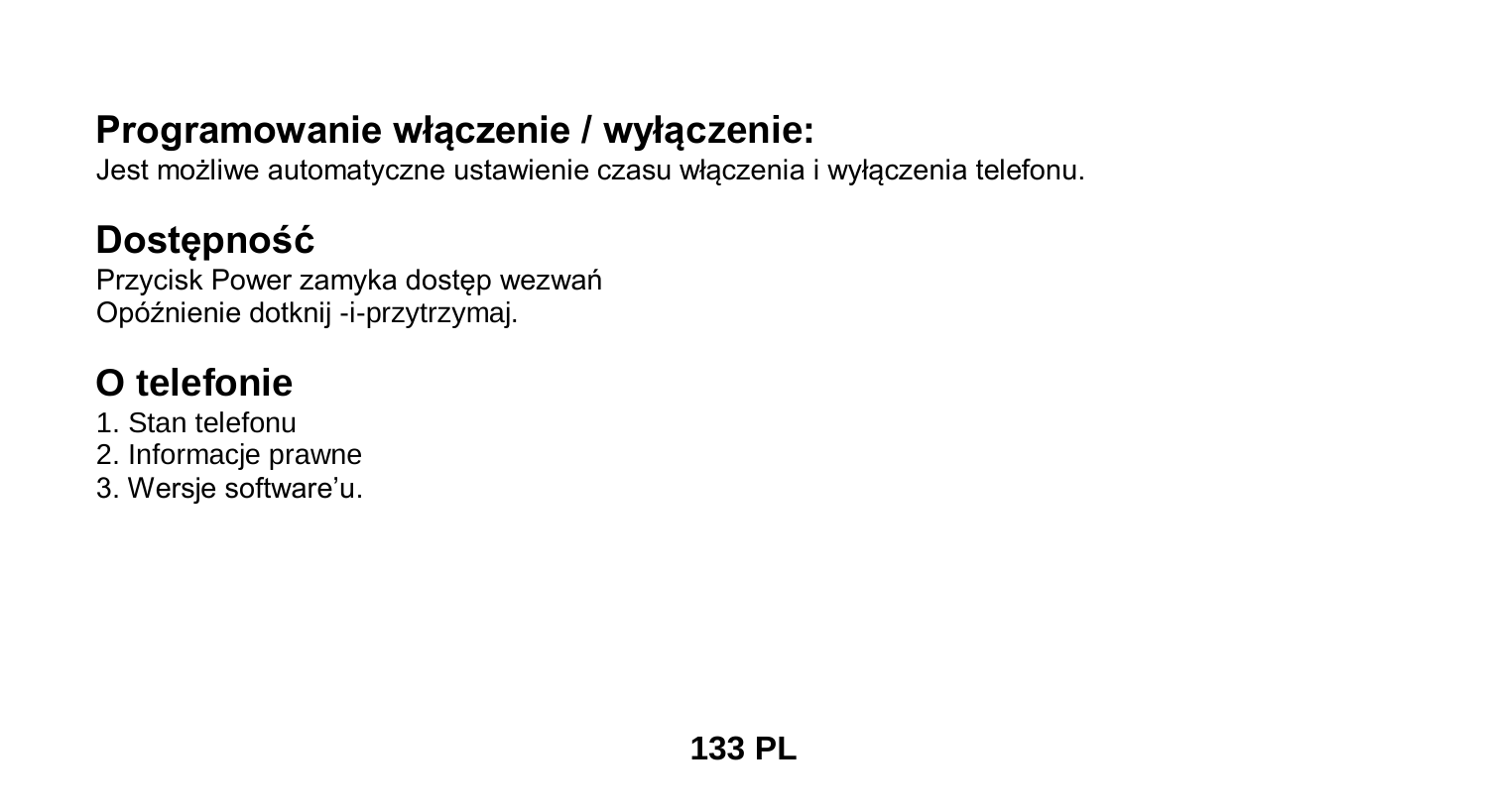# **SPECIFICATIONS / SPECIFICATII / СПЕЦИФИКАЦИИ / SPECIFIKACE/ TECHNISCHE DATEN / ESPECIFICACIONES / MŰSZAKI ADATOK / DANE TECHNICZNE**

| General/ общ/ /<br>General / Základní<br>údaje / General/<br>General/ általános/<br>Ogólne | Language/ Limba / език/ Jazyk /<br>Sprache/ Idioma/ Nyelv/ Język/              | BG, CZ, DE, EN, ES, HU, PL, RO,<br>a.s.o                                                           |
|--------------------------------------------------------------------------------------------|--------------------------------------------------------------------------------|----------------------------------------------------------------------------------------------------|
|                                                                                            | Network/ Retea / мрежа/ Síťové<br>parametry / Netzwerk/ Red/ Hálózat/<br>Sieć/ | 2G:900/1800/1900MHz;SIM1 &<br>SIM <sub>2</sub><br>3G: UMTS 900/2100MHz:SIM1 or<br>SIM <sub>2</sub> |
|                                                                                            |                                                                                | 4G:FDD 800/1800/2100/2600MHz<br>TDD 2600MHz:SIM1 or SIM2                                           |
|                                                                                            | Dual SIM                                                                       | Yes / Da / Да / Ano / Ja / Sí / Igen<br>/ Tak                                                      |
|                                                                                            | Micro SIM                                                                      | Yes SIM1 / Da SIM1 / Да SIM1 /<br>Ano SIM1 / Ja SIM1 / Sí SIM1 /<br>Igen SIM1 / Tak SIM1           |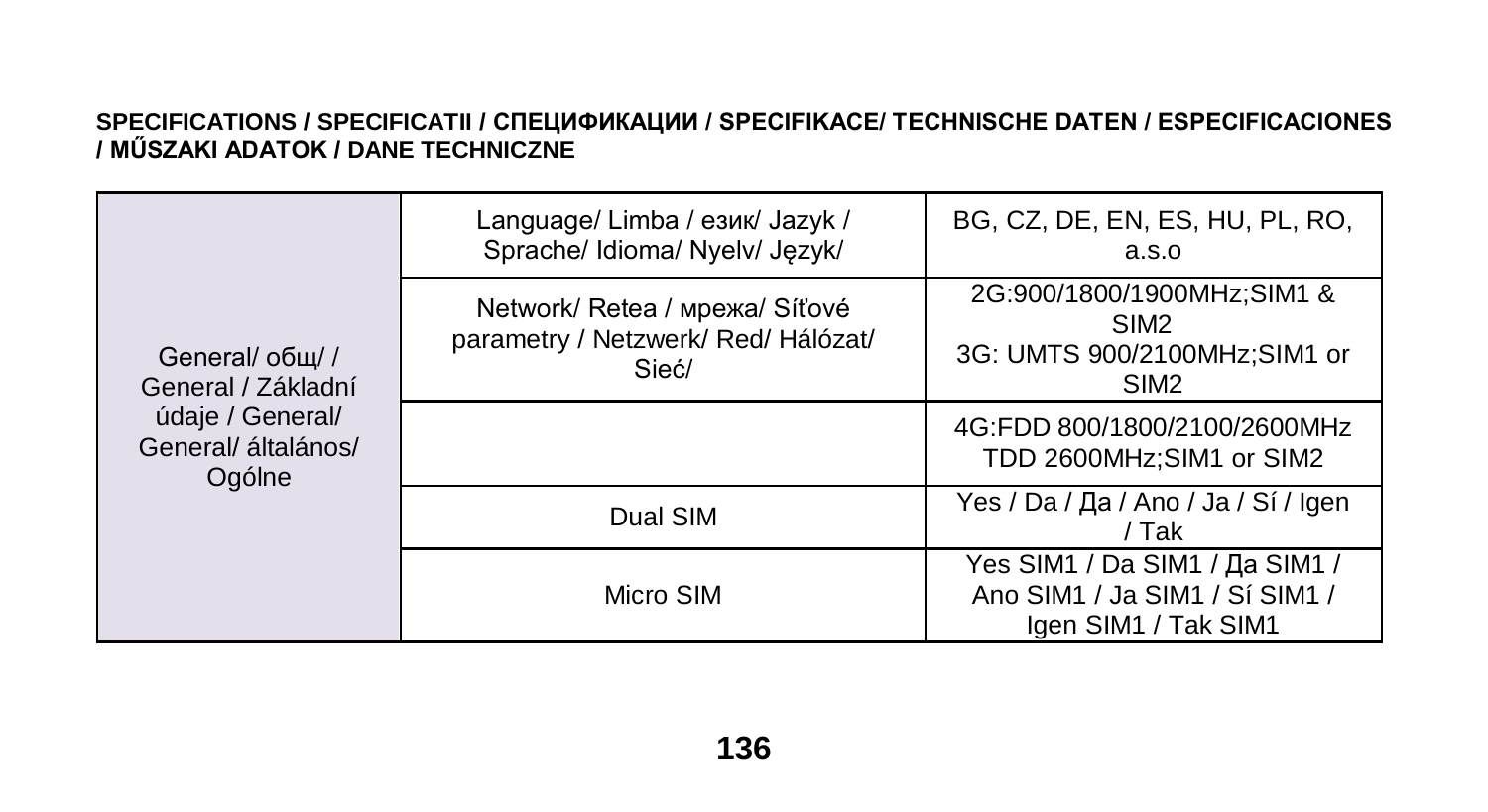|                                                                                             | Yes SIM2 / Da SIM2 / Да SIM2 /<br>Ano SIM2 / Ja SIM2 / Sí SIM2 /<br>Nano SIM<br>Igen SIM2 / Tak SIM2 /                                                                                                                                                                                                                          |                         |  |  |
|---------------------------------------------------------------------------------------------|---------------------------------------------------------------------------------------------------------------------------------------------------------------------------------------------------------------------------------------------------------------------------------------------------------------------------------|-------------------------|--|--|
| Dimensions/<br>Dimensiuni /<br>размери/ Rozměry /<br>Maße/Dimensiones/<br>Méretek/ Wymiary/ | Dimensions/ Dimensiuni / размери/<br>Rozměry / Maße/ Dimensiones/<br>Méretek/ Wymiary/                                                                                                                                                                                                                                          | 152x72.6x8.5mm          |  |  |
|                                                                                             | Weight / Greutate / тегло/ Hmotnost /<br>Gewicht / Peso/ Súlv/ Waga/                                                                                                                                                                                                                                                            | 155q                    |  |  |
|                                                                                             | Resolution / Rezolutie / резолюция /<br>Typ / Auflösung / Resolución / Felbontás<br>/ Rozdzielczość                                                                                                                                                                                                                             | 5,7" 1440x720px IPS LCD |  |  |
| Display/Ecran/<br>монитор / Displej /<br>Bildschirm / Display /<br>Kijelző / Wyświetlacz    | Capacitive touchscreen multitouch<br>2.5D INCELL/ Touchscreen<br>Touchscreen/Touchscreen / Тъч<br>capacitiv multitouch 2,5D INCELL<br>скрийн/ Typ dotykového displeje<br>/Touch-Screen /Pantalla táctil/<br>/ Капацитивен сензорен<br>Érintőkijelző/ Ekran dotykowy/<br>мултитьч 2,5D INCELL /<br>Kapacitní dotvkový multitouch |                         |  |  |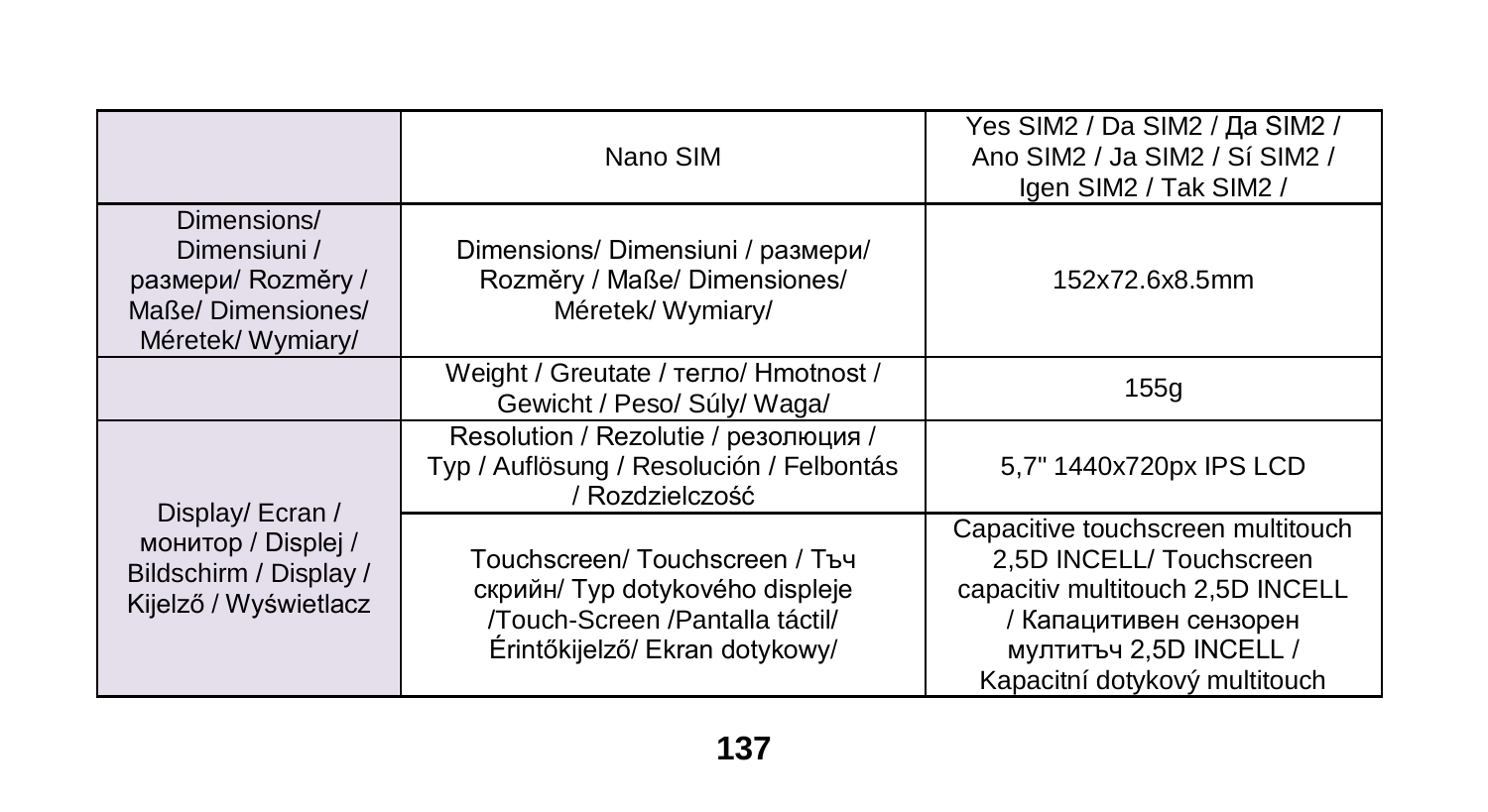|                                                                                                          |                                                                                                                                                                           | 2,5D INCELL/ Kapazitiven<br>Touchscreen Multitouch 2.5D<br>INCELL / Pantalla táctil capacitiva<br>multitouch 2.5D INCELL/ Kapacitív<br>érintőképernyő multitouch 2,5D<br>INCELL / Pojemnościowy ekran<br>dotykowy multitouch 2.5D INCELL |
|----------------------------------------------------------------------------------------------------------|---------------------------------------------------------------------------------------------------------------------------------------------------------------------------|------------------------------------------------------------------------------------------------------------------------------------------------------------------------------------------------------------------------------------------|
|                                                                                                          | Dragon trail glass                                                                                                                                                        | Yes / Da / Да / Ano / Ja / Sí / Igen<br>/ Tak                                                                                                                                                                                            |
| Characteristics /<br>Caracteristici /<br>Характеристики /<br>Rysy / Charakteristik<br>/características / | Operating system / Sistem de operare /<br>Операционна система / Operační<br>systém / OS Betriebssystem / Sistema<br>operative / Operációs rendszer / System<br>operacyjny | Android <sup>™</sup> 7.0. Nougat                                                                                                                                                                                                         |
| jellemzők /<br>Specyfikacje                                                                              | Processor / Procesor / Processor / CPU<br>/ Prozessor / Procesador / Feldolgozó /<br>Processor                                                                            | Cortex®-A53 Octa-core 1.5GHz                                                                                                                                                                                                             |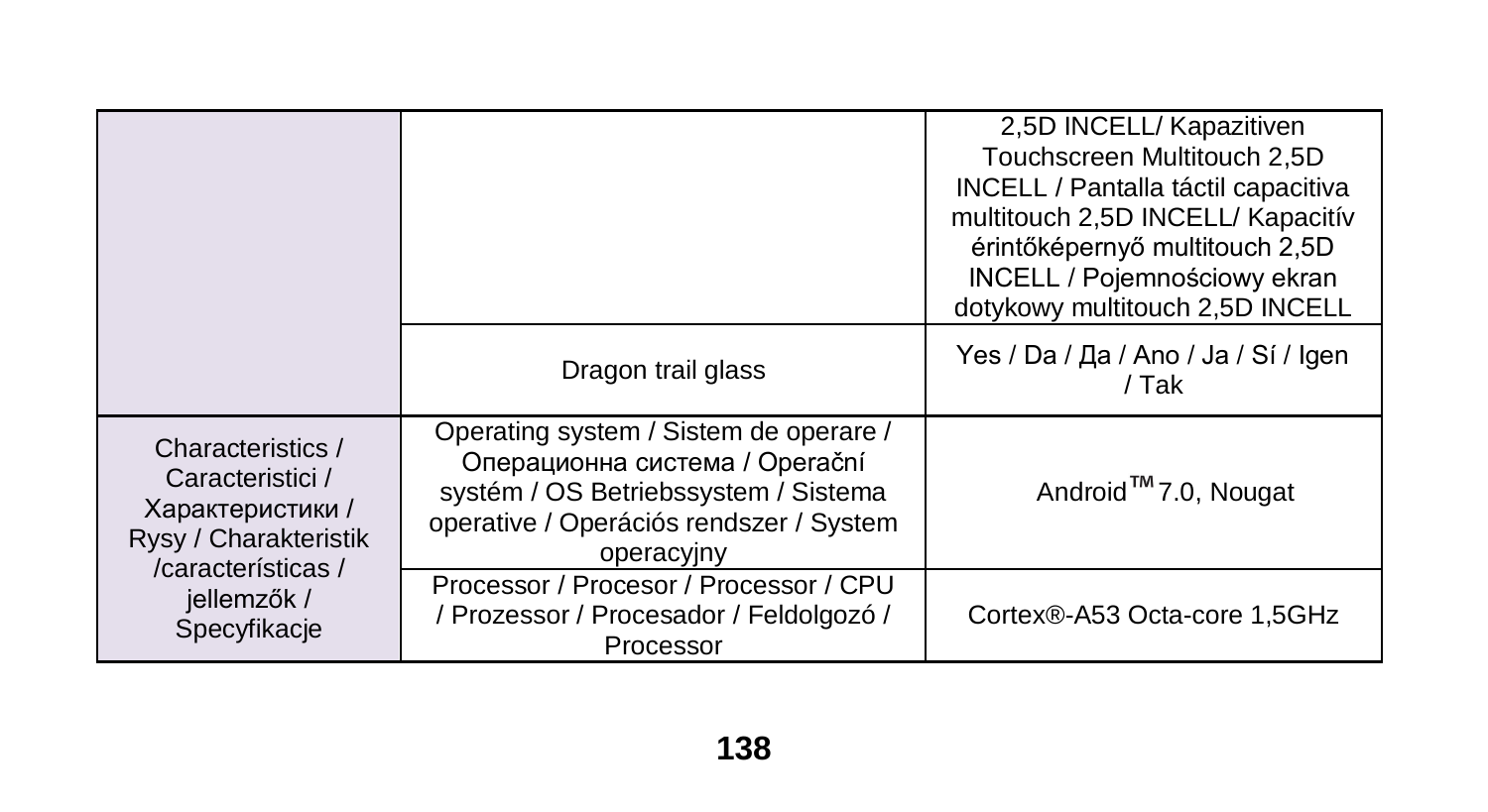| Graphic processor / Procesor grafic /<br>Графичен процесор / Grafický procesor<br>/ Grafikprozessor / Procesador gráfico /<br>Grafikus processzor / Karta graficzna | Mali T720 MP2                                 |
|---------------------------------------------------------------------------------------------------------------------------------------------------------------------|-----------------------------------------------|
| <b>GPS</b>                                                                                                                                                          | Yes / Da / Да / Ano / Ja / Sí / Igen<br>/ Tak |
| <b>AGPS</b>                                                                                                                                                         | Yes / Da / Да / Ano / Ja / Sí / Igen<br>/ Tak |
| Flash memory / Memorie flash / Флаш<br>памет/ Paměť / Flash-Speicher/<br>Memoria flash / Flashmemória / Pamieć<br>Flash/                                            | 16GB                                          |
| RAM memory / Memorie RAM / Ram<br>памет / Memoria RAM / RAM-Speicher /<br>Ram memória / RAM / Pamieć RAM                                                            | 3GB DDR3                                      |
| Widget / Widget / Widget / Widget /<br>Widget / Widget / Widget / Widzetv                                                                                           | Yes / Da / Да / Ano / Ja / Sí / Igen<br>/ Tak |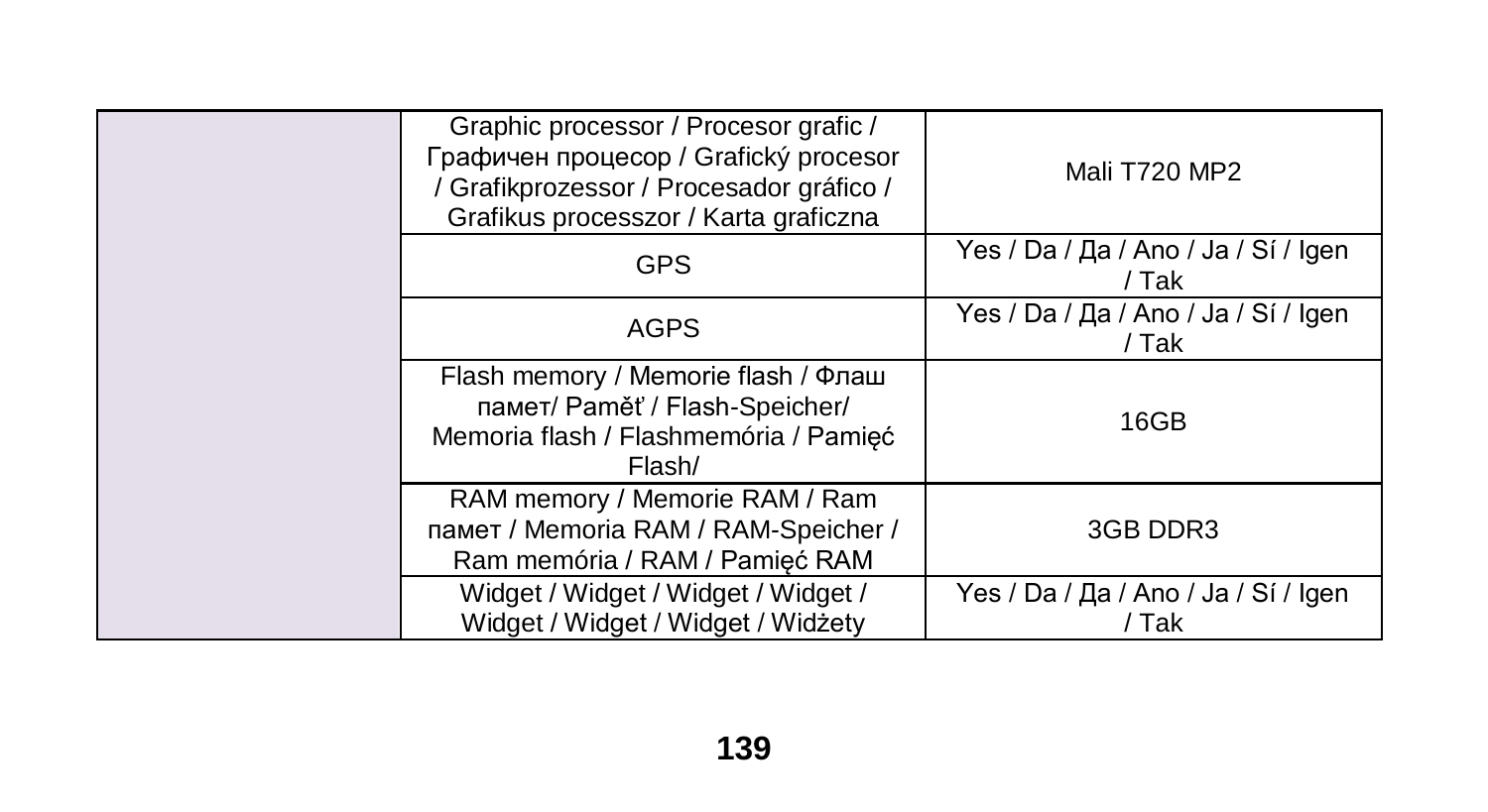|                                                              | Multitasking / Multitasking /<br>Мултитаскинг / Multitasking /<br>Multitasking / Multitarea / Többfeladatos<br>/ Wielozadaniowość            | Yes / Da / Да / Ano / Ja / Sí / Igen<br>/ Tak |  |
|--------------------------------------------------------------|----------------------------------------------------------------------------------------------------------------------------------------------|-----------------------------------------------|--|
|                                                              | FM radio / Radio FM / FM Radio / FM<br>Yes / Da / Да / Ano / Ja / Sí / Igen<br>Radio / FM Radio / FM Radio / FM rádió<br>/ Tak<br>/ Radio FM |                                               |  |
|                                                              | <b>HD</b> Voice                                                                                                                              | Yes / Da / Да / Ano / Ja / Sí / Igen<br>/ Tak |  |
|                                                              | Micro SD                                                                                                                                     | <128GB (single sim)                           |  |
| Sound / Sunet / звук<br>/ Zvuk / klingen /<br>sonar / hang / | 3.5mm jack / 3.5mm jack / 3.5 mm жак /<br>Jack 3.5mm / 3.5 mm Klinke / 3.5 mm-<br>es jack / Gniazdo mini-jack 3.5mm /<br>Jack 3.5 mm         | Yes / Da / Да / Ano / Ja / Sí / Igen<br>/ Tak |  |
| <b>Dźwiek</b>                                                | Speaker / Difuzor / високоговорител /<br>Reproduktor / Sprecher / Altavoz /<br>hangszóró / Głośnik                                           | Yes / Da / Да / Ano / Ja / Sí / Igen<br>/ Tak |  |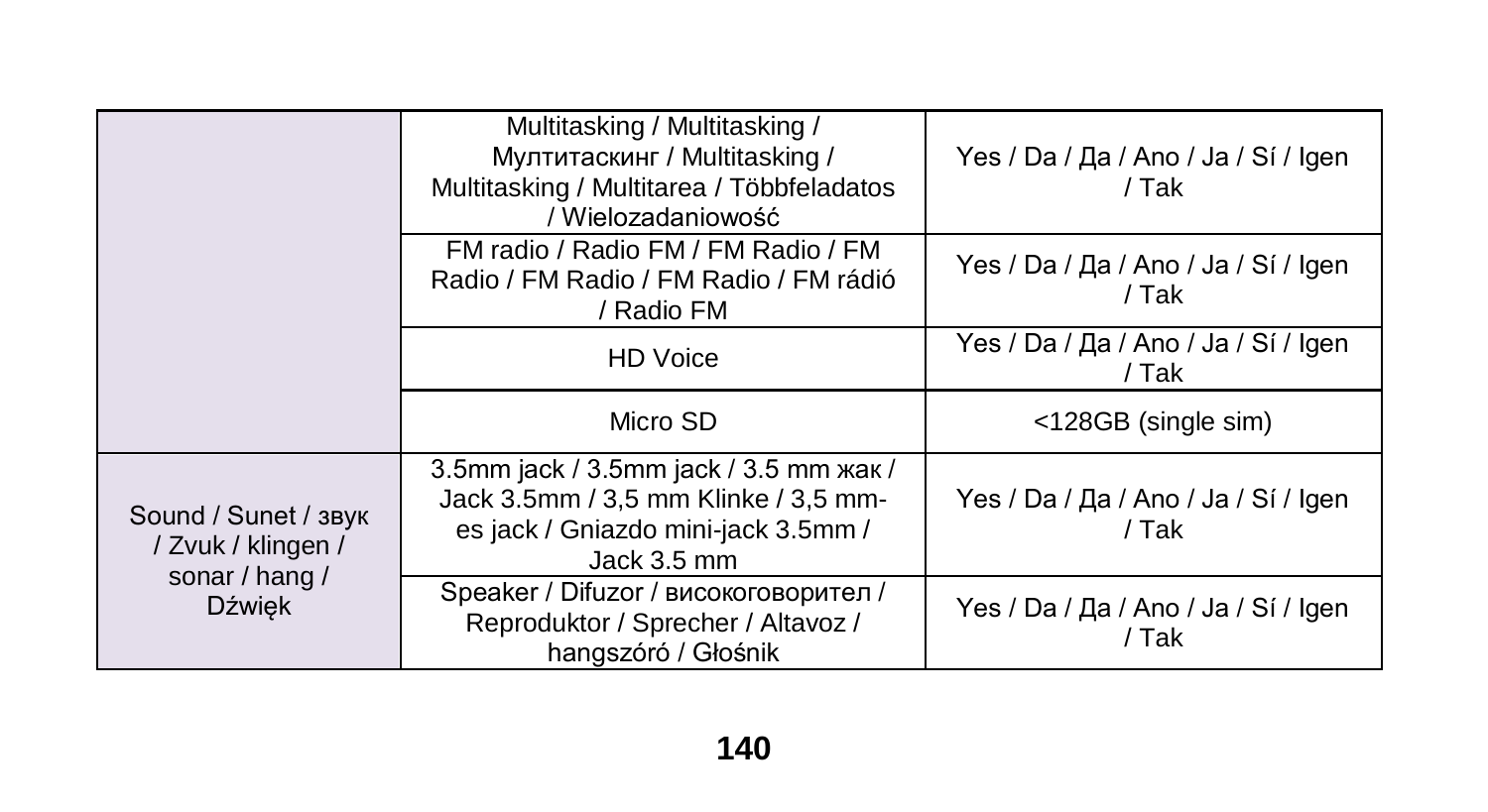| Video / Video / видео<br>/ Video / Video /<br>Video / Video /<br>Wideo /           | Render / Redare/ направи / Rozlišení /<br>Machen / hacer / render / Renderowanie<br>soubory /                                                                                               | FullHD1080p                                   |  |
|------------------------------------------------------------------------------------|---------------------------------------------------------------------------------------------------------------------------------------------------------------------------------------------|-----------------------------------------------|--|
| Camera / Camera /<br>камера / Fotoaparát /<br>Kamera / Cámara /<br>Kamera / Aparat | Internet render/ Redare internet/<br>Интернет направи / Rozlišení / Internet<br>Machen / Hacer / Internet render /<br>Strumieniowanie                                                       | FullHD1080p                                   |  |
|                                                                                    | Camera resolution / Rezolutie camera /<br>резолюция на камерата / Zadní Přední<br>fotoaparát / Kamera-Auflösung /<br>Resolución de la cámara / Kamera<br>felbontása / Rozdzielczość aparatu | Back: 13MP AF / Front: 8MP                    |  |
|                                                                                    | Video recording / Inregistrare video /<br>Видеозапис / Nahrávání videa /<br>Videoaufnahme / Grabación de video/<br>Videofelvétel/ Nagrywanie wideo/                                         | FullHD 1080p                                  |  |
|                                                                                    | High Dynamic Range(HDR)                                                                                                                                                                     | Yes / Da / Да / Ano / Ja / Sí / Igen<br>/ Tak |  |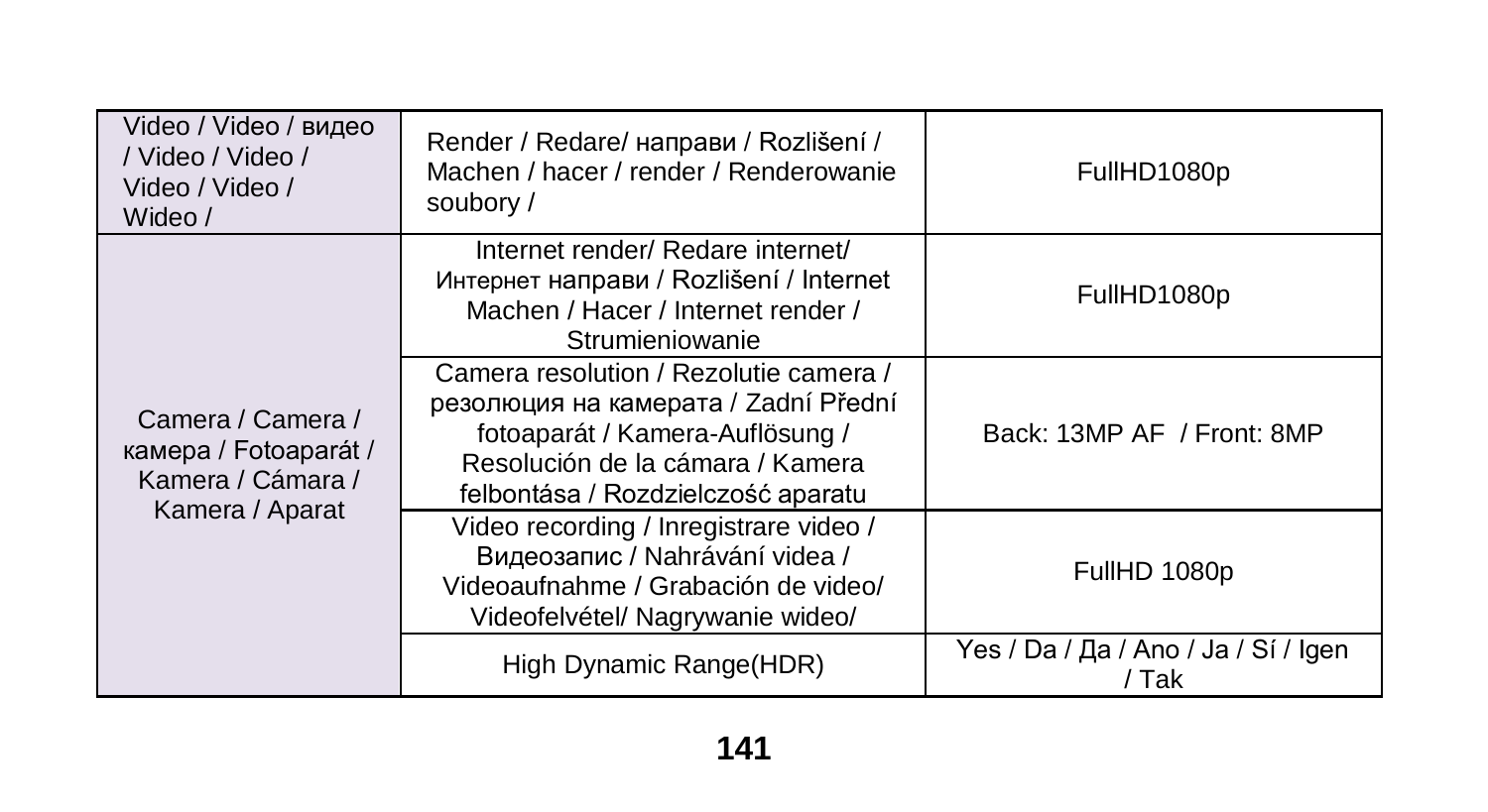|                                                              | Touchfocus        | Yes / Da / Да / Ano / Ja / Sí / Igen<br>/ Tak          |
|--------------------------------------------------------------|-------------------|--------------------------------------------------------|
|                                                              | <b>PDAF</b>       | Yes / Da / Да / Ano / Ja / Sí / Igen<br>/ Tak          |
|                                                              | Face beauty       | Yes / Da / Да / Ano / Ja / Sí / Igen<br>/ Tak          |
|                                                              | LED flash x2      | Yes / Da / Да / Ano / Ja / Sí / Igen<br>/ Tak          |
|                                                              | Professional mode | Yes / Da / Да / Ano / Ja / Sí / Igen<br>/ Tak          |
|                                                              | 4G                | Cat 4 DL 150Mbps UP 51Mbps                             |
| Data / Date / данни/<br>Data / Daten / Datos/<br>Adat / Dane | 3G                | HSDPA 21,1Mbps/HSUPA<br>5.76Mbps                       |
|                                                              | <b>EDGE</b>       | Yes / Da / Да / Ano / Ja / Sí / Igen<br>/ Tak Class 10 |
|                                                              | <b>GPRS</b>       | Yes / Da / Да / Ano / Ja / Sí / Igen<br>/ Tak Class 10 |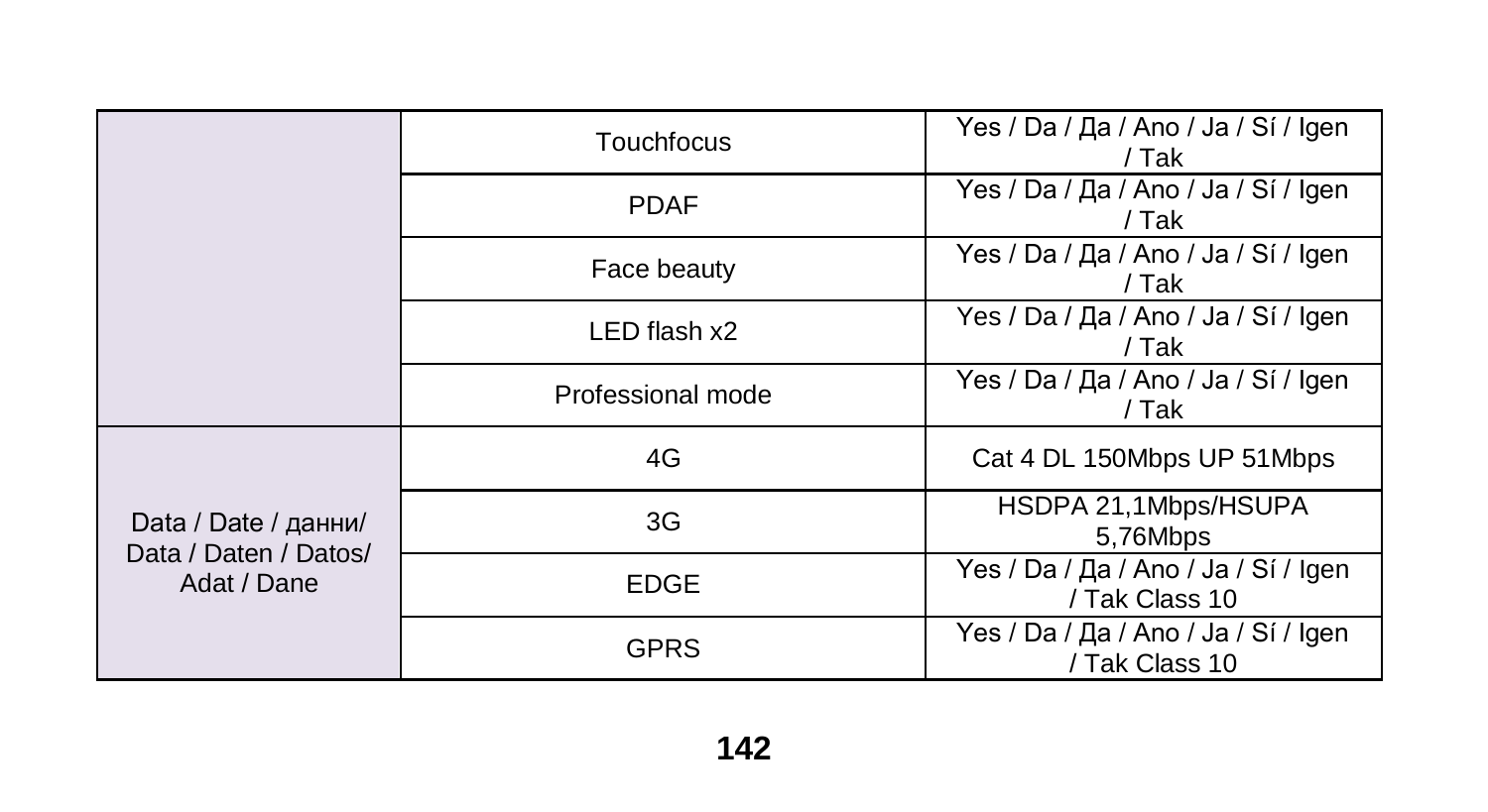|                                                                      | Bluetooth                                                                                                                                                                     | Class 4.0 cu A2DP si EDR                          |  |
|----------------------------------------------------------------------|-------------------------------------------------------------------------------------------------------------------------------------------------------------------------------|---------------------------------------------------|--|
|                                                                      | <b>WLAN</b>                                                                                                                                                                   | WiFi 802.11 b/g/n 2.4GHz                          |  |
|                                                                      | Wi-Fi Direct                                                                                                                                                                  | Yes / Da / Да / Ano / Ja / Sí / Igen<br>/ Tak     |  |
|                                                                      | USB <sub>C</sub>                                                                                                                                                              | Yes / Da / Да / Ano / Ja / Sí / Igen<br>/ Tak 2.0 |  |
| Sensors / Senzori /                                                  | Accelerometer / Accelerometru /<br>акселерометър / Akcelerometr /<br>Beschleunigungsmesser / Acelerómetro<br>/ Gyorsulásmérő / Akcelerometr                                   | Yes / Da / Да / Ano / Ja / Sí / Igen<br>/ Tak     |  |
| Сензори / Senzory /<br>Sensoren / Sensores<br>/ érzékelők / Czujniki | Proximity sensor / Senzor de proximitate<br>/ Сензор за близост/ Senzor přiblížení /<br>Näherungssensor / Sensor de<br>proximidad/ közelség érzékelő/ Czujnik<br>zbliżeniowy/ | Yes / Da / Да / Ano / Ja / Sí / Igen<br>/ Tak     |  |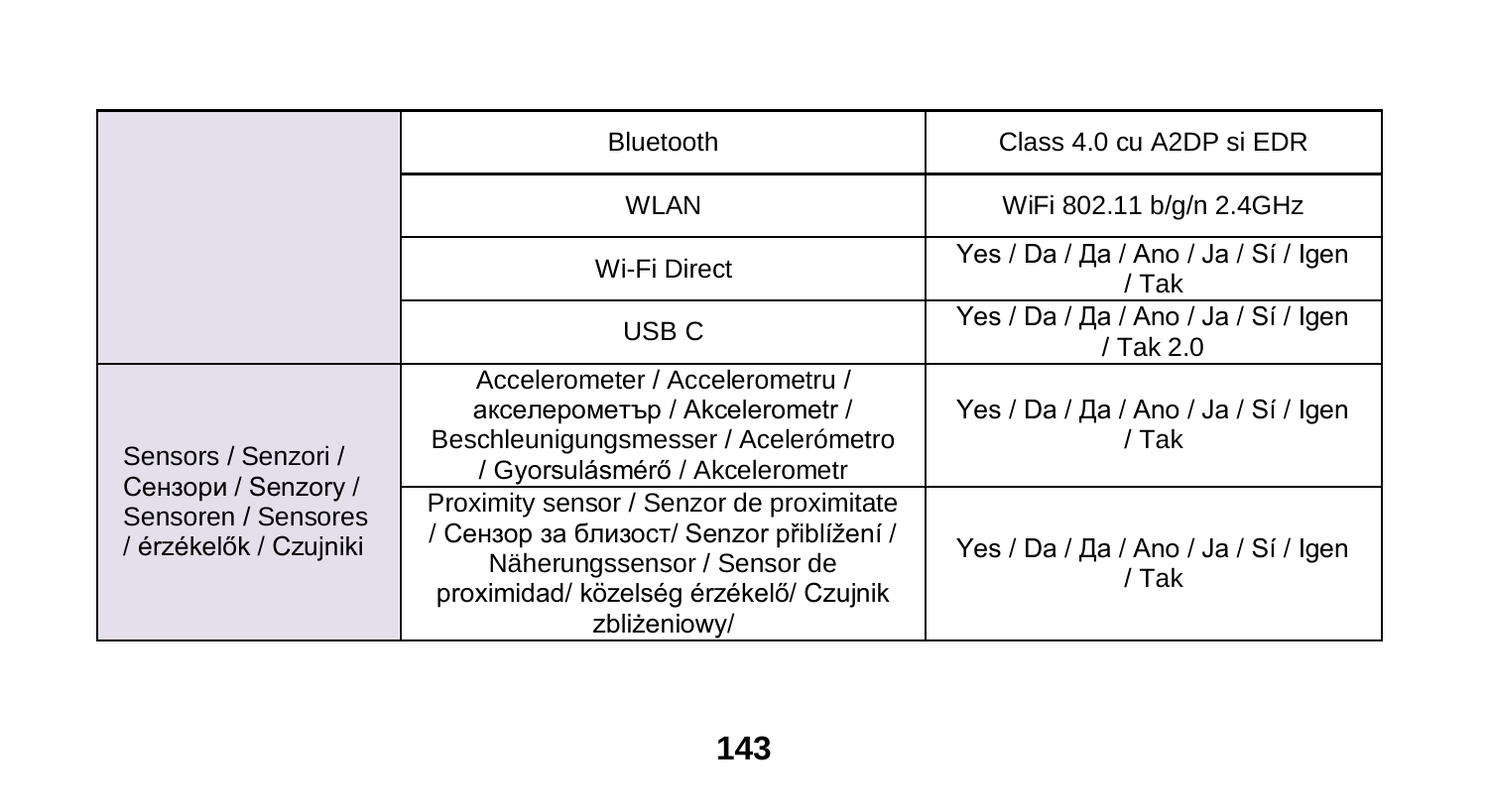|          | Fingerprint sensor                                                                                                                                                                      | Yes / Da / Да / Ano / Ja / Sí / Igen<br>/ Tak |  |
|----------|-----------------------------------------------------------------------------------------------------------------------------------------------------------------------------------------|-----------------------------------------------|--|
|          | Light sensor / Senzor de lumină /<br>Светлинен сензор / Světelný senzor /<br>Lichtsensor / Sensor de luz /<br>fényérzékelő / Czujnik światła                                            | Yes / Da / Да / Ano / Ja / Sí / Igen<br>/ Tak |  |
|          | Social networking / Retele de socializare<br>Социални мрежи / Sociální média /<br>Soziales Netzwerk / Redes Sociales / A<br>közösségi hálón való kommunikáció /<br>Sieć społecznościowa | Yes / Da / Да / Ano / Ja / Sí / Igen<br>/ Tak |  |
| Internet | E-mail                                                                                                                                                                                  | Yes / Da / Да / Ano / Ja / Sí / Igen<br>/ Tak |  |
|          | Applications / Aplicatii / Приложения /<br>Aplikace / Anwendungen / Aplicaciones /<br>Alkalmazások / Aplikacje                                                                          | Yes / Da / Да / Ano / Ja / Sí / Igen<br>/ Tak |  |
|          | Hotspot                                                                                                                                                                                 | Tethering WiFi /USB / Bluetooth               |  |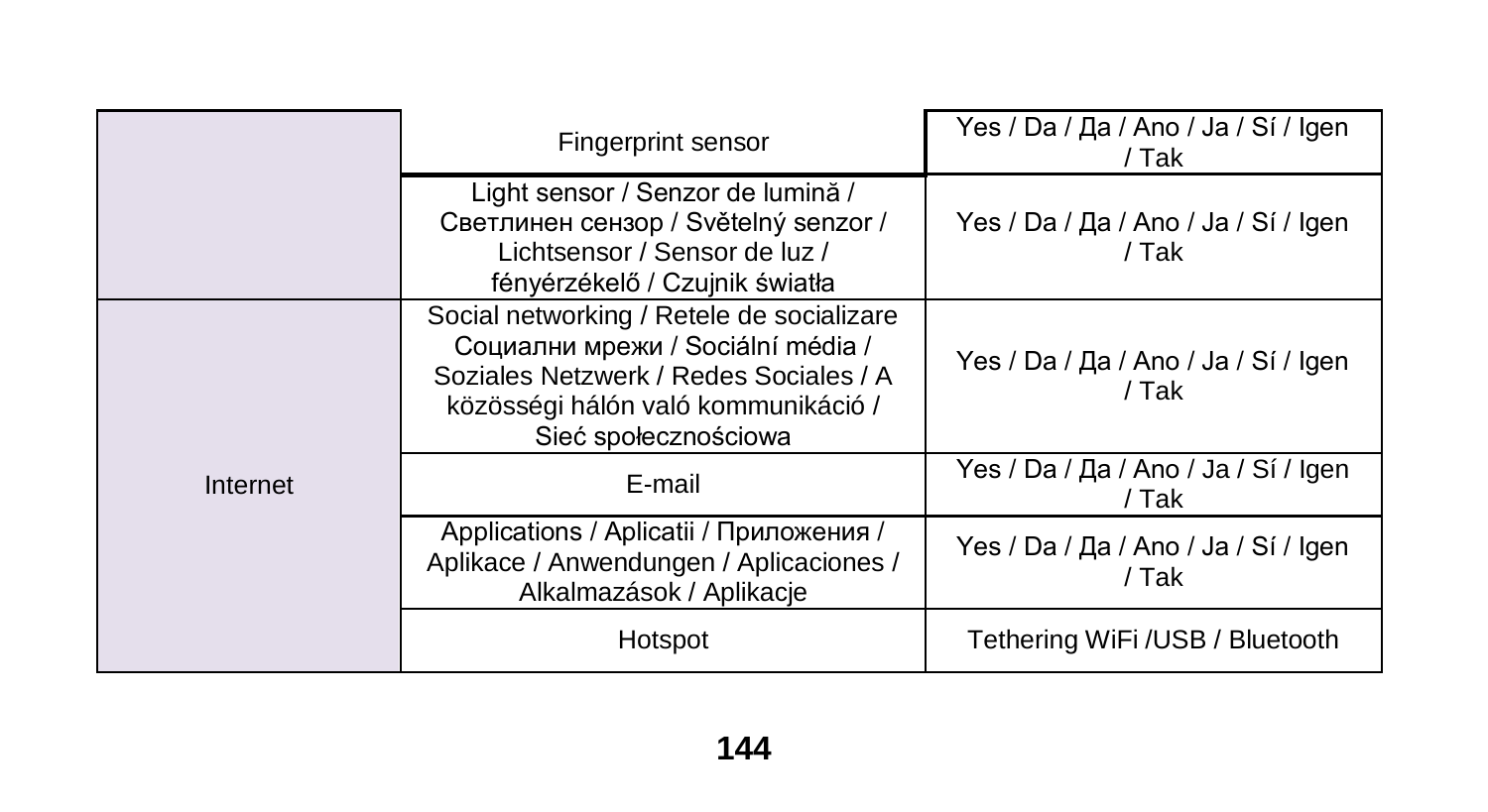| Battery / Acumulator<br>/ батерия / Baterie /                                                                                                                             | Capacity / Capacitate / капацитет /<br>Kapacita / Kapazität / Capacidad /<br>Li-Pol 3000 mAh<br>Kapacitás / Pojemność/                                                                                                                                                                                                                                                                                                                                                                                                                                                                                                                                                                                                                                                                                                                                                                               |           |
|---------------------------------------------------------------------------------------------------------------------------------------------------------------------------|------------------------------------------------------------------------------------------------------------------------------------------------------------------------------------------------------------------------------------------------------------------------------------------------------------------------------------------------------------------------------------------------------------------------------------------------------------------------------------------------------------------------------------------------------------------------------------------------------------------------------------------------------------------------------------------------------------------------------------------------------------------------------------------------------------------------------------------------------------------------------------------------------|-----------|
| Batterie / batería /<br>akkumulátor / Bateria                                                                                                                             | Charger type / Tip incarcator / тип на<br>зарядно / Nabíjení / Ladegerät-Typ /<br>Tipo de cargador / A töltő típusa / Typ<br>ładowarki                                                                                                                                                                                                                                                                                                                                                                                                                                                                                                                                                                                                                                                                                                                                                               | DC 5V, 2A |
| Box content /<br>Continut pachet /<br>съдържание кутия /<br>Obsah balení /<br>Packungsinhalt /<br>contenido de la caja /<br>A doboz tartalma /<br>Zawartość<br>opakowania | Phone, power adapter, earphones, USB data cable C, SIM needle, user<br>manual, warranty card / Telefon, alimentator, căști, cablu de date USB C, Ac<br>Sim, manual de utilizare, certificat de garantie / Телефон ,адаптер за<br>захранване, слушалки, USB кабел С, за данни, SIM игла ръководство за<br>употреба, гаранционна карта / Telefon, napájecí adaptér, sluchátka, USB<br>datový kabel C, SIM jehla, uživatelská příručka, záruční list, puchýř / Telefon,<br>Netzteil, Kopfhörer, USB-Datenkabel C, SIM-Nadel, Benutzerhandbuch,<br>Garantiekarte / Teléfono, adaptador de corriente, auriculares, cable de datos<br>USB C, la aquia SIM, manual de usuario, tarjeta de garantía / Telefon, hálózati<br>adapter, fejhallgató, USB adatkábel C, SIM tű, használati utasítás, garancia /<br>Telefon, zasilacz ,słuchawki , kabel USB C, igły SIM, instrukcja obsługi, karta<br>gwarancyjna. |           |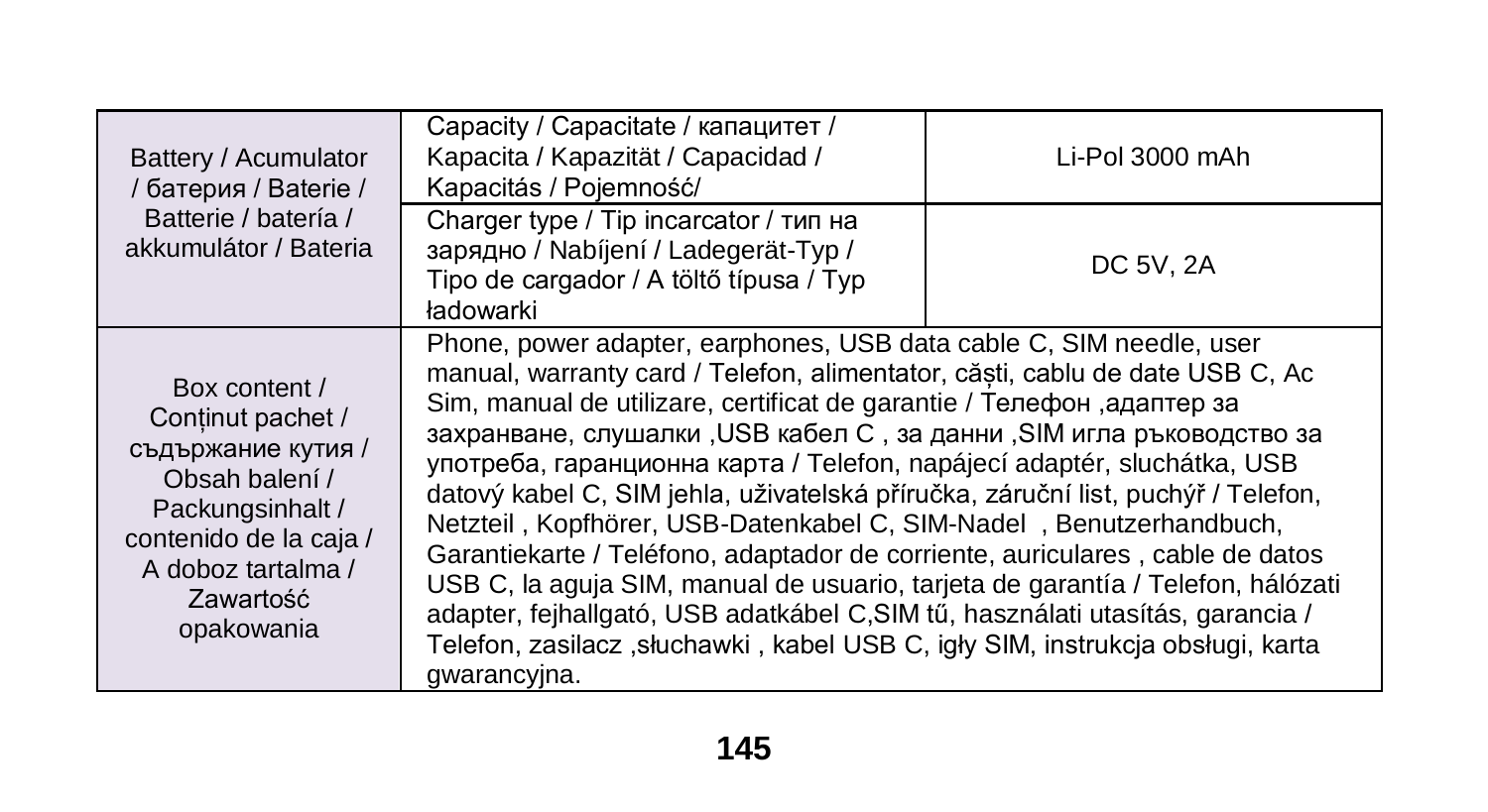

| AT        | <b>BA</b> | BE | BG        | CН | CY        |
|-----------|-----------|----|-----------|----|-----------|
| CZ        | DE        | DK | EE        | EL | ES        |
| FI        | FR        | GR | <b>HR</b> | HU | IE        |
| ΙS        | IT        | LT | LU        | LV | <b>ME</b> |
| <b>MK</b> | <b>MT</b> | NL | <b>NO</b> | PL | PT        |
| RO        | <b>SE</b> | SI | SK        | ΤR | υĸ        |



Excessive sound pressure from earphones and headphones can cause hearing loss. To prevent possible hearing damage, do not listen at high volume levels for long periods. The device is restricted to indoor use only when operating in the 5150 to 5350 MHz frequency range.



Presiunea de sunet excesivă de la căști poate cauza pierderea auzului. Pentru a preveni posibilele probleme de auz, nu ascultați la niveluri ridicate de volum pe perioade



Прекомерното звуково налягане от слушалки може да доведе до загуба на слуха. За да предотвратите евентуално увреждане на слуха, не слушайте с високи нива на силата на звука за дълги периоди от време.

Устройството е ограничено до употреба в закрити помещения само при работа в честотния диапазон от 5150 до 5350 MHz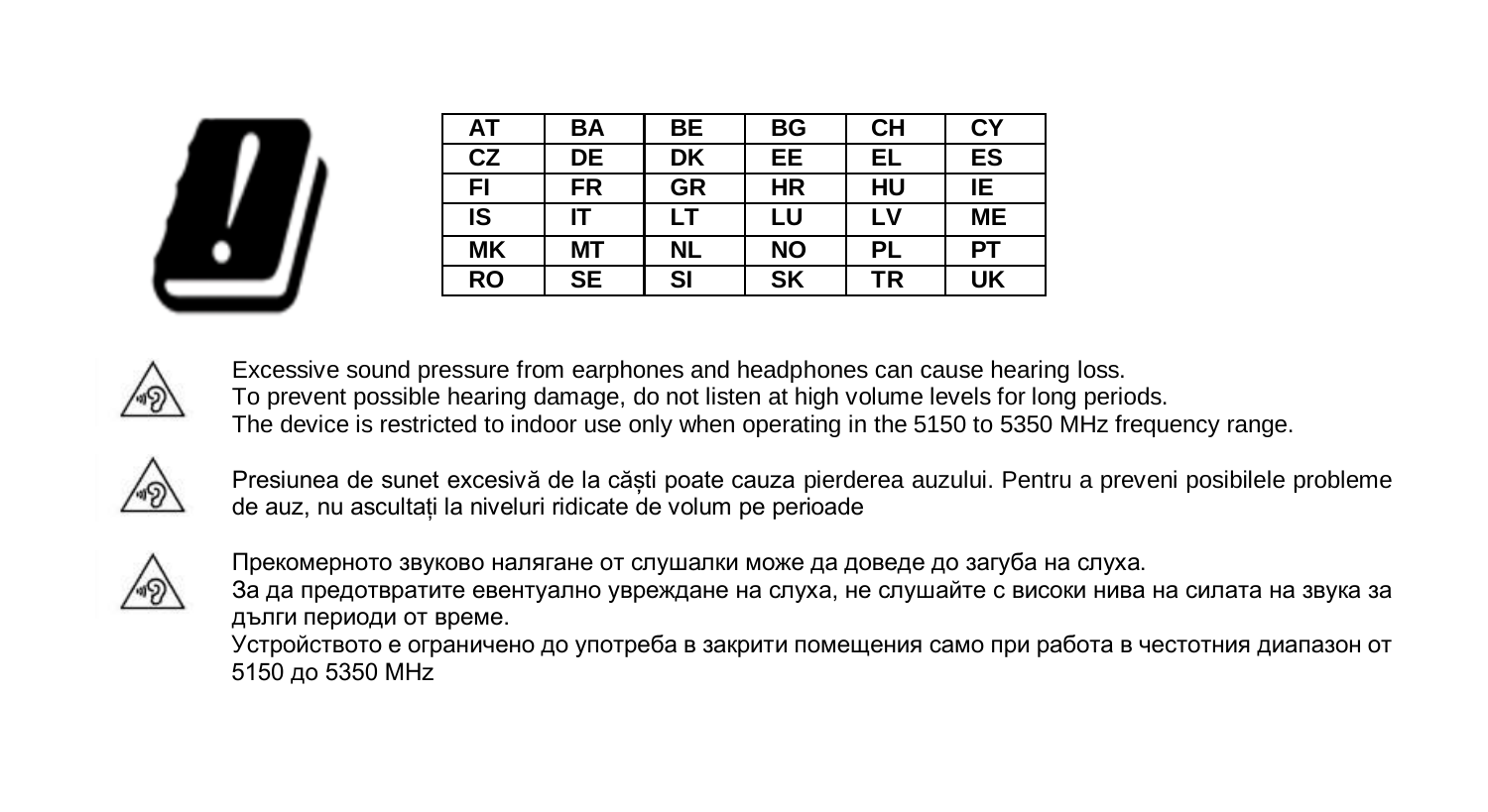

Nadměrná hlasitost z reproduktoru a sluchátek může způsobit ztrátu sluchu. Abyste zabránili možnému poškození sluchu, neposlouchejte s vysokou hlasitostí po dlouhou dobu. Přístroj je omezen pouze na vnitřní použití, pokud pracuje v kmitočtovém rozsahu 5150 až 5350 MHz.



Übermäßiger Schalldruck von Kopfhörern kann zu Hörverlust führen. Um mögliche Hörschäden zu vermeiden, verzichten Sie auf hohe Lautstärken. Das Gerät beschränkt sich nur für die Verwendung im Innenbereich, wenn es im Frequenzbereich von 5150

bis 5350 MHz arbeitet.



La presión sonora excesiva de los auriculares y auriculares puede causar pérdida de la audición. Para evitar posibles daños auditivos, no escuche a niveles de volumen altos durante períodos prolongados. El dispositivo está restringido a uso en interiores sólo cuando se opera en el rango de frecuencias de 5150 a 5350 MHz.



A túlzott hangerő a fülhallgatókból vagy a hangszórókból szélsőséges esetben halláskárosodást okozhat. Ezt megelőzendő, ne hallgassa magas hangerőn a készüléket, huzamosabb ideig. A készülék beltéri használatra van korlátozva, ha az 5150-5350 MHz frekvencia sávban működik.



Aby uniknąć możliwych uszkodzeń słuchu, nie należy długo słuchać muzyki o dużej głośności.

Urządzenie jest przeznaczone do użytku wewnątrz pomieszczeń tylko w zakresie częstotliwości od 5150 MHz do 5350 MHz.